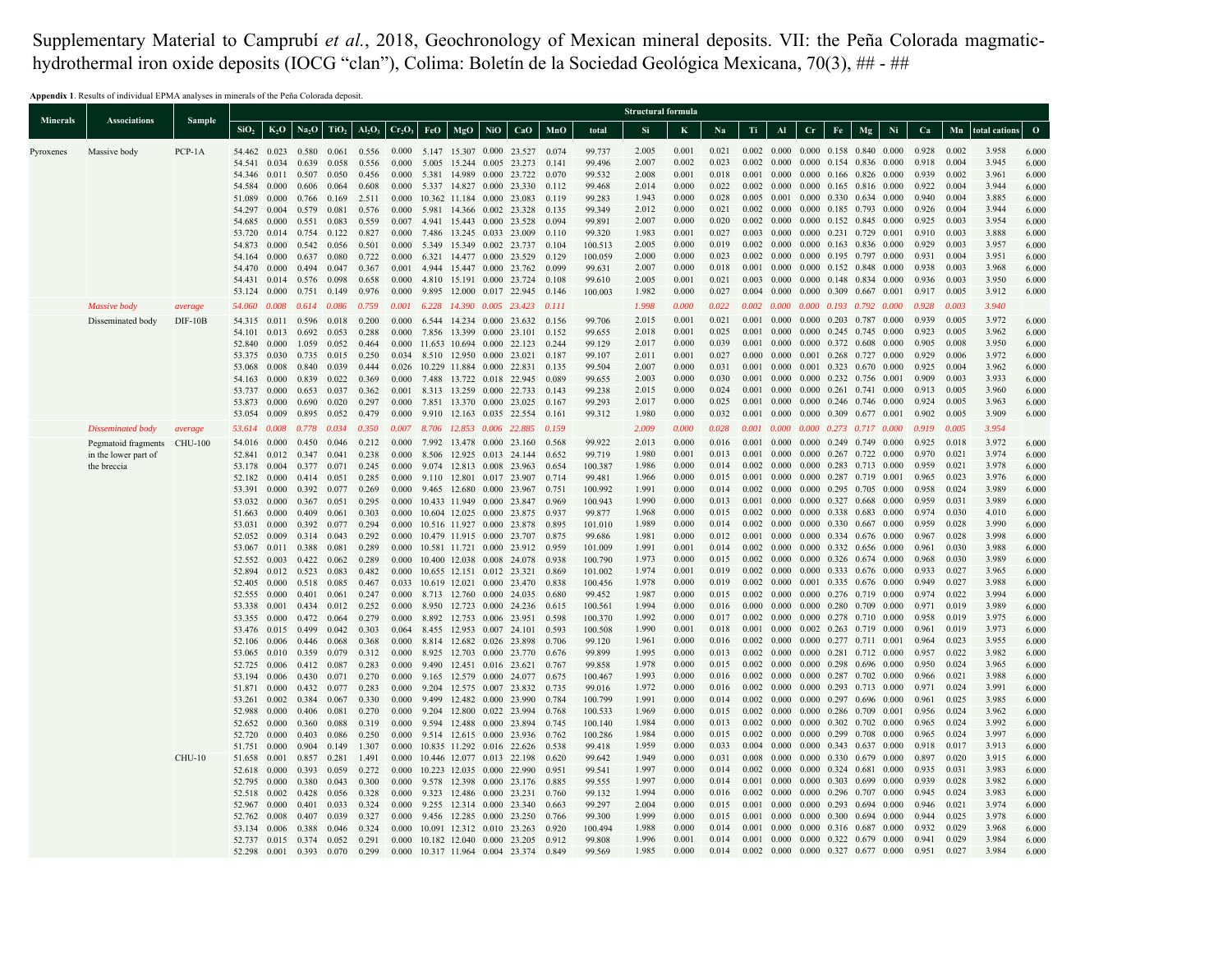|          | Pegmatoid fragments average  |                                                                                                                   | 52.129<br>51.644<br>52.497<br>53.269<br>52.746<br>52.608<br>52.652<br>52.896                                                                                                                                                       | 0.000<br>0.000<br>0.011<br>0.000<br>0.005<br>0.005<br>0.007                                                                                                                                                                                                                                                                                                                              | 0.340                                                                  | 0.050<br>$0.331 \quad 0.049$<br>0.363 0.042<br>0.401 0.058<br>$0.343 \quad 0.063$<br>0.314 0.058 | 0.010 0.518 0.073 0.446 0.000 10.364 12.078 0.000 22.644<br>0.970 0.274 1.672 0.000 11.367 11.398 0.016 22.709<br>0.303<br>0.297<br>0.298<br>0.303<br>0.285<br>0.289<br>52.274 0.005 0.364 0.100 0.304<br>52.701 0.004 0.436 0.073 0.382 0.002 9.878 12.237 0.006 23.597 0.801                                                                                                                                                                                                                                                                                                                                                                                                                                                                                                                                                                                                                                                                                                                                                                                                                                                                                                                                                                                                                                                                                                                                                                                                             | 0.000 10.741 11.744 0.000 23.621<br>0.000 10.497 11.710 0.000 23.430                                                                                                                                                                          |                                                                                                                                                                                                                                                                                | 0.000 10.816 11.569 0.020 23.611<br>0.000 10.738 11.637 0.001 23.586<br>0.000 11.191 11.427 0.012 23.679                                                                                                                                                                                                          |                                                                                                                                                                                                                                                                                                                                                                                                                                  | 0.000 11.332 11.185 0.022 23.566<br>0.000 10.912 11.714 0.000 23.785                                                                                                                                                                                                                                                                                                                                             | 0.649<br>0.989<br>1.051<br>0.967<br>1.011<br>0.978<br>1.035<br>0.954                                                                                                                                                                                                                                                                                                                                                                | 99.091<br>100.699<br>100.284<br>101.419<br>100.432<br>100.492<br>100.288<br>100.908<br>99.638                                                                                                                                                                                                                                                                                                                                       | 1.988<br>1.937<br>1.975<br>1.992<br>1.977<br>1.987<br>1.990<br>1.983<br>1.988<br>1.983                                                                                                                                                                                                                                                                                                                                              | 0.000<br>0.000<br>0.000<br>0.001<br>0.000<br>0.000<br>0.000<br>0.000<br>0.000<br>0.000                                                                                                                                                                                                                                                                                                                                                                                                                                                                                                                                     | 0.019<br>0.035<br>0.012<br>0.012<br>0.013<br>0.015<br>0.011<br>0.013<br>$0.016$ $0.002$ $0.000$ $0.000$ $0.311$ $0.687$ $0.000$ $0.952$ $0.026$                                                                                                                            |    |    |    | 0.002 0.000 0.000 0.331 0.687 0.000<br>$0.008$ 0.001 0.000 0.357 0.637 0.000<br>$0.001$ $0.000$ $0.000$ $0.357$ $0.627$ $0.001$<br>0.001 0.000 0.000 0.341 0.653 0.000<br>$0.001$ $0.000$ $0.000$ $0.339$ $0.647$ $0.001$<br>$0.002$ $0.000$ $0.000$ $0.339$ $0.661$ $0.000$<br>0.013 0.002 0.000 0.000 0.339 0.656 0.000<br>0.002 0.000 0.000 0.351 0.639 0.000<br>$0.003$ 0.000 0.000 0.334 0.664 0.000                                                                                                                                                                                                                                                                                                                                                                                                                                                                                                                                                                                                                                                                                                                                                                                                                                                                                                                                                                                                                                                                                                                                                                                                                                                                                                                                                                                                                                                                                                                                                                                                                                                                                                                                         |    |                                                                                                        | 0.925<br>0.913<br>0.950<br>0.953<br>0.948<br>0.956<br>0.955<br>0.951<br>0.955                                                                                                                                                                                                                                                                                                                                                       | 0.021<br>0.032<br>0.033<br>0.031<br>0.032<br>0.031<br>0.033<br>0.031                                                                                                                                                                                                                                                                                                                                                                | 3.980<br>3.909<br>3.955<br>3.987<br>3.957<br>3.992<br>3.987<br>3.970<br>3.988<br>3.977                                                                                                                                                                                                                                                                                                                                              | 6.000<br>6.000<br>6.000<br>6.000<br>6.000<br>6.000<br>6.000<br>6.000<br>6.000 |                                                                                                                                                                                                                                                                                                                                                                                                                                                                                                                                                                                                                                                                                                                                                                                                                                                                                                                                                                                                                                                                               |                                                                                                                                                                                                                                                                                                                                                                                                                                     |                                                                                                                                                                                                                                                                                                                                                                                                                                                                                    |
|----------|------------------------------|-------------------------------------------------------------------------------------------------------------------|------------------------------------------------------------------------------------------------------------------------------------------------------------------------------------------------------------------------------------|------------------------------------------------------------------------------------------------------------------------------------------------------------------------------------------------------------------------------------------------------------------------------------------------------------------------------------------------------------------------------------------|------------------------------------------------------------------------|--------------------------------------------------------------------------------------------------|--------------------------------------------------------------------------------------------------------------------------------------------------------------------------------------------------------------------------------------------------------------------------------------------------------------------------------------------------------------------------------------------------------------------------------------------------------------------------------------------------------------------------------------------------------------------------------------------------------------------------------------------------------------------------------------------------------------------------------------------------------------------------------------------------------------------------------------------------------------------------------------------------------------------------------------------------------------------------------------------------------------------------------------------------------------------------------------------------------------------------------------------------------------------------------------------------------------------------------------------------------------------------------------------------------------------------------------------------------------------------------------------------------------------------------------------------------------------------------------------|-----------------------------------------------------------------------------------------------------------------------------------------------------------------------------------------------------------------------------------------------|--------------------------------------------------------------------------------------------------------------------------------------------------------------------------------------------------------------------------------------------------------------------------------|-------------------------------------------------------------------------------------------------------------------------------------------------------------------------------------------------------------------------------------------------------------------------------------------------------------------|----------------------------------------------------------------------------------------------------------------------------------------------------------------------------------------------------------------------------------------------------------------------------------------------------------------------------------------------------------------------------------------------------------------------------------|------------------------------------------------------------------------------------------------------------------------------------------------------------------------------------------------------------------------------------------------------------------------------------------------------------------------------------------------------------------------------------------------------------------|-------------------------------------------------------------------------------------------------------------------------------------------------------------------------------------------------------------------------------------------------------------------------------------------------------------------------------------------------------------------------------------------------------------------------------------|-------------------------------------------------------------------------------------------------------------------------------------------------------------------------------------------------------------------------------------------------------------------------------------------------------------------------------------------------------------------------------------------------------------------------------------|-------------------------------------------------------------------------------------------------------------------------------------------------------------------------------------------------------------------------------------------------------------------------------------------------------------------------------------------------------------------------------------------------------------------------------------|----------------------------------------------------------------------------------------------------------------------------------------------------------------------------------------------------------------------------------------------------------------------------------------------------------------------------------------------------------------------------------------------------------------------------------------------------------------------------------------------------------------------------------------------------------------------------------------------------------------------------|----------------------------------------------------------------------------------------------------------------------------------------------------------------------------------------------------------------------------------------------------------------------------|----|----|----|---------------------------------------------------------------------------------------------------------------------------------------------------------------------------------------------------------------------------------------------------------------------------------------------------------------------------------------------------------------------------------------------------------------------------------------------------------------------------------------------------------------------------------------------------------------------------------------------------------------------------------------------------------------------------------------------------------------------------------------------------------------------------------------------------------------------------------------------------------------------------------------------------------------------------------------------------------------------------------------------------------------------------------------------------------------------------------------------------------------------------------------------------------------------------------------------------------------------------------------------------------------------------------------------------------------------------------------------------------------------------------------------------------------------------------------------------------------------------------------------------------------------------------------------------------------------------------------------------------------------------------------------------------------------------------------------------------------------------------------------------------------------------------------------------------------------------------------------------------------------------------------------------------------------------------------------------------------------------------------------------------------------------------------------------------------------------------------------------------------------------------------------------|----|--------------------------------------------------------------------------------------------------------|-------------------------------------------------------------------------------------------------------------------------------------------------------------------------------------------------------------------------------------------------------------------------------------------------------------------------------------------------------------------------------------------------------------------------------------|-------------------------------------------------------------------------------------------------------------------------------------------------------------------------------------------------------------------------------------------------------------------------------------------------------------------------------------------------------------------------------------------------------------------------------------|-------------------------------------------------------------------------------------------------------------------------------------------------------------------------------------------------------------------------------------------------------------------------------------------------------------------------------------------------------------------------------------------------------------------------------------|-------------------------------------------------------------------------------|-------------------------------------------------------------------------------------------------------------------------------------------------------------------------------------------------------------------------------------------------------------------------------------------------------------------------------------------------------------------------------------------------------------------------------------------------------------------------------------------------------------------------------------------------------------------------------------------------------------------------------------------------------------------------------------------------------------------------------------------------------------------------------------------------------------------------------------------------------------------------------------------------------------------------------------------------------------------------------------------------------------------------------------------------------------------------------|-------------------------------------------------------------------------------------------------------------------------------------------------------------------------------------------------------------------------------------------------------------------------------------------------------------------------------------------------------------------------------------------------------------------------------------|------------------------------------------------------------------------------------------------------------------------------------------------------------------------------------------------------------------------------------------------------------------------------------------------------------------------------------------------------------------------------------------------------------------------------------------------------------------------------------|
|          |                              |                                                                                                                   |                                                                                                                                                                                                                                    |                                                                                                                                                                                                                                                                                                                                                                                          | $P_2O_5$ La <sub>2</sub> O <sub>3</sub> Ce <sub>2</sub> O <sub>3</sub> |                                                                                                  | $MgO$ $CaO$ $MnO$ $FeO$ $SrO$ $Na2O$                                                                                                                                                                                                                                                                                                                                                                                                                                                                                                                                                                                                                                                                                                                                                                                                                                                                                                                                                                                                                                                                                                                                                                                                                                                                                                                                                                                                                                                       |                                                                                                                                                                                                                                               |                                                                                                                                                                                                                                                                                |                                                                                                                                                                                                                                                                                                                   |                                                                                                                                                                                                                                                                                                                                                                                                                                  | $K_2O$                                                                                                                                                                                                                                                                                                                                                                                                           | $H_2O$                                                                                                                                                                                                                                                                                                                                                                                                                              | $\mathbf F$                                                                                                                                                                                                                                                                                                                                                                                                                         | C1                                                                                                                                                                                                                                                                                                                                                                                                                                  | total                                                                                                                                                                                                                                                                                                                                                                                                                                                                                                                                                                                                                      | Structural formula<br>P.                                                                                                                                                                                                                                                   | La | Ce | Mg | Ca                                                                                                                                                                                                                                                                                                                                                                                                                                                                                                                                                                                                                                                                                                                                                                                                                                                                                                                                                                                                                                                                                                                                                                                                                                                                                                                                                                                                                                                                                                                                                                                                                                                                                                                                                                                                                                                                                                                                                                                                                                                                                                                                                | Mn | $\rm Fe$                                                                                               | <b>Sr</b>                                                                                                                                                                                                                                                                                                                                                                                                                           | Na                                                                                                                                                                                                                                                                                                                                                                                                                                  | $\bf K$                                                                                                                                                                                                                                                                                                                                                                                                                             | $H_2O$                                                                        | $\mathbf F$                                                                                                                                                                                                                                                                                                                                                                                                                                                                                                                                                                                                                                                                                                                                                                                                                                                                                                                                                                                                                                                                   | Cl total cations                                                                                                                                                                                                                                                                                                                                                                                                                    | $\mathbf{O}$                                                                                                                                                                                                                                                                                                                                                                                                                                                                       |
| Apatites | Upper part of the<br>breccia | PÑ2001-39B 38.750 0.193 0.308 0.000 55.855 0.002 0.678 0.000<br>PN-2001-39D 39.241 0.052 0.331 0.003 54.846 0.041 | 39.381<br>40.592<br>39.422<br>39.063<br>39.879<br>40.882<br>41.455 0.066<br>40.496<br>40.938<br>40.918 0.319<br>41.376 0.057<br>41.732<br>41.866<br>41.802<br>42.262<br>40.404 0.140<br>40.583<br>41.295<br>40.623 0.030<br>41.592 | 39.864 0.047<br>0.249<br>39.164 0.079<br>0.204<br>0.212<br>38.540 0.180<br>0.000<br>39.912 0.246<br>38.638 0.309<br>39.805 0.254<br>0.199<br>41.295 0.280<br>41.019 0.030<br>41.102 0.290<br>0.060<br>41.113 0.156<br>40.787 0.179<br>42.025 0.128<br>0.038<br>0.092<br>0.011<br>41.145 0.246<br>41.021 0.240<br>41.580 0.184<br>41.669 0.159<br>0.038<br>0.048<br>41.513 0.049<br>0.000 | 0.322<br>0.081<br>0.401<br>0.080<br>0.082                              | 0.160 0.000                                                                                      | 37.376 0.353 0.554 0.000 56.281 0.000 0.307 0.000<br>40.108 0.287 0.344 0.000 55.728 0.026 0.331 0.000<br>39.519 0.173 0.213 0.000 56.250<br>0.092 0.000 55.990<br>0.000 56.034<br>0.042 0.033 55.829 0.030 0.286<br>$0.135$ $0.227$ $0.019$ $55.791$ $0.002$<br>0.283 0.004 56.276 0.013<br>0.435 0.018 55.707<br>0.369 0.001 56.145 0.063 0.498 0.000<br>0.217 0.276 0.000 55.998 0.000<br>0.000 56.031 0.045 0.330 0.000<br>0.415 0.033 56.130<br>$0.432 \quad 0.002 \quad 55.967 \quad 0.075 \quad 0.205 \quad 0.000$<br>$0.504$ $0.000$ 55.184<br>0.191 0.000 54.734 0.108<br>0.000 55.845<br>0.254 0.379 0.000 55.344 0.000<br>41.183 0.257 0.465 0.000 55.144 0.028 0.037<br>$0.463$ $0.000$ 55.165 0.007 0.064 0.000<br>0.395 0.000 55.296 0.000<br>0.269 0.019 55.583<br>0.380 0.000 55.284<br>0.333 0.021 55.245<br>55.130<br>0.478 0.000 55.245 0.020<br>0.406 0.000 55.709 0.000<br>41.601 0.065 0.244 0.008 55.101 0.000<br>0.182 0.004 54.728 0.000<br>41.773 0.049 0.133 0.001 55.148<br>41.934 0.037 0.128 0.000 54.965 0.038<br>0.114 0.004 55.032<br>0.355 0.000 54.797<br>0.047 0.000 54.821<br>0.300 0.000 55.315 0.044<br>0.454 0.000 54.987<br>0.502 0.006 54.592 0.023 0.297 0.001 0.186<br>$0.306$ $0.004$ 55.118 $0.025$ 0.332<br>0.465 0.000 54.608<br>$0.212$ $0.021$ 55.278<br>0.037 0.000 54.592<br>0.000 55.876<br>$0.142 \quad 0.000 \quad 54.781 \quad 0.043 \quad 0.045 \quad 0.001$<br>0.017 54.215<br>41.898 0.001 0.148 0.035 54.217 0.024 0.249 0.000 | 0.038 0.250 0.000<br>0.000<br>0.000<br>0.000<br>$0.045$ 0.232<br>0.058 0.296<br>0.000<br>$0.025$ 0.202<br>0.000<br>0.028<br>0.000<br>0.021 0.016 0.000<br>0.000<br>0.061<br>0.000<br>0.015 0.356<br>0.000<br>0.053<br>0.035<br>0.000<br>0.024 | 0.248 0.000<br>0.290<br>0.344<br>0.363<br>0.427<br>0.391 0.000<br>0.508<br>0.060<br>0.144<br>0.096<br>0.043<br>0.071<br>0.018<br>0.004<br>$0.041 \quad 0.000$<br>0.067<br>0.012<br>0.043<br>0.038<br>$0.012 \quad 0.000$<br>0.059<br>0.392<br>0.067<br>0.066<br>0.049<br>0.059 | 0.000<br>0.000<br>0.000<br>0.000<br>0.000<br>0.000<br>0.033<br>0.000<br>0.000<br>$0.057$ 0.000<br>0.000<br>0.000<br>0.000<br>0.000<br>0.000<br>0.000<br>0.000<br>0.000<br>0.000<br>$0.018$ 0.000<br>0.000<br>0.000<br>0.000<br>0.003<br>0.002<br>$0.002 \quad 0.122$<br>0.003<br>0.002<br>0.002<br>0.002<br>0.002 | 0.006 0.000<br>$0.043$ 0.013<br>0.009<br>0.296<br>0.044<br>0.323<br>0.052<br>0.018<br>0.025<br>0.015<br>0.057<br>0.093<br>0.077<br>0.049<br>0.129<br>0.105<br>0.033<br>0.092<br>0.045<br>0.006<br>0.080<br>0.068<br>0.054<br>0.085<br>0.056<br>0.070<br>0.084<br>0.092<br>0.066<br>0.095<br>0.053<br>0.090<br>0.072<br>0.062<br>0.053<br>$0.131$ $0.002$<br>0.139<br>0.101<br>0.110<br>0.099<br>0.006<br>0.093<br>0.138<br>0.113 | 0.033 0.017<br>0.012<br>0.000<br>0.000<br>0.000<br>0.005<br>0.000<br>0.000<br>0.000<br>0.000<br>0.000<br>0.000<br>0.002<br>0.017<br>0.012<br>0.000<br>0.000<br>0.009<br>0.005<br>0.011<br>0.000<br>0.000<br>0.008<br>0.000<br>0.000<br>0.000<br>0.000<br>0.000<br>0.000<br>0.000<br>0.006<br>- 0.000<br>0.004<br>0.000<br>0.009<br>0.000<br>0.000<br>0.010<br>0.000<br>0.000<br>0.000<br>0.000<br>0.000<br>0.001 | 0.000<br>0.000<br>0.000<br>0.000<br>0.000<br>0.000<br>0.000<br>0.000<br>0.000<br>0.000<br>0.000<br>0.000<br>0.000<br>0.000<br>0.000<br>0.000<br>0.000<br>0.000<br>0.000<br>0.000<br>0.000<br>0.000<br>0.000<br>0.000<br>0.000<br>0.000<br>0.000<br>0.000<br>0.000<br>0.000<br>0.000<br>0.000<br>0.000<br>0.000<br>0.000<br>0.000<br>0.000<br>0.000<br>0.000<br>0.000<br>0.000<br>0.000<br>0.000<br>0.000<br>0.000<br>0.000<br>0.000 | 3.648<br>3.618<br>3.598<br>3.768<br>3.747<br>3.645<br>3.698<br>3.617<br>3.591<br>3.708<br>3.451<br>3.767<br>3.685<br>3.647<br>3.627<br>3.736<br>3.771<br>3.612<br>3.688<br>3.525<br>3.522<br>3.647<br>3.762<br>3.568<br>3.716<br>3.686<br>3.666<br>3.546<br>3.661<br>3.657<br>3.666<br>3.655<br>3.748<br>3.630<br>3.737<br>3.722<br>3.577<br>3.603<br>3.609<br>3.629<br>3.612<br>3.642<br>3.728<br>3.739<br>3.710<br>3.713<br>3.676 | 0.953<br>0.992<br>1.347<br>1.382<br>1.307<br>1.269<br>1.503<br>0.955<br>0.902<br>0.923<br>0.613<br>0.604<br>0.523<br>0.693<br>0.608<br>0.559<br>0.822<br>1.112<br>1.034<br>1.021<br>0.874<br>0.938<br>0.783<br>0.939<br>0.843<br>0.849<br>1.003<br>1.005<br>0.940<br>0.882<br>0.826<br>0.918<br>0.862<br>0.874<br>0.763<br>0.943<br>0.580<br>0.409<br>0.362<br>0.386<br>0.457<br>0.462<br>0.490<br>0.178<br>0.596<br>0.468<br>0.589 | 100.393 2.759<br>99.537<br>101.819<br>101.614<br>101.591 2.794<br>101.234<br>100 987 2 775<br>101.739 2.820<br>101.076 2.775<br>100.518<br>99.875<br>101.189<br>101.670<br>101.430<br>99.914 2.756<br>100.575 2.804<br>101.772 2.862<br>101.758<br>101.786 2.840<br>101.714 2.851<br>101.681 2.854<br>101.748<br>101.760 2.838<br>101.713 2.846<br>101.755 2.856<br>101.744<br>101.769<br>101.720<br>101.753 2.867<br>101.739<br>101.728<br>101.746<br>101.772 2.878<br>101.726 2.877<br>101.745<br>101.780<br>97.229<br>99.626<br>99.740<br>100.137<br>98.568<br>98.831<br>98.711<br>99.878<br>98.368<br>98.641<br>99.270 | 2.708<br>2.805<br>2.781<br>2.779<br>2.773<br>2.747<br>2.793<br>2.825<br>2.790<br>2.819<br>2.839<br>2.872<br>2.848<br>2.830<br>2.887<br>2.873<br>2.882<br>2.895<br>2.848<br>2.803<br>2.885<br>2.863<br>2.843<br>2.867<br>2.832<br>2.834<br>2.801<br>2.849<br>2.852<br>2.886 |    |    |    | $0.006$ $0.009$ $0.000$ $5.032$ $0.000$ $0.048$<br>$0.011$ $0.017$ $0.000$ $5.161$ $0.000$ $0.022$<br>0.009 0.010 0.000 4.932 0.002 0.023<br>$0.005$ 0.006 0.000 5.009 0.003 0.017<br>0.001 0.003 0.000 4.967 0.000 0.017<br>$0.008$ $0.010$ $0.000$ $5.004$ $0.000$ $0.020$<br>$0.002$ $0.001$ $0.004$ $5.006$ $0.002$ $0.020$<br>$0.004$ 0.007 0.002 4.904 0.000 0.024<br>0.006 0.009 0.000 5.013 0.001 0.025<br>$0.007$ 0.013 0.002 5.004 0.000 0.030<br>0.006 0.011 0.000 5.065 0.004 0.035<br>$0.007$ 0.008 0.000 4.963 0.000 0.027<br>$0.000$ $0.002$ $0.000$ $4.900$ $0.003$ $0.023$<br>0.007 0.013 0.004 4.966 0.003 0.016<br>0.010 0.013 0.000 5.052 0.005 0.014<br>0.008 0.015 0.000 4.919 0.004 0.021<br>0.002 0.006 0.000 4.782 0.007 0.035<br>$0.006$ $0.012$ $0.000$ $4.919$ $0.000$ $0.004$<br>0.008 0.011 0.000 4.860 0.000 0.004<br>0.008 0.014 0.000 4.831 0.002 0.003<br>0.008 0.014 0.000 4.825 0.000 0.004<br>0.010 0.012 0.000 4.855 0.000 0.010<br>0.001 0.008 0.002 4.868 0.002 0.014<br>0.009 0.011 0.000 4.844 0.000 0.007<br>0.002 0.010 0.003 4.827 0.002 0.003<br>$0.002$ $0.005$ $0.000$ $4.801$ $0.000$ $0.005$<br>0.005 0.014 0.000 4.843 0.001 0.001<br>$0.005$ $0.012$ $0.000$ $4.892$ $0.000$ $0.000$<br>0.002 0.007 0.001 4.807 0.000 0.003<br>0.004 0.005 0.000 4.758 0.000 0.005<br>$0.001$ $0.004$ $0.000$ $4.800$ $0.001$ $0.001$<br>$0.001$ $0.004$ $0.000$ $4.780$ $0.003$ $0.001$<br>$0.001$ $0.003$ $0.000$ $4.788$ $0.000$ $0.001$<br>0.003 0.011 0.000 4.774 0.004 0.003<br>$0.000$ $0.001$ $0.000$ $4.753$ $0.000$ $0.003$<br>$0.007$ $0.009$ $0.000$ $4.846$ $0.003$ $0.001$<br>0.002 0.010 0.000 4.957 0.003 0.004<br>$0.001$ $0.010$ $0.001$ $4.751$ $0.002$ $0.006$<br>$0.003$ $0.012$ $0.000$ $4.800$ $0.004$ $0.006$<br>0.007 0.014 0.000 4.824 0.001 0.024<br>0.006 0.015 0.010 4.764 0.002 0.020<br>$0.002$ $0.007$ $0.001$ $4.884$ $0.002$ $0.007$<br>0.002 0.005 0.000 4.888 0.002 0.008<br>0.006 0.013 0.001 4.955 0.002 0.008<br>$0.003$ $0.009$ $0.000$ $4.849$ $0.000$ $0.007$<br>$0.001$ $0.002$ $0.000$ $4.859$ $0.000$ $0.003$<br>$0.000$ $0.002$ $0.002$ $4.762$ $0.002$ $0.004$ |    |                                                                                                        | 0.000<br>0.000<br>0.000<br>0.000<br>0.000<br>0.000<br>0.000<br>0.000<br>0.000<br>0.000<br>0.000<br>0.000<br>0.000<br>0.000<br>0.000<br>0.002<br>0.000<br>0.000<br>0.000<br>0.000<br>0.000<br>0.000<br>0.000<br>0.000<br>0.000<br>0.000<br>0.000<br>0.000<br>0.000<br>0.000<br>0.000<br>0.000<br>0.000<br>0.000<br>0.000<br>0.000<br>0.000<br>0.000<br>0.000<br>0.000<br>0.000<br>0.000<br>0.000<br>0.000<br>0.000<br>0.000<br>0.000 | 0.001<br>0.007<br>0.005<br>0.001<br>0.048<br>0.007<br>0.052<br>0.008<br>0.003<br>0.004<br>0.002<br>0.009<br>0.015<br>0.012<br>0.008<br>0.021<br>0.017<br>0.005<br>0.015<br>0.007<br>0.001<br>0.013<br>0.011<br>0.009<br>0.013<br>0.009<br>0.011<br>0.013<br>0.015<br>0.010<br>0.015<br>0.008<br>0.014<br>0.011<br>0.010<br>0.008<br>0.021<br>0.020<br>0.017<br>0.022<br>0.029<br>0.021<br>0.015<br>0.005<br>0.007<br>0.001<br>0.022 | 0.000<br>0.001<br>0.002<br>0.001<br>0.000<br>0.000<br>0.000<br>0.001<br>0.000<br>0.000<br>0.000<br>0.000<br>0.000<br>0.000<br>0.000<br>0.002<br>0.001<br>0.000<br>0.000<br>0.001<br>0.001<br>0.001<br>0.000<br>0.000<br>0.001<br>0.000<br>0.000<br>0.000<br>0.000<br>0.000<br>0.000<br>0.000<br>0.001<br>0.000<br>0.000<br>0.000<br>0.000<br>0.000<br>0.000<br>0.001<br>0.000<br>0.000<br>0.000<br>0.000<br>0.001<br>0.000<br>0.000 |                                                                               | 0.000 0.970 0.136<br>0.000 0.979 0.144<br>0.000 0.940 0.189<br>0.000 0.990 0.195<br>0.000 0.981 0.183<br>0.000 0.961 0.179<br>0.000 0.979 0.213<br>0.000 0.939 0.133<br>0.000 0.944 0.127<br>$0.000$ $0.983$ $0.131$<br>0.000 0.919 0.087<br>0.000 0.986 0.085<br>0.000 0.951 0.072<br>0.000 0.952 0.097<br>0.000 0.966 0.087<br>0.000 0.983 0.079<br>0.000 0.973 0.114<br>0.000 0.939 0.155<br>0.000 0.956 0.144<br>$0.000$ $0.912$ $0.141$<br>$0.000 \quad 0.909 \quad 0.121$<br>0.000 0.945 0.130<br>0.000 0.972 0.108<br>$0.000$ $0.923$ $0.130$<br>0.000 0.958 0.117<br>0.000 0.948 0.117<br>0.000 0.949 0.139<br>0.000 0.919 0.140<br>0.000 0.943 0.130<br>0.000 0.939 0.121<br>0.000 0.942 0.114<br>0.000 0.938 0.126<br>0.000 0.963 0.119<br>$0.000$ $0.933$ $0.120$<br>0.000 0.956 0.105<br>0.000 0.963 0.131<br>0.000 0.954 0.083<br>0.000 0.921 0.095<br>$0.000$ $0.924$ 0.106<br>0.000 0.933 0.057<br>0.000 0.930 0.050<br>$0.000$ $0.941$ $0.076$<br>0.000 0.984 0.071<br>0.000 0.939 0.061<br>0.000 0.945 0.065<br>$0.000$ $0.960$ $0.024$<br>0.000 0.963 0.065 | 8.961<br>9.051<br>8.916<br>9.010<br>8.995<br>8.967<br>9.054<br>8.841<br>8.903<br>8.947<br>8.878<br>8.878<br>8.792<br>8.861<br>8.912<br>8.856<br>8.798<br>8.860<br>8.837<br>8.770<br>8.739<br>8.814<br>8.824<br>8.779<br>8.792<br>8.758<br>8.812<br>8.812<br>8.774<br>8.730<br>8.751<br>8.744<br>8.769<br>8.737<br>8.723<br>8.817<br>8.838<br>8.693<br>8.736<br>8.726<br>8.683<br>8.772<br>8.808<br>8.791<br>8.736<br>8.704<br>8.708 | 12,000<br>12.000<br>12.000<br>12.000<br>12.000<br>12.000<br>12.000<br>12.000<br>12.000<br>12.000<br>12.000<br>12.000<br>12.000<br>12.000<br>12.000<br>12.000<br>12.000<br>12.000<br>12.000<br>12.000<br>12.000<br>12.000<br>12.000<br>12.000<br>12.000<br>12.000<br>12.000<br>12.000<br>12.000<br>12.000<br>12.000<br>12.000<br>12.000<br>12.000<br>12.000<br>12.000<br>12.000<br>12.000<br>12.000<br>12.000<br>12.000<br>12.000<br>12.000<br>12.000<br>12.000<br>12.000<br>12,000 |
|          | <b>Upper breccia</b>         | <i>average</i>                                                                                                    | 40.285                                                                                                                                                                                                                             | 0.037<br>40.935 0.014                                                                                                                                                                                                                                                                                                                                                                    |                                                                        |                                                                                                  | 0.139 0.017 54.444<br>0.231 0.045 53.963 0.026 0.556 0.002<br>40.885 0.032 0.154 0.008 54.237 0.046 0.506 0.001 0.103 0.000<br>40.645 0.140 0.280 0.006 55.292 0.023 0.211 0.001 0.083 0.003                                                                                                                                                                                                                                                                                                                                                                                                                                                                                                                                                                                                                                                                                                                                                                                                                                                                                                                                                                                                                                                                                                                                                                                                                                                                                               | 0.042                                                                                                                                                                                                                                         | 0.497                                                                                                                                                                                                                                                                          | 0.001                                                                                                                                                                                                                                                                                                             | 0.098<br>0.093                                                                                                                                                                                                                                                                                                                                                                                                                   | 0.000<br>0.005                                                                                                                                                                                                                                                                                                                                                                                                   | 0.000<br>0.000<br>0.000<br>0.000                                                                                                                                                                                                                                                                                                                                                                                                    | 3.765<br>3.746<br>3.689<br>3.663                                                                                                                                                                                                                                                                                                                                                                                                    | 0.627<br>0.485<br>0.742<br>0.804                                                                                                                                                                                                                                                                                                                                                                                                    | 98.226<br>98.415<br>98.683                                                                                                                                                                                                                                                                                                                                                                                                                                                                                                                                                                                                 | 2.812<br>2.891<br>2.837<br>2.830                                                                                                                                                                                                                                           |    |    |    | $0.002$ 0.007 0.000 4.934 0.003 0.005<br>$0.000 \quad 0.004 \quad 0.004 \quad 4.734 \quad 0.002 \quad 0.017$                                                                                                                                                                                                                                                                                                                                                                                                                                                                                                                                                                                                                                                                                                                                                                                                                                                                                                                                                                                                                                                                                                                                                                                                                                                                                                                                                                                                                                                                                                                                                                                                                                                                                                                                                                                                                                                                                                                                                                                                                                      |    | $0.001$ 0.004 0.002 4.852 0.003 0.035 0.000<br>$0.004$ $0.009$ $0.001$ $4.883$ $0.002$ $0.013$ $0.000$ | 0.000<br>0.000                                                                                                                                                                                                                                                                                                                                                                                                                      | 0.030<br>0.018<br>0.016<br>0.013                                                                                                                                                                                                                                                                                                                                                                                                    | 0.000<br>0.000<br>0.000<br>0.000                                                                                                                                                                                                                                                                                                                                                                                                    |                                                                               | 0.000 0.942 0.138<br>0.000 0.948 0.081<br>$0.000$ $0.990$ $0.088$<br>0.000 0.952 0.114                                                                                                                                                                                                                                                                                                                                                                                                                                                                                                                                                                                                                                                                                                                                                                                                                                                                                                                                                                                        | 8.872<br>8.699<br>8.829<br>8.821                                                                                                                                                                                                                                                                                                                                                                                                    | 12,000<br>12.000<br>12.000                                                                                                                                                                                                                                                                                                                                                                                                                                                         |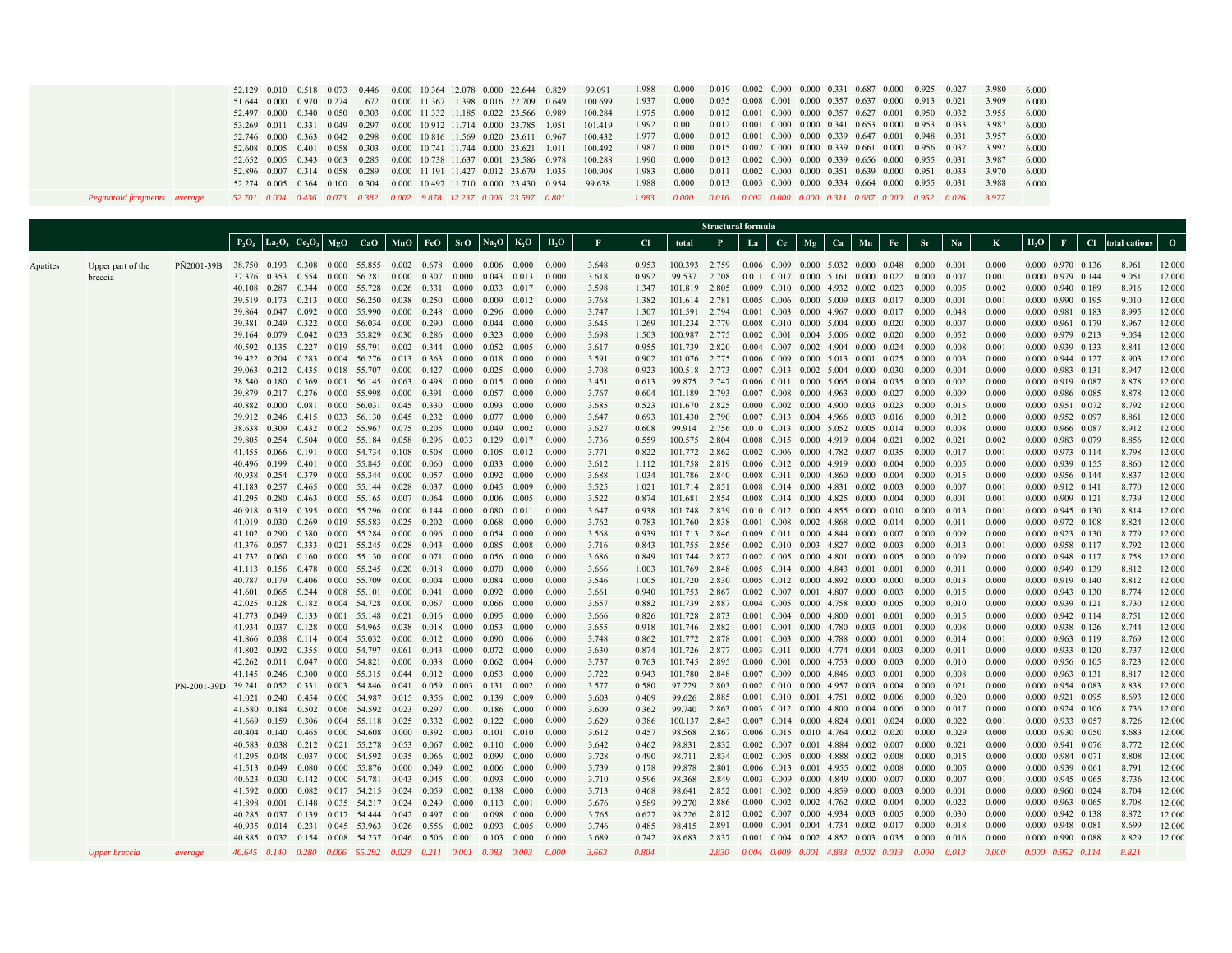| Pegmatoid fragments CHU-1D | 40.394 0.068 0.132 0.000        |       |                                 |                     | 56.164                           | 0.000 | 0.068         | $0.000 \quad 0.247 \quad 0.000$                         |                     |       | 0.000 | 3.811 | 0.930 | 101.814 2.809 |       | $0.002$ $0.004$ $0.000$ $4.943$ $0.000$ $0.005$ |  |                                                         | 0.000 |       | 0.000 | 0.000 0.990 0.129               | 8.922 | 12.000 |
|----------------------------|---------------------------------|-------|---------------------------------|---------------------|----------------------------------|-------|---------------|---------------------------------------------------------|---------------------|-------|-------|-------|-------|---------------|-------|-------------------------------------------------|--|---------------------------------------------------------|-------|-------|-------|---------------------------------|-------|--------|
|                            |                                 |       |                                 |                     | 40.881 0.114 0.123 0.008 55.844  | 0.023 | 0.088         | $0.000 \quad 0.191$                                     |                     | 0.010 | 0.000 | 3.714 | 0.732 | 101.728       | 2.829 | $0.003$ $0.004$ $0.001$ $4.892$ $0.002$ $0.006$ |  |                                                         | 0.000 | 0.030 | 0.001 | $0.000$ $0.960$ $0.101$         | 8.830 | 12.000 |
| in the lower part of       | 40.626                          | 0.024 |                                 |                     | $0.132$ $0.013$ 56.168           |       |               | $0.005$ 0.113 0.000 0.229                               |                     | 0.000 | 0.000 | 3.645 | 0.749 | 101.704       | 2.815 | $0.001$ $0.004$ $0.002$ $4.926$ $0.000$ $0.008$ |  |                                                         | 0.000 | 0.036 | 0.000 | $0.000 \quad 0.944 \quad 0.104$ | 8.840 | 12.000 |
| the breccia                |                                 |       |                                 |                     |                                  |       |               |                                                         |                     |       |       |       |       |               |       |                                                 |  |                                                         |       |       |       |                                 |       |        |
|                            | 40.407                          |       | $0.074$ 0.145                   |                     | 0.003 56.118                     |       |               | $0.005$ $0.052$ $0.000$ $0.192$ $0.000$                 |                     |       | 0.000 | 3.785 | 0.843 | 101.624 2.812 |       | 0.002 0.004 0.000 4.942 0.000 0.004             |  |                                                         | 0.000 | 0.031 | 0.000 | 0.000 0.984 0.117               | 8.896 | 12.000 |
|                            | 40.080                          |       |                                 |                     | 0.075 0.075 0.003 56.347         |       |               | $0.000$ $0.081$ $0.000$ $0.231$                         |                     | 0.000 | 0.000 | 3.764 | 0.785 | 101.441       | 2.797 |                                                 |  | $0.002$ $0.002$ $0.000$ $4.976$ $0.000$ $0.006$         | 0.000 | 0.037 | 0.000 | $0.000$ $0.981$ $0.110$         | 8.912 | 12.000 |
|                            | 40.526                          |       |                                 |                     | 0.086 0.132 0.027 55.976         |       |               | $0.006$ $0.221$ $0.000$ $0.215$ $0.000$                 |                     |       | 0.000 | 3.643 | 0.906 | 101.738 2.814 |       |                                                 |  | 0.003 0.004 0.003 4.919 0.000 0.015                     | 0.000 | 0.034 | 0.000 | 0.000 0.945 0.126               | 8.864 | 12.000 |
|                            | 40.945                          |       |                                 |                     | 0.096 0.075 0.020 55.861         |       |               | $0.036$ 0.010 0.000 0.191                               |                     | 0.001 | 0.000 | 3.805 | 0.726 | 101.766 2.832 |       | $0.003$ $0.002$ $0.002$ $4.890$ $0.002$ $0.001$ |  |                                                         | 0.000 | 0.030 | 0.000 | 0.000 0.983 0.101               | 8.848 | 12.000 |
|                            | 40.671                          | 0.039 |                                 |                     | 0.067 0.002 55.980               |       |               | $0.000$ $0.021$ $0.000$ $0.224$ $0.000$                 |                     |       | 0.000 | 3.763 | 0.779 | 101.546       | 2.823 | $0.001$ $0.002$ $0.000$ $4.918$ $0.000$ $0.001$ |  |                                                         | 0.000 | 0.036 | 0.000 | $0.000$ $0.976$ $0.108$         | 8.866 | 12.000 |
|                            | 40.346                          | 0.000 |                                 |                     | 0.124 0.038 55.849               |       |               | $0.000 \quad 0.075 \quad 0.000 \quad 0.251$             |                     | 0.000 | 0.000 | 3.782 | 0.961 | 101.426 2.814 |       | 0.000 0.004 0.005 4.930 0.000 0.005             |  |                                                         | 0.000 | 0.040 | 0.000 | 0.000 0.985 0.134               | 8.917 | 12.000 |
|                            | 40.845                          | 0.000 |                                 |                     | 0.119 0.002 55.940               | 0.000 | 0.029         | 0.000 0.235 0.009                                       |                     |       | 0.000 | 3.756 | 0.836 | 101.771 2.828 |       |                                                 |  | $0.000$ $0.004$ $0.000$ $4.902$ $0.000$ $0.002$         | 0.000 | 0.037 | 0.001 | 0.000 0.972 0.116               | 8.862 | 12.000 |
|                            | 40.728                          | 0.000 |                                 |                     | 0.125 0.036 56.143               | 0.002 | 0.039         | 0.000 0.170                                             |                     | 0.005 | 0.000 | 3.688 | 0.796 | 101.732 2.821 |       | $0.000$ $0.004$ $0.004$ $4.921$ $0.000$ $0.003$ |  |                                                         | 0.000 | 0.027 | 0.001 | $0.000$ 0.954 0.110             | 8.845 | 12.000 |
|                            | 40.359                          | 0.055 | 0.068                           |                     | 0.007 56.386                     | 0.028 |               | $0.027$ $0.000$ $0.212$                                 |                     | 0.000 | 0.000 | 3.739 | 0.895 | 101.776       | 2.805 | $0.002$ $0.002$ $0.001$ $4.960$ $0.002$ $0.002$ |  |                                                         | 0.000 | 0.034 | 0.000 | 0.000 0.971 0.125               | 8.903 | 12.000 |
|                            | 40.320                          | 0.073 | 0.000                           |                     | 0.016 56.533                     |       |               | 0.066 0.076 0.000 0.124 0.000                           |                     |       | 0.000 | 3.710 | 0.830 | 101.748       | 2.802 | 0.002 0.000 0.002 4.971 0.005 0.005             |  |                                                         | 0.000 | 0.020 | 0.000 | $0.000$ $0.963$ $0.115$         | 8.885 | 12.000 |
|                            | 40.737                          | 0.090 |                                 |                     | 0.137 0.000 55.931               |       |               | $0.001$ $0.061$ $0.000$ $0.217$ $0.000$                 |                     |       | 0.000 | 3.847 | 0.775 | 101.796       | 2.824 | $0.003$ $0.004$ $0.000$ $4.908$ $0.000$ $0.004$ |  |                                                         | 0.000 | 0.034 | 0.000 | 0.000 0.996 0.108               | 8.881 | 12.000 |
|                            |                                 |       |                                 |                     | 40.181 0.075 0.154 0.000 56.208  |       |               | $0.002$ $0.091$ $0.000$ $0.280$ $0.000$                 |                     |       | 0.000 | 3.774 | 0.760 | 101.525 2.801 |       |                                                 |  | $0.002$ $0.005$ $0.000$ $4.959$ $0.000$ $0.006$         | 0.000 | 0.045 | 0.000 | 0.000 0.983 0.106               | 8.906 | 12.000 |
|                            | 39.482                          | 0.024 |                                 |                     | 0.103 0.000 56.496               |       |               | $0.000$ $0.068$ $0.000$ $0.218$                         |                     | 0.000 | 0.000 | 3.761 | 0.839 | 100.991 2.777 |       |                                                 |  | $0.001$ $0.003$ $0.000$ $5.029$ $0.000$ $0.005$         | 0.000 | 0.035 | 0.000 | $0.000$ 0.988 0.118             | 8.956 | 12.000 |
|                            | 40.575                          | 0.023 | 0.096                           |                     | 0.032 56.202                     |       |               | $0.034$ 0.000 0.000 0.241 0.011                         |                     |       | 0.000 | 3.764 | 0.784 | 101.762 2.814 |       | $0.001$ $0.003$ $0.004$ 4.933 0.002 0.000       |  |                                                         | 0.000 | 0.038 | 0.001 | 0.000 0.975 0.109               | 8.881 | 12.000 |
|                            | 40.441                          | 0.034 | 0.088                           |                     | 0.015 56.392                     |       |               | $0.000$ $0.039$ $0.000$ $0.187$ $0.000$                 |                     |       | 0.000 | 3.694 | 0.859 | 101.749 2.808 |       | 0.001 0.003 0.002 4.955 0.000 0.003             |  |                                                         | 0.000 | 0.030 | 0.000 | 0.000 0.958 0.119               | 8.879 | 12.000 |
|                            | 40.370                          | 0.147 |                                 |                     | $0.092 \quad 0.000 \quad 56.105$ |       |               | 0.025 0.037 0.000 0.368                                 |                     | 0.000 | 0.000 |       | 0.920 |               |       | 0.004 0.003 0.000 4.938 0.002 0.003             |  |                                                         | 0.000 | 0.059 | 0.000 |                                 | 8.897 |        |
|                            |                                 |       |                                 |                     |                                  |       |               |                                                         |                     |       |       | 3.673 |       | 101.737 2.807 |       |                                                 |  |                                                         |       |       |       | 0.000 0.954 0.128               |       | 12.000 |
|                            | 40.315                          | 0.086 |                                 | $0.141$ 0.009       | 56.189                           |       |               | $0.046$ $0.014$ $0.000$ $0.401$                         |                     | 0.000 | 0.000 | 3.571 | 0.945 | 101.717 2.803 |       | 0.003 0.004 0.001 4.945 0.003 0.001             |  |                                                         | 0.000 | 0.064 | 0.000 | $0.000$ $0.928$ $0.132$         | 8.883 | 12.000 |
|                            | 40.122                          | 0.115 | 0.148                           | 0.000               | 56.043                           | 0.059 | 0.023         | $0.000 \quad 0.301$                                     |                     | 0.000 | 0.000 | 3.829 | 1.006 | 101.646       | 2.802 | $0.003$ $0.004$ $0.000$ $4.953$ $0.004$ $0.002$ |  |                                                         | 0.000 | 0.048 | 0.000 | 0.000 0.999 0.141               | 8.957 | 12.000 |
|                            | 40.184                          | 0.053 |                                 | $0.124 \quad 0.000$ | 56.175                           | 0.000 |               | $0.073$ $0.000$ $0.371$ $0.000$                         |                     |       | 0.000 | 3.600 | 1.053 | 101.633       | 2.801 | 0.002 0.004 0.000 4.955 0.000 0.005             |  |                                                         | 0.000 | 0.059 | 0.000 | 0.000 0.937 0.147               | 8.910 | 12.000 |
|                            | 39.667                          | 0.050 |                                 |                     | 0.098 0.000 55.834               |       |               | $0.000$ $0.091$ $0.000$ $0.352$ $0.000$                 |                     |       | 0.000 | 3.614 | 1.018 | 100.724 2.793 |       |                                                 |  | $0.002$ $0.003$ $0.000$ $4.976$ $0.000$ $0.006$         | 0.000 | 0.057 | 0.000 | $0.000$ $0.951$ $0.144$         | 8.931 | 12.000 |
|                            | 40.889                          |       |                                 |                     | 0.058 0.129 0.000 55.904         |       |               | 0.000 0.037 0.000 0.157 0.000                           |                     |       | 0.000 | 3.681 | 0.898 | 101.753 2.831 |       | 0.002 0.004 0.000 4.899 0.000 0.003             |  |                                                         | 0.000 | 0.025 | 0.000 | $0.000 \quad 0.952 \quad 0.124$ | 8.840 | 12.000 |
|                            | 40.361 0.120                    |       |                                 |                     | 0.199 0.000 56.277               |       |               | $0.000$ $0.033$ $0.000$ $0.218$                         |                     | 0.000 | 0.000 | 3.707 | 0.835 | 101.750       | 2.806 |                                                 |  | $0.004$ $0.006$ $0.000$ $4.951$ $0.000$ $0.002$         | 0.000 | 0.035 | 0.000 | 0.000 0.963 0.116               | 8.883 | 12.000 |
|                            | 40.304                          | 0.002 |                                 |                     | 0.156 0.026 56.246               |       |               | $0.026$ $0.037$ $0.000$ $0.234$ $0.000$                 |                     |       | 0.000 | 3.804 | 0.951 | 101.786 2.805 |       | $0.000$ $0.005$ $0.003$ 4.954 $0.002$ 0.003     |  |                                                         | 0.000 | 0.037 | 0.000 | 0.000 0.989 0.132               | 8.930 | 12.000 |
|                            | 39.701 0.058 0.109 0.032 56.464 |       |                                 |                     |                                  |       |               | $0.126$ 0.089 0.000 0.191 0.015                         |                     |       | 0.000 | 3.687 | 0.934 | 101.406       | 2.781 | $0.002$ $0.003$ $0.004$ $5.005$ $0.009$ $0.006$ |  |                                                         | 0.000 | 0.031 | 0.002 | 0.000 0.965 0.131               | 8.938 | 12.000 |
|                            | 40.468                          | 0.079 |                                 |                     | 0.152 0.043 56.051               |       |               | $0.013$ $0.033$ $0.000$ $0.225$ $0.000$                 |                     |       | 0.000 | 3.772 | 0.971 | 101.807 2.813 |       |                                                 |  | 0.002 0.005 0.005 4.931 0.001 0.002                     | 0.000 | 0.036 | 0.000 | 0.000 0.979 0.135               | 8.910 | 12.000 |
|                            | 39.861                          | 0.088 | $0.145 \quad 0.000$             |                     | 56.262                           | 0.041 |               | 0.052 0.000 0.257                                       |                     | 0.000 | 0.000 | 3.740 | 0.952 | 101.398 2.791 |       | 0.003 0.004 0.000 4.985 0.003 0.004             |  |                                                         | 0.000 | 0.041 | 0.000 | 0.000 0.978 0.133               | 8.942 | 12.000 |
|                            | 40.127                          | 0.041 | 0.109                           | 0.000               | 56.489                           | 0.000 |               | $0.052$ $0.000$ $0.171$                                 |                     | 0.008 | 0.000 | 3.720 | 0.910 | 101.627       | 2.797 | $0.001$ $0.003$ $0.000$ $4.983$ $0.000$ $0.004$ |  |                                                         | 0.000 | 0.027 | 0.001 | 0.000 0.969 0.127               | 8.912 | 12.000 |
|                            | 39.740                          | 0.000 |                                 | $0.123$ 0.000       | 56.486                           |       |               | 0.033 0.108 0.000 0.162 0.005                           |                     |       | 0.000 | 3.719 | 0.896 | 101.272 2.785 |       | $0.000$ $0.004$ $0.000$ $5.009$ $0.002$ $0.007$ |  |                                                         | 0.000 | 0.026 | 0.001 | 0.000 0.974 0.126               | 8.934 | 12.000 |
|                            | 39.846                          | 0.073 |                                 |                     | 0.064 0.016 56.278               |       |               | $0.038$ 0.050 0.000 0.167 0.000                         |                     |       | 0.000 | 3.609 | 0.827 | 100.968       | 2.792 |                                                 |  | $0.002$ $0.002$ $0.002$ $4.991$ $0.003$ $0.003$         | 0.000 | 0.027 | 0.000 | $0.000$ $0.945$ $0.116$         | 8.884 | 12.000 |
|                            |                                 |       |                                 |                     | 40.592 0.061 0.154 0.012 55.898  |       |               | 0.020 0.084 0.006 0.265 0.000                           |                     |       | 0.000 | 3.717 | 0.975 | 101.784 2.819 |       |                                                 |  | 0.002 0.005 0.001 4.913 0.001 0.006                     | 0.000 | 0.042 | 0.000 | 0.000 0.964 0.136               | 8.889 | 12.000 |
|                            | 40.491                          | 0.031 |                                 |                     | 0.186 0.016 56.207               |       |               | $0.008$ $0.023$ $0.000$ $0.238$                         |                     | 0.000 | 0.000 | 3.652 | 0.887 | 101.739 2.811 |       | $0.001$ $0.006$ $0.002$ 4.939 $0.001$ $0.002$   |  |                                                         | 0.000 | 0.038 | 0.000 | 0.000 0.947 0.123               | 8.869 | 12.000 |
|                            | 40.127                          |       | 0.034 0.115 0.000               |                     | 56.075                           |       |               | 0.013 0.085 0.000 0.266 0.000                           |                     |       | 0.000 | 3.697 | 0.991 | 101.403 2.803 |       | $0.001$ $0.003$ $0.000$ $4.957$ $0.001$ $0.006$ |  |                                                         | 0.000 | 0.043 | 0.000 | 0.000 0.965 0.139               | 8.918 | 12.000 |
|                            |                                 |       |                                 |                     |                                  |       |               |                                                         |                     |       |       |       |       |               |       |                                                 |  |                                                         |       | 0.037 |       |                                 |       |        |
|                            | 40.258                          |       | 0.078 0.042 0.000               |                     | 56.328                           |       |               | 0.086 0.046 0.000 0.233 0.005                           |                     |       | 0.000 | 3.775 | 0.954 | 101.805 2.802 |       | $0.002$ $0.001$ $0.000$ $4.962$ $0.006$ $0.003$ |  |                                                         | 0.000 |       | 0.001 | 0.000 0.982 0.133               | 8.929 | 12.000 |
|                            | 39.672                          |       |                                 |                     | $0.092$ 0.120 0.014 56.291       | 0.008 |               | $0.077$ 0.000 0.266                                     |                     | 0.000 | 0.000 | 3.682 | 0.981 | 101.203 2.784 |       | $0.003$ $0.004$ $0.002$ $5.000$ $0.001$ $0.005$ |  |                                                         | 0.000 | 0.043 | 0.000 | 0.000 0.965 0.138               | 8.945 | 12.000 |
|                            | 40.170                          |       | $0.120 \quad 0.149 \quad 0.010$ |                     | 56.024                           |       |               | 0.050 0.147 0.000 0.255                                 |                     | 0.000 | 0.000 | 3.689 | 0.930 | 101.544 2.802 |       | $0.004$ $0.004$ $0.001$ $4.946$ $0.003$ $0.010$ |  |                                                         | 0.000 | 0.041 | 0.000 | 0.000 0.961 0.130               | 8.904 | 12.000 |
|                            | 40.241                          | 0.134 | $0.174 \quad 0.000$             |                     | 56.065                           | 0.016 | 0.023         | $0.000 \quad 0.274 \quad 0.000$                         |                     |       | 0.000 | 3.791 | 0.943 | 101.661 2.806 |       | $0.004$ $0.005$ $0.000$ $4.947$ $0.001$ $0.002$ |  |                                                         | 0.000 | 0.044 | 0.000 | 0.000 0.987 0.132               | 8.928 | 12.000 |
|                            | 40.247                          |       |                                 |                     | 0.152 0.162 0.018 55.842         | 0.000 |               | 0.066 0.000 0.191 0.016                                 |                     |       | 0.000 | 3.567 | 0.990 | 101.251 2.811 |       | $0.005$ $0.005$ $0.002$ $4.936$ $0.000$ $0.005$ |  |                                                         | 0.000 | 0.031 | 0.002 | 0.000 0.931 0.138               | 8.864 | 12.000 |
|                            |                                 |       |                                 |                     | 39.866 0.113 0.132 0.000 56.334  |       |               | 0.089 0.052 0.000 0.343 0.000                           |                     |       | 0.000 | 3.715 | 1.031 | 101.675 2.787 |       | $0.003$ $0.004$ $0.000$ $4.984$ $0.006$ $0.004$ |  |                                                         | 0.000 | 0.055 | 0.000 | 0.000 0.970 0.144               | 8.958 | 12.000 |
|                            |                                 |       |                                 |                     | 39.730 0.112 0.174 0.007 55.980  |       |               | 0.046 0.079 0.000 0.259 0.000                           |                     |       | 0.000 | 3.735 | 0.925 | 101.047 2.791 |       |                                                 |  | 0.003 0.005 0.001 4.978 0.003 0.005                     | 0.000 | 0.042 | 0.000 | 0.000 0.980 0.130               | 8.940 | 12.000 |
|                            | 39.877                          |       |                                 |                     | 0.071 0.093 0.015 56.173         |       |               | 0.032 0.021 0.000 0.245                                 |                     | 0.003 | 0.000 | 3.684 | 1.030 | 101.244 2.794 |       | $0.002$ $0.003$ $0.002$ $4.982$ $0.002$ $0.001$ |  |                                                         | 0.000 | 0.039 | 0.000 | $0.000$ 0.964 0.144             | 8.935 | 12.000 |
|                            | 39.982 0.086 0.196              |       |                                 | 0.000               | 56.053                           |       |               | $0.044$ 0.033 0.000 0.279 0.003                         |                     |       | 0.000 | 3.699 | 1.083 | 101.458 2.798 |       |                                                 |  | 0.003 0.006 0.000 4.964 0.003 0.002                     | 0.000 | 0.045 | 0.000 | $0.000$ 0.967 0.152             | 8.940 | 12.000 |
|                            | 39.732  0.151  0.142  0.004     |       |                                 |                     | 56.564                           |       |               | $0.005$ $0.089$ $0.000$ $0.238$ $0.000$                 |                     |       | 0.000 | 3.737 | 0.929 | 101.591 2.780 |       | $0.005$ 0.004 0.000 5.010 0.000 0.006           |  |                                                         | 0.000 | 0.038 | 0.000 | 0.000 0.977 0.130               | 8.951 | 12.000 |
|                            | 39.549                          |       |                                 |                     | 0.047 0.201 0.026 56.057         | 0.000 |               | 0.071 0.016 0.329                                       |                     | 0.000 | 0.000 | 3.733 | 1.082 | 101.111 2.784 |       | 0.001 0.006 0.003 4.994 0.000 0.005             |  |                                                         | 0.001 | 0.053 | 0.000 | 0.000 0.982 0.152               | 8.981 | 12.000 |
|                            | 38.852                          |       | $0.110 \quad 0.140$             | 0.000               | 55.766                           |       | 0.036 0.098   | $0.000 \quad 0.281$                                     |                     | 0.004 | 0.000 | 3.843 | 0.960 | 100.090       | 2.770 | 0.003 0.004 0.000 5.031 0.003 0.007             |  |                                                         | 0.000 | 0.046 | 0.000 | 0.000 1.023 0.137               | 9.025 | 12.000 |
|                            | 39.288                          | 0.097 |                                 | $0.215 \quad 0.000$ | 56.248                           | 0.030 |               | 0.041 0.000 0.296                                       |                     | 0.001 | 0.000 | 3.685 | 0.990 | 100.891       | 2.773 | 0.003 0.007 0.000 5.024 0.002 0.003             |  |                                                         | 0.000 | 0.048 | 0.000 | 0.000 0.972 0.140               | 8.971 | 12.000 |
|                            | 39.483                          |       |                                 |                     | 0.071 0.182 0.024 55.813         | 0.000 |               | 0.048 0.000 0.368 0.026                                 |                     |       | 0.000 | 3.624 | 1.076 | 100.715 2.786 |       | $0.002$ $0.006$ $0.003$ $4.985$ $0.000$ $0.003$ |  |                                                         | 0.000 | 0.059 | 0.003 | 0.000 0.955 0.152               | 8.955 | 12.000 |
|                            |                                 |       |                                 |                     | 39.872 0.052 0.193 0.000 56.343  |       |               | 0.039 0.044 0.000 0.260 0.003                           |                     |       | 0.000 | 3.693 | 0.952 | 101.451 2.789 |       |                                                 |  | 0.002 0.006 0.000 4.989 0.003 0.003                     | 0.000 | 0.042 | 0.000 | 0.000 0.965 0.133               | 8.932 | 12.000 |
|                            | 40.069                          |       |                                 |                     | $0.058$ 0.151 0.014 56.457       |       |               | 0.059 0.099 0.000 0.178                                 |                     | 0.000 | 0.000 | 3.654 | 1.031 | 101.770 2.793 |       |                                                 |  | $0.002$ $0.005$ $0.002$ $4.981$ $0.004$ $0.007$         | 0.000 | 0.028 | 0.000 | $0.000$ $0.952$ $0.144$         | 8.917 | 12.000 |
|                            | 40.479                          | 0.099 | 0.124                           | 0.000               | 56.142                           |       |               | $0.000 \pm 0.039 \pm 0.000 \pm 0.235$                   |                     | 0.000 | 0.000 | 3.808 | 0.875 | 101.801 2.813 |       | 0.003 0.004 0.000 4.937 0.000 0.003             |  |                                                         | 0.000 | 0.037 | 0.000 | 0.000 0.988 0.122               | 8.907 | 12.000 |
|                            | 39.644                          |       | $0.110$ $0.202$ $0.009$         |                     | 56.275                           |       |               | $0.000$ $0.104$ $0.015$ $0.218$ $0.000$                 |                     |       | 0.000 | 3.800 | 1.023 | 101.400 2.783 |       | $0.003$ 0.006 0.001 5.001 0.000 0.007           |  |                                                         | 0.001 | 0.035 | 0.000 | 0.000 0.997 0.144               | 8.978 | 12.000 |
|                            |                                 |       |                                 |                     |                                  |       |               |                                                         |                     |       |       |       |       |               |       |                                                 |  |                                                         |       |       |       |                                 |       |        |
|                            | 40.318                          | 0.070 |                                 |                     | 0.163 0.013 55.890               |       |               | $0.015$ 0.033 0.000 0.182 0.000                         |                     |       | 0.000 | 3.699 | 0.930 | 101.313 2.814 |       |                                                 |  | $0.002$ $0.005$ $0.002$ $4.936$ $0.001$ $0.002$         | 0.000 | 0.029 | 0.000 | 0.000 0.964 0.130               | 8.885 | 12.000 |
|                            | 40.454                          |       |                                 |                     | 0.034 0.182 0.041 56.171         | 0.020 | 0.050         | $0.000 \quad 0.185$                                     |                     | 0.000 | 0.000 | 3.626 | 0.932 | 101.695 2.811 |       | 0.001 0.005 0.005 4.939 0.001 0.003             |  |                                                         | 0.000 | 0.029 | 0.000 | 0.000 0.941 0.130               | 8.866 | 12.000 |
|                            | 40.161                          | 0.069 | 0.209                           |                     | 0.000 56.446                     | 0.000 |               | 0.010 0.000 0.195                                       |                     | 0.000 | 0.000 | 3.776 | 0.933 | 101.799       | 2.798 | $0.002$ $0.006$ $0.000$ $4.977$ $0.000$ $0.001$ |  |                                                         | 0.000 | 0.031 | 0.000 | 0.000 0.983 0.130               | 8.927 | 12.000 |
|                            | 40.075                          | 0.092 |                                 |                     | 0.204 0.010 56.348               | 0.000 |               | 0.035 0.000 0.189                                       |                     | 0.000 | 0.000 | 3.648 | 0.976 | 101.577 2.797 |       |                                                 |  | 0.003 0.006 0.001 4.976 0.000 0.002                     | 0.000 | 0.030 | 0.000 | 0.000 0.951 0.136               | 8.903 | 12.000 |
|                            | 39.781                          | 0.094 |                                 |                     | 0.151 0.000 56.077               |       |               | $0.000$ $0.075$ $0.000$ $0.262$ $0.014$                 |                     |       | 0.000 | 3.660 | 1.081 | 101.195 2.792 |       |                                                 |  | 0.003 0.005 0.000 4.981 0.000 0.005                     | 0.000 | 0.042 | 0.001 | $0.000$ $0.960$ $0.152$         | 8.941 | 12.000 |
|                            | 39.518                          | 0.023 |                                 |                     | 0.174 0.019 56.220               | 0.089 |               | $0.021$ $0.000$ $0.250$ $0.000$                         |                     |       | 0.000 | 3.691 | 1.009 | 101.014 2.781 |       | $0.001$ $0.005$ $0.002$ $5.008$ $0.006$ $0.001$ |  |                                                         | 0.000 | 0.040 | 0.000 | 0.000 0.970 0.142               | 8.958 | 12.000 |
|                            |                                 |       |                                 |                     | 39.817 0.107 0.215 0.000 55.941  |       |               | $0.034$ 0.066 0.000 0.241                               |                     | 0.004 | 0.000 | 3.830 | 0.986 | 101.241 2.795 |       |                                                 |  | 0.003 0.007 0.000 4.970 0.002 0.005                     | 0.000 | 0.039 | 0.000 | 0.000 1.004 0.139               | 8.965 | 12.000 |
|                            | 39.485 0.104                    |       | 0.154                           |                     | 0.017 56.134                     |       |               | $0.018$ $0.046$ $0.000$ $0.205$ $0.000$                 |                     |       | 0.000 | 3.809 | 1.019 | 100.991 2.783 |       | $0.003$ $0.005$ $0.002$ $5.007$ $0.001$ $0.003$ |  |                                                         | 0.000 | 0.033 | 0.000 | $0.000$ 1.003 0.144             | 8.985 | 12.000 |
|                            | 39.203                          |       | 0.037 0.176 0.000               |                     | 55.998                           |       | $0.005$ 0.083 | 0.000 0.247 0.005                                       |                     |       | 0.000 | 3.755 | 0.922 | 100.431 2.777 |       | 0.001 0.005 0.000 5.021 0.000 0.006             |  |                                                         | 0.000 | 0.040 | 0.001 | 0.000 0.994 0.131               | 8.976 | 12.000 |
|                            | 39.087                          | 0.094 | 0.125 0.000                     |                     | 56.064                           | 0.000 | 0.083         | $0.000 \quad 0.191$                                     |                     | 0.004 | 0.000 | 3.734 | 0.926 | 100.308 2.773 |       | $0.003$ $0.004$ $0.000$ $5.035$ $0.000$ $0.006$ |  |                                                         | 0.000 | 0.031 | 0.000 | 0.000 0.990 0.132               | 8.973 | 12.000 |
|                            | 40.100                          |       | $0.136$ $0.243$ $0.000$         |                     | 55.838                           |       | 0.014 0.077   |                                                         | $0.000 \quad 0.242$ | 0.000 | 0.000 | 3.776 | 1.020 | 101.446       | 2.805 | 0.004 0.007 0.000 4.944 0.001 0.005             |  |                                                         | 0.000 | 0.039 | 0.000 | 0.000 0.987 0.143               | 8.935 | 12.000 |
|                            | 39.513                          | 0.138 |                                 |                     | 0.174 0.011 55.880               | 0.015 | 0.058         |                                                         | $0.000 \quad 0.186$ | 0.000 | 0.000 | 3.681 | 1.034 | 100.690       | 2.789 | $0.004$ $0.005$ $0.001$ $4.992$ $0.001$ $0.004$ |  |                                                         | 0.000 | 0.030 | 0.000 | 0.000 0.971 0.146               | 8.944 | 12.000 |
|                            | 39.138 0.178                    |       |                                 |                     | 0.089 0.032 56.231               |       |               | $0.000 \quad 0.068 \quad 0.000 \quad 0.213 \quad 0.002$ |                     |       | 0.000 | 3.694 | 1.008 | 100.653 2.770 |       |                                                 |  | $0.005$ $0.003$ $0.004$ $5.037$ $0.000$ $0.005$ $0.000$ |       | 0.035 | 0.000 | 0.000 0.977 0.143               | 8.978 | 12.000 |
|                            |                                 |       |                                 |                     | 39.510 0.076 0.187 0.001 56.184  |       |               | $0.000$ $0.052$ $0.000$ $0.212$ $0.016$                 |                     |       | 0.000 | 3.754 | 0.991 | 100.983 2.783 |       |                                                 |  | $0.002$ $0.006$ $0.000$ $5.009$ $0.000$ $0.004$ $0.000$ |       | 0.034 | 0.002 | 0.000 0.988 0.140               | 8.967 | 12.000 |
|                            |                                 |       |                                 |                     |                                  |       |               |                                                         |                     |       |       |       |       |               |       |                                                 |  |                                                         |       |       |       |                                 |       |        |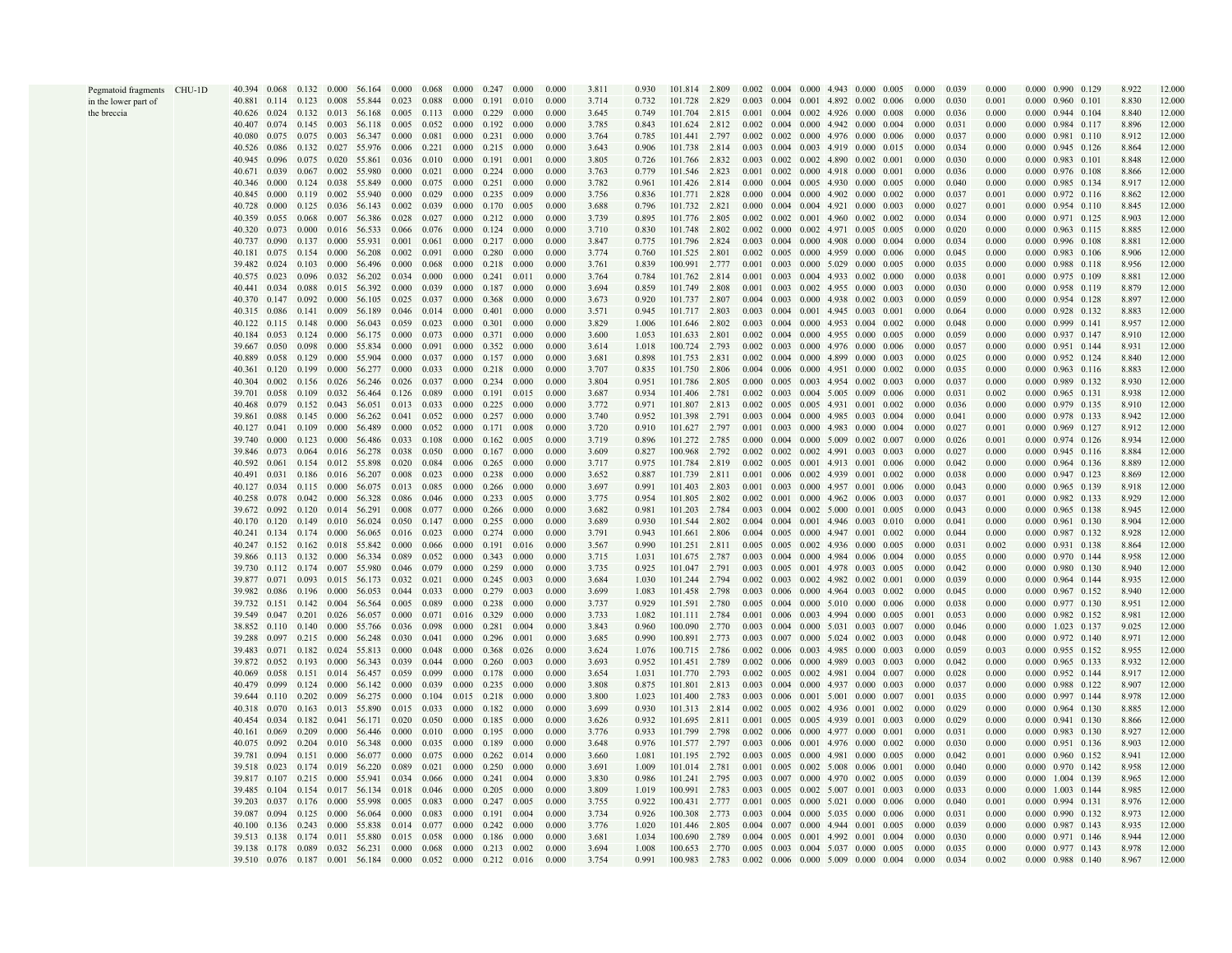|         | 39.657             |                     |       |       | 0.141 0.096 0.000 56.437 0.005 0.062 0.000 0.213 0.007        |       |                                 |                     |                                 |       | 0.000 | 3.825 | 0.996 | 101.439 2.782 |       |  |  | $0.004$ $0.003$ $0.000$ $5.011$ $0.000$ $0.004$ | 0.000 | 0.034 | 0.001 | 0.000                           | 1.003 0.140 | 8.983 | 12.000 |
|---------|--------------------|---------------------|-------|-------|---------------------------------------------------------------|-------|---------------------------------|---------------------|---------------------------------|-------|-------|-------|-------|---------------|-------|--|--|-------------------------------------------------|-------|-------|-------|---------------------------------|-------------|-------|--------|
|         | 39.709             | 0.060               |       |       | 0.232 0.000 56.278 0.000                                      |       | 0.095 0.020 0.174 0.007         |                     |                                 |       | 0.000 | 3.809 | 1.003 | 101.387       | 2.787 |  |  | 0.002 0.007 0.000 4.998 0.000 0.007             | 0.001 | 0.028 | 0.001 | $0.000 \quad 0.999 \quad 0.141$ |             | 8.969 | 12.000 |
|         | 39.404             |                     |       |       | 0.091 0.184 0.012 56.346 0.025 0.052 0.000 0.179 0.023        |       |                                 |                     |                                 |       | 0.000 | 3.728 | 0.998 | 101.042 2.776 |       |  |  | $0.003$ $0.006$ $0.001$ $5.024$ $0.002$ $0.004$ | 0.000 | 0.029 | 0.002 | $0.000$ $0.981$ $0.141$         |             | 8.969 | 12.000 |
|         | 39.454             | $0.052 \quad 0.140$ |       |       | 0.002 55.990                                                  | 0.031 | 0.025 0.000 0.187 0.000         |                     |                                 |       | 0.000 | 3.555 | 0.949 | 100.385       | 2.787 |  |  | $0.002$ $0.004$ $0.000$ $5.005$ $0.002$ $0.002$ | 0.000 | 0.030 | 0.000 | 0.000 0.938 0.134               |             | 8.904 | 12.000 |
|         |                    | 0.092               | 0.160 |       |                                                               |       |                                 |                     |                                 | 0.000 | 0.000 |       |       |               |       |  |  |                                                 | 0.000 |       |       |                                 |             |       | 12.000 |
|         | 39.753             |                     |       |       | 0.000 55.916                                                  | 0.056 | 0.085                           | $0.005 \quad 0.215$ |                                 |       |       | 3.699 | 0.934 | 100.915       | 2.795 |  |  | 0.003 0.005 0.000 4.975 0.004 0.006             |       | 0.035 | 0.000 | 0.000                           | 0.971 0.131 | 8.925 |        |
|         | 39.308             | 0.076               |       |       | 0.157 0.000 56.243                                            | 0.053 | $0.064$ $0.000$ $0.201$         |                     |                                 | 0.000 | 0.000 | 3.662 | 0.948 | 100.712       | 2.776 |  |  | 0.002 0.005 0.000 5.026 0.004 0.004             | 0.000 | 0.033 | 0.000 | 0.000 0.966 0.134               |             | 8.949 | 12.000 |
|         | 38.468             | 0.034               |       |       | 0.118  0.406  54.685                                          | 0.003 | 0.420 0.000 0.198               |                     |                                 | 0.031 | 0.000 | 3.633 | 0.895 | 98.891        | 2.766 |  |  | 0.001 0.004 0.051 4.977 0.000 0.030             | 0.000 | 0.033 | 0.003 | 0.000 0.976 0.129               |             | 8.971 | 12.000 |
|         | 39.661             | $0.122$ 0.129       |       |       | 0.006 56.145                                                  | 0.063 | 0.068                           | 0.000 0.176         |                                 | 0.000 | 0.000 | 3.691 | 0.971 | 101.032       | 2.788 |  |  | $0.004$ $0.004$ $0.001$ $4.995$ $0.004$ $0.005$ | 0.000 | 0.028 | 0.000 | 0.000 0.969 0.137               |             | 8.934 | 12.000 |
|         | 39.855             | 0.032               | 0.135 |       | 0.014 56.040                                                  | 0.032 | 0.068                           | 0.009 0.240         |                                 | 0.003 | 0.000 | 3.680 | 0.983 | 101.091       | 2.796 |  |  | $0.001$ $0.004$ $0.002$ $4.975$ $0.002$ $0.005$ | 0.000 | 0.039 | 0.000 | 0.000 0.964 0.138               |             | 8.926 | 12.000 |
|         | 39.961             | 0.057               | 0.154 |       | 0.008 56.095                                                  | 0.054 | 0.087                           | 0.000               | 0.234                           | 0.001 | 0.000 | 3.749 | 1.006 | 101.406       | 2.797 |  |  | $0.002$ $0.005$ $0.001$ 4.969 0.004 0.006       | 0.000 | 0.038 | 0.000 | 0.000                           | 0.980 0.141 | 8.942 | 12.000 |
|         | 39.688             | $0.071$ 0.154       |       |       | 0.006 56.016 0.063                                            |       | 0.073                           |                     | $0.000$ $0.219$ $0.014$         |       | 0.000 | 3.768 | 0.948 | 101.020       | 2.791 |  |  | $0.002$ $0.005$ $0.001$ 4.985 $0.004$ 0.005     | 0.000 | 0.035 | 0.001 | 0.000 0.990 0.133               |             | 8.952 | 12.000 |
|         | 38.855 0.123 0.108 |                     |       |       | 0.000 56.165 0.049                                            |       | 0.035                           |                     | $0.000 \quad 0.248 \quad 0.000$ |       | 0.000 | 3.706 | 0.996 | 100.285 2.763 |       |  |  | $0.004$ $0.003$ $0.000$ $5.055$ $0.003$ $0.002$ | 0.000 | 0.040 | 0.000 | 0.000 0.985 0.142               |             | 8.998 | 12.000 |
|         | 39.590             | $0.102$ $0.181$     |       |       | 0.000 56.348                                                  | 0.000 | $0.044$ $0.000$ $0.241$         |                     |                                 | 0.019 | 0.000 | 3.689 | 0.989 | 101.203 2.781 |       |  |  | $0.003$ $0.005$ $0.000$ $5.010$ $0.000$ $0.003$ | 0.000 | 0.039 | 0.002 | 0.000 0.968 0.139               |             | 8.951 | 12.000 |
|         |                    |                     |       |       |                                                               |       |                                 |                     |                                 |       |       |       |       |               |       |  |  |                                                 |       |       |       |                                 |             |       |        |
|         | 39.658             | 0.084               |       |       | 0.156 0.000 56.275                                            | 0.052 | 0.068                           | $0.000 \quad 0.207$ |                                 | 0.000 | 0.000 | 3.645 | 0.974 | 101.119 2.785 |       |  |  | $0.003$ $0.005$ $0.000$ $5.002$ $0.004$ $0.005$ | 0.000 | 0.033 | 0.000 | 0.000 0.956 0.137               |             | 8.929 | 12.000 |
|         | 39.705             | 0.068               |       |       | $0.176$ 0.023 56.214 0.000                                    |       | 0.073 0.000 0.231               |                     |                                 | 0.000 | 0.000 | 3.675 | 1.038 | 101.203 2.787 |       |  |  | 0.002 0.005 0.003 4.994 0.000 0.005             | 0.000 | 0.037 | 0.000 | 0.000 0.964 0.146               |             | 8.944 | 12.000 |
|         | 39.725 0.070       |                     |       |       | $0.177$ 0.000 56.681 0.000                                    |       | 0.037 0.000 0.223               |                     |                                 | 0.007 | 0.000 | 3.673 | 1.037 | 101.630 2.780 |       |  |  | $0.002$ $0.005$ $0.000$ $5.019$ $0.000$ $0.003$ | 0.000 | 0.036 | 0.001 | 0.000 0.960 0.145               |             | 8.951 | 12.000 |
| $HU-1K$ | 40.682             | 0.030               | 0.100 |       | 0.000 55.942 0.010                                            |       | 0.031                           | $0.000 \quad 0.227$ |                                 | 0.019 | 0.000 | 3.684 | 1.065 | 101.790       | 2.823 |  |  | $0.001$ $0.003$ $0.000$ $4.914$ $0.001$ $0.002$ | 0.000 | 0.036 | 0.002 | 0.000 0.955 0.148               |             | 8.885 | 12.000 |
|         | 40.428             | 0.072               | 0.138 |       | 0.000 55.796                                                  | 0.110 | 0.051                           | 0.000 0.398         |                                 | 0.000 | 0.000 | 3.670 | 1.140 | 101.803       | 2.813 |  |  | $0.002$ $0.004$ $0.000$ $4.914$ $0.008$ $0.004$ | 0.000 | 0.063 | 0.000 | 0.000 0.954 0.159               |             | 8.921 | 12.000 |
|         | 40.767             | 0.102               | 0.169 | 0.000 | 55.603                                                        | 0.000 | 0.018                           | 0.000               | 0.388                           | 0.000 | 0.000 | 3.623 | 1.104 | 101.774       | 2.829 |  |  | 0.003 0.005 0.000 4.883 0.000 0.001             | 0.000 | 0.062 | 0.000 | 0.000                           | 0.939 0.153 | 8.876 | 12.000 |
|         | 40.942             | 0.006               | 0.193 |       | 0.000 55.342 0.046                                            |       | 0.035                           | 0.000 0.387         |                                 | 0.000 | 0.000 | 3.750 | 1.132 | 101.833       | 2.839 |  |  | $0.000$ $0.006$ $0.000$ $4.857$ $0.003$ $0.002$ | 0.000 | 0.061 | 0.000 | 0.000 0.971 0.157               |             | 8.898 | 12.000 |
|         | 40.713 0.030       |                     | 0.099 |       | 0.000 55.781 0.000                                            |       | 0.067 0.000 0.370 0.005         |                     |                                 |       | 0.000 | 3.560 | 1.129 | 101.754 2.825 |       |  |  | $0.001$ $0.003$ $0.000$ $4.898$ $0.000$ $0.005$ | 0.000 | 0.059 | 0.001 | 0.000 0.923 0.157               |             | 8.870 | 12.000 |
|         |                    |                     |       |       |                                                               |       |                                 |                     |                                 |       |       |       |       |               |       |  |  | 0.002 0.005 0.000 4.939 0.004 0.000             |       |       |       |                                 |             |       |        |
|         | 40.479             | 0.066               |       |       | 0.157 0.000 56.159 0.054                                      |       | $0.002$ $0.000$ $0.181$         |                     |                                 | 0.000 | 0.000 | 3.673 | 1.000 | 101.771 2.813 |       |  |  |                                                 | 0.000 | 0.029 | 0.000 | 0.000 0.954 0.139               |             | 8.884 | 12.000 |
|         | 40.595             | 0.049               | 0.130 |       | 0.000 55.916 0.053                                            |       | $0.067$ $0.000$ $0.212$         |                     |                                 | 0.000 | 0.000 | 3.692 | 1.085 | 101.799       | 2.820 |  |  | $0.001$ $0.004$ $0.000$ $4.916$ $0.004$ $0.005$ | 0.000 | 0.034 | 0.000 | 0.000 0.958 0.151               |             | 8.893 | 12.000 |
|         | 40.757             | 0.094               | 0.190 |       | 0.006 55.810                                                  | 0.000 | $0.020$ 0.000 0.227             |                     |                                 | 0.000 | 0.000 | 3.659 | 1.003 | 101.766 2.827 |       |  |  | $0.003$ $0.006$ $0.001$ $4.899$ $0.000$ $0.001$ | 0.000 | 0.036 | 0.000 | 0.000 0.948 0.139               |             | 8.861 | 12.000 |
|         | 40.736 0.038       |                     |       |       | 0.143 0.000 55.839 0.051                                      |       | 0.041 0.000 0.245               |                     |                                 | 0.000 | 0.000 | 3.654 | 1.022 | 101.769       | 2.826 |  |  | $0.001$ $0.004$ $0.000$ $4.902$ $0.004$ $0.003$ | 0.000 | 0.039 | 0.000 | 0.000 0.947 0.142               |             | 8.867 | 12.000 |
|         | 40.737             | $0.115$ $0.160$     |       |       | 0.007 55.724                                                  | 0.026 | 0.037                           | $0.000 \quad 0.278$ |                                 | 0.007 | 0.000 | 3.608 | 1.058 | 101.757 2.827 |       |  |  | 0.003 0.005 0.001 4.893 0.002 0.003             | 0.000 | 0.044 | 0.001 | $0.000 \quad 0.935 \quad 0.147$ |             | 8.861 | 12.000 |
|         | 40.913 0.057       |                     | 0.156 |       | 0.000 55.582                                                  | 0.012 | 0.016 0.000 0.310               |                     |                                 | 0.000 | 0.000 | 3.740 | 1.017 | 101.803       | 2.835 |  |  | 0.002 0.005 0.000 4.875 0.001 0.001             | 0.000 | 0.049 | 0.000 | $0.000$ $0.968$ $0.141$         |             | 8.878 | 12.000 |
|         | 41.030             | 0.086               | 0.145 |       | 0.012 55.496                                                  | 0.000 | 0.024                           | 0.010 0.287         |                                 | 0.000 | 0.000 | 3.680 | 1.005 | 101.775       | 2.840 |  |  | $0.003$ $0.004$ $0.001$ $4.862$ $0.000$ $0.002$ | 0.000 | 0.046 | 0.000 | 0.000                           | 0.952 0.139 | 8.850 | 12.000 |
|         | 40.824             | $0.082 \quad 0.153$ |       |       | 0.072 55.717 0.020                                            |       | 0.000                           |                     | $0.000 \quad 0.215$             | 0.005 | 0.000 | 3.688 | 1.005 | 101.781       | 2.830 |  |  | $0.002$ $0.005$ $0.009$ $4.888$ $0.001$ $0.000$ | 0.000 | 0.034 | 0.001 | 0.000 0.955 0.139               |             | 8.864 | 12.000 |
|         |                    |                     |       |       |                                                               |       |                                 |                     |                                 |       |       |       |       |               |       |  |  | $0.005$ $0.004$ $0.002$ $4.903$ $0.000$ $0.003$ |       |       |       |                                 |             |       |        |
|         |                    |                     |       |       | 40.654 0.160 0.143 0.017 55.804 0.004                         |       | $0.037$ 0.036 0.262 0.000       |                     |                                 |       | 0.000 | 3.651 | 0.994 | 101.762 2.822 |       |  |  |                                                 | 0.002 | 0.042 | 0.000 | 0.000 0.947 0.138               |             | 8.868 | 12.000 |
|         |                    |                     |       |       | 40.671 0.127 0.152 0.002 55.829 0.027                         |       | $0.010$ $0.000$ $0.215$ $0.000$ |                     |                                 |       | 0.000 | 3.684 | 1.077 | 101.794 2.824 |       |  |  | 0.004 0.005 0.000 4.907 0.002 0.001             | 0.000 | 0.034 | 0.000 | 0.000 0.956 0.150               |             | 8.882 | 12.000 |
|         | 40.683             | 0.127               | 0.184 |       | 0.000 55.786                                                  | 0.066 | 0.035 0.000 0.233               |                     |                                 | 0.000 | 0.000 | 3.757 | 0.917 | 101.788       | 2.824 |  |  | $0.004$ $0.006$ $0.000$ $4.901$ $0.005$ $0.002$ | 0.000 | 0.037 | 0.000 | 0.000 0.974 0.127               |             | 8.880 | 12.000 |
|         | 40.679             | 0.078               |       |       | 0.172 0.020 55.786 0.009                                      |       | 0.039 0.000 0.254               |                     |                                 | 0.013 | 0.000 | 3.672 | 1.064 | 101.786 2.824 |       |  |  | $0.002$ $0.005$ $0.002$ $4.902$ $0.001$ $0.003$ | 0.000 | 0.040 | 0.001 | 0.000 0.952 0.148               |             | 8.881 | 12.000 |
|         | 40.420 0.047       |                     |       |       | 0.133 0.036 56.071 0.000                                      |       | 0.062 0.000 0.249               |                     |                                 | 0.000 | 0.000 | 3.694 | 1.089 | 101.801 2.811 |       |  |  | $0.001$ $0.004$ $0.004$ $4.935$ $0.000$ $0.004$ | 0.000 | 0.040 | 0.000 | 0.000 0.960 0.152               |             | 8.912 | 12.000 |
|         | 40.572 0.043       |                     | 0.137 |       | 0.018 56.098                                                  | 0.028 | 0.051                           | $0.000 \quad 0.246$ |                                 | 0.000 | 0.000 | 3.744 | 0.824 | 101.761       | 2.815 |  |  | $0.001$ $0.004$ $0.002$ $4.926$ $0.002$ $0.003$ | 0.000 | 0.039 | 0.000 | 0.000 0.971 0.114               |             | 8.879 | 12.000 |
|         | 40.749             | 0.096               | 0.121 |       | 0.000 55.810                                                  | 0.012 | 0.059                           | $0.000 \quad 0.247$ |                                 | 0.000 | 0.000 | 3.683 | 1.000 | 101.777 2.827 |       |  |  | 0.003 0.004 0.000 4.899 0.001 0.004             | 0.000 | 0.039 | 0.000 | 0.000 0.954 0.139               |             | 8.870 | 12.000 |
|         | 40.728             | 0.105               | 0.213 |       | 0.021 55.748                                                  | 0.040 | 0.100                           | 0.000 0.199         |                                 | 0.009 | 0.000 | 3.629 | 0.949 | 101.741       | 2.825 |  |  | 0.003 0.006 0.003 4.894 0.003 0.007             | 0.000 | 0.032 | 0.001 | 0.000                           | 0.940 0.132 | 8.846 | 12.000 |
|         | 41.016             | 0.092               | 0.196 |       | 0.022 55.467                                                  | 0.040 | 0.061                           | $0.000 \quad 0.188$ |                                 | 0.007 | 0.000 | 3.606 | 1.062 | 101.757 2.840 |       |  |  | 0.003 0.006 0.003 4.861 0.003 0.004             | 0.000 | 0.030 | 0.001 | 0.000 0.933 0.147               |             | 8.831 | 12.000 |
|         |                    |                     |       |       |                                                               |       |                                 |                     |                                 |       |       |       |       |               |       |  |  |                                                 |       |       |       |                                 |             |       |        |
|         |                    |                     |       |       | 40.623 0.042 0.137 0.017 56.062 0.000                         |       | $0.063$ 0.000 0.192 0.000       |                     |                                 |       | 0.000 | 3.762 | 0.887 | 101.785 2.819 |       |  |  | $0.001$ $0.004$ $0.002$ $4.923$ $0.000$ $0.004$ | 0.000 | 0.031 | 0.000 | 0.000 0.975 0.123               |             | 8.883 | 12.000 |
|         | 40.768             |                     |       |       | 0.071 0.166 0.000 55.834 0.015                                |       | 0.032 0.000 0.256               |                     |                                 | 0.002 | 0.000 | 3.626 | 0.976 | 101.746       | 2.827 |  |  | 0.002 0.005 0.000 4.899 0.001 0.002             | 0.000 | 0.041 | 0.000 | 0.000 0.939 0.135               |             | 8.852 | 12.000 |
|         | 38.989             | 0.047               | 0.188 |       | 0.937 51.755                                                  | 0.033 | 1.438                           | $0.000 \quad 0.207$ |                                 | 0.000 | 0.000 | 3.499 | 0.931 | 98.024        | 2.811 |  |  | $0.001$ $0.006$ $0.119$ $4.722$ $0.002$ $0.102$ | 0.000 | 0.034 | 0.000 | 0.000 0.942 0.134               |             | 8.874 | 12.000 |
|         | 40.614 0.139       |                     |       |       | 0.176 0.000 55.862                                            | 0.079 | 0.047 0.008 0.217               |                     |                                 | 0.004 | 0.000 | 3.652 | 0.957 | 101.755       | 2.820 |  |  | $0.004$ $0.005$ $0.000$ $4.909$ $0.005$ $0.003$ | 0.000 | 0.035 | 0.000 | 0.000 0.947 0.133               |             | 8.863 | 12.000 |
|         | 40.661 0.081       |                     | 0.103 |       | 0.012 55.865 0.035                                            |       | 0.037 0.000 0.228               |                     |                                 | 0.000 | 0.000 | 3.740 | 1.049 | 101.811 2.823 |       |  |  | $0.002$ $0.003$ $0.001$ 4.909 0.002 0.003       | 0.000 | 0.036 | 0.000 | 0.000 0.970 0.146               |             | 8.896 | 12.000 |
|         | 40.478             | 0.040               | 0.196 |       | 0.030 55.999                                                  | 0.048 | 0.045                           |                     | $0.000 \quad 0.230$             | 0.000 | 0.000 | 3.781 | 0.964 | 101.811 2.814 |       |  |  | $0.001$ $0.006$ $0.004$ 4.927 $0.003$ 0.003     | 0.000 | 0.037 | 0.000 | 0.000 0.982 0.134               |             | 8.910 | 12.000 |
|         | 40.732             | 0.059               | 0.180 |       | 0.013 55.768                                                  | 0.000 | 0.071                           | $0.000 \quad 0.180$ |                                 | 0.00  | 0.000 | 3.718 | 1.088 | 101.810 2.828 |       |  |  | $0.002$ $0.005$ $0.002$ $4.899$ $0.000$ $0.005$ | 0.000 | 0.029 | 0.000 | $0.000$ $0.964$ $0.151$         |             | 8.885 | 12.000 |
|         | 40.614             | 0.082               | 0.145 |       | 0.006 55.986                                                  | 0.001 | 0.051                           | $0.000 \quad 0.172$ |                                 | 0.000 | 0.000 | 3.677 | 1.053 | 101.787       | 2.820 |  |  | $0.002$ $0.004$ $0.001$ $4.921$ $0.000$ $0.003$ | 0.000 | 0.027 | 0.000 | 0.000                           | 0.954 0.146 | 8.880 | 12.000 |
|         | 40.493             | 0.040               |       |       | 0.154 0.000 56.015 0.079                                      |       | 0.018                           |                     | $0.014$ $0.213$ $0.000$         |       | 0.000 | 3.719 | 1.059 | 101.804       | 2.815 |  |  | $0.001$ $0.005$ $0.000$ $4.929$ $0.005$ $0.001$ | 0.001 | 0.034 | 0.000 | 0.000                           | 0.966 0.147 | 8.904 | 12.000 |
|         |                    |                     |       |       |                                                               |       |                                 |                     |                                 |       |       |       |       |               |       |  |  |                                                 |       |       |       |                                 |             |       |        |
|         | 40.564             |                     |       |       | 0.090 0.119 0.000 56.101 0.028                                |       | 0.000                           |                     | $0.001$ $0.210$ $0.000$         |       | 0.000 | 3.679 | 0.977 | 101.769       | 2.817 |  |  | $0.003$ 0.004 0.000 4.930 0.002 0.000           | 0.000 | 0.033 | 0.000 | 0.000 0.954 0.136               |             | 8.879 | 12.000 |
|         | 40.299             | 0.180               |       |       | 0.151 0.000 56.027 0.025                                      |       | $0.107$ $0.000$ $0.244$ $0.000$ |                     |                                 |       | 0.000 | 3.788 | 0.998 | 101.819 2.807 |       |  |  | 0.005 0.005 0.000 4.939 0.002 0.007             | 0.000 | 0.039 | 0.000 | 0.000 0.986 0.139               |             | 8.929 | 12.000 |
|         | 40.718             | 0.054               | 0.172 |       | 0.000 55.817 0.043                                            |       | 0.090                           | $0.000 \quad 0.190$ |                                 | 0.000 | 0.000 | 3.639 | 1.045 | 101.768       | 2.825 |  |  | $0.002$ $0.005$ $0.000$ $4.902$ $0.003$ $0.006$ | 0.000 | 0.030 | 0.000 | 0.000 0.943 0.145               |             | 8.862 | 12.000 |
|         | 40.632 0.103       |                     | 0.065 |       | 0.009 56.077 0.024                                            |       | 0.033 0.000 0.204               |                     |                                 | 0.000 | 0.000 | 3.657 | 0.952 | 101.756       | 2.819 |  |  | $0.003$ $0.002$ $0.001$ $4.924$ $0.002$ $0.002$ | 0.000 | 0.032 | 0.000 | 0.000 0.948 0.132               |             | 8.865 | 12.000 |
|         | 40.849 0.115 0.099 |                     |       |       | 0.003 55.707 0.100                                            |       | 0.043 0.000 0.182               |                     |                                 | 0.000 | 0.000 | 3.689 | 0.992 | 101.779 2.831 |       |  |  | 0.003 0.003 0.000 4.887 0.007 0.003             | 0.000 | 0.029 | 0.000 | 0.000 0.955 0.138               |             | 8.857 | 12.000 |
|         | 40.878 0.122       |                     | 0.223 |       | 0.005 55.595                                                  | 0.000 | 0.043                           | $0.000 \quad 0.215$ |                                 | 0.000 | 0.000 | 3.741 | 0.973 | 101.795       | 2.834 |  |  | $0.004$ $0.007$ $0.001$ $4.878$ $0.000$ $0.003$ | 0.000 | 0.034 | 0.000 | 0.000 0.969 0.135               |             | 8.865 | 12.000 |
|         | 40.713             | 0.037               | 0.136 |       | 0.011 55.892                                                  | 0.030 | 0.069                           | 0.000 0.195         |                                 | 0.000 | 0.000 | 3.612 | 1.066 | 101.761       | 2.824 |  |  | $0.001$ $0.004$ $0.001$ 4.907 0.002 0.005       | 0.000 | 0.031 | 0.000 | 0.000 0.936 0.148               |             | 8.860 | 12.000 |
|         | 40.913             | 0.122               | 0.193 |       | 0.009 55.432                                                  | 0.020 | 0.105                           | $0.000 \quad 0.229$ |                                 | 0.020 | 0.000 | 3.730 | 1.029 | 101.802       | 2.837 |  |  | 0.004 0.006 0.001 4.865 0.001 0.007             | 0.000 | 0.036 | 0.002 | 0.000                           | 0.966 0.143 | 8.868 | 12.000 |
|         |                    |                     |       |       |                                                               |       |                                 |                     |                                 |       |       |       |       |               |       |  |  |                                                 |       |       |       |                                 |             |       |        |
|         | 40.279             | $0.145$ $0.153$     |       |       | 0.002 56.242 0.000                                            |       | 0.063                           |                     | $0.000 \quad 0.211 \quad 0.000$ |       | 0.000 | 3.698 | 0.986 | 101.779       | 2.804 |  |  | 0.004 0.005 0.000 4.955 0.000 0.004             | 0.000 | 0.034 | 0.000 | 0.000 0.962 0.137               |             | 8.905 | 12.000 |
|         | 40.563 0.137 0.201 |                     |       |       | $0.000$ 55.924 $0.002$                                        |       | $0.049$ $0.000$ $0.225$ $0.000$ |                     |                                 |       | 0.000 | 3.611 | 1.044 | 101.756 2.818 |       |  |  | 0.004 0.006 0.000 4.918 0.000 0.003             | 0.000 | 0.036 | 0.000 | 0.000 0.937 0.145               |             | 8.868 | 12,000 |
|         | 41.028 0.144 0.129 |                     |       |       | 0.001 55.530 0.056                                            |       | 0.078 0.000 0.209               |                     |                                 | 0.003 | 0.000 | 3.618 | 0.941 | 101.737 2.839 |       |  |  | $0.004$ $0.004$ $0.000$ $4.863$ $0.004$ $0.005$ | 0.000 | 0.033 | 0.000 | 0.000 0.935 0.130               |             | 8.819 | 12.000 |
|         | 40.757             | 0.104               | 0.131 |       | 0.003 55.770                                                  | 0.035 | 0.068                           | $0.000 \quad 0.246$ |                                 | 0.012 | 0.000 | 3.678 | 0.962 | 101.766 2.827 |       |  |  | $0.003$ $0.004$ $0.000$ $4.895$ $0.002$ $0.005$ | 0.000 | 0.039 | 0.001 | 0.000                           | 0.953 0.134 | 8.863 | 12.000 |
|         | 40.693             | 0.068               | 0.160 |       | 0.000 55.830                                                  | 0.000 | $0.043$ $0.000$ $0.236$         |                     |                                 | 0.000 | 0.000 | 3.702 | 1.069 | 101.801 2.825 |       |  |  | 0.002 0.005 0.000 4.905 0.000 0.003             | 0.000 | 0.038 | 0.000 | 0.000 0.960 0.149               |             | 8.886 | 12,000 |
|         | 40.740 0.081       |                     | 0.087 |       | 0.000 55.839                                                  | 0.022 | $0.063$ $0.000$ $0.225$         |                     |                                 | 0.020 | 0.000 | 3.827 | 0.914 | 101.818 2.826 |       |  |  | 0.002 0.003 0.000 4.902 0.002 0.004             | 0.000 | 0.036 | 0.002 | 0.000 0.992 0.127               |             | 8.896 | 12.000 |
|         | 40.261 0.147       |                     | 0.056 |       | 0.036 56.396                                                  | 0.039 | 0.049                           | $0.000 \quad 0.234$ |                                 | 0.000 | 0.000 | 3.510 | 0.970 | 101.698       | 2.800 |  |  | 0.004 0.002 0.004 4.963 0.003 0.003             | 0.000 | 0.037 | 0.000 | 0.000 0.912 0.135               |             | 8.863 | 12.000 |
|         | 41.068             | 0.074               | 0.177 |       | 0.000 55.454                                                  | 0.037 | 0.074                           | 0.000 0.172         |                                 | 0.000 | 0.000 | 3.733 | 1.011 | 101.800       | 2.843 |  |  | $0.002$ $0.005$ $0.000$ $4.859$ $0.003$ $0.005$ | 0.000 | 0.027 | 0.000 | 0.000 0.966 0.140               |             | 8.850 | 12.000 |
|         |                    |                     |       |       |                                                               |       |                                 |                     |                                 |       |       |       |       |               |       |  |  |                                                 |       |       |       |                                 |             |       |        |
|         | 41.257             | 0.078               | 0.160 | 0.038 | 55.322                                                        | 0.000 | 0.067                           | 0.000               | 0.187                           | 0.014 | 0.000 | 3.661 | 0.978 | 101.762       | 2.851 |  |  | 0.002 0.005 0.005 4.838 0.000 0.005             | 0.000 | 0.030 | 0.001 | 0.000                           | 0.945 0.135 | 8.816 | 12.000 |
|         | 40.705             | 0.046               | 0.146 | 0.000 | 55.966                                                        | 0.000 | 0.029                           |                     | 0.000 0.178 0.002               |       | 0.000 | 3.711 | 1.008 | 101.791 2.824 |       |  |  | $0.001$ $0.004$ $0.000$ $4.914$ $0.000$ $0.002$ | 0.000 | 0.028 | 0.000 | 0.000 0.962 0.140               |             | 8.877 | 12.000 |
|         |                    |                     |       |       | 40.670 0.066 0.145 0.000 56.058 0.057 0.086 0.000 0.180 0.000 |       |                                 |                     |                                 |       | 0.000 | 3.712 | 0.761 | 101.735 2.819 |       |  |  | $0.002$ $0.004$ $0.000$ $4.918$ $0.004$ $0.006$ | 0.000 | 0.029 | 0.000 | 0.000 0.961 0.106               |             | 8.849 | 12.000 |
|         | 41.069             |                     |       |       | 0.024 0.192 0.000 55.613 0.000 0.041 0.000 0.177 0.017        |       |                                 |                     |                                 |       | 0.000 | 3.583 | 1.024 | 101.740 2.841 |       |  |  | $0.001$ $0.006$ $0.000$ $4.869$ $0.000$ $0.003$ | 0.000 | 0.028 | 0.002 | 0.000 0.926 0.142               |             | 8.818 | 12.000 |

 $\sqrt{ }$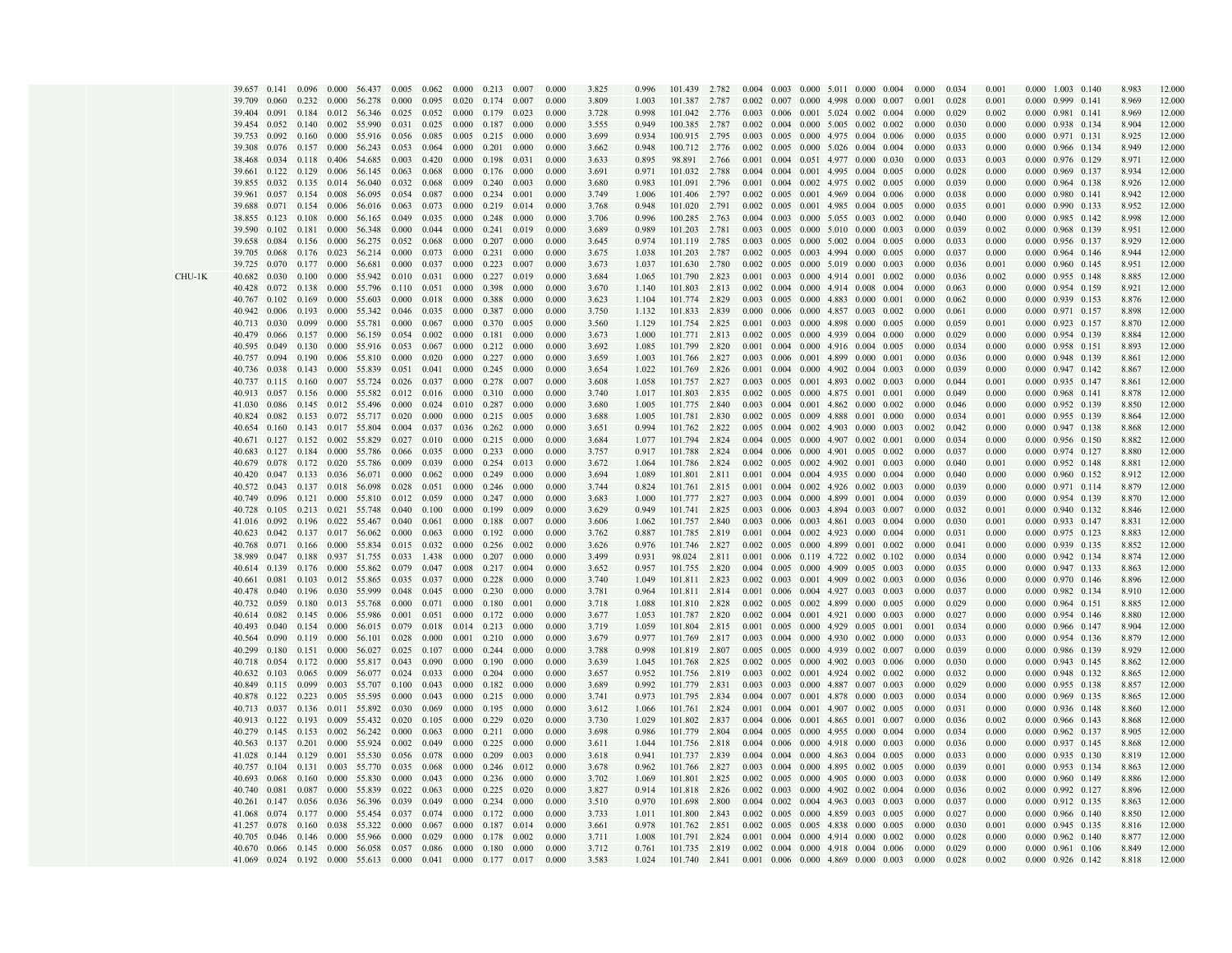|                             |        | 40.904       |       |       |       | 0.043 0.172 0.024 55.732 0.027                                   |                                         | 0.030                           |       | $0.000 \quad 0.197$             | 0.003 | 0.000 | 3.605 | 1.006 | 101.743       | 2.833 |       |  | 0.001 0.005 0.003 4.885 0.002 0.002             | 0.000 | 0.03  | 0.000 | 0.000 0.933 0.139               | 8.835 | 12.000 |
|-----------------------------|--------|--------------|-------|-------|-------|------------------------------------------------------------------|-----------------------------------------|---------------------------------|-------|---------------------------------|-------|-------|-------|-------|---------------|-------|-------|--|-------------------------------------------------|-------|-------|-------|---------------------------------|-------|--------|
|                             |        | 40.758       | 0.077 |       |       | 0.202 0.000 55.931 0.003                                         |                                         | $0.016$ $0.000$ $0.161$ $0.000$ |       |                                 |       | 0.000 | 3.654 | 0.951 | 101.753       | 2.826 |       |  | $0.002$ $0.006$ $0.000$ $4.908$ $0.000$ $0.001$ | 0.000 | 0.026 | 0.000 | 0.000 0.947 0.132               | 8.848 | 12.000 |
|                             |        | 40.781       | 0.073 |       |       | 0.121 0.000 55.826 0.020                                         |                                         | 0.018 0.000 0.145 0.000         |       |                                 |       | 0.000 | 3.800 | 1.053 | 101.837       | 2.830 |       |  | $0.002$ 0.004 0.000 4.903 0.001 0.001           | 0.000 | 0.023 | 0.000 | 0.000 0.985 0.146               | 8.895 | 12.000 |
|                             |        |              |       |       |       |                                                                  |                                         |                                 |       |                                 |       |       |       |       |               |       |       |  |                                                 |       |       |       |                                 |       |        |
|                             |        | 40.267 0.038 |       |       |       | 0.166 0.000 56.279 0.049                                         |                                         |                                 |       | $0.061$ $0.000$ $0.220$ $0.000$ |       | 0.000 | 3.643 | 1.046 | 101.769       | 2.803 |       |  | 0.001 0.005 0.000 4.958 0.003 0.004             | 0.000 | 0.035 | 0.000 | 0.000 0.947 0.146               | 8.903 | 12.000 |
|                             |        | 40.737 0.076 |       |       |       | 0.163 0.010 55.716 0.000                                         |                                         |                                 |       | $0.047$ 0.000 0.225 0.013       |       | 0.000 | 3.682 | 1.138 | 101.807       | 2.828 |       |  | $0.002$ $0.005$ $0.001$ 4.896 0.000 0.003       | 0.000 | 0.036 | 0.001 | 0.000 0.955 0.158               | 8.886 | 12.000 |
|                             |        | 40.629       | 0.061 |       |       | 0.173 0.000 55.784 0.006 0.053 0.000 0.283 0.011                 |                                         |                                 |       |                                 |       | 0.000 | 3.664 | 1.134 | 101.798       | 2.823 |       |  | $0.002$ $0.005$ $0.000$ $4.905$ $0.000$ $0.004$ | 0.000 | 0.045 | 0.001 | 0.000 0.951 0.158               | 8.894 | 12.000 |
|                             |        | 40.740       | 0.000 |       |       | 0.154 0.000 55.755 0.059 0.068                                   |                                         |                                 |       | $0.000 \quad 0.250 \quad 0.004$ |       | 0.000 | 3.772 | 1.017 | 101.819 2.827 |       |       |  | 0.000 0.005 0.000 4.897 0.004 0.005             | 0.000 | 0.040 | 0.000 | $0.000 \quad 0.978 \quad 0.141$ | 8.896 | 12.000 |
|                             |        | 40.843       | 0.118 |       |       | 0.050 0.029 55.793                                               | 0.000                                   | 0.041                           |       | $0.000 \quad 0.247 \quad 0.000$ |       | 0.000 | 3.511 | 1.093 | 101.725 2.830 |       |       |  | 0.004 0.001 0.004 4.892 0.000 0.003             | 0.000 | 0.039 | 0.000 | 0.000 0.909 0.152               | 8.833 | 12.000 |
|                             |        |              |       |       |       |                                                                  |                                         |                                 |       |                                 |       |       |       |       |               |       |       |  |                                                 |       |       |       |                                 |       |        |
|                             |        | 40 711       | 0.150 |       |       | 0.154 0.016 55.684                                               | 0.068                                   | 0.051                           |       | $0.000 \quad 0.239$             | 0.000 | 0.000 | 3.722 | 0.997 | 101.792       | 2.826 |       |  | 0.005 0.005 0.002 4.892 0.005 0.003             | 0.000 | 0.038 | 0.000 | 0.000 0.965 0.139               | 8.879 | 12.000 |
|                             |        | 40.783       | 0.093 | 0.127 | 0.000 | 55.848                                                           | 0.000                                   | 0.000                           |       | $0.000 \quad 0.228$             | 0.000 | 0.000 | 3.723 | 0.989 | 101.791       | 2.828 |       |  | 0.003 0.004 0.000 4.901 0.000 0.000             | 0.000 | 0.036 | 0.000 | 0.000 0.965 0.137               | 8.874 | 12.000 |
|                             |        | 40.541       | 0.029 |       |       | $0.170$ 0.023 56.041 0.000                                       |                                         | 0.018                           |       | $0.000 \quad 0.292 \quad 0.000$ |       | 0.000 | 3.692 | 0.965 | 101.771 2.815 |       |       |  | 0.001 0.005 0.003 4.925 0.000 0.001             | 0.000 | 0.046 | 0.000 | 0.000 0.958 0.134               | 8889  | 12.000 |
|                             |        |              |       |       |       | 40.192 0.103 0.226 0.000 56.161 0.000                            |                                         |                                 |       | $0.074$ $0.000$ $0.222$ $0.000$ |       | 0.000 | 3.726 | 1.117 | 101.821 2.803 |       |       |  | $0.003$ 0.007 0.000 4.956 0.000 0.005           | 0.000 | 0.035 | 0.000 | 0.000 0.971 0.156               | 8.935 | 12.000 |
|                             |        |              |       |       |       |                                                                  |                                         | 0.000                           |       |                                 |       | 0.000 |       |       |               |       |       |  |                                                 | 0.000 | 0.035 |       |                                 |       |        |
|                             |        | 41.338 0.008 |       |       |       | $0.122$ $0.025$ 55.391 0.049                                     |                                         |                                 |       | $0.000 \quad 0.219 \quad 0.000$ |       |       | 3.694 | 0.916 | 101.762 2.853 |       |       |  | $0.000$ $0.004$ $0.003$ $4.838$ $0.003$ $0.000$ |       |       | 0.000 | $0.000$ $0.952$ $0.127$         | 8.815 | 12.000 |
|                             |        | 40.953 0.076 |       |       |       | 0.084 0.000 55.705                                               | 0.000                                   | 0.063                           |       | $0.000 \quad 0.223 \quad 0.003$ |       | 0.000 | 3.666 | 0.995 | 101.768 2.836 |       |       |  | $0.002$ $0.003$ $0.000$ $4.881$ $0.000$ $0.004$ | 0.000 | 0.035 | 0.000 | 0.000 0.948 0.138               | 8.848 | 12.000 |
|                             |        |              |       |       |       | 40.810 0.075 0.187 0.004 55.735 0.000 0.035 0.000 0.275 0.000    |                                         |                                 |       |                                 |       | 0.000 | 3.686 | 0.962 | 101.769 2.829 |       |       |  | 0.002 0.006 0.000 4.890 0.000 0.002             | 0.000 | 0.044 | 0.000 | 0.000 0.955 0.134               | 8.862 | 12.000 |
|                             |        |              |       |       |       | 40.694 0.129 0.190 0.000 55.723 0.015 0.035 0.000 0.272 0.000    |                                         |                                 |       |                                 |       | 0.000 | 3.807 | 0.952 | 101.817 2.826 |       |       |  | $0.004$ $0.006$ $0.000$ $4.897$ $0.001$ $0.002$ | 0.000 | 0.043 | 0.000 | 0.000 0.987 0.132               | 8.898 | 12.000 |
|                             |        | 41.042 0.062 |       |       |       | $0.173$ 0.000 55.556 0.032 0.059 0.000 0.225 0.000               |                                         |                                 |       |                                 |       | 0.000 | 3.732 | 0.891 | 101.772 2.840 |       |       |  | $0.002$ $0.005$ $0.000$ $4.865$ $0.002$ $0.004$ | 0.000 | 0.036 | 0.000 | 0.000 0.965 0.123               | 8.842 | 12.000 |
|                             |        |              |       |       |       |                                                                  |                                         |                                 |       |                                 |       |       |       |       |               |       |       |  |                                                 |       |       |       |                                 |       |        |
| Pegmatoid fragments average |        | 40.294       | 0.078 |       |       | $0.147$ $0.017$ 55.967 0.024 0.066 0.001 0.233 0.003             |                                         |                                 |       |                                 |       | 0.000 | 3.701 | 0.971 |               | 2.809 |       |  | $0.002$ $0.004$ $0.002$ $4.939$ $0.002$ $0.005$ | 0.000 | 0.037 | 0.000 | 0.000 0.964 0.136               | 8.901 |        |
| Massive body                | CHI-3D | 40.654       | 0.000 | 0.081 |       | $0.010$ 56.499 $0.003$ 0.046 0.000 0.100 0.000                   |                                         |                                 |       |                                 |       | 0.000 | 3.797 | 0.465 | 101.655 2.814 |       | 0.000 |  | 0.002 0.001 4.949 0.000 0.003                   | 0.000 | 0.016 | 0.000 | 0.000 0.982 0.064               | 8.832 | 12.000 |
|                             |        | 41.324 0.061 |       |       |       | $0.136$ $0.012$ $55.762$ $0.000$                                 |                                         | $0.064$ $0.000$ $0.102$ $0.000$ |       |                                 |       | 0.000 | 3.724 | 0.495 | 101.680 2.846 |       |       |  | $0.002$ $0.004$ $0.001$ $4.861$ $0.000$ $0.004$ | 0.000 | 0.016 | 0.000 | 0.000 0.958 0.068               | 8.762 | 12.000 |
| (feldspathized              |        |              |       |       |       |                                                                  |                                         |                                 |       |                                 |       |       |       |       |               |       |       |  |                                                 |       |       |       |                                 |       |        |
| garnetite fragments)        |        | 40.938       | 0.086 |       |       | $0.101$ $0.027$ 56.093 0.014                                     |                                         | 0.027                           |       | $0.000$ $0.103$ $0.000$         |       | 0.000 | 3.862 | 0.446 | 101.697 2.829 |       |       |  | 0.003 0.003 0.003 4.905 0.001 0.002             | 0.000 | 0.016 | 0.000 | $0.000$ 0.997 0.062             | 8.821 | 12.000 |
|                             |        | 40.741       | 0.053 |       |       | $0.095$ $0.029$ $56.314$ $0.015$                                 |                                         | 0.081                           |       | 0.000 0.151 0.023               |       | 0.000 | 3.810 | 0.378 | 101.690       | 2.817 | 0.002 |  | 0.003 0.004 4.928 0.001 0.006                   | 0.000 | 0.024 | 0.002 | $0.000$ 0.984 0.052             | 8.822 | 12.000 |
|                             |        | 41.103 0.057 |       |       |       | 0.132 0.025 55.959 0.000                                         |                                         |                                 |       | $0.062$ $0.000$ $0.140$ $0.032$ |       | 0.000 | 3.690 | 0.419 | 101.619 2.835 |       |       |  | 0.002 0.004 0.003 4.884 0.000 0.004             | 0.000 | 0.022 | 0.003 | $0.000 \quad 0.951 \quad 0.058$ | 8.766 | 12.000 |
|                             |        | 40.698       | 0.045 |       |       | 0.136 0.027 56.416 0.035 0.060                                   |                                         |                                 |       | 0.000 0.110 0.025               |       | 0.000 | 3.852 | 0.280 | 101.684 2.814 |       |       |  | 0.001 0.004 0.003 4.937 0.002 0.004             | 0.000 | 0.017 | 0.003 | 0.000 0.995 0.039               | 8.820 | 12.000 |
|                             |        |              |       |       |       |                                                                  |                                         |                                 |       |                                 |       |       |       |       | 101.676 2.816 |       |       |  | $0.001$ $0.003$ $0.000$ $4.935$ $0.000$ $0.004$ | 0.000 | 0.024 | 0.006 | 0.000 0.971 0.057               | 8.816 | 12.000 |
|                             |        | 40.718 0.037 |       |       |       | $0.101$ $0.001$ $56.389$ $0.000$                                 |                                         | 0.056                           |       | $0.000$ $0.149$ $0.058$         |       | 0.000 | 3.758 | 0.409 |               |       |       |  |                                                 |       |       |       |                                 |       |        |
|                             |        | 40.904       | 0.052 |       |       | 0.115 0.036 56.161 0.016 0.077 0.000 0.113 0.027                 |                                         |                                 |       |                                 |       | 0.000 | 3.771 | 0.409 | 101.681       | 2.825 |       |  | $0.002$ $0.003$ $0.004$ 4.909 $0.001$ 0.005     | 0.000 | 0.018 | 0.003 | 0.000 0.973 0.057               | 8.800 | 12.000 |
|                             |        | 41.092       | 0.042 |       |       | $0.043$ 0.000 56.186 0.007 0.043                                 |                                         |                                 |       | 0.000 0.093 0.013               |       | 0.000 | 3.788 | 0.373 | 101.680 2.833 |       |       |  | $0.001$ $0.001$ $0.000$ $4.902$ $0.000$ $0.003$ | 0.000 | 0.015 | 0.001 | 0.000 0.976 0.051               | 8.784 | 12.000 |
|                             |        | 40.664       | 0.070 |       |       | 0.064 0.020 56.410 0.000                                         |                                         | 0.060                           |       | $0.000 \quad 0.105 \quad 0.013$ |       | 0.000 | 3.818 | 0.346 | 101.570 2.815 |       |       |  | $0.002$ $0.002$ $0.002$ $4.942$ $0.000$ $0.004$ | 0.000 | 0.017 | 0.001 | 0.000 0.987 0.048               | 8.820 | 12.000 |
|                             |        | 40.607       | 0.082 | 0.090 |       | 0.033 56.397                                                     | 0.073                                   | 0.056                           |       | 0.000 0.117 0.009               |       | 0.000 | 3.930 | 0.337 | 101.731       | 2.811 |       |  | 0.002 0.003 0.004 4.941 0.005 0.004             | 0.000 | 0.019 | 0.001 | 0.000 1.016 0.047               | 8.853 | 12.000 |
|                             |        | 40.528       | 0.099 | 0.048 |       | 0.000 56.530                                                     | 0.000                                   | 0.062                           |       | 0.000 0.090 0.013               |       | 0.000 | 3.765 | 0.320 | 101.455       | 2.809 |       |  | 0.003 0.001 0.000 4.959 0.000 0.004             | 0.000 | 0.014 | 0.001 | 0.000 0.975 0.044               | 8.811 | 12.000 |
|                             |        |              |       |       |       |                                                                  |                                         |                                 |       |                                 |       |       |       |       |               |       |       |  |                                                 |       |       |       |                                 |       |        |
|                             |        | 40.899       | 0.097 |       |       | 0.073 0.001 55.646 0.000                                         |                                         | 0.046                           |       | $0.000$ $0.072$ $0.061$         |       | 0.000 | 3.873 | 0.260 | 101.028       | 2.838 |       |  | 0.003 0.002 0.000 4.886 0.000 0.003             | 0.000 | 0.011 | 0.006 | 0.000 1.004 0.036               | 8.790 | 12.000 |
|                             |        | 40.289       | 0.096 |       |       | 0.053 0.000 56.022 0.023                                         |                                         | 0.027 0.000 0.096 0.112         |       |                                 |       | 0.000 | 3.747 | 0.382 | 100.847 2.811 |       |       |  | $0.003$ $0.002$ $0.000$ $4.948$ $0.002$ $0.002$ | 0.000 | 0.015 | 0.012 | 0.000 0.977 0.053               | 8.824 | 12.000 |
|                             |        | 40.864 0.144 |       |       |       | 0.110 0.045 55.475 0.049                                         |                                         |                                 |       | $0.048$ 0.000 0.136 0.044       |       | 0.000 | 3.740 | 0.394 | 101.049 2.836 |       |       |  | 0.004 0.003 0.005 4.873 0.003 0.003             | 0.000 | 0.022 | 0.005 | 0.000 0.970 0.055               | 8.779 | 12.000 |
|                             |        | 40.074       | 0.067 |       |       | 0.170 0.003 55.577                                               |                                         | 0.017 0.025 0.000 0.149 0.035   |       |                                 |       | 0.000 | 3.756 | 0.483 | 100.356 2.814 |       |       |  | 0.002 0.005 0.000 4.938 0.001 0.002             | 0.000 | 0.024 | 0.004 | 0.000 0.985 0.068               | 8.843 | 12.000 |
|                             |        | 41.148 0.086 |       |       |       | 0.124 0.013 55.771 0.000 0.008 0.000 0.119 0.026                 |                                         |                                 |       |                                 |       | 0.000 | 3.768 | 0.457 | 101.520 2.841 |       |       |  | 0.003 0.004 0.002 4.874 0.000 0.001             | 0.000 | 0.019 | 0.003 | 0.000 0.972 0.063               | 8.781 | 12.000 |
|                             |        |              |       |       |       |                                                                  |                                         |                                 |       |                                 |       |       |       |       |               |       |       |  |                                                 |       |       |       |                                 |       |        |
|                             |        | 40.565       | 0.065 |       |       | 0.078 0.015 55.856                                               |                                         | $0.017$ 0.054                   |       | 0.000 0.112 0.074               |       | 0.000 | 3.688 | 0.371 | 100.895 2.822 |       |       |  | $0.002$ $0.002$ $0.002$ $4.918$ $0.001$ $0.004$ | 0.000 | 0.018 | 0.008 | $0.000 \quad 0.959 \quad 0.052$ | 8.787 | 12.000 |
|                             |        | 40.853       | 0.102 |       |       | 0.000 0.000 55.787                                               | 0.000                                   | 0.000                           |       | $0.000 \quad 0.156 \quad 0.126$ |       | 0.000 | 3.787 | 0.348 | 101.159 2.832 |       |       |  | $0.003$ $0.000$ $0.000$ $4.895$ $0.000$ $0.000$ | 0.000 | 0.025 | 0.013 | 0.000 0.981 0.048               | 8.798 | 12.000 |
|                             |        | 40.737       | 0.071 | 0.030 |       | 0.000 56.549                                                     | 0.036                                   | 0.031                           |       | $0.000 \quad 0.144$             | 0.051 | 0.000 | 3.835 | 0.169 | 101.653       | 2.814 |       |  | 0.002 0.001 0.000 4.943 0.002 0.002             | 0.000 | 0.023 | 0.005 | 0.000 0.989 0.023               | 8.805 | 12.000 |
|                             |        | 40.467       | 0.076 |       |       | 0.084 0.000 56.697                                               | 0.000                                   |                                 |       | $0.054$ $0.000$ $0.142$ $0.000$ |       | 0.000 | 3.800 | 0.363 | 101.683 2.803 |       |       |  | $0.002$ $0.003$ $0.000$ $4.970$ $0.000$ $0.004$ | 0.000 | 0.023 | 0.000 | $0.000$ 0.983 0.050             | 8.838 | 12.000 |
|                             |        | 40.568       | 0.000 |       |       | 0.118 0.020 56.648                                               | 0.009                                   |                                 |       | 0.033 0.000 0.110 0.000         |       | 0.000 | 3.771 | 0.401 | 101.678 2.808 |       |       |  | $0.000$ $0.004$ $0.002$ $4.962$ $0.001$ $0.002$ | 0.000 | 0.017 | 0.000 | 0.000 0.975 0.056               | 8.826 | 12.000 |
|                             |        |              |       |       |       |                                                                  |                                         |                                 |       |                                 |       |       |       |       |               |       |       |  |                                                 |       |       |       |                                 |       |        |
|                             |        | 40.339 0.070 |       |       |       | $0.098$ 0.000 56.533 0.048 0.039 0.000 0.113 0.000               |                                         |                                 |       |                                 |       | 0.000 | 3.726 | 0.309 | 101.275 2.803 |       |       |  | 0.002 0.003 0.000 4.971 0.003 0.003             | 0.000 | 0.018 | 0.000 | 0.000 0.967 0.043               | 8.813 | 12.000 |
|                             |        | 40.655 0.036 |       |       |       | 0.112 0.000 56.480                                               | 0.035                                   |                                 |       | $0.048$ $0.000$ $0.107$ $0.011$ |       | 0.000 | 3.836 | 0.383 | 101.703 2.813 |       |       |  | 0.001 0.003 0.000 4.946 0.002 0.003             | 0.000 | 0.017 | 0.001 | 0.000 0.992 0.053               | 8.832 | 12.000 |
|                             |        | 40.664 0.053 |       |       |       | 0.094 0.009 56.531 0.020 0.019 0.000 0.134 0.000                 |                                         |                                 |       |                                 |       | 0.000 | 3.784 | 0.367 | 101.675 2.812 |       |       |  | $0.002$ $0.003$ $0.001$ $4.948$ $0.001$ $0.001$ | 0.000 | 0.021 | 0.000 | 0.000 0.978 0.051               | 8.818 | 12.000 |
|                             |        | 40.498       | 0.094 |       |       | 0.022 0.027 56.788                                               |                                         | $0.008$ 0.014 0.000 0.097 0.010 |       |                                 |       | 0.000 | 3.782 | 0.326 | 101.666 2.803 |       |       |  | 0.003 0.001 0.003 4.974 0.001 0.001             | 0.000 | 0.015 | 0.001 | 0.000 0.978 0.045               | 8.825 | 12.000 |
|                             |        | 40.712 0.065 |       |       |       | $0.155 \quad 0.041 \quad 56.359$                                 | 0.010                                   | $0.012$ $0.000$ $0.133$ $0.014$ |       |                                 |       | 0.000 | 3.892 | 0.317 | 101.710 2.816 |       |       |  | 0.002 0.005 0.005 4.933 0.001 0.001             | 0.000 | 0.021 | 0.001 | 0.000 1.006 0.044               | 8.834 | 12.000 |
|                             |        | 40.152 0.170 |       |       |       | 0.276 0.015 56.306                                               | 0.024                                   | 0.039                           |       | 0.000 0.091                     | 0.000 | 0.000 | 3.808 | 0.440 | 101.321 2.799 |       |       |  | 0.005 0.008 0.002 4.968 0.002 0.003             | 0.000 | 0.015 | 0.000 | $0.000$ $0.992$ $0.061$         | 8.855 | 12.000 |
|                             |        |              |       |       |       |                                                                  |                                         |                                 |       |                                 |       |       |       |       |               |       |       |  |                                                 |       |       |       |                                 |       |        |
|                             |        | 40.954 0.117 |       |       |       | 0.062 0.000 56.093                                               | $0.017$ $0.076$ $0.000$ $0.160$ $0.000$ |                                 |       |                                 |       | 0.000 | 3.788 | 0.424 | 101.691 2.828 |       |       |  | $0.004$ $0.002$ $0.000$ $4.902$ $0.001$ $0.005$ | 0.000 | 0.025 | 0.000 | 0.000 0.977 0.059               | 8.804 | 12.000 |
|                             |        | 40.212 0.065 |       |       |       | 0.170 0.000 56.326                                               | 0.033                                   | 0.079                           |       | $0.000$ $0.098$ $0.008$         |       | 0.000 | 3.779 | 0.413 | 101.183 2.802 |       |       |  | 0.002 0.005 0.000 4.968 0.002 0.005             | 0.000 | 0.016 | 0.001 | 0.000 0.984 0.058               | 8.843 | 12.000 |
|                             |        | 40.847 0.067 |       |       |       | $0.086$ $0.010$ $56.133$ $0.034$ $0.008$ $0.000$ $0.105$ $0.000$ |                                         |                                 |       |                                 |       | 0.000 | 3.766 | 0.401 | 101.457 2.826 |       |       |  | 0.002 0.003 0.001 4.915 0.002 0.001             | 0.000 | 0.017 | 0.000 | 0.000 0.973 0.056               | 8.796 | 12.000 |
|                             |        | 41.071 0.152 |       |       |       | 0.123 0.016 56.072 0.002                                         |                                         | 0.041                           |       | $0.000$ $0.093$ $0.000$         |       | 0.000 | 3.699 | 0.372 | 101.641 2.833 |       |       |  | $0.005$ $0.004$ $0.002$ $4.894$ $0.000$ $0.003$ | 0.000 | 0.015 | 0.000 | $0.000$ 0.953 0.051             | 8.759 | 12.000 |
|                             |        | 39.409       | 0.305 |       |       | 0.481 0.044 55.933 0.026 0.081 0.000 0.116 0.013                 |                                         |                                 |       |                                 |       | 0.000 | 3.505 | 0.446 | 100.359 2.779 |       |       |  | 0.009 0.015 0.005 4.992 0.002 0.006             | 0.000 | 0.019 | 0.001 | 0.000 0.923 0.063               | 8.815 | 12.000 |
|                             |        |              |       |       |       |                                                                  |                                         |                                 |       |                                 |       |       |       |       |               |       |       |  | 0.002 0.003 0.000 4.871 0.001 0.005             | 0.000 | 0.020 | 0.003 | $0.000$ 0.973 0.052             | 8.771 | 12.000 |
|                             |        | 41.249       | 0.066 |       |       | 0.096 0.000 55.867                                               | $0.018$ $0.070$ $0.000$ $0.127$ $0.028$ |                                 |       |                                 |       | 0.000 | 3.780 | 0.375 | 101.676 2.842 |       |       |  |                                                 |       |       |       |                                 |       |        |
|                             |        | 40.998       | 0.119 |       |       | 0.109 0.000 56.013                                               | 0.000                                   | 0.082                           |       | $0.000 \quad 0.152 \quad 0.000$ |       | 0.000 | 3.773 | 0.442 | 101.688       | 2.831 |       |  | 0.004 0.003 0.000 4.895 0.000 0.006             | 0.000 | 0.024 | 0.000 | 0.000 0.973 0.061               | 8.797 | 12.000 |
|                             |        | 40.821       | 0.100 |       |       | 0.125 0.005 56.189                                               | 0.069                                   | 0.066                           |       | $0.000 \quad 0.115$             | 0.006 | 0.000 | 3.830 | 0.372 | 101.698       | 2.822 |       |  | 0.003 0.004 0.001 4.916 0.005 0.005             | 0.000 | 0.018 | 0.001 | 0.000 0.989 0.051               | 8.814 | 12.000 |
|                             |        | 40.969       | 0.109 |       |       | 0.146 0.038 56.127                                               | 0.000                                   |                                 |       | $0.115$ $0.000$ $0.086$ $0.000$ |       | 0.000 | 3.735 | 0.319 | 101.644 2.827 |       |       |  | $0.003$ $0.004$ $0.005$ $4.902$ $0.000$ $0.008$ | 0.000 | 0.014 | 0.000 | 0.000 0.963 0.044               | 8.769 | 12.000 |
|                             |        | 41.294       | 0.000 |       |       | $0.115$ $0.000$ 55.950                                           | 0.035                                   | $0.072$ 0.000 0.115 0.029       |       |                                 |       | 0.000 | 3.752 | 0.280 | 101.642 2.842 |       |       |  | $0.000$ $0.003$ $0.000$ 4.873 0.002 0.005       | 0.000 | 0.018 | 0.003 | 0.000 0.965 0.039               | 8.749 | 12.000 |
|                             |        |              |       |       |       |                                                                  |                                         |                                 |       |                                 |       |       |       |       | 101.618 2.827 |       |       |  | 0.002 0.004 0.005 4.886 0.004 0.003             | 0.000 | 0.047 | 0.001 | 0.000 0.943 0.047               | 8.770 | 12.000 |
|                             |        | 40.989       | 0.063 |       |       | $0.150 \quad 0.042 \quad 55.964 \quad 0.058$                     |                                         |                                 |       | 0.047 0.000 0.296 0.007         |       | 0.000 | 3.659 | 0.343 |               |       |       |  |                                                 |       |       |       |                                 |       |        |
|                             |        | 41.331       | 0.056 |       |       | 0.117 0.000 55.788                                               | 0.058                                   | 0.051                           |       | $0.000 \quad 0.127$             | 0.013 | 0.000 | 3.808 | 0.328 | 101.677 2.845 |       |       |  | $0.002$ 0.003 0.000 4.861 0.004 0.003           | 0.000 | 0.020 | 0.001 | 0.000 0.979 0.045               | 8.765 | 12.000 |
|                             |        | 41.046       | 0.034 |       |       | 0.108 0.000 56.099 0.104 0.066 0.000 0.123 0.029                 |                                         |                                 |       |                                 |       | 0.000 | 3.715 | 0.313 | 101.637 2.830 |       |       |  | 0.001 0.003 0.000 4.895 0.007 0.004             | 0.000 | 0.019 | 0.003 | 0.000 0.957 0.043               | 8.764 | 12.000 |
|                             |        | 41.083       | 0.019 | 0.080 |       | 0.000 56.178 0.066                                               |                                         | 0.020                           |       | 0.000 0.128 0.015               |       | 0.000 | 3.724 | 0.329 | 101.642 2.831 |       |       |  | 0.001 0.002 0.000 4.900 0.005 0.001             | 0.000 | 0.020 | 0.002 | 0.000 0.959 0.045               | 8.766 | 12.000 |
|                             |        | 40.786       | 0.105 | 0.091 |       | 0.002 56.315 0.058                                               |                                         | 0.095                           |       | 0.000 0.114 0.076               |       | 0.000 | 3.784 | 0.217 | 101.643 2.818 |       |       |  | 0.003 0.003 0.000 4.924 0.004 0.006             | 0.000 | 0.018 | 0.008 | 0.000 0.977 0.030               | 8.790 | 12.000 |
|                             |        |              |       |       |       |                                                                  |                                         |                                 |       |                                 |       |       |       |       | 101.663 2.814 |       |       |  | $0.004$ $0.005$ $0.004$ $4.930$ $0.000$ $0.003$ | 0.000 | 0.022 | 0.007 | 0.000 0.978 0.042               | 8.809 | 12.000 |
|                             |        | 40.688       | 0.117 | 0.175 |       | 0.036 56.316                                                     | 0.000                                   | 0.037                           | 0.000 | 0.140                           | 0.068 | 0.000 | 3.786 | 0.300 |               |       |       |  |                                                 |       |       |       |                                 |       |        |
|                             |        | 41.342 0.014 |       |       |       | 0.121 0.000 55.674 0.000                                         |                                         | 0.119                           |       | $0.000 \quad 0.163 \quad 0.075$ |       | 0.000 | 3.818 | 0.363 | 101.689       | 2.847 | 0.000 |  | $0.004$ $0.000$ $4.852$ $0.000$ $0.008$         | 0.000 | 0.026 | 0.008 | $0.000$ 0.982 0.050             | 8.777 | 12.000 |
|                             |        | 41.347 0.104 |       |       |       | $0.000$ $0.000$ 55.943 0.000                                     |                                         | 0.028                           |       | $0.000 \quad 0.105 \quad 0.087$ |       | 0.000 | 3.719 | 0.300 | 101.633 2.844 |       |       |  | $0.003$ $0.000$ $0.000$ $4.870$ $0.000$ $0.002$ | 0.000 | 0.017 | 0.009 | 0.000 0.956 0.041               | 8.742 | 12.000 |
|                             |        |              |       |       |       | 40.361 0.042 0.105 0.000 56.759 0.000                            |                                         | $0.064$ 0.000 0.120 0.111       |       |                                 |       | 0.000 | 3.732 | 0.360 | 101.654 2.798 |       |       |  | $0.001$ $0.003$ $0.000$ $4.979$ $0.000$ $0.004$ | 0.000 | 0.019 | 0.012 | 0.000 0.966 0.050               | 8.833 | 12.000 |
|                             |        |              |       |       |       | 40.838 0.005 0.112 0.001 56.019 0.081                            |                                         |                                 |       | 0.089 0.000 0.196 0.201         |       | 0.000 | 3.780 | 0.348 | 101.670 2.823 |       |       |  | 0.000 0.003 0.000 4.900 0.006 0.006             | 0.000 | 0.031 | 0.021 | $0.000$ 0.976 0.048             | 8.814 | 12.000 |
|                             |        |              |       |       |       |                                                                  |                                         |                                 |       |                                 |       |       |       |       |               |       |       |  |                                                 |       |       |       |                                 |       |        |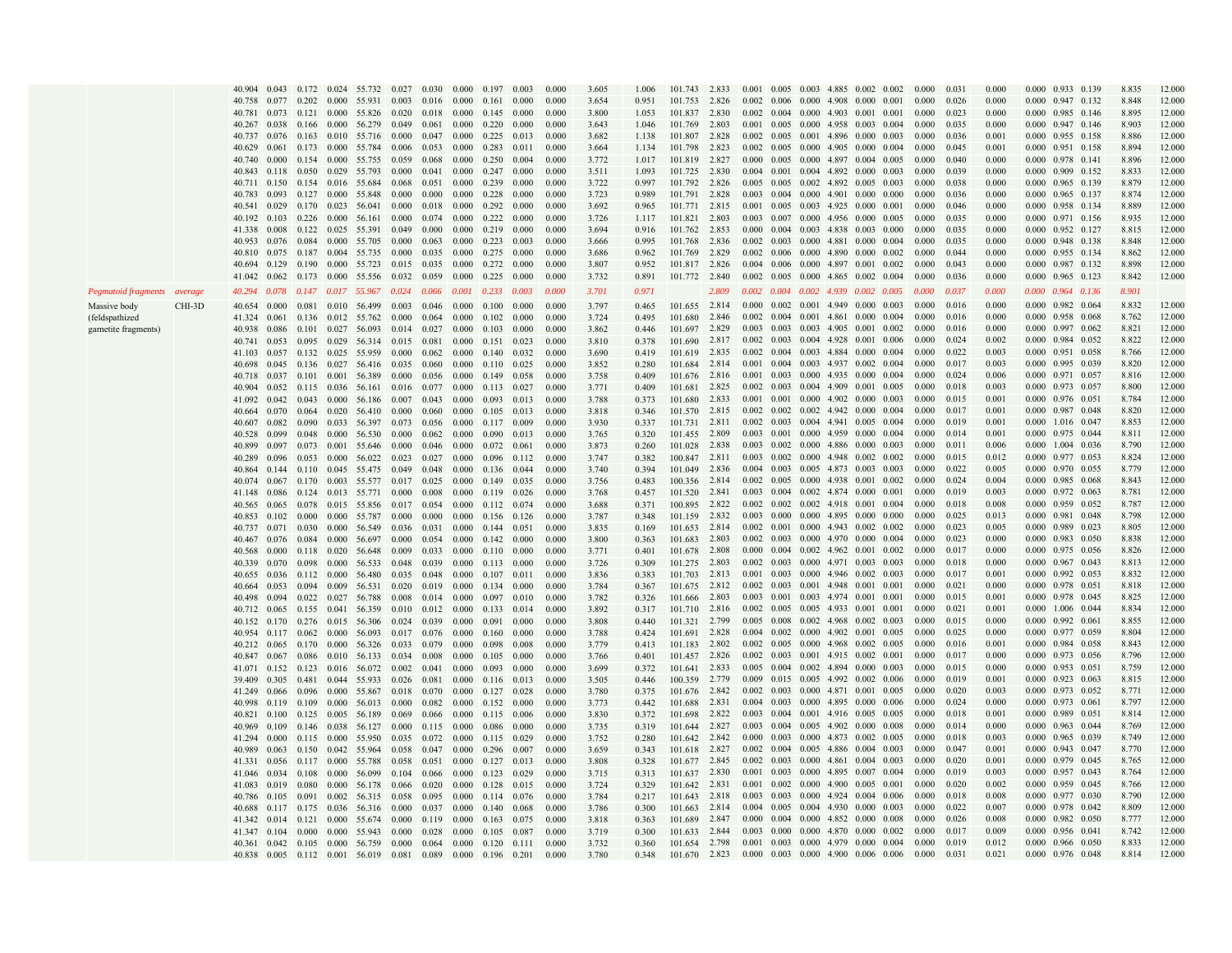|              |                    |                          |       | 41.544 0.100 0.087 0.004 55.602 0.015 0.039 0.000             |               |                                 |                                 | 0.170 0.041                     |       | 0.000 | 3.719 | 0.318 | 101.639 2.855 |       | 0.003 0.003 0.000 4.835 0.001 0.003             |  |  | 0.000 | 0.027 | 0.004 |                                 | 0.000 0.955 0.044               |       | 8.729   | 12.000 |
|--------------|--------------------|--------------------------|-------|---------------------------------------------------------------|---------------|---------------------------------|---------------------------------|---------------------------------|-------|-------|-------|-------|---------------|-------|-------------------------------------------------|--|--|-------|-------|-------|---------------------------------|---------------------------------|-------|---------|--------|
|              |                    |                          |       | 41.302 0.000 0.104 0.012 55.879                               | $0.024$ 0.033 |                                 | $0.000$ $0.144$ $0.015$         |                                 |       | 0.000 | 3.785 | 0.383 | 101.681 2.844 |       | $0.000$ $0.003$ $0.001$ $4.869$ $0.002$ $0.002$ |  |  | 0.000 | 0.023 | 0.002 | 0.000 0.974 0.053               |                                 |       | 8 7 7 2 | 12.000 |
| 41.163       |                    |                          |       | 0.092 0.087 0.024 55.886                                      | 0.072         | 0.058                           | $0.000 \quad 0.134 \quad 0.058$ |                                 |       | 0.000 | 3.768 | 0.315 | 101.657 2.837 |       | 0.003 0.003 0.003 4.874 0.005 0.004             |  |  | 0.000 | 0.021 | 0.006 | $0.000 \quad 0.970 \quad 0.043$ |                                 |       | 8.769   | 12.000 |
| 41.699       |                    |                          |       | $0.116$ $0.111$ $0.004$ 55.301                                | 0.076         | 0.021                           | 0.000                           | $0.153$ $0.024$                 |       | 0.000 | 3.788 | 0.392 | 101.685 2.865 |       | 0.003 0.003 0.000 4.808 0.005 0.001             |  |  | 0.000 | 0.024 | 0.002 | 0.000 0.972 0.054               |                                 |       | 8.739   | 12.000 |
|              |                    |                          |       | 41.611 0.019 0.135 0.000 55.494                               | 0.023         | $0.047$ 0.000                   |                                 | 0.165                           | 0.065 | 0.000 | 3.718 | 0.373 | 101.650 2.859 |       | $0.001$ $0.004$ $0.000$ $4.825$ $0.002$ $0.003$ |  |  | 0.000 | 0.026 | 0.007 | $0.000$ 0.954 0.051             |                                 |       | 8.731   | 12.000 |
|              |                    | 39.615 0.070 0.307 0.000 |       | 55.940                                                        |               | 0.048 0.093 0.000               |                                 | 0.178                           | 0.000 | 0.000 | 3.774 | 0.554 | 100.579 2.789 |       | 0.002 0.009 0.000 4.985 0.003 0.006             |  |  | 0.000 | 0.025 | 0.000 |                                 | 0.000 0.993 0.078               |       | 8.895   | 12.000 |
| 40.649       | 0.000              |                          |       | 0.122 0.022 55.814                                            | 0.060         | 0.042                           | 0.000                           | 0.134                           | 0.039 | 0.000 | 3.806 | 0.383 | 101.071 2.825 |       | 0.000 0.004 0.003 4.909 0.004 0.003             |  |  | 0.000 | 0.021 | 0.004 |                                 | 0.000 0.988 0.053               |       | 8.815   | 12.000 |
| 41.615       |                    | 0.024 0.008              | 0.013 | 55.532                                                        | 0.054         | 0.052                           | 0.000                           | 0.149                           | 0.056 | 0.000 | 3.829 | 0.363 | 101.695       | 2.859 | 0.001  0.000  0.002  4.828  0.004  0.004        |  |  | 0.000 | 0.023 | 0.006 | 0.000 0.983 0.050               |                                 |       | 8.758   | 12.000 |
|              |                    |                          |       | 41.411 0.058 0.072 0.004 55.613                               |               | 0.046 0.055 0.000               |                                 | $0.103$ 0.216                   |       | 0.000 | 3.844 | 0.254 | 101.676       | 2.850 | $0.002$ $0.002$ $0.000$ $4.843$ $0.003$ $0.004$ |  |  | 0.000 | 0.016 | 0.022 | 0.000 0.988 0.035               |                                 |       | 8.766   | 12.000 |
| 40.707       |                    |                          |       | 0.137 0.235 0.003 56.243                                      | 0.024         | $0.029$ 0.000                   |                                 | 0.096                           | 0.009 | 0.000 | 3.763 | 0.438 | 101.684 2.818 |       | $0.004$ $0.007$ $0.000$ $4.927$ $0.002$ $0.002$ |  |  | 0.000 | 0.015 | 0.001 | 0.000 0.973 0.061               |                                 |       | 8.810   | 12.000 |
| 40.866       |                    | 0.155 0.336 0.000        |       | 56.117                                                        | 0.000         | $0.012 \quad 0.000$             |                                 | 0.080                           | 0.017 | 0.000 | 3.596 | 0.433 | 101.612 2.824 |       | $0.005$ $0.010$ $0.000$ $4.909$ $0.000$ $0.001$ |  |  | 0.000 | 0.013 | 0.002 | 0.000 0.928 0.060               |                                 |       | 8.752   | 12.000 |
| 41.060       | 0.104              |                          |       | 0.112 0.007 56.095                                            | 0.042         | 0.060                           | 0.000                           | 0.144                           | 0.000 | 0.000 | 3.687 | 0.312 | 101.623 2.831 |       | 0.003 0.003 0.001 4.894 0.003 0.004             |  |  | 0.000 | 0.023 | 0.000 | 0.000 0.950 0.043               |                                 |       | 8.755   | 12.000 |
|              |                    |                          |       | 40.806 0.101 0.075 0.011 56.402                               | 0.000         | 0.033                           | 0.000                           | 0.212                           | 0.007 | 0.000 | 3.684 | 0.284 | 101.615 2.817 |       | $0.003$ $0.002$ $0.001$ $4.928$ $0.000$ $0.002$ |  |  | 0.000 | 0.034 | 0.001 | 0.000 0.950 0.039               |                                 |       | 8.778   | 12.000 |
|              |                    |                          |       | 40.333 0.166 0.333 0.016 56.502                               | 0.028         | 0.066 0.000                     |                                 | 0.095                           | 0.019 | 0.000 | 3.690 | 0.396 | 101.644 2.799 |       | 0.005 0.010 0.002 4.963 0.002 0.005             |  |  | 0.000 | 0.015 | 0.002 | 0.000 0.957 0.055               |                                 |       | 8.814   | 12.000 |
|              |                    |                          |       | 41.066 0.073 0.150 0.000 55.948                               |               | $0.042 \quad 0.016 \quad 0.000$ |                                 | 0.143                           | 0.057 | 0.000 | 3.821 | 0.381 | 101.697 2.834 |       | $0.002$ $0.004$ $0.000$ $4.887$ $0.003$ $0.001$ |  |  | 0.000 | 0.023 | 0.006 | $0.000 \quad 0.985 \quad 0.053$ |                                 |       | 8.798   | 12.000 |
|              |                    |                          |       | 40.960 0.102 0.137 0.010 56.146                               |               | $0.012$ $0.035$ $0.000$         |                                 | $0.122 \quad 0.074$             |       | 0.000 | 3.733 | 0.313 | 101.644 2.827 |       | $0.003$ $0.004$ $0.001$ 4.904 $0.001$ $0.002$   |  |  | 0.000 | 0.019 | 0.008 | 0.000 0.962 0.043               |                                 |       | 8.775   | 12.000 |
|              |                    |                          |       | 40.701 0.061 0.134 0.000 56.407                               | 0.018         | 0.041                           | 0.000                           | 0.160                           | 0.037 | 0.000 | 3.696 | 0.389 | 101.644 2.814 |       | 0.002 0.004 0.000 4.936 0.001 0.003             |  |  | 0.000 | 0.025 | 0.004 | 0.000 0.955 0.054               |                                 |       | 8.799   | 12.000 |
| 40.919       |                    | $0.065$ 0.089 0.000      |       | 56.208                                                        |               | $0.012$ 0.008 0.000             |                                 | 0.187 0.022                     |       | 0.000 | 3.786 | 0.384 | 101.680 2.826 |       | $0.002$ $0.003$ $0.000$ $4.912$ $0.001$ $0.001$ |  |  | 0.000 | 0.030 | 0.002 | 0.000 0.977 0.053               |                                 |       | 8.805   | 12.000 |
| 40.970       |                    | 0.018 0.066              | 0.000 | 56.354                                                        |               | $0.015$ $0.041$ $0.000$         |                                 | 0.140                           | 0.019 | 0.000 | 3.665 | 0.330 | 101.618 2.825 |       | $0.001$ $0.002$ $0.000$ $4.918$ $0.001$ $0.003$ |  |  | 0.000 | 0.022 | 0.002 | $0.000$ 0.944 0.046             |                                 |       | 8.763   | 12.000 |
| 40.204       |                    | $0.123$ $0.314$ $0.000$  |       | 56.670                                                        |               | 0.047 0.039 0.000               |                                 | 0.090                           | 0.027 | 0.000 | 3.798 | 0.371 | 101.683 2.793 |       | 0.004 0.009 0.000 4.983 0.003 0.003             |  |  | 0.000 | 0.014 | 0.003 | 0.000 0.986 0.052               |                                 |       | 8.850   | 12.000 |
| 41.527       | 0.080              | 0.201                    |       | 0.000 55.552                                                  | 0.007         | $0.046$ 0.000                   |                                 | 0.142                           | 0.028 | 0.000 | 3.720 | 0.338 | 101.641 2.855 |       | 0.002 0.006 0.000 4.834 0.000 0.003             |  |  | 0.000 | 0.022 | 0.003 | $0.000 \quad 0.955 \quad 0.047$ |                                 |       | 8.728   | 12.000 |
| 40.844 0.040 |                    |                          |       | $0.062$ $0.004$ 56.264                                        | 0.040         | $0.047$ 0.000                   |                                 | 0.179                           | 0.013 | 0.000 | 3.916 | 0.311 | 101.720 2.822 |       | $0.001$ $0.002$ $0.000$ $4.920$ $0.003$ $0.003$ |  |  | 0.000 | 0.028 | 0.001 | $0.000$ $1.011$ $0.043$         |                                 |       | 8.834   | 12.000 |
|              |                    |                          |       | 41.515 0.032 0.079 0.002 55.614                               |               | 0.055 0.018 0.000               |                                 | 0.139                           | 0.069 | 0.000 | 3.732 | 0.407 | 101.662 2.854 |       | 0.001 0.002 0.000 4.839 0.004 0.001             |  |  | 0.000 | 0.022 | 0.007 | 0.000 0.959 0.056               |                                 |       | 8.746   | 12.000 |
| 41.279       | 0.000              |                          |       | 0.092 0.023 55.867                                            | 0.000         | 0.047 0.000                     |                                 | 0.143                           | 0.027 | 0.000 | 3.737 | 0.462 | 101.677 2.843 |       | 0.000 0.003 0.003 4.870 0.000 0.003             |  |  | 0.000 | 0.023 | 0.003 | 0.000 0.962 0.064               |                                 |       | 8.772   | 12.000 |
|              |                    | 40.963 0.046 0.172 0.000 |       | 56.103                                                        |               | $0.012$ 0.053 0.000             |                                 | 0.090                           | 0.025 | 0.000 | 3.722 | 0.491 | 101.677 2.829 |       | $0.001$ $0.005$ $0.000$ $4.904$ $0.001$ $0.004$ |  |  | 0.000 | 0.014 | 0.003 | 0.000 0.960 0.068               |                                 |       | 8.789   | 12.000 |
| 40.404       |                    | $0.081$ $0.216$ $0.000$  |       | 56.665                                                        |               | $0.000$ $0.010$ $0.000$         |                                 | 0.089                           | 0.008 | 0.000 | 3.735 | 0.470 | 101.678 2.802 |       | $0.002$ $0.006$ $0.000$ $4.973$ $0.000$ $0.001$ |  |  | 0.000 | 0.014 | 0.001 | 0.000 0.968 0.065               |                                 |       | 8.833   | 12.000 |
| 40.726       |                    |                          |       | 0.089 0.181 0.000 55.869                                      |               | 0.039 0.058 0.000               |                                 | 0.360                           | 0.051 | 0.000 | 3.668 | 0.649 | 101.690 2.821 |       | 0.003 0.005 0.000 4.898 0.003 0.004             |  |  | 0.000 | 0.057 | 0.005 | 0.000 0.949 0.090               |                                 |       | 8.835   | 12.000 |
| 41.122       |                    | $0.000$ $0.102$ $0.000$  |       | 56.077                                                        | 0.000         | $0.026$ 0.000                   |                                 | 0.153                           | 0.011 | 0.000 | 3.683 | 0.485 | 101.659 2.835 |       | $0.000$ $0.003$ $0.000$ $4.893$ $0.000$ $0.002$ |  |  | 0.000 | 0.024 | 0.001 | $0.000$ $0.949$ $0.067$         |                                 |       | 8.774   | 12.000 |
|              |                    | 41.182 0.019 0.140 0.000 |       | 55.958                                                        | 0.007         | $0.047$ 0.000                   |                                 | $0.113$ $0.007$                 |       | 0.000 | 3.828 | 0.401 | 101.702 2.839 |       | 0.001 0.004 0.000 4.882 0.000 0.003             |  |  | 0.000 | 0.018 | 0.001 | 0.000 0.986 0.055               |                                 |       | 8.790   | 12.000 |
| 40.906       | 0.085              | 0.109                    | 0.000 | 56.274                                                        | 0.006         | $0.024$ 0.000                   |                                 | 0.116                           | 0.015 | 0.000 | 3.834 | 0.317 | 101.686 2.825 |       | $0.003$ $0.003$ $0.000$ $4.918$ $0.000$ $0.002$ |  |  | 0.000 | 0.018 | 0.002 | 0.000 0.989                     |                                 | 0.044 | 8.803   | 12.000 |
|              |                    | 40.614 0.053 0.197 0.029 |       | 56.314                                                        | 0.000         | $0.057$ 0.000                   |                                 | 0.289                           | 0.071 | 0.000 | 3.785 | 0.237 | 101.646 2.810 |       | 0.002 0.006 0.004 4.930 0.000 0.004             |  |  | 0.000 | 0.046 | 0.007 | 0.000 0.978 0.033               |                                 |       | 8.819   | 12.000 |
|              |                    |                          |       | 41.612 0.013 0.164 0.025 55.492 0.062 0.022 0.000             |               |                                 |                                 | 0.156                           | 0.000 | 0.000 | 3.730 | 0.381 | 101.657 2.859 |       | $0.000$ $0.005$ $0.003$ $4.825$ $0.004$ $0.001$ |  |  | 0.000 | 0.025 | 0.000 | $0.000$ 0.957 0.052             |                                 |       | 8.731   | 12.000 |
|              |                    |                          |       | 40.815 0.064 0.128 0.017 56.303                               |               | 0.057 0.041 0.000               |                                 | $0.136$ $0.022$                 |       | 0.000 | 3.730 | 0.334 | 101.647 2.819 |       | $0.002$ $0.004$ $0.002$ $4.922$ $0.004$ $0.003$ |  |  | 0.000 | 0.022 | 0.002 | 0.000 0.963 0.046               |                                 |       | 8.789   | 12.000 |
| 41.279       |                    |                          |       | 0.050 0.098 0.025 55.936                                      |               | $0.031$ $0.055$ 0.000           |                                 | 0.087                           | 0.018 | 0.000 | 3.793 | 0.291 | 101.663 2.841 |       | $0.001$ $0.003$ $0.003$ 4.873 0.002 0.004       |  |  | 0.000 | 0.014 | 0.002 | 0.000 0.975 0.040               |                                 |       | 8.759   | 12.000 |
|              |                    | 41.367 0.112 0.155 0.000 |       | 55.829                                                        | 0.000         | $0.029 \quad 0.000$             |                                 | 0.088                           | 0.020 | 0.000 | 3.750 | 0.297 | 101.647 2.846 |       | $0.003$ $0.005$ $0.000$ $4.862$ $0.000$ $0.002$ |  |  | 0.000 | 0.014 | 0.002 | $0.000 \quad 0.964 \quad 0.041$ |                                 |       | 8.739   | 12.000 |
| 41.160       |                    |                          |       | 0.067 0.129 0.048 55.978                                      | 0.000         | 0.039 0.007                     |                                 | 0.135 0.045                     |       | 0.000 | 3.716 | 0.312 | 101.636 2.836 |       | 0.002 0.004 0.006 4.881 0.000 0.003             |  |  | 0.000 | 0.021 | 0.005 | 0.000 0.956 0.043               |                                 |       | 8.756   | 12.000 |
| 41.228       | 0.069              | 0.063                    | 0.000 | 55.998                                                        | 0.000         | $0.031$ $0.000$                 |                                 | 0.175                           | 0.006 | 0.000 | 3.701 | 0.372 | 101.643 2.839 |       | 0.002 0.002 0.000 4.880 0.000 0.002             |  |  | 0.000 | 0.028 | 0.001 | 0.000 0.952 0.051               |                                 |       | 8.757   | 12.000 |
|              |                    |                          |       | 41.427 0.057 0.040 0.000 55.708                               | 0.014         | 0.071                           | 0.000                           | 0.171                           | 0.002 | 0.000 | 3.844 | 0.367 | 101.701 2.850 |       | $0.002$ $0.001$ $0.000$ $4.851$ $0.001$ $0.005$ |  |  | 0.000 | 0.027 | 0.000 | 0.000 0.988 0.051               |                                 |       | 8.775   | 12.000 |
| 41.328       | $0.072$ 0.109      |                          | 0.027 | 55.784                                                        | 0.020         | 0.055 0.000                     |                                 | 0.164                           | 0.000 | 0.000 | 3.709 | 0.382 | 101.650 2.845 |       | $0.002$ $0.003$ $0.003$ 4.859 0.001 0.004       |  |  | 0.000 | 0.026 | 0.000 | 0.000 0.954 0.053               |                                 |       | 8.750   | 12.000 |
| 41.183 0.089 |                    | 0.139 0.040              |       | 55.791                                                        | $0.064$ 0.051 |                                 | 0.000                           | $0.162 \quad 0.008$             |       | 0.000 | 3.765 | 0.379 | 101.671 2.839 |       | 0.003 0.004 0.005 4.867 0.004 0.003             |  |  | 0.000 | 0.026 | 0.001 | 0.000 0.970 0.052               |                                 |       | 8.774   | 12.000 |
| 41.441 0.000 |                    |                          |       | 0.081 0.034 55.698                                            | 0.086         | 0.037 0.000                     |                                 | 0.191                           | 0.000 | 0.000 | 3.847 | 0.266 | 101.681 2.849 |       | $0.000$ $0.002$ $0.004$ $4.846$ $0.006$ $0.003$ |  |  | 0.000 | 0.030 | 0.000 | 0.000 0.988 0.037               |                                 |       | 8.765   | 12.000 |
| 40.709       |                    |                          |       | $0.053$ 0.015 0.000 56.453                                    | 0.000         | $0.049$ 0.000                   |                                 | $0.132 \quad 0.000$             |       | 0.000 | 3.880 | 0.440 | 101.731 2.816 |       | 0.002 0.000 0.000 4.943 0.000 0.003             |  |  | 0.000 | 0.021 | 0.000 | 0.000 1.003 0.061               |                                 |       | 8.849   | 12.000 |
|              |                    |                          |       | 40.517 0.151 0.194 0.000 56.242                               | 0.053         | 0.108                           | 0.000                           | 0.112                           | 0.020 | 0.000 | 3.881 | 0.460 | 101.738 2.810 |       | 0.005 0.006 0.000 4.937 0.004 0.007             |  |  | 0.000 | 0.018 | 0.002 | 0.000 1.006 0.064               |                                 |       | 8.859   | 12.000 |
| 41.108       |                    |                          |       | 0.003 0.174 0.012 55.985                                      | 0.040         | 0.080 0.000                     |                                 | 0.111 0.000                     |       | 0.000 | 3.715 | 0.435 | 101.663 2.835 |       | 0.000 0.005 0.001 4.886 0.003 0.005             |  |  | 0.000 | 0.018 | 0.000 | 0.000 0.957 0.060               |                                 |       | 8.771   | 12.000 |
| 41.458       | 0.059              | 0.106                    |       | 0.011 55.528                                                  | 0.022         | 0.053 0.000                     |                                 | 0.143                           | 0.007 | 0.000 | 3.854 | 0.493 | 101.734 2.854 |       | 0.002 0.003 0.001 4.838 0.002 0.004             |  |  | 0.000 | 0.023 | 0.001 | 0.000 0.991 0.068               |                                 |       | 8.787   | 12.000 |
| 40.933       | 0.061              | 0.051                    | 0.000 | 56.310                                                        | 0.000         | 0.000                           | 0.000                           | 0.145                           | 0.000 | 0.000 | 3.863 | 0.342 | 101.705 2.826 |       | $0.002$ $0.002$ $0.000$ $4.919$ $0.000$ $0.000$ |  |  | 0.000 | 0.023 | 0.000 | 0.000 0.996 0.047               |                                 |       | 8.815   | 12.000 |
| 40.797 0.130 |                    | 0.179                    |       | 0.000 56.164                                                  | 0.000         | 0.056                           | 0.000                           | 0.128                           | 0.035 | 0.000 | 3.779 | 0.417 | 101.685 2.822 |       | $0.004$ $0.005$ $0.000$ $4.916$ $0.000$ $0.004$ |  |  | 0.000 | 0.020 | 0.004 | 0.000 0.976 0.058               |                                 |       | 8.809   | 12.000 |
|              | 41.276 0.058 0.094 |                          | 0.000 | 55.873                                                        |               | $0.002 \quad 0.020$             | 0.000                           | 0.133                           | 0.016 | 0.000 | 3.818 | 0.411 | 101.701 2.844 |       | $0.002$ $0.003$ $0.000$ $4.871$ $0.000$ $0.001$ |  |  | 0.000 | 0.021 | 0.002 | $0.000$ 0.983 0.057             |                                 |       | 8.783   | 12.000 |
|              |                    |                          |       | 41.534 0.038 0.141 0.031 55.559                               | 0.089         | 0.084                           | 0.000 0.195                     |                                 | 0.028 | 0.000 | 3.759 | 0.278 | 101.646 2.854 |       | $0.001$ $0.004$ $0.004$ $4.832$ $0.006$ $0.006$ |  |  | 0.000 | 0.017 | 0.003 | 0.000 0.965 0.038               |                                 |       | 8.729   | 12.000 |
|              | 40.041 0.039 0.168 |                          |       | 0.037 54.638                                                  |               | $0.007$ 0.210                   | $0.000 \quad 0.225$             |                                 | 0.240 | 0.000 | 3.720 | 0.208 | 99.533 2.825  |       | 0.001 0.005 0.005 4.878 0.000 0.015             |  |  | 0.000 | 0.036 | 0.026 | 0.000 0.980 0.029               |                                 |       | 8.800   | 12.000 |
|              | 41.030 0.038 0.109 |                          |       | 0.000 56.009                                                  |               | $0.061$ 0.082                   |                                 | $0.000 \quad 0.147 \quad 0.062$ |       | 0.000 | 3.739 | 0.384 | 101.661 2.831 |       | 0.001 0.003 0.000 4.891 0.004 0.006             |  |  | 0.000 | 0.023 | 0.006 | 0.000 0.964 0.053               |                                 |       | 8.783   | 12.000 |
|              | 41.143 0.072 0.069 |                          | 0.000 | 56.060                                                        |               | $0.016$ 0.068                   | 0.000                           | $0.110 \quad 0.030$             |       | 0.000 | 3.688 | 0.382 | 101.638 2.835 |       | $0.002$ $0.002$ $0.000$ $4.889$ $0.001$ $0.005$ |  |  | 0.000 | 0.017 | 0.003 | 0.000 0.949                     |                                 | 0.053 | 8.757   | 12.000 |
|              |                    | 40.865 0.149 0.176 0.000 |       | 56.078                                                        |               | $0.007$ 0.058                   | 0.000                           | 0.161                           | 0.017 | 0.000 | 3.708 | 0.442 | 101.661 2.825 |       | $0.004$ $0.005$ $0.000$ $4.906$ $0.000$ $0.004$ |  |  | 0.000 | 0.025 | 0.002 | 0.000 0.957 0.061               |                                 |       | 8.790   | 12.000 |
| 40.940       | 0.013 0.071        |                          | 0.000 | 56.180                                                        | 0.015         | 0.047                           | 0.006                           | 0.110                           | 0.000 | 0.000 | 3.922 | 0.447 | 101.751 2.828 |       | $0.000$ $0.002$ $0.000$ $4.912$ $0.001$ $0.003$ |  |  | 0.000 | 0.017 | 0.000 | $0.000$ $1.012$ $0.062$         |                                 |       | 8.839   | 12.000 |
|              | 41.286 0.098 0.207 |                          |       | 0.010 55.781                                                  | 0.008         | 0.055                           | 0.000                           | 0.088                           | 0.002 | 0.000 | 3.736 | 0.389 | 101.660 2.844 |       | 0.003 0.006 0.001 4.863 0.001 0.004             |  |  | 0.000 | 0.014 | 0.000 | 0.000 0.961 0.054               |                                 |       | 8.751   | 12.000 |
| 40.801 0.069 |                    | 0.207                    | 0.000 | 56.094                                                        | 0.010         | 0.031                           | 0.000                           | 0.153                           | 0.023 | 0.000 | 3.859 | 0.487 | 101.734 2.823 |       | $0.002$ $0.006$ $0.000$ $4.913$ $0.001$ $0.002$ |  |  | 0.000 | 0.024 | 0.002 | 0.000 0.998 0.067               |                                 |       | 8.839   | 12.000 |
|              | 40.903 0.079 0.269 |                          |       | 0.015 56.045                                                  | 0.009         | 0.050                           | 0.000                           | 0.084                           | 0.028 | 0.000 | 3.758 | 0.443 | 101.583 2.827 |       | 0.002 0.008 0.002 4.903 0.001 0.003             |  |  | 0.000 | 0.013 | 0.003 | 0.000 0.970 0.061               |                                 |       | 8.794   | 12.000 |
|              | 40.759 0.083 0.228 |                          | 0.000 | 56.149                                                        | 0.062         | 0.027                           | 0.000                           | 0.118                           | 0.027 | 0.000 | 3.826 | 0.383 | 101.698 2.822 |       | 0.003 0.007 0.000 4.915 0.004 0.002             |  |  | 0.000 | 0.019 | 0.003 | 0.000 0.989 0.053               |                                 |       | 8.815   | 12.000 |
|              |                    | 40.959 0.076 0.192       |       | 0.003 56.010                                                  | 0.000         | 0.033                           | $0.010 \quad 0.200$             |                                 | 0.050 | 0.000 | 3.593 | 0.500 | 101.626 2.829 |       | $0.002$ $0.006$ $0.000$ $4.895$ $0.000$ $0.002$ |  |  | 0.000 | 0.032 | 0.005 | 0.000 0.927 0.069               |                                 |       | 8.768   | 12.000 |
|              | 41.469 0.022 0.068 |                          | 0.029 | 55.633                                                        | 0.025         | 0.097                           | 0.000                           | 0.064                           | 0.057 | 0.000 | 3.881 | 0.349 | 101.714 2.853 |       | $0.001$ $0.002$ $0.004$ $4.843$ $0.002$ $0.007$ |  |  | 0.000 | 0.013 | 0.006 | 0.000 0.997 0.048               |                                 |       | 8.775   | 12.000 |
|              |                    | 41.663 0.083 0.113       |       | 0.000 55.505                                                  | 0.056         | 0.020                           | 0.000                           | 0.065                           | 0.064 | 0.000 | 3.737 | 0.345 | 101.651 2.861 |       | $0.002$ $0.003$ $0.000$ $4.824$ $0.004$ $0.001$ |  |  | 0.000 | 0.010 | 0.007 | $0.000$ $0.959$ $0.047$         |                                 |       | 8.720   | 12.000 |
|              | 41.361 0.024 0.184 |                          |       | 0.025 55.712                                                  | 0.058         | 0.090                           | 0.000                           | 0.088                           | 0.015 | 0.000 | 3.705 | 0.384 | 101.646 2.847 |       | 0.001 0.005 0.003 4.853 0.004 0.006             |  |  | 0.000 | 0.014 | 0.002 | 0.000 0.953 0.053               |                                 |       | 8.740   | 12.000 |
|              | 40.365 0.123 0.294 |                          |       | 0.014 56.253                                                  | 0.040         | 0.029                           | 0.000                           | 0.058                           | 0.024 | 0.000 | 3.744 | 0.449 | 101.393 2.807 |       | 0.004 0.009 0.002 4.951 0.003 0.002             |  |  | 0.000 | 0.009 | 0.003 |                                 | 0.000 0.973 0.063               |       | 8.824   | 12.000 |
| 40.200       | 0.228              | 0.358                    | 0.000 | 56.612                                                        | 0.000         | 0.089                           | 0.000                           | 0.067                           | 0.029 | 0.000 | 3.575 | 0.448 | 101.606 2.793 |       | 0.007 0.011 0.000 4.978 0.000 0.006             |  |  | 0.000 | 0.011 | 0.003 | $0.000$ $0.928$ $0.062$         |                                 |       | 8.799   | 12.000 |
|              | 41.047 0.068 0.106 |                          |       | 0.014 56.037                                                  | 0.047         | 0.039                           | 0.000                           | 0.151                           | 0.015 | 0.000 | 3.857 | 0.315 | 101.696       | 2.832 | $0.002$ $0.003$ $0.002$ 4.893 0.003 0.003       |  |  | 0.000 | 0.024 | 0.002 |                                 | $0.000 \quad 0.994 \quad 0.044$ |       | 8.800   | 12.000 |
|              |                    |                          |       | 40.938 0.000 0.048 0.000 56.283 0.030 0.064 0.000 0.134 0.021 |               |                                 |                                 |                                 |       | 0.000 | 3.867 | 0.314 | 101.699 2.825 |       | 0.000 0.001 0.000 4.916 0.002 0.004             |  |  | 0.000 | 0.021 | 0.002 | 0.000 0.997 0.043               |                                 |       | 8.813   | 12.000 |
|              |                    |                          |       | 41.081 0.111 0.097 0.000 56.025 0.018 0.014 0.000 0.105       |               |                                 |                                 |                                 | 0.036 | 0.000 | 3.882 | 0.344 | 101.712 2.834 |       | 0.003 0.003 0.000 4.892 0.001 0.001             |  |  | 0.000 | 0.017 | 0.004 | 0.000 1.001 0.048               |                                 |       | 8.804   | 12.000 |
|              |                    |                          |       |                                                               |               |                                 |                                 |                                 |       |       |       |       |               |       |                                                 |  |  |       |       |       |                                 |                                 |       |         |        |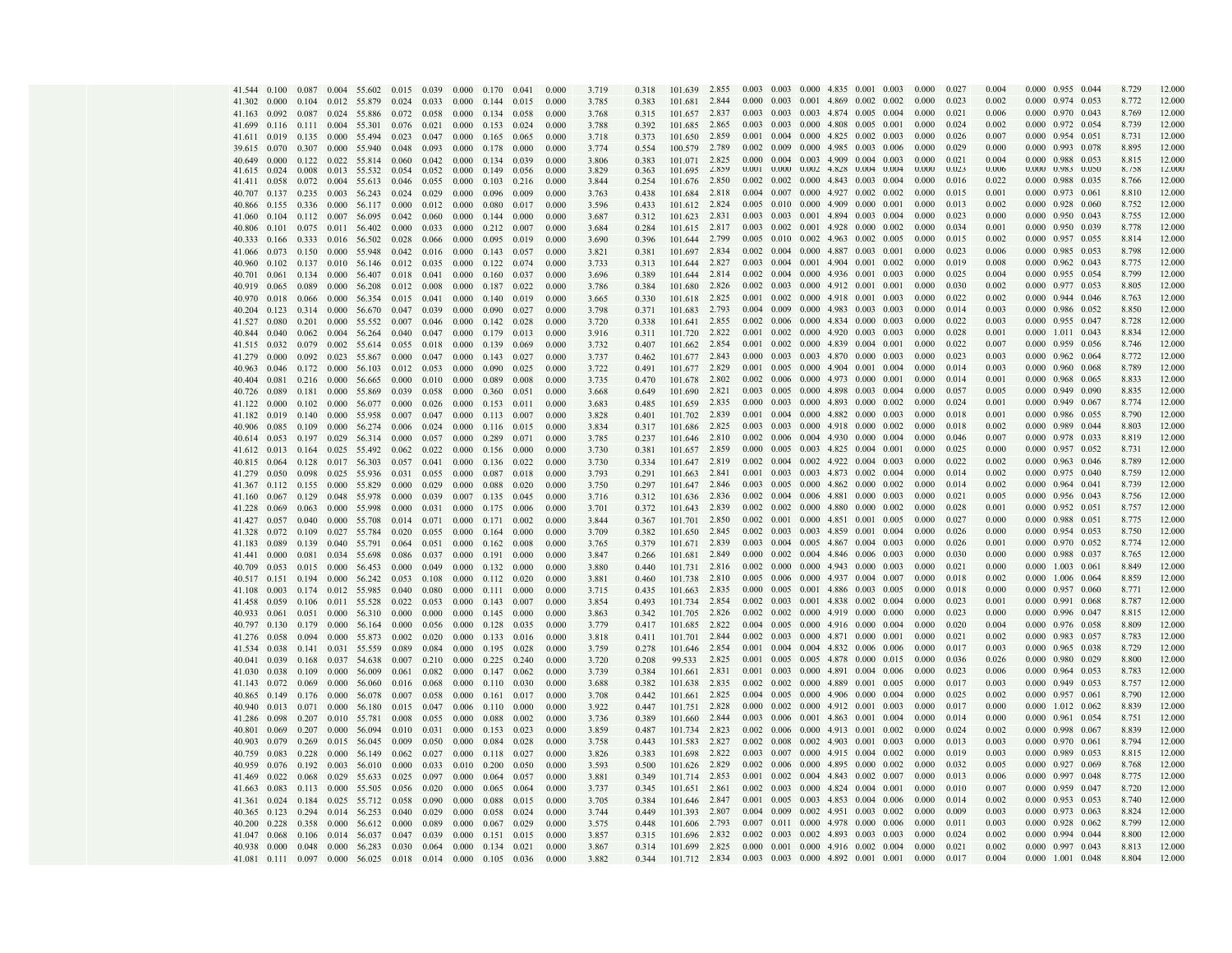|              |         | 41.297 0.019 0.125 0.020 55.409 0.055 0.085 0.000 0.137 0.346     |       |  |                                                                  |       |                                 |                                 |                                 |                | 0.000          | 3.849          | 0.360          | 101.702 2.847    |                |  | 0.001 0.004 0.002 4.835 0.004 0.006                                                    |  | 0.000 | 0.022          | 0.036          | 0.000 0.991 0.050                            | 8.797          | 12.000           |
|--------------|---------|-------------------------------------------------------------------|-------|--|------------------------------------------------------------------|-------|---------------------------------|---------------------------------|---------------------------------|----------------|----------------|----------------|----------------|------------------|----------------|--|----------------------------------------------------------------------------------------|--|-------|----------------|----------------|----------------------------------------------|----------------|------------------|
|              |         | 41.016 0.076 0.086 0.028 55.936 0.012 0.059 0.000 0.165 0.091     |       |  |                                                                  |       |                                 |                                 |                                 |                | 0.000          | 3.771          | 0.449          | 101.689          | 2.832          |  | $0.002$ $0.003$ $0.003$ 4.887 $0.001$ 0.004                                            |  | 0.000 | 0.026          | 0.009          | $0.000$ $0.973$ $0.062$                      | 8.802          | 12.000           |
|              |         | 41.266 0.002 0.115 0.000 56.965 0.008 0.000                       |       |  |                                                                  |       |                                 | $0.005$ 0.139 0.027             |                                 |                | 0.000          | 3.763          | 0.383          | 101.673 2.842    |                |  | 0.000 0.003 0.000 4.877 0.001 0.000                                                    |  | 0.000 | 0.022          | 0.003          | 0.000 0.968 0.053                            | 8.769          | 12.000           |
|              |         | 41.113 0.008 0.191 0.000 56.012 0.000 0.023                       |       |  |                                                                  |       |                                 |                                 | $0.000 \quad 0.094 \quad 0.024$ |                | 0.000          | 3.803          | 0.430          | 101.698          | 2.836          |  | 0.000 0.006 0.000 4.890 0.000 0.002                                                    |  | 0.000 | 0.015          | 0.002          | 0.000 0.980 0.059                            | 8.791          | 12.000           |
|              |         | 40.927 0.048 0.063 0.000 56.321 0.000 0.045 0.000 0.142 0.003     |       |  |                                                                  |       |                                 |                                 |                                 |                | 0.000          | 3.758          | 0.355          | 101.662 2.825    |                |  | $0.001$ $0.002$ $0.000$ $4.919$ $0.000$ $0.003$                                        |  | 0.000 | 0.022          | 0.000          | $0.000$ $0.969$ $0.049$                      | 8.791          | 12.000           |
|              |         | 41.501 0.000 0.135 0.000 55.719 0.010 0.022 0.000 0.161 0.000     |       |  |                                                                  |       |                                 |                                 |                                 |                | 0.000          | 3.784          | 0.338          | 101.670          | 2.853          |  | $0.000$ $0.004$ $0.000$ $4.847$ $0.001$ $0.001$                                        |  | 0.000 | 0.025          | 0.000          | 0.000 0.972 0.047                            | 8.750          | 12.000           |
|              |         | 40.852 0.112 0.306 0.011 56.137 0.033 0.016 0.000 0.068 0.005     |       |  |                                                                  |       |                                 |                                 |                                 |                | 0.000          | 3.751          | 0.372          | 101.663 2.824    |                |  | $0.003$ $0.009$ $0.001$ 4.911 $0.002$ 0.001                                            |  | 0.000 | 0.011          | 0.001          | 0.000 0.969 0.051                            | 8.784          | 12.000           |
|              |         | 40.759 0.116 0.058 0.032 56.241 0.063 0.079 0.017 0.185 0.000     |       |  |                                                                  |       |                                 |                                 |                                 |                | 0.000          | 3.689          | 0.406          | 101.645 2.817    |                |  | $0.003$ $0.002$ $0.004$ $4.920$ $0.004$ $0.005$ $0.001$                                |  |       | 0.029          | 0.000          | 0.000 0.953 0.056                            | 8.795          | 12.000           |
|              |         | 40.244 0.125 0.097 0.016 56.239 0.046 0.061 0.000 0.234 0.000     |       |  |                                                                  |       |                                 |                                 |                                 |                | 0.000          | 3.630          | 1.082          | 101.774 2.802    |                |  | $0.004$ $0.003$ $0.002$ $4.956$ $0.003$ $0.004$                                        |  | 0.000 | 0.037          | 0.000          | $0.000$ $0.944$ $0.151$                      | 8.907          | 12.000           |
|              |         | 40.697 0.000 0.067 0.000 55.757 0.000 0.037 0.000 0.373 0.039     |       |  |                                                                  |       |                                 |                                 |                                 |                | 0.000          | 3.664          | 1.174          | 101.808          | 2.825          |  | $0.000$ $0.002$ $0.000$ $4.899$ $0.000$ $0.003$                                        |  | 0.000 | 0.059          | 0.004          | 0.000 0.950 0.163                            | 8.906          | 12.000           |
|              |         | 40.781 0.022 0.112 0.039 55.797 0.046 0.031 0.000                 |       |  |                                                                  |       |                                 |                                 | 0.185 0.000                     |                | 0.000          | 3.757          | 1.048          | 101.818 2.829    |                |  | $0.001$ $0.003$ $0.005$ $4.898$ $0.003$ $0.002$                                        |  | 0.000 | 0.029          | 0.000          | 0.000 0.973 0.146                            | 8.889          | 12.000           |
|              |         | 41.122 0.000 0.105 0.000 55.431 0.019 0.079 0.000 0.251 0.039     |       |  |                                                                  |       |                                 |                                 |                                 |                | 0.000          | 3.691          | 1.055          | 101.792 2.845    |                |  | $0.000$ $0.003$ $0.000$ $4.854$ $0.001$ $0.005$                                        |  | 0.000 | 0.040          | 0.004          | 0.000 0.954 0.146                            | 8.853          | 12.000           |
|              |         | 40.301 0.081 0.091 0.005 56.257 0.014 0.025 0.000                 |       |  |                                                                  |       |                                 |                                 | $0.209$ $0.010$                 |                | 0.000          | 3.750          | 1.081          | 101.824 2.806    |                |  | 0.002 0.003 0.001 4.957 0.001 0.002                                                    |  | 0.000 | 0.033          | 0.001          | 0.000 0.975 0.151                            | 8.932          | 12.000           |
|              |         | 40.649 0.024 0.167 0.041 55.391 0.000 0.609                       |       |  |                                                                  |       |                                 | 0.000                           | $0.209$ 0.004                   |                | 0.000          | 3.567          | 1.086          | 101.747          | 2.823          |  | $0.001$ $0.005$ $0.005$ $4.869$ $0.000$ $0.042$                                        |  | 0.000 | 0.033          | 0.000          | $0.000$ $0.926$ $0.151$                      | 8.855          | 12.000           |
|              |         | 40.980 0.010 0.119 0.000 55.630                                   |       |  |                                                                  |       | $0.045$ 0.043                   | 0.000                           | 0.200                           | 0.000          | 0.000          | 3.689          | 1.082          | 101.798          | 2.838          |  | 0.000 0.004 0.000 4.876 0.003 0.003                                                    |  | 0.000 | 0.032          | 0.000          | 0.000 0.955 0.150                            | 8.861          | 12.000           |
|              |         | 40.519 0.104 0.054 0.000 56.010 0.015 0.082                       |       |  |                                                                  |       |                                 | 0.000                           | $0.228$ $0.021$                 |                | 0.000          | 3.731          | 1.044          | 101.808 2.816    |                |  | 0.003 0.002 0.000 4.927 0.001 0.006                                                    |  | 0.000 | 0.036          | 0.002          | 0.000 0.969 0.145                            | 8.907          | 12.000           |
|              |         | 41.176 0.068 0.185 0.000 55.147                                   |       |  |                                                                  |       | 0.078 0.087                     | 0.000                           | 0.240                           | 0.014          | 0.000          | 3.650          | 1.126          | 101.791          | 2.850          |  | 0.003 0.006 0.000 4.831 0.005 0.006                                                    |  | 0.000 | 0.038          | 0.001          | 0.000 0.944 0.156                            | 8.840          | 12.000           |
|              | CHI-4A  | 40.875 0.049 0.141 0.013 54.998 0.022 0.500 0.003                 |       |  |                                                                  |       |                                 |                                 | 0.095 0.000                     |                | 0.000          | 3.649          | 0.399          | 99.118 2.842     |                |  | 0.001 0.004 0.002 4.840 0.002 0.034                                                    |  | 0.000 | 0.015          | 0.000          | 0.000 0.948 0.056                            | 8.745          | 12.000           |
|              |         | 41.168 0.078 0.161 0.011 54.499 0.014 0.518 0.001 0.148 0.015     |       |  |                                                                  |       |                                 |                                 |                                 |                | 0.000          | 3.752          | 0.437          | 99.123           | 2.859          |  | 0.002 0.005 0.001 4.790 0.001 0.036                                                    |  | 0.000 | 0.024          | 0.002          | $0.000 \quad 0.974 \quad 0.061$              | 8.754          | 12.000           |
|              |         | 41.215 0.036 0.057 0.005 54.735 0.039 0.249                       |       |  | 0.229 0.000 54.286                                               |       | $0.022 \quad 0.244$             | $0.002 \quad 0.101$             | $0.003 \quad 0.060$             | 0.004<br>0.004 | 0.000<br>0.000 | 3.657<br>3.601 | 0.603          | 98.987<br>98.946 | 2.863<br>2.875 |  | $0.001$ $0.002$ $0.001$ $4.812$ $0.003$ $0.017$ $0.000$                                |  | 0.000 | 0.010<br>0.016 | 0.000          | $0.000$ $0.949$ $0.084$<br>0.000 0.935 0.096 | 8.742<br>8.722 | 12.000<br>12.000 |
|              |         | 41.383<br>41.551 0.047 0.215 0.003 54.813 0.032 0.307 0.004 0.049 | 0.056 |  |                                                                  |       |                                 |                                 |                                 | 0.000          | 0.000          | 3.592          | 0.690<br>0.628 | 99.587           | 2.869          |  | $0.002$ $0.007$ $0.000$ $4.773$ $0.002$ $0.017$<br>0.001 0.006 0.000 4.789 0.002 0.021 |  | 0.000 | 0.008          | 0.000<br>0.000 | 0.000 0.926 0.087                            | 8.710          | 12.000           |
|              |         | 42.150 0.011 0.080 0.029 54.621 0.028 0.301 0.004 0.125 0.004     |       |  |                                                                  |       |                                 |                                 |                                 |                | 0.000          | 3.708          | 0.763          | 100.091          | 2.889          |  | $0.000$ $0.002$ $0.003$ $4.738$ $0.002$ $0.020$                                        |  | 0.000 | 0.020          | 0.000          | 0.000 0.949 0.105                            | 8.729          | 12.000           |
|              |         | 40.384 0.039 0.329 0.025 54.432 0.008                             |       |  |                                                                  |       | 0.529                           | 0.003                           | 0.055                           | 0.000          | 0.000          | 3.567          | 0.649          | 98.372           | 2.839          |  | $0.001$ $0.010$ $0.003$ $4.842$ $0.001$ $0.037$                                        |  | 0.000 | 0.009          | 0.000          | $0.000$ $0.937$ $0.091$                      | 8.769          | 12.000           |
|              |         | 40.502 0.058 0.355 0.016 54.037 0.035 0.525 0.003 0.134 0.002     |       |  |                                                                  |       |                                 |                                 |                                 |                | 0.000          | 3.567          | 0.681          | 98.259           | 2.848          |  | $0.002$ $0.011$ $0.002$ $4.809$ $0.002$ $0.036$                                        |  | 0.000 | 0.022          | 0.000          | 0.000 0.937 0.096                            | 8.765          | 12.000           |
|              |         | 40.726 0.040 0.175 0.067 54.377 0.030 0.607 0.003 0.087           |       |  |                                                                  |       |                                 |                                 |                                 | 0.000          | 0.000          | 3.661          | 0.607          | 98.702           | 2.848          |  | 0.001 0.005 0.008 4.812 0.002 0.042                                                    |  | 0.000 | 0.014          | 0.000          | $0.000 \quad 0.956 \quad 0.085$              | 8.774          | 12.000           |
|              |         | 41.183 0.000 0.082 0.008 54.487 0.037 0.621 0.003 0.084 0.013     |       |  |                                                                  |       |                                 |                                 |                                 |                | 0.000          | 3.748          | 0.831          | 99.331           | 2.861          |  | $0.000$ $0.002$ $0.001$ 4.790 $0.003$ $0.043$ 0.000                                    |  |       | 0.013          | 0.001          | $0.000$ $0.973$ $0.116$                      | 8.803          | 12.000           |
|              |         | 40.394 0.104 0.241 0.008 54.778                                   |       |  |                                                                  |       | $0.024$ $0.266$ $0.003$ $0.112$ |                                 |                                 | 0.000          | 0.000          | 3.682          | 0.493          | 98.444           | 2.835          |  | 0.003 0.007 0.001 4.866 0.002 0.018                                                    |  | 0.000 | 0.018          | 0.000          | 0.000 0.965 0.069                            | 8.786          | 12.000           |
|              | CHI-2D  | 41.142 0.137 0.328 0.022 54.168                                   |       |  |                                                                  | 0.000 |                                 | 0.225 0.006 0.084               |                                 | 0.093          | 0.000          | 3.517          | 0.253          | 98.437           | 2.868          |  | $0.004$ 0.010 0.003 4.779 0.000 0.015                                                  |  | 0.000 | 0.013          | 0.010          | 0.000 0.916 0.035                            | 8.654          | 12.000           |
|              |         | 41.404 0.065 0.277 0.024 53.811 0.018 0.213 0.004 0.123           |       |  |                                                                  |       |                                 |                                 |                                 | 0.083          | 0.000          | 3.600          | 0.289          | 98.330           | 2.883          |  | $0.002$ $0.008$ $0.003$ 4.743 $0.001$ $0.015$ 0.000                                    |  |       | 0.020          | 0.009          | $0.000$ $0.937$ $0.040$                      | 8.661          | 12.000           |
|              |         | 41.811 0.019 0.149 0.017 54.060                                   |       |  |                                                                  |       | 0.008 0.122 0.002 0.098         |                                 |                                 | 0.083          | 0.000          | 3.655          | 0.197          | 98.638           | 2.894          |  | $0.001$ $0.004$ $0.002$ $4.735$ $0.001$ $0.008$                                        |  | 0.000 | 0.016          | 0.009          | 0.000 0.945 0.027                            | 8.641          | 12.000           |
|              |         | 41.670 0.012 0.053 0.001 54.557 0.001 0.100 0.001 0.089           |       |  |                                                                  |       |                                 |                                 |                                 | 0.099          | 0.000          | 3.689          | 0.172          | 98.852           | 2.881          |  | $0.000$ $0.002$ $0.000$ $4.774$ $0.000$ $0.007$                                        |  | 0.000 | 0.014          | 0.010          | 0.000 0.953 0.024                            | 8.666          | 12.000           |
|              |         | 41.414 0.071 0.198 0.015 53.926 0.000 0.129 0.003 0.186 0.189     |       |  |                                                                  |       |                                 |                                 |                                 |                | 0.000          | 3.585          | 0.202          | 98.363           | 2.881          |  | $0.002$ $0.006$ $0.002$ $4.749$ $0.000$ $0.009$                                        |  | 0.000 | 0.030          | 0.020          | $0.000$ $0.932$ $0.028$                      | 8.658          | 12.000           |
|              |         | 42.156 0.003                                                      |       |  | $0.174$ $0.013$ $54.531$ $0.027$ $0.095$ $0.004$ $0.104$ $0.166$ |       |                                 |                                 |                                 |                | 0.000          | 3.756          | 0.228          | 99.625           | 2.892          |  | $0.000$ $0.005$ $0.002$ $4.735$ $0.002$ $0.006$                                        |  | 0.000 | 0.016          | 0.017          | 0.000 0.963 0.031                            | 8.670          | 12.000           |
|              |         | 42.191 0.000                                                      |       |  | $0.074$ $0.005$ 54.033 $0.025$ 0.077 0.001 0.111 0.233           |       |                                 |                                 |                                 |                | 0.000          | 3.572          | 0.157          | 98.940           | 2.904          |  | $0.000$ $0.002$ $0.001$ 4.707 $0.002$ 0.005                                            |  | 0.000 | 0.017          | 0.024          | 0.000 0.919 0.022                            | 8.603          | 12.000           |
|              |         | 41.833 0.000                                                      |       |  | 0.153 0.033 53.798                                               |       | $0.026$ 0.121                   |                                 | $0.002 \quad 0.145 \quad 0.060$ |                | 0.000          | 3.652          | 0.170          | 98.417           | 2.899          |  | $0.000$ $0.005$ $0.004$ 4.718 $0.002$ 0.008                                            |  | 0.000 | 0.023          | 0.006          | $0.000$ $0.945$ $0.024$                      | 8.633          | 12.000           |
|              |         | 41.515 0.024 0.178 0.018 54.165 0.023 0.167 0.004 0.085           |       |  |                                                                  |       |                                 |                                 |                                 | 0.021          | 0.000          | 3.596          | 0.288          | 98.505           | 2.883          |  | $0.001$ $0.005$ $0.002$ $4.760$ $0.002$ $0.011$                                        |  | 0.000 | 0.014          | 0.002          | 0.000 0.933 0.040                            | 8.653          | 12.000           |
|              |         | 41.658 0.010 0.217 0.001 53.784                                   |       |  |                                                                  |       | $0.000 \quad 0.070$             | $0.003$ $0.119$ $0.012$         |                                 |                | 0.000          | 3.610          | 0.190          | 98.111           | 2.897          |  | 0.000 0.007 0.000 4.733 0.000 0.005                                                    |  | 0.000 | 0.019          | 0.001          | 0.000 0.938 0.026                            | 8.626          | 12.000           |
|              |         | 41.718 0.075 0.155 0.025 53.758 0.007 0.037                       |       |  |                                                                  |       |                                 |                                 | $0.002$ $0.091$ $0.003$         |                | 0.000          | 3.609          | 0.144          | 98.072           | 2.899          |  | $0.002$ $0.005$ $0.003$ $4.728$ $0.000$ $0.003$                                        |  | 0.000 | 0.014          | 0.000          | $0.000$ $0.937$ $0.020$                      | 8.612          | 12.000           |
|              | CHI-3A  | 40.128 0.083 0.245 0.034 55.000                                   |       |  |                                                                  | 0.000 |                                 | $0.094$ $0.002$ $0.128$ $0.027$ |                                 |                | 0.000          | 3.541          | 0.305          | 98.027           | 2.825          |  | $0.003$ $0.007$ $0.004$ $4.900$ $0.000$ $0.007$                                        |  | 0.000 | 0.021          | 0.003          | 0.000 0.931 0.043                            | 8.744          | 12.000           |
|              |         | 40.433 0.064                                                      |       |  | 0.287 0.000 54.984                                               |       | $0.033 \quad 0.041$             | $0.002 \quad 0.091$             |                                 | 0.048          | 0.000          | 3.670          | 0.255          | 98.305           | 2.836          |  | $0.002$ $0.009$ $0.000$ $4.880$ $0.002$ $0.003$ $0.000$                                |  |       | 0.015          | 0.005          | 0.000 0.961 0.036                            | 8.749          | 12.000           |
|              |         | 40.984 0.002 0.260 0.000 54.191 0.000 0.122 0.001 0.101 0.010     |       |  |                                                                  |       |                                 |                                 |                                 |                | 0.000          | 3.742          | 0.275          | 98.050           | 2.868          |  | $0.000$ $0.008$ $0.000$ $4.800$ $0.000$ $0.008$                                        |  | 0.000 | 0.016          | 0.001          | 0.000 0.978 0.039                            | 8.719          | 12.000           |
|              |         | 40.861 0.000 0.104 0.022 54.517 0.005 0.015 0.001 0.105 0.033     |       |  |                                                                  |       |                                 |                                 |                                 |                | 0.000          | 3.707          | 0.273          | 98.020           | 2.860          |  | $0.000$ $0.003$ $0.003$ $4.830$ $0.000$ $0.001$                                        |  | 0.000 | 0.017          | 0.003          | 0.000 0.969 0.038                            | 8.726          | 12.000           |
|              |         | 41.178 0.000 0.065 0.014 54.812 0.005 0.069 0.001 0.124 0.029     |       |  |                                                                  |       |                                 |                                 |                                 |                | 0.000          | 3.667          | 0.217          | 98.588           | 2.863          |  | $0.000$ $0.002$ $0.002$ $4.822$ $0.000$ $0.005$ $0.000$                                |  |       | 0.020          | 0.003          | 0.000 0.952 0.030                            | 8.699          | 12.000           |
|              |         | 41.116 0.000 0.049 0.017 54.718 0.052                             |       |  |                                                                  |       | 0.081                           | 0.001                           | 0.085                           | 0.057          | 0.000          | 3.730          | 0.300          | 98.567           | 2.862          |  | $0.000$ $0.001$ $0.002$ $4.821$ $0.004$ $0.006$                                        |  | 0.000 | 0.014          | 0.006          | $0.000$ $0.970$ $0.042$                      | 8.727          | 12.000           |
|              |         | 40.099 0.000 0.170 0.000 55.281 0.025 0.042 0.001 0.077 0.085     |       |  |                                                                  |       |                                 |                                 |                                 |                | 0.000          | 3.651          | 0.193          | 98.043           | 2.822          |  | 0.000 0.005 0.000 4.923 0.002 0.003                                                    |  | 0.000 | 0.012          | 0.009          | 0.000 0.960 0.027                            | 8.763          | 12.000           |
|              |         | 41.073 0.000                                                      |       |  | $0.129$ $0.009$ 54.293                                           |       | $0.051$ 0.046 0.002 0.073       |                                 |                                 | 0.081          | 0.000          | 3.609          | 0.208          | 98.007           | 2.870          |  | 0.000 0.004 0.001 4.801 0.004 0.003                                                    |  | 0.000 | 0.012          | 0.009          | 0.000 0.942 0.029                            | 8.674          | 12.000           |
|              |         | 40.896 0.000 0.164 0.005 55.209 0.024 0.084 0.002 0.149 0.103     |       |  |                                                                  |       |                                 |                                 |                                 |                | 0.000          | 3.576          | 0.184          | 98.848           | 2.844          |  | $0.000$ $0.005$ $0.001$ $4.858$ $0.002$ $0.006$                                        |  | 0.000 | 0.024          | 0.011          | $0.000$ $0.929$ $0.026$                      | 8.704          | 12.000           |
|              |         | 41.222 0.010 0.117 0.001 54.606 0.025 0.042 0.002 0.088           |       |  |                                                                  |       |                                 |                                 |                                 | 0.037          | 0.000          | 3.678          | 0.218          | 98.448           | 2.869          |  | 0.000 0.004 0.000 4.809 0.002 0.003                                                    |  | 0.000 | 0.014          | 0.004          | 0.000 0.956 0.030                            | 8.691          | 12.000           |
| Massive body | average | 40.967 0.062 0.138 0.011 55.726 0.025 0.084 0.001 0.133 0.036     |       |  |                                                                  |       |                                 |                                 |                                 |                | 0.000          | 3.739          | 0.411          |                  | 2.836          |  | $0.002$ $0.004$ $0.001$ $4.881$ $0.002$ $0.006$ $0.000$ $0.021$                        |  |       |                | 0.004          | $0.000$ $0.967$ $0.057$                      | 8.780          |                  |
|              |         |                                                                   |       |  |                                                                  |       |                                 |                                 |                                 |                |                |                |                |                  |                |  |                                                                                        |  |       |                |                |                                              |                |                  |

|           |                   |           |                         |                                 |  |                                                                                    |                   |       |                          |                                                                                    | Structural formula |       |       |             |                                       |  |                               |                                                  |
|-----------|-------------------|-----------|-------------------------|---------------------------------|--|------------------------------------------------------------------------------------|-------------------|-------|--------------------------|------------------------------------------------------------------------------------|--------------------|-------|-------|-------------|---------------------------------------|--|-------------------------------|--------------------------------------------------|
|           |                   |           |                         |                                 |  |                                                                                    |                   |       |                          | $TIO_2$ $Al_2O_3$ $V_2O_3$ $Cr_2O_3$ $FeO$ $Fe_2O_3$ $MgO$ $MnO$ $NiO$ $ZnO$ total | Ti.                |       |       | $_{\rm Cr}$ |                                       |  |                               | $Fe(II)$ $Fe(III)$ $Mg$ $Mn$ Ni Zn total cations |
| Magnetite | Upper part of the | PN2001-39 | 0.168                   |                                 |  | $0.263$ $0.134$ $0.025$ $30.501$ $67.444$ $0.158$ $0.061$ $0.014$ $0.019$ $98.787$ |                   |       |                          |                                                                                    | 0.005              | 0.012 | 0.004 | 0.001       | 0.923 2.042 0.009 0.002 0.000 0.001   |  |                               | 3.000                                            |
|           | breccia           |           | 0.174                   | 0.241                           |  | $0.106$ $0.009$ $30.627$ $68.004$ $0.178$ $0.137$ $0.000$ $0.000$ $99.476$         |                   |       |                          |                                                                                    | 0.005              | 0.011 | 0.003 | 0.000       | 0.921                                 |  | 2.044 0.011 0.005 0.000 0.000 | 3.000                                            |
|           |                   |           | 0.176 0.268 0.117       |                                 |  | 0.019 30.585 68.158 0.245                                                          | 0.155 0.000 0.047 |       |                          | 99.770                                                                             | 0.005              | 0.013 | 0.004 | 0.001       | $0.916$ 2.041 0.015 0.005 0.000 0.001 |  |                               | 3.000                                            |
|           |                   |           |                         |                                 |  | 0.150 0.265 0.154 0.013 30.579 68.057 0.213                                        |                   |       |                          | 0.123 0.000 0.018 99.572                                                           | 0.004              | 0.012 | 0.005 | 0.000       | 0.918 2.043 0.013 0.004 0.000 0.001   |  |                               | 3.000                                            |
|           |                   |           | 0.137                   | 0.272 0.077                     |  | 0.005 30.537 67.935 0.199                                                          |                   |       | 0.113 0.000 0.000 99.275 |                                                                                    | 0.004              | 0.013 | 0.002 | 0.000       | 0.919 2.045 0.012 0.004 0.000 0.000   |  |                               | 3.000                                            |
|           |                   |           |                         |                                 |  | 0.144 0.207 0.114 0.011 30.476 67.478 0.125 0.069 0.000 0.029 98.653               |                   |       |                          |                                                                                    | 0.004              | 0.010 | 0.004 | 0.000       | 0.924 2.047 0.008 0.002 0.000 0.001   |  |                               | 3.000                                            |
|           |                   |           | $0.142 \quad 0.171$     |                                 |  | 0.115 0.014 30.682 67.817 0.115                                                    |                   |       |                          | 0.007 0.000 0.072 99.135                                                           | 0.004              | 0.008 | 0.004 | 0.000       | 0.926 2.048 0.007 0.000 0.000 0.002   |  |                               | 3.000                                            |
|           |                   |           |                         |                                 |  | 0.191 0.175 0.123 0.016 30.753 67.765 0.074                                        |                   |       |                          | $0.076$ $0.042$ $0.050$ 99.265                                                     | 0.006              | 0.008 | 0.004 | 0.001       | 0.928 2.044 0.004 0.003 0.001 0.001   |  |                               | 3.000                                            |
|           |                   |           | 0.104                   |                                 |  | 0.079 0.126 0.003 30.579 67.790 0.087                                              |                   |       |                          | 0.010 0.000 0.000 98.778                                                           | 0.003              | 0.004 | 0.004 | 0.000       | $0.927$ 2.056 0.005 0.000 0.000 0.000 |  |                               | 3.000                                            |
|           |                   |           |                         |                                 |  | 0.146 0.199 0.109 0.015 30.492 67.803 0.173                                        |                   |       | 0.112 0.004 0.000 99.053 |                                                                                    | 0.004              | 0.009 | 0.004 | 0.000       | 0.921                                 |  | 2.047 0.010 0.004 0.000 0.000 | 3.000                                            |
|           |                   |           | $0.207$ $0.282$ $0.117$ |                                 |  | $0.026$ 30.381 67.244 0.150                                                        |                   |       | 0.186 0.000 0.000 98.593 |                                                                                    | 0.006              | 0.013 | 0.004 | 0.001       | 0.921                                 |  | 2.039 0.009 0.006 0.000 0.000 | 3.000                                            |
|           |                   |           |                         | $0.180 \quad 0.242 \quad 0.102$ |  | $0.000$ 30.528 67.979 0.219                                                        | 0.159             | 0.000 | 0.050                    | 99.459                                                                             | 0.005              | 0.011 | 0.003 | 0.000       | $0.917$ 2.043 0.013 0.005 0.000 0.001 |  |                               | 3.000                                            |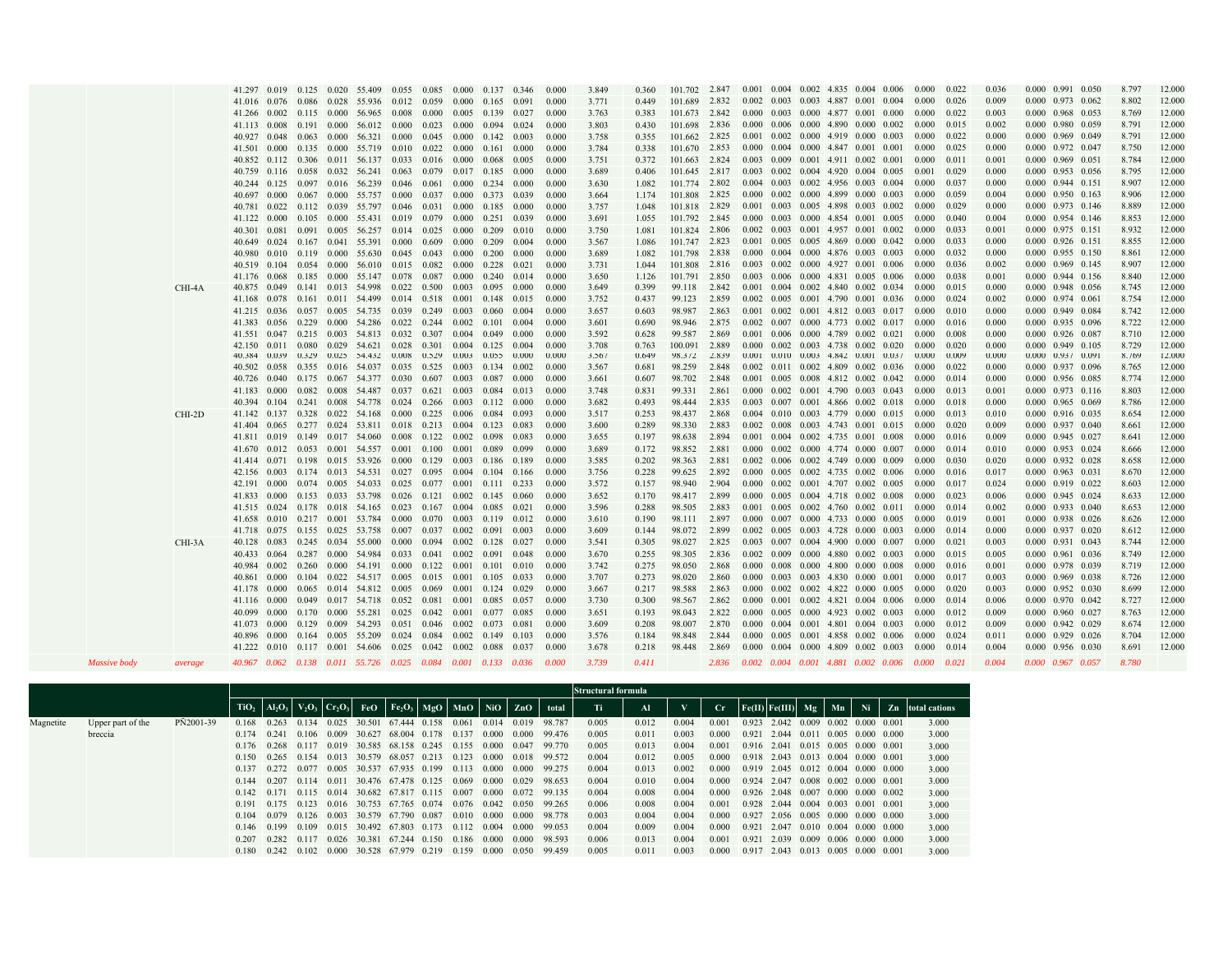| 0.155          | 0.193          | 0.137          |                |                  | 0.016 30.649 67.957 0.143   |       | 0.092          | 0.000          | 0.000          | 99.342           | 0.005          | 0.009          | 0.004          | 0.001          |             |                      | 0.923 2.047 0.009 0.003             |               | $0.000 \quad 0.000$ |                | 3.000          |
|----------------|----------------|----------------|----------------|------------------|-----------------------------|-------|----------------|----------------|----------------|------------------|----------------|----------------|----------------|----------------|-------------|----------------------|-------------------------------------|---------------|---------------------|----------------|----------------|
| 0.180          | 0.259          | 0.138          | 0.002          | 30.736           | 68.366                      | 0.196 | 0.178          | 0.000          | 0.049          | 100.104          | 0.005          | 0.012          | 0.004          | 0.000          |             | 0.918 2.041          | 0.012 0.006                         |               | 0.000               | 0.001          | 3.000          |
| 0.195          | 0.331          | 0.130          | 0.000          | 30.333           | 67.324                      | 0.193 | 0.196          | 0.000          | 0.003          | 98.705           | 0.006          | 0.016          | 0.004          | 0.000          | 0.918       | 2.038                | 0.012                               | 0.007         | 0.000               | 0.000          | 3.000          |
| 0.155          | 0.325          | 0.135          | 0.013          | 30.409           | 67.324                      | 0.142 | 0.139          | 0.000          | 0.015          | 98.657           | 0.005          | 0.015          | 0.004          | 0.000          | 0.921       | 2.040                | 0.009                               | 0.005         | 0.000               | 0.000          | 3.000          |
| 0.186          | 0.365          | 0.101          | 0.027          | 30.355           | 66.908 0.137                |       | 0.106          | 0.012          | 0.003          | 98.200           | 0.006          | 0.017          | 0.003          | 0.001          | 0.924       | 2.037                | 0.008                               | 0.004         | 0.000               | 0.000          | 3.000          |
| 0.126          | 0.241          | 0.142          | 0.018          | 30.630           | 67.891 0.115                |       | 0.114          | 0.000          | 0.015          | 99.292           | 0.004          | 0.011          | 0.005          | 0.001          |             | 0.923 2.046          | 0.007                               | 0.004         | 0.000               | 0.000          | 3.000          |
| 0.197          | 0.336          | 0.087          | 0.000          | 30,400           | 67.357 0.183                |       | 0.168          | 0.004          | 0.020          | 98.752           | 0.006          | 0.016          | 0.003          | 0.000          |             | 0.920 2.038          |                                     | 0.011 0.006   | 0.000               | 0.001          | 3.000          |
| 0.174          | 0.323          | 0.139          | 0.004          | 30.668           | 67.696 0.142                |       | 0.077          | 0.020          | 0.018          | 99.261           | 0.005          | 0.015          | 0.004          | 0.000          | 0.924       | 2.039                | 0.008                               | 0.003         | 0.001               | 0.001          | 3.000          |
| 0.205          | 0.335          | 0.107          | 0.020          | 30.151           | 66.868 0.204                |       | 0.182          | 0.011          | 0.041          | 98.124           | 0.006          | 0.016          | 0.003          | 0.001          |             | 0.918 2.036          |                                     | 0.012 0.006   | $0.000 \quad 0.001$ |                | 3.000          |
| 0.197          | 0.370          | 0.094          | 0.023          | 30.152           | 66.913 0.193                |       | 0.231          | 0.000          | 0.003          | 98.176           | 0.006          | 0.018          | 0.003          | 0.001          |             | 0.917 2.036          | 0.012 0.008                         |               | 0.000               | 0.000          | 3.000          |
| 0.119          | 0.259          | 0.103          | 0.004          | 30.281           | 67.368                      | 0.167 | 0.128          | 0.000          | 0.046          | 98.475           | 0.004          | 0.012          | 0.003          | 0.000          | 0.919       | 2.045                | 0.010                               | 0.004         | 0.000               | 0.001          | 3.000          |
| 0.181          | 0.308          | 0.151          | 0.018          | 30.212           | 67.337                      | 0.257 | 0.174          | 0.000          | 0.000          | 98.638           | 0.005          | 0.015          | 0.005          | 0.001          | 0.915 2.039 |                      | 0.015                               | 0.006         | 0.000               | 0.000          | 3.000          |
| 0.165          | 0.240          | 0.105          | 0.000          | 30.270           | 67.416                      | 0.216 | 0.139          | 0.016          | 0.001          | 98.568           | 0.005          | 0.011          | 0.003          | 0.000          | 0.918       | 2.044                | 0.013                               | 0.005         | 0.001               | 0.000          | 3.000          |
| 0.100          | 0.119          | 0.116          | 0.018          | 30.275           | 67.404                      | 0.126 | 0.096          | 0.000          | 0.028          | 98.282           | 0.003          | 0.006          | 0.004          | 0.001          | 0.922       | 2.053                | 0.008                               | 0.003         | 0.000               | 0.001          | 3.000          |
| 0.152          | 0.300          | 0.123          | 0.003          |                  | 30.642 67.607 0.099         |       | 0.084          | 0.000          | 0.045          | 99.055           | 0.005          | 0.014          | 0.004          | 0.000          | 0.925 2.042 |                      | 0.006                               | 0.003         | 0.000               | 0.001          | 3.000          |
| 0.172          | 0.300          | 0.125          | 0.015          | 30.506           | 67.549 0.152                |       | 0.140          | 0.000          | 0.016          | 98.975           | 0.005          | 0.014          | 0.004          | 0.000          |             | 0.921 2.040          | 0.009                               | 0.005         | 0.000               | 0.000          | 3.000          |
| 0.177          | 0.276          | 0.139          | 0.010          | 30.550           | 67.855                      | 0.200 | 0.137          | 0.000          | 0.000          | 99.344           | 0.005          | 0.013          | 0.004          | 0.000          | 0.919       | 2.041                | 0.012                               | 0.005         | 0.000               | 0.000          | 3.000          |
| 0.192          | 0.303          | 0.144          | 0.006          | 30.415           | 67.491                      | 0.206 | 0.142          | 0.006          | 0.061          | 98.966           | 0.006          | 0.014          | 0.005          | 0.000          |             | 0.918 2.038          | 0.012 0.005                         |               | 0.000 0.002         |                | 3.000          |
| 0.187          | 0.336          | 0.113          | 0.007          | 30.473           | 67.610                      | 0.211 | 0.144          | 0.001          | 0.044          | 99.126           | 0.006          | 0.016          | 0.004          | 0.000          | 0.918 2.038 |                      | 0.013                               | 0.005         | 0.000               | 0.001          | 3.000          |
| 0.169          | 0.250          | 0.133          | 0.015          | 30.704           | 67.944                      | 0.136 | 0.107          | 0.014          | 0.023          | 99.495           | 0.005          | 0.012          | 0.004          | 0.000          | 0.923       | 2.043                | 0.008                               | 0.004         | 0.000               | 0.001          | 3.000          |
| 0.125          | 0.225          | 0.087          | 0.010          | 30.382           | 67.622                      | 0.182 | 0.105          | 0.000          | 0.000          | 98.738           | 0.004          | 0.011          | 0.003          | 0.000          | 0.920       | 2.048                | 0.011                               | 0.004         | 0.000               | 0.000          | 3.000          |
| 0.147          | 0.179          | 0.162          | 0.011          | 30.550           | 67.699                      | 0.109 | 0.107          | 0.022          | 0.000          | 98.986           | 0.004          | 0.008          | 0.005          | 0.000          | 0.924       | 2.047                | 0.007                               | 0.004         | 0.001               | 0.000          | 3.000          |
| 0.113          | 0.136          | 0.130          | 0.001          | 30.358           | 67.373 0.095                |       | 0.084          | 0.010          | 0.040          | 98.340           | 0.003          | 0.006          | 0.004          | 0.000          | 0.924 2.051 |                      | $0.006$ 0.003                       |               | 0.000               | 0.001          | 3.000          |
| 0.096          | 0.150          | 0.126          | 0.007          | 30.483           | 67.588                      | 0.102 | 0.024          | 0.021          | 0.034          | 98.631           | 0.003          | 0.007          | 0.004          | 0.000          |             | 0.925 2.052          | 0.006                               | 0.001         | 0.001               | 0.001          | 3.000          |
| 0.114          | 0.575          | 0.103          | 0.018          | 29.479           | 67.533                      | 0.818 | 0.065          | 0.037          | 0.000          | 98.742           | 0.003          | 0.027          | 0.003          | 0.001          | 0.885       | 2.028                | 0.049                               | 0.002         | 0.001               | 0.000          | 3.000          |
| 0.138          | 0.121          | 0.148          | 0.000          | 30.584           | 67.746                      | 0.116 | 0.023          | 0.101          | 0.043          | 99.020           | 0.004          | 0.006          | 0.005          | 0.000          | 0.925       | 2.048                | 0.007                               | 0.001         | $0.003$ $0.001$     |                | 3.000          |
| 0.102          | 0.117          | 0.139          | 0.009          | 30.450           | 67.589                      | 0.092 | 0.065          | 0.000          | 0.021          | 98.584           | 0.003          | 0.006          | 0.004          | 0.000          |             | 0.925 2.053          |                                     | $0.006$ 0.002 | 0.000               | 0.001          | 3.000          |
| 0.110          | 0.198          | 0.115          | 0.015          | 30.821           | 68.074                      | 0.070 | 0.025          | 0.024          | 0.034          | 99.486           | 0.003          | 0.009          | 0.004          | 0.000          | 0.928       | 2.049                | 0.004                               | 0.001         | 0.001               | 0.001          | 3.000          |
| 0.102          | 0.180          | 0.115          | 0.014          | 30.577           | 67.855                      | 0.114 | 0.064          | 0.007          | 0.013          | 99.041           | 0.003          | 0.009          | 0.004          | 0.000          | 0.924 2.051 |                      | 0.007                               | 0.002         | 0.000               | 0.000          | 3.000          |
| 0.169          | 0.163          | 0.145          | 0.021          | 30.685           | 67.798                      | 0.116 | 0.040          | 0.000          | 0.028          | 99.165           | 0.005          | 0.008          | 0.005          | 0.001          | 0.926       | 2.047                | 0.007                               | 0.001         | 0.000               | 0.001          | 3.000          |
| 0.157          | 0.184          | 0.128          | 0.000          | 30.651           | 67.577                      | 0.073 | 0.034          | 0.008          | 0.017          | 98.829           | 0.005          | 0.009          | 0.004          | 0.000          | 0.929       | 2.047                | 0.004                               | 0.001         | 0.000               | 0.001          | 3.000          |
| 0.145          | 0.248          | 0.104          | 0.005          | 30.387           | 67.306 0.151                |       | 0.062          | 0.014          | 0.000          | 98.422           | 0.004          | 0.012          | 0.003          | 0.000          | 0.923 2.045 |                      | 0.009                               | 0.002         | 0.000               | 0.000          | 3.000          |
| 0.132          | 0.259          | 0.090          | 0.003          | 30.423           | 67.360                      | 0.125 | 0.080          | 0.009          | 0.012          | 98.493           | 0.004          | 0.012          | 0.003          | 0.000          |             | 0.924 2.046          | 0.008                               | 0.003         | 0.000               | 0.000          | 3.000          |
| 0.155          | 0.309          | 0.079          | 0.013          | 30.506           | 67.533                      | 0.157 | 0.099          | 0.009          | 0.000          | 98.860           | 0.005          | 0.015          | 0.003          | 0.000          |             | 0.922 2.042          | 0.009                               | 0.003         | 0.000               | 0.000          | 3.000          |
| 0.185          | 0.344          | 0.137          | 0.007          | 30.449           | 67.261                      | 0.160 | 0.104          | 0.002          | 0.000          | 98.649           | 0.006          | 0.016          | 0.004          | 0.000          |             | 0.922 2.038          | $0.010$ $0.004$                     |               | $0.000 \quad 0.000$ |                | 3.000          |
| 0.126          | 0.269          | 0.121          | 0.000          |                  | 30.521 67.802 0.176         |       | 0.085          | 0.030          | 0.055          | 99.185           | 0.004          | 0.013          | 0.004          | 0.000          |             | 0.920 2.044          | 0.011 0.003                         |               | 0.001 0.002         |                | 3.000          |
| 0.150          | 0.352          | 0.118          | 0.008          | 30.320           | 67.090                      | 0.133 | 0.148          | 0.000          | 0.004          | 98.323           | 0.005          | 0.017          | 0.004          | 0.000          | 0.922 2.040 |                      | 0.008                               | 0.005         | 0.000               | 0.000          | 3.000          |
| 0.132          | 0.281          | 0.109          | 0.009          | 30.112           | 67.521                      | 0.319 | 0.134          | 0.000          | 0.025          | 98.642           | 0.004          | 0.013          | 0.004          | 0.000          | 0.911 2.043 |                      | 0.019                               | 0.005         | 0.000               | 0.001          | 3.000          |
| 0.163          | 0.255          | 0.092          | 0.006          | 30.635           | 67.402                      | 0.084 | 0.016          | 0.006          | 0.098          | 98.757           | 0.005          | 0.012          | 0.003          | 0.000          | 0.928       | 2.043                | 0.005                               | 0.001         | 0.000               | 0.003          | 3.000          |
| 0.168          | 0.386          | 0.092          | 0.015          | 30.521           | 67.371                      | 0.151 | 0.101          | 0.028          | 0.000          | 98.833           | 0.005          | 0.018          | 0.003          | 0.000          | 0.923 2.037 |                      | 0.009                               | 0.003         | 0.001               | 0.000          | 3.000          |
| 0.195          | 0.352          | 0.078          | 0.011          | 30.355           | 67.136 0.187                |       | 0.119          | 0.000          | 0.063          | 98.496           | 0.006          | 0.017          | 0.003          | 0.000          |             | 0.921 2.037          | 0.011 0.004                         |               | 0.000               | 0.002          | 3.000          |
| 0.160          | 0.293          | 0.085          | 0.017          | 30.340           | 67.251                      | 0.191 | 0.078          | 0.019          | 0.000          | 98.434           | 0.005          | 0.014          | 0.003          | 0.001          |             |                      | 0.921 2.042 0.011 0.003             |               | 0.001               | 0.000          | 3.000          |
| 0.154          | 0.241          | 0.105          | 0.014          | 30.287           | 67.317                      | 0.193 | 0.108          | 0.000          | 0.001          | 98.420           | 0.005          | 0.011          | 0.003          | 0.000          | 0.920       | 2.045                | 0.012                               | 0.004         | 0.000               | 0.000          | 3.000          |
| 0.090          | 0.473          | 0.108          | 0.010          | 29.580           | 67.227                      | 0.588 | 0.116          | 0.000          | 0.034          | 98.226           | 0.003          | 0.022          | 0.003          | 0.000          |             | 0.896 2.035          | 0.035                               | 0.004         | $0.000 \quad 0.001$ |                | 3.000          |
| 0.226          | 0.382          | 0.252          | 0.024          | 29.890           | 66.701                      | 0.299 | 0.270          | 0.257          | 0.065          | 98.366           | 0.007          | 0.018          | 0.008          | 0.001          |             | 0.906 2.022          | 0.018                               | 0.009         | 0.008               | 0.002          | 3.000          |
| 0.201          | 0.458          | 0.146          | 0.007          | 29.732           | 67.018                      | 0.465 | 0.275          | 0.169          | 0.088          | 98.559           | 0.006          | 0.022          | 0.005          | 0.000          | 0.898       | 2.024                | 0.028                               | 0.009         | 0.005               | 0.003          | 3.000          |
| 0.218          | 0.459          | 0.169          | 0.003          | 30.046           | 67.009                      | 0.313 | 0.258          | 0.000          | 0.237          | 98.712           | 0.007          | 0.022          | 0.005          | 0.000          | 0.908       | 2.024                | 0.019                               | 0.009         | 0.000               | 0.007          | 3.000          |
| 0.225          | 0.436          | 0.148<br>0.180 | 0.012          | 29.822<br>30.230 | 67.008                      | 0.419 | 0.292<br>0.206 | 0.033          | 0.000<br>0.000 | 98.395           | 0.007          | 0.021          | 0.005          | 0.000<br>0.000 | 0.903       | 2.028<br>0.915 2.029 | 0.025                               | 0.010         | 0.001               | 0.000          | 3.000          |
| 0.219<br>0.215 | 0.432<br>0.334 | 0.110          | 0.015<br>0.012 | 30.488           | 67.016 0.234<br>67.396      | 0.199 | 0.105          | 0.037<br>0.000 | 0.051          | 98.569<br>98.910 | 0.007<br>0.006 | 0.020<br>0.016 | 0.006<br>0.004 | 0.000          |             | 0.921 2.036          | 0.014 0.007<br>0.012 0.004          |               | 0.001<br>0.000      | 0.000<br>0.002 | 3.000          |
| 0.253          | 0.420          | 0.129          | 0.015          | 29.980           | 66.909                      | 0.368 | 0.223          | 0.000          | 0.000          | 98.297           | 0.008          | 0.020          | 0.004          | 0.000          | 0.909       | 2.029                | 0.022                               | 0.008         | 0.000               | 0.000          | 3.000<br>3.000 |
| 0.227          | 0.392          | 0.141          |                | 0.012 30.190     | 67.005                      | 0.280 | 0.145          | 0.013          | 0.000          | 98.405           | 0.007          | 0.019          |                | 0.000          |             | 0.915 2.032          | 0.017                               | 0.005         | 0.000               | 0.000          |                |
| 0.203          | 0.437          | 0.145          | 0.015          | 29.782           | 66.836                      | 0.391 | 0.266          | 0.042          | 0.271          | 98.388           | 0.006          | 0.021          | 0.005<br>0.005 | 0.000          |             | 0.902 2.024          | 0.023 0.009                         |               | 0.001               | 0.008          | 3.000          |
| 0.168          | 0.292          | 0.170          | 0.027          | 29.624           | 65.489                      | 0.158 | 0.078          | 0.000          | 0.078          | 96.084           | 0.005          | 0.014          | 0.006          | 0.001          |             | 0.922 2.038          | 0.010                               | 0.003         | 0.000               | 0.002          | 3.000<br>3.000 |
| 0.205          | 0.402          | 0.143          | 0.022          | 30.006           | 67.271                      | 0.389 | 0.225          | 0.020          | 0.043          | 98.726           | 0.006          | 0.019          | 0.005          | 0.001          | 0.906 2.031 |                      | 0.023                               | 0.008         | 0.001               | 0.001          | 3.000          |
| 0.244          | 0.409          | 0.157          | 0.016          | 30.465           | 67.154                      | 0.204 | 0.118          | 0.000          | 0.000          | 98.767           | 0.007          | 0.019          | 0.005          | 0.001          | 0.921       | 2.030                | $0.012$ 0.004                       |               | 0.000               | 0.000          | 3.000          |
| 0.201          | 0.446          | 0.202          | 0.000          | 30.319           | 67.386                      | 0.285 | 0.164          | 0.000          | 0.061          | 99.064           | 0.006          | 0.021          | 0.006          | 0.000          | 0.913 2.029 |                      | 0.017 0.006                         |               | 0.000               | 0.002          | 3.000          |
| 0.213          | 0.384          | 0.179          | 0.012          | 30.263           | 67.383                      | 0.319 | 0.142          | 0.000          | 0.016          | 98.911           | 0.006          | 0.018          | 0.006          | 0.000          |             | $0.913$ 2.032 0.019  |                                     | 0.005         | 0.000               | 0.000          | 3.000          |
| 0.258          | 0.417          | 0.126          | 0.004          | 30.514           | 66.854 0.112                |       | 0.123          | 0.040          | 0.000          | 98.448           | 0.008          | 0.020          | 0.004          | 0.000          |             | 0.926 2.030          | 0.007 0.004                         |               | 0.001               | 0.000          | 3.000          |
| 0.219          | 0.427          | 0.175          | 0.016          | 30.493           | 67.221                      | 0.195 | 0.104          | 0.016          | 0.000          | 98.866           | 0.007          | 0.020          | 0.006          | 0.001          | 0.921       | 2.030                | 0.012                               | 0.004         | 0.001               | 0.000          | 3.000          |
| 0.230          | 0.468          | 0.188          | 0.023          | 30.374           | 66.984                      | 0.204 | 0.151          | 0.005          | 0.000          | 98.627           | 0.007          | 0.022          | 0.006          | 0.001          |             | 0.919 2.027          | $0.012$ 0.005                       |               | 0.000               | 0.000          | 3.000          |
| 0.252          | 0.419          | 0.224          | 0.009          | 30.149           | 67.540                      | 0.414 | 0.250          | 0.004          | 0.002          | 99.263           | 0.008          | 0.020          | 0.007          | 0.000          |             | 0.905 2.027          | 0.025                               | 0.008         | 0.000               | 0.000          | 3.000          |
| 0.236          | 0.487          | 0.209          | 0.006          | 30.250           | 66.724                      | 0.225 | 0.136          | 0.000          | 0.039          | 98.312           | 0.007          | 0.023          | 0.007          | 0.000          | 0.918       | 2.025                | 0.014                               | 0.005         | 0.000               | 0.001          | 3.000          |
| 0.229          | 0.373          | 0.204          | 0.000          | 30.324           | 66.937                      | 0.173 | 0.156          | 0.004          | 0.040          | 98.440           | 0.007          | 0.018          | 0.007          | 0.000          | 0.920       | 2.031                | 0.010                               | 0.005         | 0.000               | 0.001          | 3.000          |
| 0.235          | 0.409          | 0.154          | 0.017          | 30.650           | 67.491                      | 0.150 | 0.165          | 0.020          | 0.021          | 99.312           | 0.007          | 0.019          | 0.005          | 0.001          |             | 0.922 2.030          | 0.009                               | 0.006         | 0.001               | 0.001          | 3.000          |
| 0.248          | 0.405          | 0.190          | 0.014          |                  | 30.256 66.939 0.250         |       | 0.152          | 0.000          | 0.013          | 98.467           | 0.008          | 0.019          | 0.006          | 0.000          |             |                      | 0.917 2.029 0.015 0.005 0.000 0.000 |               |                     |                | 3.000          |
| 0.206          | 0.362          | 0.132          |                |                  | $0.003$ 30.227 67.017 0.221 |       | 0.155          | 0.001          | 0.040          | 98.364           | 0.006          | 0.017          | 0.004          | 0.000          |             |                      | 0.918 2.035 0.013 0.005 0.000 0.001 |               |                     |                | 3.000          |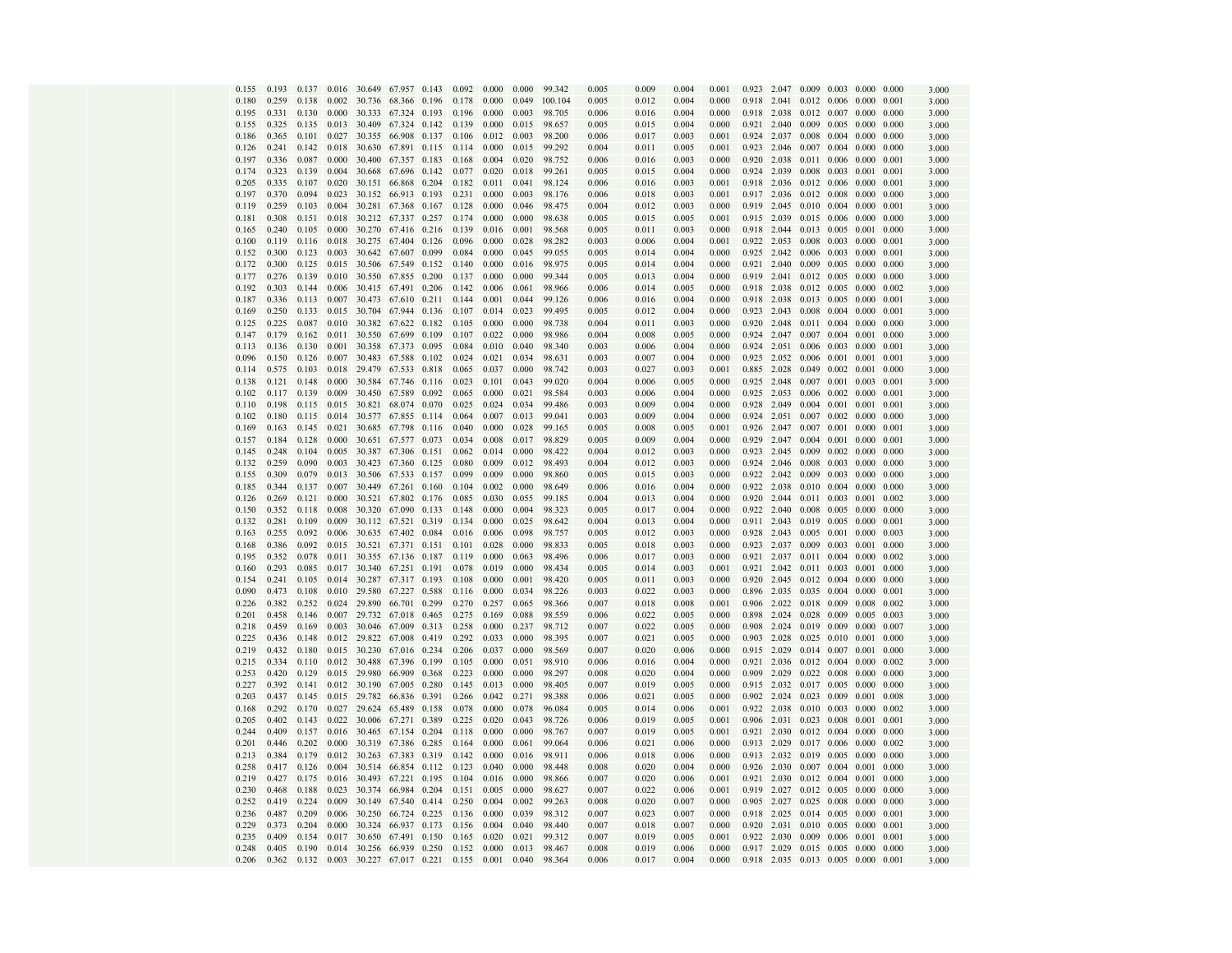| 0.240          | 0.418          | 0.174          | 0.011          |                      | 30.172 66.423 0.175    |       | 0.130          | 0.000          | 0.038          | 97.781           | 0.007          | 0.020          | 0.006          | 0.000          | 0.922                | 2.029                      |                   | $0.011$ $0.004$ $0.000$ $0.001$ |                |                | 3.000          |
|----------------|----------------|----------------|----------------|----------------------|------------------------|-------|----------------|----------------|----------------|------------------|----------------|----------------|----------------|----------------|----------------------|----------------------------|-------------------|---------------------------------|----------------|----------------|----------------|
| 0.203          | 0.343          | 0.154          | 0.000          | 30.753               | 67.671 0.103           |       | 0.115          | 0.000          | 0.033          | 99.375           | 0.006          | 0.016          | 0.005          | 0.000          | 0.925                | 2.036                      |                   | 0.006 0.004                     | 0.000          | 0.001          | 3.000          |
| 0.208          | 0.341          | 0.131          | 0.023          | 30.294               | 66.988                 | 0.183 | 0.140          | 0.055          | 0.024          | 98.387           | 0.006          | 0.016          | 0.004          | 0.001          | 0.920                | 2.034                      | 0.011             | 0.005                           | 0.002          | 0.001          | 3.000          |
| 0.280          | 0.443          | 0.163          | 0.011          | 30.154               | 67.223                 | 0.371 | 0.248          | 0.000          | 0.018          | 98.911           | 0.008          | 0.021          | 0.005          | 0.000          | 0.909                | 2.025                      | 0.022             | 0.008                           | 0.000          | 0.001          | 3.000          |
| 0.264          | 0.417          | 0.160          | 0.018          | 30.234               | 67.113                 | 0.303 | 0.195          | 0.030          | 0.005          | 98.739           | 0.008          | 0.020          | 0.005          | 0.001          | 0.913                | 2.027                      | 0.018             | 0.007                           | 0.001          | 0.000          | 3.000          |
| 0.262          | 0.410          | 0.162          | 0.026          |                      | 30.105 67.255 0.371    |       | 0.262          | 0.007          | 0.017          | 98.877           | 0.008          | 0.019          | 0.005          | 0.001          | 0.908                | 2.027                      | 0.022 0.009       |                                 | 0.000          | 0.001          | 3.000          |
| 0.245          | 0.426          | 0.146          | 0.000          | 30.201               | 67.513 0.359           |       | 0.271          | 0.000          | 0.039          | 99.200           | 0.007          | 0.020          | 0.005          | 0.000          | 0.908                | 2.029                      |                   | 0.021 0.009                     | 0.000          | 0.001          | 3.000          |
| 0.253          | 0.417          | 0.168          | 0.025          | 30.101               | 67.104                 | 0.350 | 0.225          | 0.010          | 0.030          | 98.683           | 0.008          | 0.020          | 0.005          | 0.001          | 0.909                | 2.027                      |                   | 0.021 0.008                     | 0.000          | 0.001          | 3.000          |
| 0.298          | 0.417          | 0.152          | 0.013          | 30.411               | 66.862                 | 0.199 | 0.149          | 0.003          | 0.057          | 98.561           | 0.009          | 0.020          | 0.005          | 0.000          | 0.921                | 2.026                      | 0.012             | 0.005                           | 0.000          | 0.002          | 3.000          |
| 0.270          | 0.452          | 0.181          | 0.029          |                      | 30.424 67.200          | 0.257 | 0.168          | 0.008          | 0.013          | 99.002           | 0.008          | 0.021          | 0.006          | 0.001          |                      | 0.917 2.025                |                   | 0.015 0.006                     | 0.000          | 0.000          | 3.000          |
| 0.240          | 0.421          | 0.164          | 0.000          | 301.770 67.105 0.278 |                        |       | 0.242          | 0.000          | 0.053          | 98.680           | 0.002          | 0.005          | 0.001          | 0.000          |                      | 2.441 0.543                | 0.004             | 0.002                           | 0.000          | 0.000          | 3.000          |
| 0.263          | 0.453          | 0.166          | 0.035          | 30.229               | 67.329                 | 0.368 | 0.213          | 0.011          | 0.000          | 99.067           | 0.008          | 0.021          | 0.005          | 0.001          | 0.909                | 2.025                      | 0.022             | 0.007                           | 0.000          | 0.000          | 3.000          |
| 0.298          | 0.415          | 0.005          | 0.090          | 30.105               | 67.031                 | 0.372 | 0.258          | 0.000          | 0.017          | 98.591           | 0.009          | 0.020          | 0.000          | 0.003          | 0.910                | 2.027                      | 0.022             | 0.009                           | 0.000          | 0.001          | 3.000          |
| 0.281          | 0.370          | 0.187          | 0.005          | 30.481               | 67.262 0.204           |       | 0.182          | 0.000          | 0.080          | 99.052           | 0.008          | 0.017          | 0.006          | 0.000          | 0.919                | 2.028                      |                   | 0.012 0.006                     | 0.000          | 0.002          | 3.000          |
| 0.255          | 0.359          | 0.150          | 0.000          | 30.470               | 66.958 0.115           |       | 0.160          | 0.000          | 0.084          | 98.551           | 0.008          | 0.017          | 0.005          | 0.000          | 0.924                | 2.031                      |                   | $0.007$ 0.005                   | 0.000          | 0.003          | 3.000          |
| 0.238          | 0.369          | 0.203          | 0.025          | 30.459               | 67.367 0.221           |       | 0.155          | 0.027          | 0.019          | 99.083           | 0.007          | 0.017          | 0.007          | 0.001          | 0.918                | 2.030                      |                   | 0.013 0.005                     | 0.001          | 0.001          | 3.000          |
| 0.299          | 0.448          | 0.174          | 0.029          | 30.099               | 67.164                 | 0.409 | 0.254          | 0.040          | 0.059          | 98.975           | 0.009          | 0.021          | 0.006          | 0.001          |                      | 0.906 2.021                |                   | $0.024$ 0.009                   | 0.001          | 0.002          | 3.000          |
| 0.275          | 0.429          | 0.159          | 0.017          |                      | 30.445 67.256          | 0.259 | 0.156          | 0.032          | 0.093          | 99.121           | 0.008          | 0.020          | 0.005          | 0.001          | 0.917                | 2.025                      |                   | $0.015$ 0.005                   | 0.001          | 0.003          | 3.000          |
| 0.320          | 0.451          | 0.174          | 0.026          | 30.036               | 67.012 0.393           |       | 0.314          | 0.008          | 0.054          | 98.788           | 0.010          | 0.021          | 0.006          | 0.001          | 0.906                | 2.021                      | $0.023$ 0.011     |                                 | 0.000          | 0.002          | 3.000          |
| 0.303          | 0.430          | 0.139          | 0.022          | 30.049               | 67.155 0.409           |       | 0.289          | 0.000          | 0.012          | 98.808           | 0.009          | 0.020          | 0.004          | 0.001          | 0.906                | 2.025                      | 0.024             | 0.010                           | 0.000          | 0.000          | 3.000          |
| 0.299          | 0.360          | 0.168          | 0.021          | 30.682               | 67.017                 | 0.102 | 0.088          | 0.011          | 0.058          | 98.806           | 0.009          | 0.017          | 0.005          | 0.001          | 0.929                | 2.028                      | 0.006 0.003       |                                 | 0.000          | 0.002          | 3.000          |
| 0.281          | 0.414          | 0.187          | 0.026          | 30.143               | 66.979                 | 0.329 | 0.212          | 0.028          | 0.029          | 98.628           | 0.008          | 0.020          | 0.006          | 0.001          | 0.911                | 2.025                      | 0.020             | 0.007                           | 0.001          | 0.001          | 3.000          |
| 0.274          | 0.414          | 0.151          | 0.021          | 29.987               | 67.020                 | 0.380 | 0.280          | 0.000          | 0.067          | 98.594           | 0.008          | 0.020          | 0.005          | 0.001          | 0.906                | 2.026                      |                   | $0.023$ $0.010$                 | 0.000          | 0.002          | 3.000          |
| 0.290          | 0.437          | 0.143          | 0.009          | 30.019               | 67.234 0.441           |       | 0.273          | 0.046          | 0.069          | 98.961           | 0.009          | 0.021          | 0.005          | 0.000          | 0.903                | 2.023                      |                   | 0.026 0.009                     | 0.001          | 0.002          | 3.000          |
| 0.306          | 0.421          | 0.156          | 0.022          |                      | 30.015 67.113 0.445    |       | 0.241          | 0.011          | 0.057          | 98.787           | 0.009          | 0.020          | 0.005          | 0.001          | 0.905                | 2.023                      |                   | 0.027 0.008                     | 0.000          | 0.002          | 3.000          |
| 0.306          | 0.415          | 0.128          | 0.023          | 30.532               | 67.005                 | 0.151 | 0.197          | 0.004          | 0.059          | 98.820           | 0.009          | 0.020          | 0.004          | 0.001          | 0.923                | 2.026                      | 0.009             | 0.007                           | 0.000          | 0.002          | 3.000          |
| 0.267          | 0.354          | 0.180          | 0.015          | 30.268               | 67.432 0.339           |       | 0.200          | 0.028          | 0.000          | 99.083           | 0.008          | 0.017          | 0.006          | 0.000          | 0.911                | 2.030                      | 0.020 0.007       |                                 | 0.001          | 0.000          | 3.000          |
| 0.303          | 0.396          | 0.229          | 0.019          | 30.614               | 67.178 0.185           |       | 0.111          | 0.000          | 0.001          | 99.036           | 0.009          | 0.019          | 0.007          | 0.001          |                      | 0.923 2.026                | 0.011 0.004       |                                 | 0.000          | 0.000          | 3.000          |
| 0.285          | 0.378          | 0.140          | 0.006          | 30.279               | 67.122 0.304           |       | 0.158          | 0.005          | 0.031          | 98.708           | 0.009          | 0.018          | 0.005          | 0.000          | 0.915                | 2.029                      | 0.018             | 0.005                           | 0.000          | 0.001          | 3.000          |
| 0.282          | 0.373          | 0.162          | 0.012          | 30.405               | 66.877                 | 0.165 | 0.164          | 0.004          | 0.000          | 98.444           | 0.009          | 0.018          | 0.005          | 0.000          | 0.923                | 2.030                      | 0.010             | 0.006                           | 0.000          | 0.000          | 3.000          |
| 0.293          | 0.364          | 0.174          | 0.008          | 30.100               | 67.507                 | 0.438 | 0.275          | 0.024          | 0.008          | 99.191           | 0.009          | 0.017          | 0.006          | 0.000          | 0.904                | 2.028                      | 0.026             | 0.009                           | 0.001          | 0.000          | 3.000          |
| 0.271          | 0.365          | 0.164          | 0.009          | 30.137               | 66.959 0.317           |       | 0.170          | 0.000          | 0.045          | 98.437           | 0.008          | 0.017          | 0.005          | 0.000          | 0.913                | 2.029                      |                   | 0.019 0.006                     | 0.000          | 0.001          | 3.000          |
| 0.314          | 0.397          | 0.131          | 0.011          | 30.525               | 67.006 0.170           |       | 0.166          | 0.000          | 0.024          | 98.744           | 0.009          | 0.019          | 0.004          | 0.000          |                      | 0.923 2.027                |                   | $0.010$ 0.006                   | 0.000          | 0.001          | 3.000          |
| 0.334          | 0.440          | 0.172          | 0.009          | 30.175               | 66.911                 | 0.357 | 0.202          | 0.011          | 0.017          | 98.628           | 0.010          | 0.021          | 0.006          | 0.000          |                      | 0.912 2.022                |                   | 0.021 0.007                     | 0.000          | 0.001          | 3.000          |
| 0.316          | 0.403          | 0.201          | 0.016          | 30.301               | 66.952                 | 0.290 | 0.162          | 0.000          | 0.084          | 98.725           | 0.010          | 0.019          | 0.006          | 0.001          |                      | 0.916 2.023                | 0.017             | 0.006                           | 0.000          | 0.002          | 3.000          |
| 0.343          | 0.419          | 0.141          | 0.012          | 29.830               | 67.061 0.599           |       | 0.190          | 0.018          | 0.045          | 98.658           | 0.010          | 0.020          | 0.005          | 0.000          |                      | 0.899 2.022                |                   | 0.036 0.006                     | 0.001          | 0.001          | 3.000          |
| 0.333          | 0.520          | 0.179          | 0.015          |                      | 30.212 67.163          | 0.399 | 0.262          | 0.000          | 0.033          | 99.116           | 0.010          | 0.024          | 0.006          | 0.000          |                      | 0.908 2.018                | 0.024             | 0.009                           | 0.000          | 0.001          | 3.000          |
| 0.334          | 0.432          | 0.154          | 0.023          | 30.331               | 67.505                 | 0.392 | 0.254          | 0.020          | 0.042          | 99.487           | 0.010          | 0.020          | 0.005          | 0.001          | 0.908                | 2.022                      | 0.023             | 0.009                           | 0.001          | 0.001          | 3.000          |
| 0.342          | 0.499          | 0.161          | 0.004          | 30.389               | 67.308                 | 0.364 | 0.209          | 0.000          | 0.074          | 99.350           | 0.010          | 0.023          | 0.005          | 0.000          | 0.911                | 2.019                      | 0.022             | 0.007                           | 0.000          | 0.002          | 3.000          |
| 0.331          | 0.479          | 0.181          | 0.018          | 29.882               | 67.474                 | 0.684 | 0.195          | 0.000          | 0.048          | 99.292           | 0.010          | 0.022          | 0.006          | 0.001          | 0.894                | 2.019                      | 0.041             | 0.007                           | 0.000          | 0.001          | 3.000          |
| 0.336          | 0.527          | 0.162          | 0.015          | 30.255               | 67.123 0.390           |       | 0.228          | 0.046          | 0.065          | 99.147           | 0.010          | 0.025          | 0.005          | 0.000          | 0.909                |                            | 2.016 0.023 0.008 |                                 | 0.001          | 0.002          | 3.000          |
| 0.319          | 0.488          | 0.190          | 0.007          |                      | 30.247 67.410 0.426    |       | 0.240          | 0.000          | 0.023          | 99.350           | 0.010          | 0.023          | 0.006          | 0.000          | 0.907                | 2.021                      |                   | $0.025$ 0.008                   | 0.000          | 0.001          | 3.000          |
| 0.327          | 0.462          | 0.161          | 0.008          | 30.434               | 67.426 0.350           |       | 0.194          | 0.000          | 0.036          | 99.398           | 0.010          | 0.022          | 0.005          | 0.000          |                      | 0.913 2.022                | 0.021             | 0.007                           | 0.000          | 0.001          | 3.000          |
| 0.318          | 0.516          | 0.173          | 0.011          | 30.059               | 67.120                 | 0.461 | 0.254          | 0.011          | 0.027          | 98.950           | 0.010          | 0.024          | 0.006          | 0.000          | 0.904                | 2.019                      | 0.027             | 0.009                           | 0.000          | 0.001          | 3.000          |
| 0.333          | 0.477          | 0.134          | 0.023          | 30.160               | 67.024 0.372           |       | 0.273          | 0.000          | 0.055          | 98.851           | 0.010          | 0.023          | 0.004          | 0.001          | 0.909                |                            | 2.020 0.022 0.009 |                                 | 0.000          | 0.002          | 3.000          |
| 0.334          | 0.437          | 0.209<br>0.160 | 0.000          | 30.017               | 67.071<br>67.390       | 0.462 | 0.242<br>0.235 | 0.000          | 0.045          | 98.817<br>99.285 | 0.010          | 0.021          | 0.007          | 0.000          | 0.904                | 2.021                      | 0.028             | 0.008                           | 0.000          | 0.001          | 3.000          |
| 0.305          | 0.512          |                | 0.013          | 30.156               |                        | 0.472 |                | 0.000          | 0.042          |                  | 0.009          | 0.024          | 0.005          | 0.000          | 0.904                | 2.020                      | 0.028             | 0.008                           | 0.000<br>0.001 | 0.001          | 3.000          |
| 0.323          | 0.441<br>0.453 | 0.173<br>0.149 | 0.020<br>0.015 | 29.938<br>30.520     | 66.934<br>67.035 0.178 | 0.470 | 0.236<br>0.217 | 0.032          | 0.014<br>0.054 | 98.581<br>98.961 | 0.010          | 0.021          | 0.006          | 0.001<br>0.000 | 0.904<br>0.921 2.023 | 2.021                      | 0.028             | 0.008<br>0.011 0.007            | 0.001          | 0.000          | 3.000          |
| 0.317          |                |                |                |                      |                        |       |                | 0.023          |                |                  | 0.010          | 0.021          | 0.005          |                |                      |                            |                   |                                 |                | 0.002          | 3.000          |
| 0.321<br>0.278 | 0.493<br>0.422 | 0.242<br>0.000 | 0.019<br>0.029 | 30.028<br>30.200     | 66.929 0.449<br>67.509 | 0.439 | 0.214<br>0.199 | 0.008<br>0.023 | 0.000<br>0.178 | 98.703<br>99.277 | 0.010<br>0.008 | 0.023<br>0.020 | 0.008<br>0.000 | 0.001<br>0.001 |                      | 0.906 2.019<br>0.906 2.026 |                   | 0.027 0.007<br>0.026 0.007      | 0.000<br>0.001 | 0.000<br>0.005 | 3.000          |
| 0.270          | 0.488          | 0.160          | 0.031          | 30.038               | 67.034                 | 0.407 | 0.235          | 0.012          | 0.046          | 98.721           | 0.008          | 0.023          | 0.005          | 0.001          |                      | 0.906 2.022                | 0.024             | 0.008                           | 0.000          | 0.001          | 3.000          |
|                | 0.475          | 0.114          | 0.011          |                      | 67.021 0.435           |       | 0.217          | 0.000          | 0.088          |                  | 0.009          | 0.022          |                |                |                      | 0.906 2.022                |                   | 0.026 0.007                     | 0.000          | 0.003          | 3.000          |
| 0.306<br>0.267 | 0.421          | 0.170          | 0.026          | 30.047<br>30.640     | 67.519                 | 0.204 | 0.161          | 0.000          | 0.037          | 98.714<br>99.445 | 0.008          | 0.020          | 0.004<br>0.005 | 0.000<br>0.001 |                      | 0.920 2.027                |                   | 0.012 0.005                     | 0.000          | 0.001          | 3.000          |
| 0.263          | 0.514          | 0.227          | 0.029          | 30.248               | 67.509                 | 0.424 | 0.216          | 0.032          | 0.010          | 99.472           | 0.008          | 0.024          | 0.007          | 0.001          | 0.905                | 2.021                      | 0.025             | 0.007                           | 0.001          | 0.000          | 3.000<br>3.000 |
| 0.279          | 0.467          | 0.160          | 0.019          | 29.740               | 67.087                 | 0.654 | 0.114          | 0.000          | 0.040          | 98.560           | 0.008          | 0.022          | 0.005          | 0.001          | 0.897                | 2.023                      | 0.039             | 0.004                           | 0.000          | 0.001          | 3.000          |
| 0.243          | 0.498          | 0.141          | 0.024          | 30.273               | 67.181                 | 0.328 | 0.165          | 0.003          | 0.000          | 98.856           | 0.007          | 0.024          | 0.005          | 0.001          | 0.913                | 2.026                      | 0.020             | 0.006                           | 0.000          | 0.000          | 3.000          |
| 0.299          | 0.463          | 0.132          | 0.006          | 30.200               | 67.350 0.418           |       | 0.220          | 0.025          | 0.005          | 99.118           | 0.009          | 0.022          | 0.004          | 0.000          |                      | 0.908 2.024                | 0.025 0.007       |                                 | 0.001          | 0.000          | 3.000          |
| 0.275          | 0.485          | 0.127          | 0.018          | 29.951               | 67.183 0.494           |       | 0.237          | 0.016          | 0.000          | 98.786           | 0.008          | 0.023          | 0.004          | 0.001          |                      | 0.902 2.024                | 0.029             | 0.008                           | 0.001          | 0.000          | 3.000          |
| 0.269          | 0.437          | 0.192          | 0.010          | 29.996               | 66.883                 | 0.392 | 0.190          | 0.028          | 0.043          | 98.440           | 0.008          | 0.021          | 0.006          | 0.000          | 0.908                | 2.025                      | 0.024             | 0.006                           | 0.001          | 0.001          | 3.000          |
| 0.281          | 0.518          | 0.198          | 0.024          | 29.831               | 66.804                 | 0.483 | 0.243          | 0.000          | 0.011          | 98.393           | 0.008          | 0.025          | 0.006          | 0.001          |                      | 0.902 2.020                | 0.029             | 0.008                           | 0.000          | 0.000          | 3.000          |
| 0.284          | 0.493          | 0.151          | 0.029          | 29.945               | 66.978 0.450           |       | 0.256          | 0.015          | 0.088          | 98.689           | 0.009          | 0.023          | 0.005          | 0.001          |                      | 0.903 2.020                | 0.027 0.009       |                                 | 0.000          | 0.003          | 3.000          |
| 0.249          | 0.475          | 0.147          | 0.034          | 30.058               | 67.267                 | 0.431 | 0.233          | 0.000          | 0.000          | 98.894           | 0.007          | 0.022          | 0.005          | 0.001          | 0.905                | 2.026                      | 0.026             | 0.008                           | 0.000          | 0.000          | 3.000          |
| 0.247          | 0.389          | 0.188          | 0.017          | 30.344               | 67.620                 | 0.348 | 0.182          | 0.000          | 0.000          | 99.335           | 0.007          | 0.018          | 0.006          | 0.001          | 0.911                | 2.030                      | 0.021             | 0.006                           | 0.000          | 0.000          | 3.000          |
| 0.264          | 0.496          | 0.202          | 0.009          | 30.088               | 67.052                 | 0.380 | 0.229          | 0.032          | 0.059          | 98.811           | 0.008          | 0.023          | 0.006          | 0.000          | 0.907                | 2.022                      | 0.023             | 0.008                           | 0.001          | 0.002          | 3.000          |
| 0.297          | 0.507          | 0.180          | 0.038          | 30.069               | 66.968                 | 0.405 | 0.245          | 0.000          | 0.035          | 98.744           | 0.009          | 0.024          | 0.006          | 0.001          |                      |                            |                   | 0.907 2.020 0.024 0.008 0.000   |                | 0.001          | 3.000          |
| 0.274          | 0.508          | 0.174          | 0.015          | 30.167               | 66.668 0.276           |       | 0.191          | 0.048          | 0.033          | 98.354           | 0.008          | 0.024          | 0.006          | 0.000          |                      |                            |                   | 0.915 2.021 0.017 0.007 0.002   |                | 0.001          | 3.000          |
|                |                |                |                |                      |                        |       |                |                |                |                  |                |                |                |                |                      |                            |                   |                                 |                |                |                |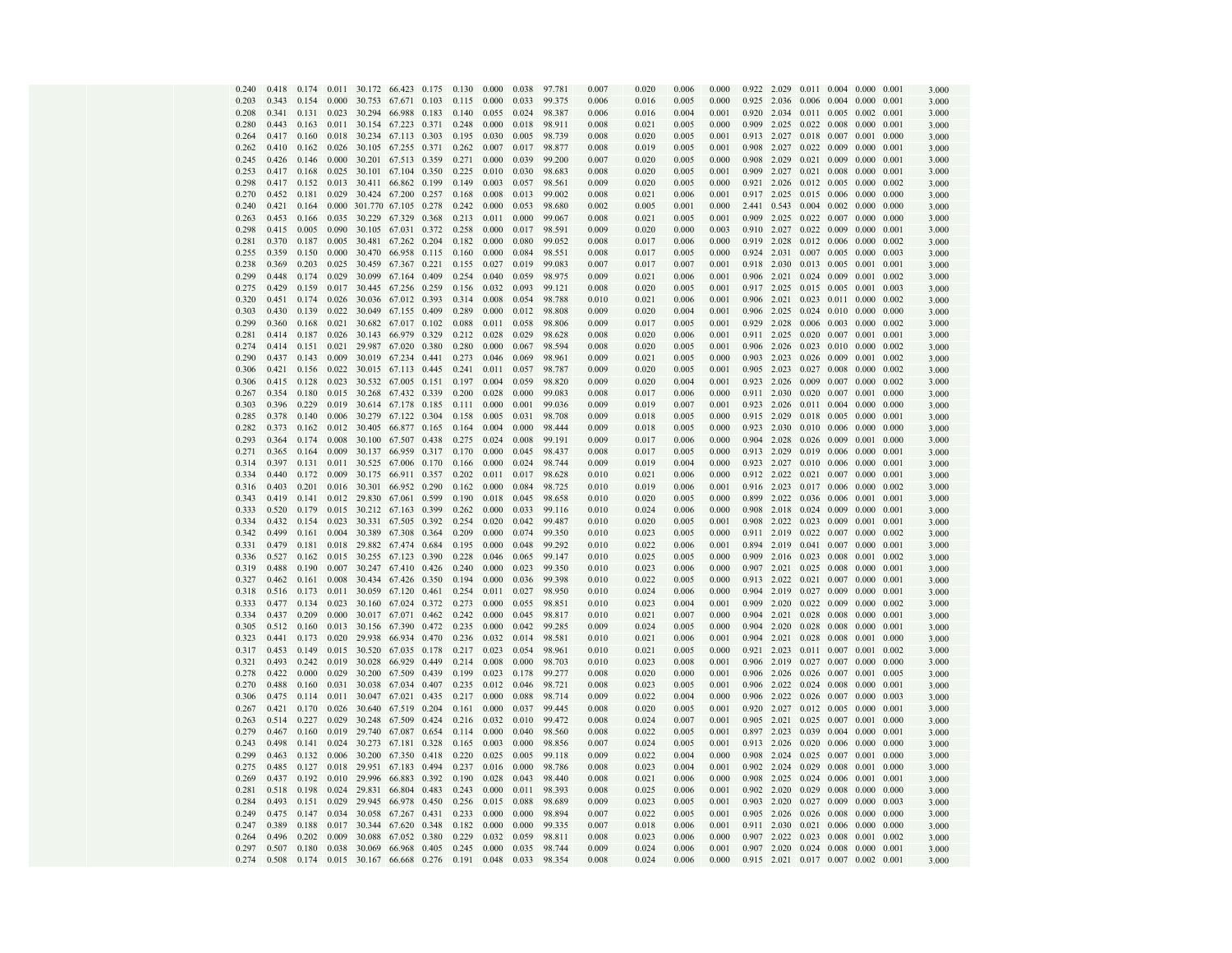|             | 0.290          | 0.466          | 0.185          | 0.024          | 30.204                    | 66.832           | 0.301          | 0.187          | 0.000          | 0.048          | 98.537            | 0.009          | 0.022          | 0.006          | 0.001          |                | 0.914 2.023                   | 0.018             | 0.006                | 0.000          | 0.001          | 3.000          |
|-------------|----------------|----------------|----------------|----------------|---------------------------|------------------|----------------|----------------|----------------|----------------|-------------------|----------------|----------------|----------------|----------------|----------------|-------------------------------|-------------------|----------------------|----------------|----------------|----------------|
|             | 0.741          | 0.505          | 0.196          | 0.028          | 30.593                    | 66.196           | 0.431          | 0.122          | 0.020          | 0.051          | 98.883            | 0.022          | 0.024          | 0.006          | 0.001          | 0.921          | 1.993                         | 0.026             | 0.004                | 0.001          | 0.002          | 3.000          |
|             | 1.030          | 0.489          | 0.188          | 0.007          | 30.481                    | 65.373           | 0.485          | 0.265          | 0.000          | 0.000          | 98.318            | 0.031          | 0.023          | 0.006          | 0.000          | 0.923          | 1.979                         | 0.029             | 0.009                | 0.000          | 0.000          | 3.000          |
|             | 0.973          | 0.578          | 0.206          | 0.010          | 31.080                    | 65.070           | 0.139          | 0.108          | 0.044          | 0.131          | 98.339            | 0.030          | 0.027          | 0.007          | 0.000          | 0.943          | 1.975                         | 0.008             | 0.004                | 0.001          | 0.004          | 3.000          |
|             | 0.994          | 0.663          | 0.228          | 0.000          | 29.988                    | 64.971           | 0.757          | 0.146          | 0.000          | 0.008          | 97.755            | 0.030          | 0.031          | 0.007          | 0.000          | 0.910          | 1.971                         | 0.045             | 0.005                | 0.000          | 0.000          | 3.000          |
|             | 0.933          | 0.589          | 0.239          | 0.016          | 30.910                    | 65.591           | 0.264          | 0.227          | 0.008          | 0.069          | 98.846            | 0.028          | 0.028          | 0.008          | 0.001          | 0.932          | 1.978                         | 0.016             | 0.008                | 0.000          | 0.002          | 3.000          |
|             | 0.755          | 0.456          | 0.243          | 0.026          | 30.836                    | 65.661           | 0.092          | 0.230          | 0.000          | 0.026          | 98.325            | 0.023          | 0.022          | 0.008          | 0.001          | 0.937          | 1.995                         | 0.006             | 0.008                | 0.000          | 0.001          | 3.000          |
|             | 0.830          | 0.552          | 0.255          | 0.022          | 30.632                    | 65.631           | 0.317          | 0.221          | 0.016          | 0.016          | 98.492            | 0.025          | 0.026          | 0.008          | 0.001          | 0.927          | 1.986                         | 0.019             | 0.008                | 0.001          | 0.000          | 3.000          |
|             | 0.795          | 0.518          | 0.261          | 0.012          | 30.609                    | 66.253           | 0.472          | 0.155          | 0.000          | 0.072          | 99.147            | 0.024          | 0.024          | 0.008          | 0.000          | 0.919          | 1.989                         | 0.028             | 0.005                | 0.000          | 0.002          | 3.000          |
|             | 0.897          | 0.571<br>0.471 | 0.226<br>0.225 | 0.034<br>0.023 | 30.432<br>30.407          | 65.461<br>66.482 | 0.465<br>0.468 | 0.219<br>0.134 | 0.000<br>0.020 | 0.075<br>0.034 | 98.380<br>98.888  | 0.027          | 0.027<br>0.022 | 0.007          | 0.001          | 0.920<br>0.915 | 1.980<br>2.002                | 0.028<br>0.028    | 0.007<br>0.005       | 0.000<br>0.001 | 0.002<br>0.001 | 3.000          |
|             | 0.624<br>1.256 | 0.546          | 0.265          | 0.018          | 30.695                    | 65.184           | 0.581          | 0.246          | 0.010          | 0.000          | 98.801            | 0.019<br>0.038 | 0.026          | 0.007<br>0.008 | 0.001<br>0.001 | 0.923          | 1.961                         | 0.035             | 0.008                | 0.000          | 0.000          | 3.000          |
|             | 0.631          | 0.522          | 0.163          | 0.003          | 30.587                    | 65.999           | 0.259          | 0.147          | 0.030          | 0.034          | 98.375            | 0.019          | 0.025          | 0.005          | 0.000          | 0.927          | 2.001                         | 0.016             | 0.005                | 0.001          | 0.001          | 3.000<br>3.000 |
|             | 0.826          | 0.456          | 0.181          | 0.009          | 30.560                    | 65.967           | 0.422          | 0.176          | 0.000          | 0.021          | 98.618            | 0.025          | 0.022          | 0.006          | 0.000          | 0.923          | 1.992                         | $0.025$ 0.006     |                      | 0.000          | 0.001          | 3.000          |
|             | 0.837          | 0.539          | 0.253          | 0.022          | 31.100                    | 65.475           | 0.090          | 0.092          | 0.008          | 0.028          | 98.444            | 0.025          | 0.026          | 0.008          | 0.001          | 0.944          | 1.987                         | 0.005             | 0.003                | 0.000          | 0.001          | 3.000          |
|             | 0.529          | 0.367          | 0.199          | 0.005          | 30.603                    | 66.716           | 0.323          | 0.050          | 0.004          | 0.063          | 98.859            | 0.016          | 0.017          | 0.006          | 0.000          | 0.924          | 2.014                         | 0.019             | 0.002                | 0.000          | 0.002          | 3.000          |
|             | 0.437          | 0.369          | 0.230          | 0.016          | 30.741                    | 66.923           | 0.161          | 0.133          | 0.015          | 0.005          | 99.030            | 0.013          | 0.017          | 0.007          | 0.001          | 0.928          | 2.019                         | 0.010             | 0.005                | 0.000          | 0.000          | 3.000          |
|             | 0.584          | 0.544          | 0.220          | 0.027          | 30.577                    | 66.158           | 0.275          | 0.141          | 0.011          | 0.004          | 98.541            | 0.018          | 0.026          | 0.007          | 0.001          | 0.925          | 2.002                         | $0.016$ 0.005     |                      | 0.000          | 0.000          | 3.000          |
|             | 0.588          | 0.407          | 0.232          | 0.027          | 30.867                    | 66.067           | 0.093          | 0.046          | 0.000          | 0.054          | 98.381            | 0.018          | 0.019          | 0.008          | 0.001          | 0.938          | 2.008                         | 0.006             | 0.002                | 0.000          | 0.002          | 3.000          |
|             | 0.407          | 0.434          | 0.182          | 0.021          | 30.593                    | 66.688           | 0.197          | 0.106          | 0.007          | 0.000          | 98.635            | 0.012          | 0.021          | 0.006          | 0.001          | 0.926          | 2.019                         | 0.012             | 0.004                | 0.000          | 0.000          | 3.000          |
|             | 0.393          | 0.348          | 0.225          | 0.016          | 30.581                    | 67.002           | 0.232          | 0.108          | 0.013          | 0.013          | 98.931            | 0.012          | 0.016          | 0.007          | 0.001          | 0.923          | 2.022                         | 0.014             | 0.004                | 0.000          | 0.000          | 3.000          |
|             | 0.895          | 0.429          | 0.186          | 0.023          | 30.968                    | 65.823           | 0.218          | 0.178          | 0.011          | 0.056          | 98.787            | 0.027          | 0.020          | 0.006          | 0.001          | 0.936          | 1.989                         | 0.013             | 0.006                | 0.000          | 0.002          | 3.000          |
|             | 0.439          | 0.475          | 0.181          | 0.004          | 30.917                    | 67.118           | 0.137          | 0.159          | 0.016          | 0.062          | 99.508            | 0.013          | 0.022          | 0.006          | 0.000          | 0.928          | 2.015                         | 0.008             | 0.005                | 0.001          | 0.002          | 3.000          |
|             | 0.862          | 0.534          | 0.189          | 0.015          | 30.673                    | 65.886           | 0.419          | 0.155          | 0.000          | 0.000          | 98.733            | 0.026          | 0.025          | 0.006          | 0.000          | 0.925          | 1.987                         | 0.025             | 0.005                | 0.000          | 0.000          | 3.000          |
|             | 0.370          | 0.482          | 0.190          | 0.037          | 30.402                    | 66.849           | 0.359          | 0.056          | 0.056          | 0.012          | 98.813            | 0.011          | 0.023          | 0.006          | 0.001          | 0.917          | 2.016                         | 0.021             | 0.002                | 0.002          | 0.000          | 3.000          |
|             | 5.296          | 0.581          | 0.189          | 0.024          | 33.067                    | 56.974           | 0.284          | 1.979          | 0.001          | 0.027          | 98.422            | 0.160          | 0.027          | 0.006          | 0.001          | 0.999          | 1.721                         | 0.017             | 0.067                | 0.000          | 0.001          | 3.000          |
|             | 0.895          | 0.494          | 0.206          | 0.006          | 31.099                    | 65.356           | 0.098          | 0.090          | 0.034          | 0.054          | 98.332            | 0.027          | 0.024          | 0.007          | 0.000          | 0.945          | 1.986                         |                   | 0.006 0.003 0.001    |                | 0.002          | 3.000          |
|             | 0.686<br>0.922 | 0.417<br>0.261 | 0.186<br>0.116 | 0.027<br>0.020 | 30.527<br>31.553          | 66.173<br>67.049 | 0.337<br>0.177 | 0.183<br>0.148 | 0.003<br>0.004 | 0.056<br>0.023 | 98.595<br>100.273 | 0.021<br>0.027 | 0.020<br>0.012 | 0.006<br>0.004 | 0.001<br>0.001 | 0.923<br>0.941 | 2.001<br>1.999                | 0.020<br>0.010    | 0.006<br>0.005       | 0.000<br>0.000 | 0.002<br>0.001 | 3.000<br>3.000 |
| PÑ-2001-39B | 0.561          | 0.407          | 0.096          | 0.000          | 30.982                    | 66.852           | 0.099          | 0.211          | 0.041          | 0.054          | 99.303            | 0.017          | 0.019          | 0.003          | 0.000          | 0.933          | 2.012                         | 0.006             | 0.007                | 0.001          | 0.002          | 3.000          |
|             | 0.384          | 0.308          | 0.085          | 0.015          | 30.759                    | 67.193           | 0.134          | 0.146          | 0.005          | 0.000          | 99.029            | 0.012          | 0.015          | 0.003          | 0.000          | 0.929          | 2.029                         | 0.008             | 0.005                | 0.000          | 0.000          | 3.000          |
|             | 0.352          | 0.327          | 0.140          | 0.018          | 30.697                    | 66.881           | 0.083          | 0.116          | 0.017          | 0.002          | 98.633            | 0.011          | 0.016          | 0.005          | 0.001          | 0.931          | 2.028                         | 0.005             | 0.004                | 0.001          | 0.000          | 3.000          |
|             | 0.625          | 0.223          | 0.118          | 0.021          | 30.897                    | 66.651           | 0.100          | 0.200          | 0.008          | 0.018          | 98.861            | 0.019          | 0.011          | 0.004          | 0.001          | 0.935          | 2.017                         | 0.006             |                      | 0.007 0.000    | 0.001          | 3.000          |
|             | 0.395          | 0.156          | 0.088          | 0.029          | 30.561                    | 66.970           | 0.123          | 0.181          | 0.032          | 0.003          | 98.538            | 0.012          | 0.007          | 0.003          | 0.001          | 0.928          | 2.034                         | 0.007             | 0.006                | 0.001          | 0.000          | 3.000          |
|             | 0.481          | 0.163          | 0.104          | 0.006          | 30.859                    | 67.285           | 0.122          | 0.176          | 0.000          | 0.000          | 99.196            | 0.015          | 0.008          | 0.003          | 0.000          | 0.931          | 2.030                         | 0.007             | 0.006                | 0.000          | 0.000          | 3.000          |
|             | 0.729          | 0.306          | 0.116          | 0.014          | 30.909                    | 66.588           | 0.218          | 0.192          | 0.000          | 0.033          | 99.105            | 0.022          | 0.014          | 0.004          | 0.000          |                | 0.932 2.007                   | 0.013             | 0.007 0.000          |                | 0.001          | 3.000          |
|             | 0.628          | 0.321          | 0.107          | 0.044          | 30.887                    | 66.679           | 0.185          | 0.158          | 0.032          | 0.057          | 99.098            | 0.019          | 0.015          | 0.003          | 0.001          | 0.931          | 2.011                         | 0.011             | 0.005                | 0.001          | 0.002          | 3.000          |
|             | 0.590          | 0.351          | 0.118          | 0.023          | 31.001                    | 66.705           | 0.117          | 0.119          | 0.000          | 0.000          | 99.024            | 0.018          | 0.017          | 0.004          | 0.001          | 0.936          | 2.014                         | 0.007             | 0.004                | 0.000          | 0.000          | 3.000          |
|             | 0.899          | 0.325          | 0.108          | 0.030          | 31.287                    | 66.229           | 0.150          | 0.103          | 0.008          | 0.028          | 99.167            | 0.027          | 0.015          | 0.003          | 0.001          | 0.943          | 1.996                         | 0.009             | 0.003                | 0.000          | 0.001          | 3.000          |
|             | 0.674          | 0.246          | 0.114          | 0.022          | 30.964                    | 66.563           | 0.086          | 0.222          | 0.000          | 0.014          | 98.905            | 0.020          | 0.012          | 0.004          | 0.001          | 0.937          | 2.014                         | 0.005             | 0.008                | 0.000          | 0.000          | 3.000          |
|             | 0.612          | 0.157          | 0.115          | 0.031          | 30.920                    | 66.874           | 0.107          | 0.199          | 0.000          | 0.000          | 99.015            | 0.018          | 0.007          | 0.004          | 0.001          | 0.935          | 2.022                         | 0.006             | 0.007                | 0.000          | 0.000          | 3.000          |
|             | 1.221          | 0.314          | 0.130          | 0.013          | 31.461                    | 65.426           | 0.165          | 0.102          | 0.000          | 0.000          | 98.832            | 0.037          | 0.015          | 0.004          | 0.000          | 0.952          | 1.979                         | 0.010             | 0.003                | 0.000          | 0.000          | 3.000          |
|             | 1.136<br>0.721 | 0.319<br>0.231 | 0.138<br>0.121 | 0.021<br>0.035 | 31.295<br>30.927          | 65.263<br>66.767 | 0.169<br>0.219 | 0.044<br>0.195 | 0.000<br>0.000 | 0.006<br>0.051 | 98.391<br>99.267  | 0.034<br>0.022 | 0.015<br>0.011 | 0.004<br>0.004 | 0.001<br>0.001 | 0.951<br>0.931 | 1.983<br>2.010                | 0.010             | 0.002<br>0.013 0.007 | 0.000<br>0.000 | 0.000<br>0.002 | 3.000          |
|             | 0.932          | 0.244          | 0.113          | 0.027          | 31.136                    | 66.233           | 0.151          | 0.252          | 0.000          | 0.091          | 99.179            | 0.028          | 0.012          | 0.004          | 0.001          | 0.939          | 1.997                         | 0.009             | 0.009                | 0.000          | 0.003          | 3.000<br>3.000 |
|             | 0.802          | 0.300          | 0.152          | 0.022          | 31.178                    | 66.141           | 0.090          | 0.082          | 0.021          | 0.013          | 98.801            | 0.024          | 0.014          | 0.005          | 0.001          | 0.944          | 2.003                         | 0.005             | 0.003                | 0.001          | 0.000          | 3.000          |
|             | 0.665          | 0.293          | 0.105          | 0.031          | 30.976                    | 66.557           | 0.083          | 0.234          | 0.063          | 0.013          | 99.020            | 0.020          | 0.014          | 0.003          | 0.001          | 0.936          | 2.011                         | 0.005             | 0.008                | 0.002          | 0.000          | 3.000          |
|             | 1.028          | 0.297          | 0.111          | 0.033          | 31.056                    | 65.662           | 0.109          | 0.361          | 0.029          | 0.088          | 98.774            | 0.031          | 0.014          | 0.004          | 0.001          | 0.940          | 1.988                         | 0.007             |                      | 0.012 0.001    | 0.003          | 3.000          |
|             | 0.487          | 0.273          | 0.108          | 0.038          | 30.907                    | 67.155           | 0.105          | 0.204          | 0.022          | 0.005          | 99.304            | 0.015          | 0.013          | 0.003          | 0.001          |                | 0.931 2.023                   | 0.006             | $0.007$ 0.001        |                | 0.000          | 3.000          |
|             | 0.406          | 0.280          | 0.079          | 0.029          | 30.937                    | 67.365           | 0.091          | 0.148          | 0.004          | 0.000          | 99.339            | 0.012          | 0.013          | 0.003          | 0.001          |                | 0.932 2.029                   | 0.005             | 0.005                | 0.000          | 0.000          | 3.000          |
|             | 0.734          | 0.226          | 0.157          | 0.004          | 31.040                    | 66.701           | 0.102          | 0.266          | 0.000          | 0.000          | 99.230            | 0.022          | 0.011          | 0.005          | 0.000          |                | 0.936 2.011                   | 0.006             | 0.009                | 0.000          | 0.000          | 3.000          |
|             | 0.564          | 0.217          | 0.116          | 0.030          | 31.081                    | 67.282           | 0.110          | 0.172          | 0.000          | 0.022          | 99.594            | 0.017          | 0.010          | 0.004          | 0.001          | 0.934          | 2.021                         | 0.007             | 0.006                | 0.000          | 0.001          | 3.000          |
|             | 0.612          | 0.306          | 0.127          | 0.046          | 31.128                    | 67.008           | 0.117          | 0.147          | 0.042          | 0.041          | 99.574            | 0.018          | 0.014          | 0.004          | 0.001          |                | 0.935 2.012                   | 0.007             | 0.005                | 0.001          | 0.001          | 3.000          |
|             | 0.461          | 0.201          | 0.069          | 0.033          | 30.900                    | 67.153           | 0.122          | 0.080          | 0.000          | 0.035          | 99.054            | 0.014          | 0.010          | 0.002          | 0.001          | 0.934          | 2.029                         | 0.007             | 0.003                | 0.000          | 0.001          | 3.000          |
|             | 0.720          | 0.285          | 0.086          | 0.034          | 31.205                    | 66.818           | 0.079          | 0.224          | 0.000          | 0.029          | 99.480            | 0.022          | 0.013          | 0.003          | 0.001          | 0.938          | 2.009                         | 0.005             | 0.008                | 0.000          | 0.001          | 3.000          |
|             | 0.405          | 0.316          | 0.124          | 0.035          | 30.777                    | 67.130           | 0.156          | 0.114          | 0.000          | 0.090          | 99.147            | 0.012          | 0.015          | 0.004          | 0.001          | 0.928          | 2.024                         | 0.009             | 0.004                | 0.000          | 0.003          | 3.000          |
|             | 0.844          | 0.343          | 0.147          | 0.045          | 31.523                    | 67.318           | 0.158          | 0.261          | 0.000          | 0.031          | 100.670           | 0.025          | 0.016          | 0.005          | 0.001          | 0.936          | 1.998                         | 0.009             | 0.009                | 0.000          | 0.001          | 3.000          |
|             | 0.305          | 0.411          | 0.190          | 0.021          | 30.243                    | 66.798           | 0.275          | 0.166          | 0.025          | 0.029          | 98.463            | 0.009          | 0.020          | 0.006          | 0.001          | 0.916          | 2.024                         | 0.017             | 0.006                | 0.001          | 0.001          | 3.000          |
|             | 0.473          | 0.482          | 0.173          | 0.032          | 30.317                    | 67.658           | 0.627          | 0.208          | 0.022          | 0.057          | 100.049           | 0.014          | 0.022          | 0.005          | 0.001          | 0.901          | 2.010                         | 0.037             | 0.007                | 0.001          | 0.002          | 3.000          |
|             | 0.337<br>0.414 | 0.468<br>0.424 | 0.149<br>0.161 | 0.016<br>0.012 | 30.192<br>30.214          | 67.393<br>67.347 | 0.526<br>0.531 | 0.133<br>0.185 | 0.006<br>0.004 | 0.000<br>0.044 | 99.220<br>99.336  | 0.010<br>0.012 | 0.022<br>0.020 | 0.005<br>0.005 | 0.001<br>0.000 | 0.906<br>0.905 | 2.021<br>2.018                | 0.031<br>0.032    | 0.004<br>0.006       | 0.000<br>0.000 | 0.000<br>0.001 | 3.000<br>3.000 |
|             | 0.371          | 0.465          | 0.206          | 0.027          | 30.010                    | 67.245           | 0.609          | 0.164          | 0.000          | 0.008          | 99.105            | 0.011          | 0.022          | 0.007          | 0.001          | 0.900          | 2.017                         | 0.036             | 0.006                | 0.000          | 0.000          | 3.000          |
|             | 0.304          | 0.367          | 0.157          | 0.016          | 30.218                    | 67.727           | 0.523          | 0.131          | 0.026          | 0.025          | 99.494            | 0.009          | 0.017          | 0.005          | 0.001          | 0.904          | 2.027                         | 0.031             | 0.004                | 0.001          | 0.001          | 3.000          |
|             | 0.352          | 0.460          | 0.168          | 0.023          | 29.937                    | 67.128           | 0.603          | 0.156          | 0.030          | 0.054          | 98.911            | 0.011          | 0.022          | 0.005          | 0.001          | 0.900          | 2.018                         | 0.036             | 0.005                | 0.001          | 0.002          | 3.000          |
|             | 0.342          | 0.375          | 0.191          | 0.008          | 30.409                    | 67.140           | 0.268          | 0.200          | 0.020          | 0.006          | 98.959            | 0.010          | 0.018          | 0.006          | 0.000          | 0.917          | 2.025                         | 0.016             | $0.007$ 0.001        |                | 0.000          | 3.000          |
|             | 0.394          | 0.614          | 0.168          | 0.024          | 29.865 67.115 0.715       |                  |                | 0.206          | 0.019          | 0.011          | 99.131            | 0.012          | 0.029          | 0.005          | 0.001          |                | 0.894 2.009                   | 0.042 0.007 0.001 |                      |                | 0.000          | 3.000          |
|             | 0.398          | 0.549          | 0.148          |                | 0.022 30.044 66.539 0.461 |                  |                | 0.180          | 0.004          | 0.024          | 98.369            | 0.012          | 0.026          | 0.005          | 0.001          |                | 0.909 2.013 0.028 0.006 0.000 |                   |                      |                | 0.001          | 3.000          |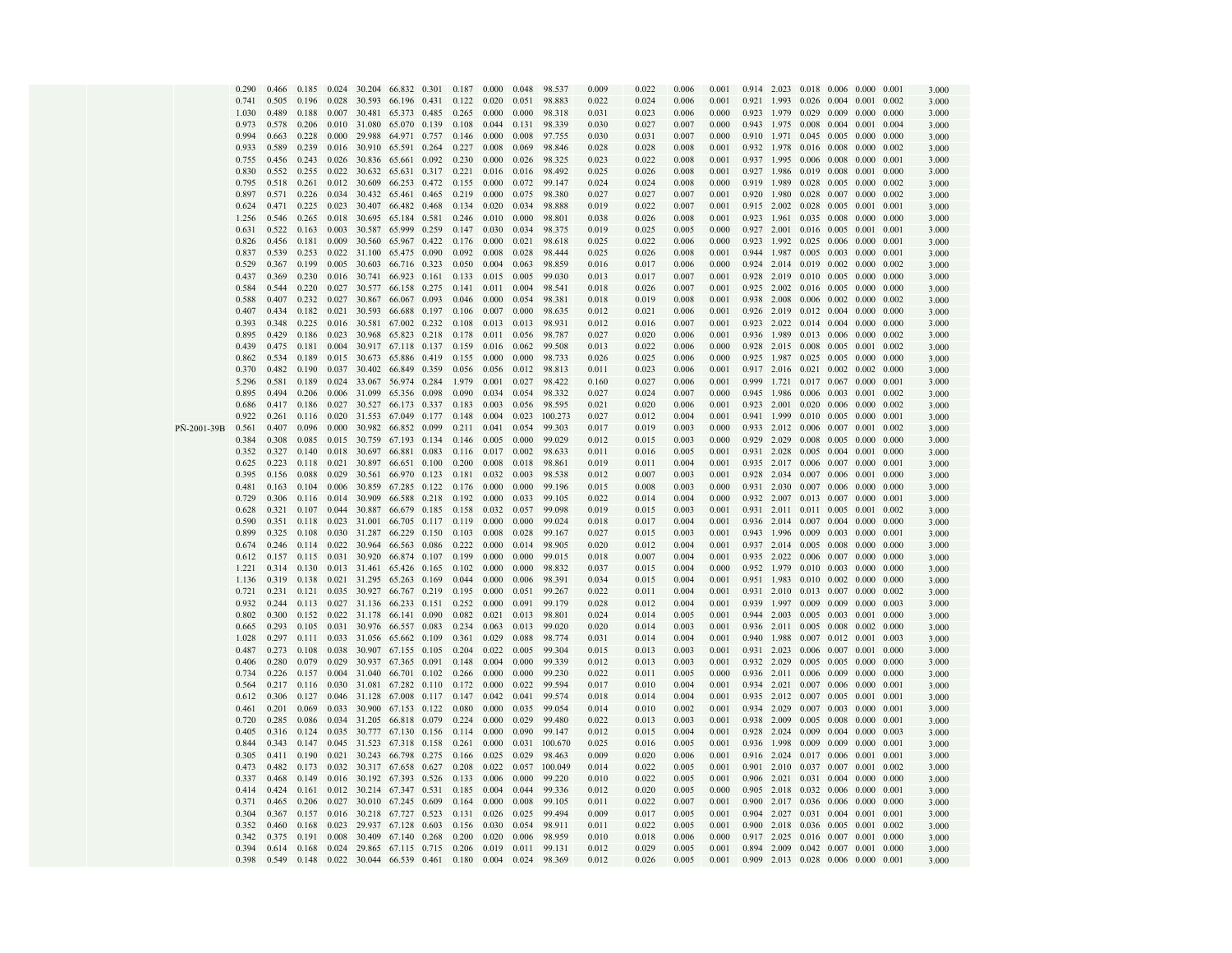|                      |         | 0.453 | 0.510 | 0.174 | 0.026 | 29.788                                | 66.961             | 0.720 | 0.238 | 0.000 | 0.009 | 98.879  | 0.014 | 0.024 | 0.006 | 0.001 | 0.894 |       | 2.011 0.043 0.008 0.000             |                 |                   | 0.000 | 3.000 |
|----------------------|---------|-------|-------|-------|-------|---------------------------------------|--------------------|-------|-------|-------|-------|---------|-------|-------|-------|-------|-------|-------|-------------------------------------|-----------------|-------------------|-------|-------|
|                      |         | 0.492 | 0.536 | 0.168 | 0.016 | 29.996 67.058                         |                    | 0.710 | 0.177 | 0.000 | 0.000 | 99.153  | 0.015 | 0.025 | 0.005 | 0.001 | 0.898 | 2.008 |                                     |                 | 0.042 0.006 0.000 | 0.000 | 3.000 |
|                      |         | 0.576 | 0.547 | 0.200 | 0.029 | 30.233                                | 67.008             | 0.635 | 0.213 | 0.004 | 0.060 | 99.505  | 0.017 | 0.026 | 0.006 | 0.001 | 0.903 |       | 2.001 0.038 0.007 0.000             |                 |                   | 0.002 | 3.000 |
|                      |         | 0.874 | 0.669 | 0.195 | 0.005 | 30.043                                | 65.689             | 0.709 | 0.289 | 0.004 | 0.000 | 98.477  | 0.026 | 0.032 | 0.006 | 0.000 |       |       | 0.905 1.979 0.042 0.010 0.000       |                 |                   | 0.000 |       |
|                      |         |       | 0.395 |       |       | 0.021 29.871                          | 66.893             | 0.588 | 0.198 | 0.000 | 0.018 | 98.549  | 0.012 |       | 0.005 | 0.001 |       |       | 0.902 2.019 0.035 0.007 0.000       |                 |                   |       | 3.000 |
|                      |         | 0.410 |       | 0.155 |       |                                       |                    |       |       |       |       |         |       | 0.019 |       |       |       |       |                                     |                 |                   | 0.001 | 3.000 |
|                      |         | 0.406 | 0.549 | 0.141 |       | 0.014 29.879                          | 66.801             | 0.616 | 0.199 | 0.000 | 0.022 | 98.627  | 0.012 | 0.026 | 0.005 | 0.000 |       |       | 0.900 2.013 0.037 0.007 0.000       |                 |                   | 0.001 | 3.000 |
|                      |         | 0.230 | 0.373 | 0.133 |       | 0.008 30.151 67.463                   |                    | 0.430 | 0.114 | 0.032 | 0.013 | 98.947  | 0.007 | 0.018 | 0.004 | 0.000 | 0.908 |       | 2.032 0.026 0.004 0.001             |                 |                   | 0.000 | 3.000 |
|                      |         | 0.401 | 0.523 | 0.152 |       | 0.015 30.143 67.052                   |                    | 0.502 | 0.223 | 0.000 | 0.000 | 99.011  | 0.012 | 0.025 | 0.005 | 0.000 |       |       | 0.906 2.015 0.030 0.008 0.000       |                 |                   | 0.000 | 3.000 |
|                      |         | 0.384 | 0.459 | 0.156 | 0.038 | 30.451                                | 66.985             | 0.303 | 0.175 | 0.020 | 0.016 | 98.987  | 0.012 | 0.022 | 0.005 | 0.001 |       |       | 0.917 2.018 0.018 0.006 0.001       |                 |                   | 0.000 | 3.000 |
|                      |         | 0.485 | 0.566 | 0.150 | 0.011 | 30.431                                | 66.610             | 0.307 | 0.263 | 0.008 | 0.065 | 98.896  | 0.015 | 0.027 | 0.005 | 0.000 |       |       | 0.917 2.007 0.018 0.009 0.000       |                 |                   | 0.002 | 3.000 |
|                      |         | 0.444 | 0.428 | 0.165 | 0.006 | 30.284                                | 66.585             | 0.317 | 0.210 | 0.000 | 0.012 | 98.451  | 0.013 | 0.020 | 0.005 | 0.000 |       |       | 0.917 2.017 0.019 0.007 0.000       |                 |                   | 0.000 | 3.000 |
|                      |         | 0.288 | 0.364 | 0.096 |       | $0.021$ 30.107 66.960                 |                    | 0.374 | 0.133 | 0.004 | 0.028 | 98.375  | 0.009 | 0.017 | 0.003 | 0.001 |       |       | 0.913 2.030 0.022 0.005 0.000       |                 |                   | 0.001 | 3.000 |
|                      |         | 0.409 | 0.474 | 0.157 |       | 0.033 29.211 66.682 0.959             |                    |       | 0.164 | 0.037 | 0.031 | 98.157  | 0.012 | 0.022 | 0.005 | 0.001 |       |       | 0.882 2.013 0.057 0.006 0.001       |                 |                   | 0.001 | 3.000 |
|                      |         | 0.584 | 0.535 | 0.154 |       | 0.009 30.032 66.947 0.713             |                    |       | 0.247 | 0.004 | 0.018 | 99.243  | 0.017 | 0.025 | 0.005 | 0.000 |       |       | 0.898 2.003 0.042 0.008 0.000       |                 |                   | 0.001 | 3.000 |
|                      |         | 0.750 | 0.620 | 0.173 | 0.023 | 30.272 66.019                         |                    | 0.493 | 0.343 | 0.025 | 0.027 | 98.745  | 0.023 | 0.029 | 0.006 | 0.001 |       |       | 0.911 1.988 0.029 0.012 0.001       |                 |                   | 0.001 | 3.000 |
|                      |         | 0.616 | 0.508 | 0.112 |       | 0.025 30.036 66.274 0.569             |                    |       | 0.240 | 0.011 | 0.034 | 98.425  | 0.019 | 0.024 | 0.004 | 0.001 |       |       | 0.907 2.002 0.034 0.008 0.000       |                 |                   | 0.001 | 3.000 |
|                      |         | 1.029 | 0.557 | 0.158 | 0.035 | 30.753                                | 65.736             | 0.500 | 0.189 | 0.046 | 0.000 | 99.003  | 0.031 | 0.026 | 0.005 | 0.001 |       |       | 0.924 1.975 0.030 0.006 0.001       |                 |                   | 0.000 | 3.000 |
|                      |         | 0.359 | 0.398 | 0.176 | 0.000 | 30.260                                | 66.900             | 0.313 | 0.206 | 0.000 | 0.051 | 98.663  | 0.011 | 0.019 | 0.006 | 0.000 |       |       | 0.915 2.023 0.019 0.007 0.000       |                 |                   | 0.002 | 3.000 |
|                      |         | 0.367 | 0.532 | 0.135 | 0.007 | 30.242                                | 66.854             | 0.385 | 0.186 | 0.000 | 0.000 | 98.708  | 0.011 | 0.025 | 0.004 | 0.000 |       |       | 0.913 2.017 0.023 0.006 0.000       |                 |                   | 0.000 | 3.000 |
|                      |         | 0.389 | 0.518 | 0.192 | 0.022 | 30.564 66.894                         |                    | 0.269 | 0.126 | 0.000 | 0.060 | 99.034  | 0.012 | 0.024 | 0.006 | 0.001 |       |       | 0.920 2.014 0.016 0.004 0.000       |                 |                   | 0.002 |       |
|                      |         | 0.399 | 0.507 | 0.138 |       |                                       |                    | 0.493 |       | 0.000 | 0.000 | 98.941  |       |       |       |       |       |       |                                     |                 |                   | 0.000 | 3.000 |
|                      |         |       |       |       |       | 0.002 30.211 67.043                   |                    |       | 0.148 |       |       |         | 0.012 | 0.024 | 0.004 | 0.000 |       |       | 0.909 2.017 0.029 0.005 0.000       |                 |                   |       | 3.000 |
|                      |         | 0.317 | 0.387 | 0.140 |       | 0.018 30.047 67.208                   |                    | 0.474 | 0.195 | 0.023 | 0.012 | 98.821  | 0.010 | 0.018 | 0.004 | 0.001 |       |       | 0.906 2.026 0.028 0.007 0.001       |                 |                   | 0.000 | 3.000 |
|                      |         | 0.508 | 0.484 | 0.121 | 0.007 | 30.057 67.007                         |                    | 0.607 | 0.264 | 0.000 | 0.000 | 99.055  | 0.015 | 0.023 | 0.004 | 0.000 | 0.902 |       | 2.011 0.036 0.009 0.000             |                 |                   | 0.000 | 3.000 |
|                      |         | 0.447 | 0.530 | 0.152 | 0.023 | 30.103 67.271                         |                    | 0.668 | 0.156 | 0.000 | 0.018 | 99.368  | 0.013 | 0.025 | 0.005 | 0.001 |       |       | 0.900 2.011 0.040 0.005 0.000       |                 |                   | 0.001 | 3.000 |
|                      |         | 0.456 | 0.578 | 0.149 |       | 0.016 29.852 67.022                   |                    | 0.742 | 0.212 | 0.008 | 0.080 | 99.115  | 0.014 | 0.027 | 0.005 | 0.001 | 0.894 |       | 2.007 0.044 0.007 0.000             |                 |                   | 0.002 | 3.000 |
|                      |         | 0.516 | 0.482 | 0.133 | 0.000 | 29.976 66.693                         |                    | 0.631 | 0.172 | 0.000 | 0.000 | 98.603  | 0.016 | 0.023 | 0.004 | 0.000 | 0.904 |       | 2.010 0.038 0.006 0.000             |                 |                   | 0.000 | 3.000 |
|                      |         | 0.483 | 0.551 | 0.148 | 0.033 | 29.809                                | 66.531             | 0.649 | 0.239 | 0.000 | 0.059 | 98.502  | 0.015 | 0.026 | 0.005 | 0.001 | 0.899 |       | 2.006 0.039                         | 0.008           | 0.000             | 0.002 | 3.000 |
|                      |         | 0.445 | 0.527 | 0.139 | 0.026 | 30.466 67.277                         |                    | 0.455 | 0.173 | 0.000 | 0.029 | 99.537  | 0.013 | 0.025 | 0.004 | 0.001 |       |       | 0.911 2.012 0.027 0.006 0.000       |                 |                   | 0.001 | 3.000 |
|                      |         | 0.355 | 0.396 | 0.163 | 0.026 | 30.482 67.414 0.356                   |                    |       | 0.142 | 0.039 | 0.018 | 99.391  | 0.011 | 0.019 | 0.005 | 0.001 |       |       | 0.914 2.022 0.021 0.005 0.001       |                 |                   | 0.001 | 3.000 |
|                      |         | 0.257 | 0.435 | 0.166 |       | 0.011 30.138 67.578                   |                    | 0.510 | 0.129 | 0.000 | 0.029 | 99.253  | 0.008 | 0.020 | 0.005 | 0.000 |       |       | 0.904 2.027 0.030 0.004 0.000       |                 |                   | 0.001 | 3.000 |
|                      |         | 0.328 | 0.442 | 0.159 | 0.015 | 30.493 67.063                         |                    | 0.262 | 0.117 | 0.000 | 0.029 | 98.908  | 0.010 | 0.021 | 0.005 | 0.000 |       |       | 0.920 2.023 0.016 0.004 0.000       |                 |                   | 0.001 | 3.000 |
|                      |         | 0.341 | 0.466 | 0.145 |       | 0.019 30.124 67.541 0.574             |                    |       | 0.188 | 0.020 | 0.000 | 99.418  | 0.010 | 0.022 | 0.005 | 0.001 |       |       | 0.901 2.021 0.034 0.006 0.001       |                 |                   | 0.000 | 3.000 |
|                      |         | 0.310 | 0.477 | 0.159 |       | 0.013 30.497 67.693                   |                    | 0.395 | 0.153 | 0.000 | 0.004 | 99.701  | 0.009 | 0.022 | 0.005 | 0.000 |       |       | 0.911 2.023 0.023 0.005 0.000       |                 |                   | 0.000 | 3.000 |
|                      |         | 0.318 | 0.584 | 0.109 | 0.033 | 30.670                                | 67.155             | 0.233 | 0.124 | 0.000 | 0.000 | 99.226  | 0.010 | 0.027 | 0.003 | 0.001 |       |       | 0.922 2.018 0.014 0.004 0.000       |                 |                   | 0.000 | 3.000 |
|                      |         | 0.311 | 0.545 | 0.156 | 0.023 | 29.904                                | 67.223             | 0.610 | 0.204 | 0.000 | 0.032 | 99.008  | 0.009 | 0.026 | 0.005 | 0.001 | 0.898 |       | 2.018 0.036 0.007 0.000             |                 |                   | 0.001 | 3.000 |
|                      |         | 0.329 | 0.535 | 0.165 | 0.015 | 30.034 67.306                         |                    | 0.573 | 0.200 | 0.000 | 0.024 | 99.181  | 0.010 | 0.025 | 0.005 | 0.000 | 0.900 |       | 2.018 0.034 0.007 0.000             |                 |                   | 0.001 | 3.000 |
|                      |         | 0.364 | 0.504 | 0.179 |       | 0.025 29.940 67.300                   |                    | 0.636 | 0.224 | 0.031 | 0.074 | 99.277  | 0.011 | 0.024 | 0.006 | 0.001 | 0.896 |       | 2.014 0.038 0.008 0.001             |                 |                   | 0.002 | 3.000 |
|                      |         | 0.325 | 0.525 | 0.118 | 0.000 | 30.351 67.715                         |                    | 0.491 | 0.192 | 0.015 | 0.033 | 99.765  | 0.010 | 0.025 | 0.004 | 0.000 |       |       | 0.905 2.020 0.029 0.006 0.000       |                 |                   | 0.001 |       |
|                      |         |       |       |       |       |                                       |                    |       |       |       |       |         |       |       |       |       |       |       |                                     |                 |                   |       | 3.000 |
|                      |         | 0.327 | 0.534 | 0.138 | 0.008 | 30.164 67.770                         |                    | 0.623 | 0.181 | 0.014 | 0.026 | 99.785  | 0.010 | 0.025 | 0.004 | 0.000 | 0.898 |       | 2.018 0.037 0.006 0.000             |                 |                   | 0.001 | 3.000 |
|                      |         | 0.298 | 0.509 | 0.196 |       | 0.004 30.147 67.853                   |                    | 0.600 | 0.206 | 0.013 | 0.013 | 99.839  | 0.009 | 0.024 | 0.006 | 0.000 |       |       | 0.898 2.020 0.035 0.007 0.000       |                 |                   | 0.000 | 3.000 |
|                      |         | 0.376 | 0.579 | 0.141 |       | 0.015 30.081                          | 67.735             | 0.698 | 0.238 | 0.000 | 0.109 | 99.972  | 0.011 | 0.027 | 0.004 | 0.000 | 0.893 |       | 2.011 0.041 0.008 0.000             |                 |                   | 0.003 | 3.000 |
|                      |         | 0.365 | 0.521 | 0.161 | 0.009 | 29.939                                | 67.481             | 0.675 | 0.243 | 0.001 | 0.063 | 99.458  | 0.011 | 0.024 | 0.005 | 0.000 | 0.894 |       | 2.015 0.040 0.008 0.000             |                 |                   | 0.002 | 3.000 |
|                      |         | 0.451 | 0.517 | 0.194 | 0.007 | 30.178                                | 67.675             | 0.698 | 0.201 | 0.038 | 0.056 | 100.015 | 0.013 | 0.024 | 0.006 | 0.000 | 0.896 |       | 2.010 0.041 0.007 0.001             |                 |                   | 0.002 | 3.000 |
|                      |         | 0.334 | 0.468 | 0.177 | 0.033 | 29.907                                | 66.814             | 0.523 | 0.164 | 0.030 | 0.003 | 98.453  | 0.010 | 0.022 | 0.006 | 0.001 | 0.904 |       | 2.019 0.031 0.006 0.001             |                 |                   | 0.000 | 3.000 |
|                      |         | 0.427 | 0.538 | 0.128 |       | $0.014$ 30.440 67.020                 |                    | 0.385 | 0.179 | 0.046 | 0.040 | 99.217  | 0.013 | 0.025 | 0.004 | 0.000 |       |       | 0.914 2.012 0.023 0.006 0.001       |                 |                   | 0.001 | 3.000 |
|                      |         | 0.396 | 0.526 | 0.132 |       | 0.012 29.897 66.982 0.640             |                    |       | 0.186 | 0.012 | 0.000 | 98.783  | 0.012 | 0.025 | 0.004 | 0.000 |       |       | 0.899 2.015 0.038 0.006 0.000       |                 |                   | 0.000 | 3.000 |
|                      |         | 0.409 | 0.495 | 0.154 |       | 0.019 30.238 67.443                   |                    | 0.567 | 0.185 | 0.026 | 0.000 | 99.536  | 0.012 | 0.023 | 0.005 | 0.001 |       |       | 0.903 2.015 0.034 0.006 0.001       |                 |                   | 0.000 | 3.000 |
|                      |         | 0.434 | 0.507 | 0.177 |       | 0.011 29.793 66.826 0.674             |                    |       | 0.212 | 0.000 | 0.000 | 98.634  | 0.013 | 0.024 | 0.006 | 0.000 |       |       | 0.897 2.012 0.040 0.007 0.000       |                 |                   | 0.000 | 3.000 |
|                      |         | 1.251 | 0.866 | 0.166 |       | 0.023 30.248 65.037                   |                    | 0.826 | 0.406 | 0.018 | 0.043 | 98.884  | 0.037 | 0.041 | 0.005 | 0.001 | 0.905 |       | 1.946 0.049 0.014 0.001             |                 |                   | 0.001 | 3.000 |
|                      |         | 0.735 | 0.651 | 0.191 | 0.022 | 30.207                                | 66.346 0.729       |       | 0.133 | 0.000 | 0.011 | 99.025  | 0.022 | 0.031 | 0.006 | 0.001 | 0.905 |       | 1.988 0.043 0.004 0.000             |                 |                   | 0.000 | 3.000 |
|                      |         | 0.644 | 0.528 | 0.166 | 0.029 | 30.136 66.245 0.566                   |                    |       | 0.201 | 0.016 | 0.049 | 98.580  | 0.019 | 0.025 | 0.005 | 0.001 | 0.909 | 1.998 | 0.034 0.007 0.001                   |                 |                   | 0.001 | 3.000 |
|                      |         | 2.975 | 1.159 | 0.158 |       | 0.011 31.386                          | 60.809             | 0.477 | 1.278 | 0.035 | 0.176 | 98.464  | 0.089 | 0.055 | 0.005 | 0.000 |       |       | 0.944 1.829 0.028 0.043 0.001       |                 |                   | 0.005 | 3.000 |
|                      |         | 1.043 | 0.594 | 0.150 | 0.035 | 30.791                                | 65.241 0.352       |       | 0.241 | 0.000 | 0.060 | 98.507  | 0.032 | 0.028 | 0.005 | 0.001 |       |       | 0.931 1.972 0.021 0.008 0.000       |                 |                   | 0.002 | 3.000 |
|                      |         | 0.949 | 0.480 | 0.186 |       | 0.024 30.764 65.446 0.332             |                    |       | 0.142 | 0.018 | 0.018 | 98.359  | 0.029 | 0.023 | 0.006 | 0.001 |       |       | 0.932 1.983 0.020 0.005 0.001       |                 |                   | 0.001 | 3.000 |
|                      |         | 0.115 | 0.000 | 0.582 |       | 0.225 31.137 67.874 0.229             |                    |       | 0.195 | 0.000 | 0.000 | 100.357 | 0.005 | 0.000 | 0.017 | 0.010 |       |       | 0.927 2.021 0.014 0.007 0.000       |                 |                   | 0.000 | 3.000 |
|                      |         |       |       |       |       |                                       |                    |       |       |       |       |         |       |       |       |       |       |       |                                     |                 |                   |       |       |
| <b>Upper breccia</b> | average | 0.408 | 0.405 | 0.154 |       | 0.018 31.410 66.960 0.323             |                    |       | 0.182 | 0.013 | 0.032 |         | 0.012 | 0.019 | 0.005 | 0.001 |       |       | 0.922 2.014 0.019 0.006 0.000       |                 |                   | 0.001 |       |
| Middle part of the   | $BI-1$  | 0.708 | 0.392 | 0.079 |       | 0.000 31.078                          | 66.612 0.136       |       | 0.196 | 0.044 | 0.005 | 99.250  | 0.021 | 0.018 | 0.003 | 0.000 |       |       | 0.936 2.006 0.008 0.007 0.001 0.000 |                 |                   |       | 3.000 |
| breccia              |         | 0.800 | 0.379 | 0.106 |       | 0.014 31.022 66.102 0.177             |                    |       | 0.114 | 0.000 | 0.047 | 98.761  | 0.024 | 0.018 | 0.003 | 0.000 |       |       | 0.938 2.000 0.011 0.004 0.000       |                 |                   | 0.001 | 3.000 |
|                      |         | 0.851 | 0.407 | 0.126 |       | 0.044 31.186                          | 66.073 0.158       |       | 0.096 | 0.000 | 0.000 | 98.941  | 0.026 | 0.019 | 0.004 | 0.001 |       |       | 0.942 1.995 0.009                   |                 | 0.003 0.000       | 0.000 | 3.000 |
|                      |         | 1.301 | 0.307 | 0.128 |       | 0.020 31.142 65.285 0.081             |                    |       | 0.643 | 0.006 | 0.068 | 98.981  | 0.039 | 0.015 | 0.004 | 0.001 |       |       | 0.941 1.972 0.005 0.022 0.000       |                 |                   | 0.002 | 3.000 |
|                      |         | 4.492 | 0.452 | 0.097 |       | 0.035 32.868 58.684                   |                    | 0.212 | 1.550 | 0.025 | 0.090 | 98.505  | 0.136 | 0.021 | 0.003 | 0.001 | 0.994 |       | 1.775 0.013 0.053 0.001             |                 |                   | 0.003 | 3.000 |
|                      |         | 0.775 | 0.428 | 0.152 | 0.042 | 31.071                                | 65.968             | 0.122 | 0.106 | 0.002 | 0.027 | 98.693  | 0.023 | 0.020 | 0.005 | 0.001 | 0.941 |       | 1.997 0.007 0.004 0.000             |                 |                   | 0.001 | 3.000 |
|                      |         | 0.478 | 0.330 | 0.093 | 0.050 | 30.760                                | 66.689             | 0.132 | 0.121 | 0.033 | 0.028 | 98.714  | 0.014 | 0.016 | 0.003 | 0.002 | 0.932 | 2.020 | 0.008                               | $0.004$ $0.001$ |                   | 0.001 | 3.000 |
|                      |         | 0.533 | 0.335 | 0.129 | 0.041 | 30.895                                | 66.786 0.114 0.160 |       |       | 0.000 | 0.028 | 99.021  | 0.016 | 0.016 | 0.004 | 0.001 |       |       | 0.933 2.017 0.007 0.005 0.000       |                 |                   | 0.001 | 3.000 |
|                      |         | 0.563 | 0.358 | 0.100 |       | 0.040 31.075 67.169 0.134 0.187 0.000 |                    |       |       |       | 0.031 | 99.657  | 0.017 | 0.017 | 0.003 | 0.001 |       |       | 0.932 2.015 0.008 0.006 0.000 0.001 |                 |                   |       | 3.000 |
|                      |         | 0.622 | 0.402 |       |       |                                       |                    |       |       |       | 0.034 |         | 0.019 | 0.019 | 0.002 | 0.001 |       |       |                                     |                 |                   |       |       |
|                      |         |       |       | 0.076 |       | 0.025 30.997 66.445 0.100 0.130 0.020 |                    |       |       |       |       | 98.851  |       |       |       |       |       |       | 0.937 2.009 0.006 0.004 0.001 0.001 |                 |                   |       | 3.000 |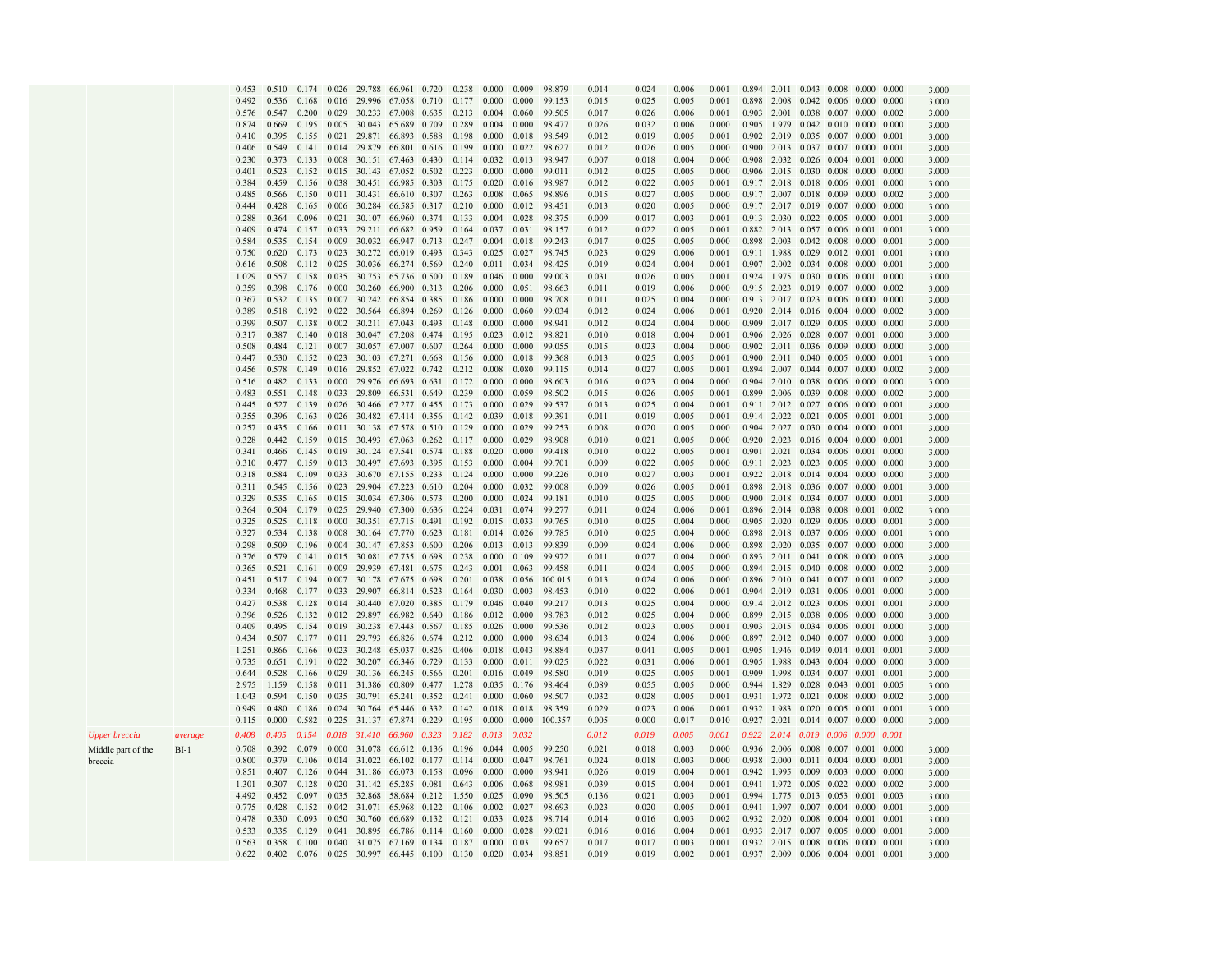| 0.381          | 0.222 | 0.099 | 0.012 | 30.691 | 66.926           | 0.078 | 0.126 | 0.015 | 0.006 | 98.556 | 0.012 | 0.011          | 0.003 | 0.000 | 0.932 | 2.033 |             | $0.005$ 0.004 0.000 0.000     |                |       | 3.000 |
|----------------|-------|-------|-------|--------|------------------|-------|-------|-------|-------|--------|-------|----------------|-------|-------|-------|-------|-------------|-------------------------------|----------------|-------|-------|
| 0.612          | 0.325 | 0.093 | 0.046 | 30.983 | 66.440           | 0.083 | 0.112 | 0.010 | 0.063 | 98.767 | 0.019 | 0.015          | 0.003 | 0.001 | 0.938 | 2.012 |             | $0.005$ 0.004                 | 0.000          | 0.002 | 3.000 |
| 0.749          | 0.306 | 0.090 | 0.024 | 31.021 | 66.702           | 0.193 | 0.216 | 0.031 | 0.011 | 99.343 | 0.023 | 0.014          | 0.003 | 0.001 | 0.933 | 2.006 |             | 0.012 0.007                   | 0.001          | 0.000 | 3.000 |
| 0.499          | 0.220 | 0.125 | 0.002 | 30.702 | 66.852           | 0.126 | 0.202 | 0.004 | 0.040 | 98.772 | 0.015 | 0.010          | 0.004 | 0.000 | 0.930 | 2.025 | 0.008       | 0.007                         | 0.000          | 0.001 | 3.000 |
| 0.888          | 0.313 | 0.101 | 0.012 | 30.905 | 65.928           | 0.162 | 0.287 | 0.049 | 0.035 | 98.680 | 0.027 | 0.015          | 0.003 | 0.000 | 0.936 | 1.997 | 0.010       | 0.010                         | 0.002          | 0.001 | 3.000 |
| 0.577          | 0.327 | 0.121 | 0.008 | 30.964 | 66.821 0.116     |       | 0.163 | 0.000 | 0.033 | 99.130 | 0.017 | 0.015          | 0.004 | 0.000 | 0.934 | 2.016 |             | $0.007$ $0.006$ $0.000$       |                | 0.001 | 3.000 |
| 0.799          | 0.296 | 0.120 | 0.018 | 30.983 | 65.999           | 0.137 | 0.120 | 0.030 | 0.020 | 98.522 | 0.024 | 0.014          | 0.004 | 0.001 | 0.940 | 2.003 | 0.008       | 0.004                         | 0.001          | 0.001 | 3.000 |
| 0.772          | 0.262 | 0.089 | 0.004 | 30.921 | 66.215           | 0.137 | 0.197 | 0.000 | 0.030 | 98.627 | 0.023 | 0.012          | 0.003 | 0.000 | 0.938 | 2.008 | 0.008       | 0.007                         | 0.000          | 0.001 | 3.000 |
| 0.504          | 0.160 | 0.075 | 0.017 | 30.758 | 66.685           | 0.074 | 0.138 | 0.023 | 0.058 | 98.492 | 0.015 | 0.008          | 0.002 | 0.001 | 0.935 | 2.027 | 0.004       | 0.005                         | 0.001          | 0.002 | 3.000 |
| 0.727          | 0.249 | 0.124 | 0.022 | 30.972 | 66.326           | 0.083 | 0.211 | 0.023 | 0.057 | 98.794 | 0.022 | 0.012          | 0.004 | 0.001 | 0.938 | 2.009 |             | $0.005$ 0.007                 | 0.001          | 0.002 | 3.000 |
| 0.677          | 0.313 | 0.086 | 0.005 | 30.839 | 66.226           | 0.119 | 0.183 | 0.000 | 0.017 | 98.465 | 0.021 | 0.015          | 0.003 | 0.000 | 0.937 | 2.011 | 0.007       | 0.006                         | 0.000          | 0.001 | 3.000 |
| 0.926          | 0.281 | 0.121 | 0.021 | 31.217 | 66.252           |       | 0.214 | 0.000 | 0.056 | 99.226 | 0.028 | 0.013          | 0.004 | 0.001 | 0.941 | 1.996 | 0.008       | 0.007                         | 0.000          |       |       |
|                |       |       |       |        |                  | 0.138 |       |       |       |        |       |                |       |       |       |       |             |                               |                | 0.002 | 3.000 |
| 0.376          | 0.283 | 0.086 | 0.010 | 30.639 | 66.807           | 0.113 | 0.095 | 0.000 | 0.098 | 98.507 | 0.011 | 0.013          | 0.003 | 0.000 | 0.930 | 2.029 | 0.007       | 0.003                         | 0.000          | 0.003 | 3.000 |
| 0.559          | 0.366 | 0.130 | 0.004 | 31.120 | 66.952           | 0.087 | 0.110 | 0.004 | 0.000 | 99.332 | 0.017 | 0.017          | 0.004 | 0.000 | 0.937 | 2.016 | 0.005       | 0.004                         | 0.000          | 0.000 | 3.000 |
| 3.956          | 0.294 | 0.125 | 0.011 | 32.279 | 59.979           | 0.093 | 1.844 | 0.018 | 0.077 | 98.676 | 0.120 | 0.014          | 0.004 | 0.000 | 0.976 | 1.814 | 0.006       | 0.063                         | 0.001          | 0.002 | 3.000 |
| 0.504          | 0.324 | 0.140 | 0.007 | 30.764 | 66.575           | 0.099 | 0.150 | 0.000 | 0.067 | 98.630 | 0.015 | 0.015          | 0.005 | 0.000 | 0.933 | 2.019 |             | 0.006 0.005                   | 0.000          | 0.002 | 3.000 |
| 0.316          | 0.306 | 0.128 | 0.020 | 30.677 | 66.906           | 0.090 | 0.058 | 0.000 | 0.028 | 98.529 | 0.010 | 0.015          | 0.004 | 0.001 | 0.931 | 2.031 | 0.005       | 0.002                         | 0.000          | 0.001 | 3.000 |
| 0.574          | 0.352 | 0.124 | 0.013 | 30.684 | 66.264           | 0.136 | 0.170 | 0.023 | 0.000 | 98.340 | 0.017 | 0.017          | 0.004 | 0.000 | 0.933 | 2.014 | 0.008       | 0.006                         | 0.001          | 0.000 | 3.000 |
| 0.628          | 0.185 | 0.109 | 0.017 | 31.074 | 67.048           | 0.106 | 0.169 | 0.000 | 0.064 | 99.400 | 0.019 | 0.009          | 0.003 | 0.001 | 0.936 | 2.019 |             | 0.006 0.006                   | 0.000          | 0.002 | 3.000 |
| 0.460          | 0.290 | 0.143 | 0.056 | 31.119 | 67.482           | 0.084 | 0.147 | 0.003 | 0.018 | 99.802 | 0.014 | 0.014          | 0.005 | 0.002 | 0.933 | 2.023 | 0.005       | 0.005                         | 0.000          | 0.001 | 3.000 |
| 0.439          | 0.424 | 0.098 | 0.034 | 30.261 | 66.752           | 0.433 | 0.103 | 0.000 | 0.039 | 98.583 | 0.013 | 0.020          | 0.003 | 0.001 | 0.915 | 2.017 |             | 0.026 0.004                   | 0.000          | 0.001 | 3.000 |
| 0.394          | 0.162 | 0.096 | 0.031 | 31.029 | 67.758           | 0.101 | 0.110 | 0.025 | 0.063 | 99.769 | 0.012 | 0.008          | 0.003 | 0.001 | 0.931 | 2.033 | 0.006       | 0.004                         | 0.001          | 0.002 | 3.000 |
| 1.185          | 0.576 | 0.155 | 0.015 | 30.616 | 65.175           | 0.576 | 0.222 | 0.000 | 0.021 | 98.541 | 0.036 | 0.027          | 0.005 | 0.000 | 0.923 | 1.966 |             | 0.034 0.008                   | 0.000          | 0.001 | 3.000 |
| 0.830          | 0.584 | 0.132 | 0.006 | 30.390 | 66.164           | 0.598 | 0.217 | 0.000 | 0.058 | 98.979 | 0.025 | 0.027          | 0.004 | 0.000 | 0.912 | 1.986 | 0.036       | 0.007                         | 0.000          | 0.002 | 3.000 |
| 1.078          | 0.614 | 0.146 | 0.000 | 30.523 | 65.484           | 0.614 | 0.213 | 0.000 | 0.000 | 98.672 | 0.032 | 0.029          | 0.005 | 0.000 | 0.919 | 1.971 |             | 0.037 0.007                   | 0.000          | 0.000 | 3.000 |
| 1.153          | 0.629 | 0.167 | 0.026 | 30.388 | 65.549           | 0.740 | 0.309 | 0.000 | 0.018 | 98.979 | 0.035 | 0.030          | 0.005 | 0.001 | 0.911 | 1.964 | 0.044       | 0.010                         | 0.000          | 0.001 | 3.000 |
| 5.937          | 0.590 | 0.233 | 0.022 | 32.197 | 56.291           | 1.416 | 1.688 | 0.049 | 0.054 | 98.477 | 0.177 | 0.028          | 0.007 | 0.001 | 0.962 | 1.682 |             | 0.084 0.057                   | 0.002          | 0.002 | 3.000 |
| 0.920          | 0.614 | 0.182 | 0.000 | 30.159 | 65.786           | 0.721 | 0.237 | 0.000 | 0.044 | 98.663 | 0.028 | 0.029          | 0.006 | 0.000 | 0.907 | 1.978 | 0.043 0.008 |                               | 0.000          | 0.001 | 3.000 |
| 0.519          | 0.538 | 0.175 | 0.022 | 30.078 | 66.618           | 0.587 | 0.167 | 0.000 | 0.023 | 98.727 | 0.016 | 0.025          | 0.006 | 0.001 | 0.906 | 2.006 | 0.035       | 0.006                         | 0.000          | 0.001 | 3.000 |
| 0.664          | 0.618 | 0.188 | 0.000 | 29.907 | 66.189           | 0.724 | 0.209 | 0.011 | 0.039 | 98.549 | 0.020 | 0.029          | 0.006 | 0.000 | 0.900 | 1.993 | 0.043       | 0.007                         | 0.000          | 0.001 | 3.000 |
| 0.714          | 0.560 | 0.197 | 0.011 | 30.025 | 66.150           | 0.702 | 0.166 | 0.000 | 0.000 | 98.525 | 0.021 | 0.026          | 0.006 | 0.000 | 0.905 | 1.993 |             | $0.042$ 0.006                 | 0.000          | 0.000 | 3.000 |
| 0.551          | 0.538 | 0.183 | 0.000 | 29.910 | 66.451           | 0.668 | 0.164 | 0.015 | 0.004 | 98.484 | 0.017 | 0.025          | 0.006 | 0.000 | 0.902 | 2.004 | 0.040       | 0.006                         | 0.000          | 0.000 | 3.000 |
| 2.464          | 0.958 | 0.139 | 0.006 | 30.218 | 62.492           | 1.273 | 0.728 | 0.030 | 0.102 | 98.410 | 0.074 | 0.045          | 0.004 | 0.000 | 0.904 | 1.869 |             | 0.075 0.025                   | 0.001          | 0.003 | 3.000 |
| 0.553          | 0.537 | 0.178 | 0.025 | 29.985 | 66.455           | 0.607 | 0.213 | 0.000 | 0.000 | 98.553 | 0.017 | 0.025          | 0.006 | 0.001 | 0.904 | 2.004 |             | 0.036 0.007                   | 0.000          | 0.000 | 3.000 |
| 0.457          | 0.493 | 0.198 | 0.039 | 29.867 | 66.597           | 0.633 | 0.154 | 0.027 | 0.029 | 98.494 | 0.014 | 0.023          | 0.006 | 0.001 | 0.901 | 2.009 | 0.038       | 0.005                         | 0.001          | 0.001 | 3.000 |
| 0.468          | 0.567 | 0.152 | 0.037 | 30.437 | 66.732           | 0.387 | 0.152 | 0.000 | 0.000 | 98.932 | 0.014 | 0.027          | 0.005 | 0.001 | 0.916 | 2.009 |             | 0.023 0.005                   | 0.000          | 0.000 | 3.000 |
| 0.418          | 0.494 | 0.157 | 0.012 | 30.200 | 67.444           | 0.606 | 0.167 | 0.004 | 0.000 | 99.502 | 0.012 | 0.023          | 0.005 | 0.000 | 0.902 | 2.015 | 0.036       | 0.006                         | 0.000          | 0.000 | 3.000 |
| 0.865          | 0.604 | 0.191 | 0.025 | 30.700 | 65.524           | 0.302 | 0.232 | 0.038 | 0.041 | 98.522 | 0.026 | 0.029          | 0.006 | 0.001 | 0.928 | 1.981 | 0.018       | 0.008                         | 0.001          | 0.001 | 3.000 |
| 0.557          | 0.517 | 0.137 | 0.028 | 30.094 | 66.600           | 0.613 | 0.153 | 0.000 | 0.000 | 98.699 | 0.017 | 0.024          | 0.004 | 0.001 | 0.906 | 2.006 | 0.037       | 0.005                         | 0.000          | 0.000 | 3.000 |
| 0.479          | 0.455 | 0.171 | 0.018 | 30.136 | 66.875           | 0.563 | 0.137 | 0.008 | 0.000 | 98.842 | 0.014 | 0.021          | 0.005 | 0.001 | 0.907 | 2.013 | 0.034       | 0.005                         | 0.000          | 0.000 | 3.000 |
| 0.517          | 0.527 | 0.191 | 0.015 | 30.262 | 67.114           | 0.598 | 0.173 | 0.015 | 0.000 | 99.412 | 0.015 | 0.025          | 0.006 | 0.000 | 0.905 | 2.007 |             | 0.035 0.006                   | 0.000          | 0.000 | 3.000 |
| 0.749          | 0.435 | 0.169 | 0.016 | 30.327 | 66.748           | 0.652 | 0.200 | 0.000 | 0.075 | 99.371 | 0.022 | 0.020          | 0.005 | 0.001 | 0.907 | 1.997 |             | 0.039 0.007                   | 0.000          | 0.002 | 3.000 |
| 0.725          | 0.757 | 0.177 | 0.000 | 29.949 | 66.208           | 0.759 | 0.320 | 0.000 | 0.004 | 98.899 | 0.022 | 0.036          | 0.006 | 0.000 | 0.897 | 1.984 | 0.045       | 0.011                         | 0.000          | 0.000 | 3.000 |
| 0.375          | 0.452 | 0.192 | 0.008 | 30.087 | 67.311           | 0.568 | 0.178 | 0.030 | 0.073 | 99.274 | 0.011 | 0.021          | 0.006 | 0.000 | 0.902 | 2.017 |             | 0.034 0.006                   | 0.001          | 0.002 | 3.000 |
| 0.366          | 0.448 | 0.174 | 0.027 | 29.733 | 66.909           | 0.638 | 0.216 | 0.001 | 0.000 | 98.512 | 0.011 | 0.021          | 0.006 | 0.001 | 0.897 | 2.019 |             | 0.038 0.007                   | 0.000          | 0.000 | 3.000 |
| 0.340          | 0.561 | 0.140 | 0.026 | 29.786 | 67.027           | 0.662 | 0.206 | 0.010 | 0.000 | 98.758 | 0.010 | 0.026          | 0.004 | 0.001 | 0.896 | 2.016 | 0.039       | 0.007                         | 0.000          | 0.000 | 3.000 |
|                | 0.461 | 0.153 | 0.021 | 30.214 | 67.093           | 0.569 | 0.124 | 0.034 | 0.000 | 99.132 | 0.014 | 0.022          | 0.005 | 0.001 | 0.907 | 2.013 |             | 0.034 0.004                   | 0.001          | 0.000 |       |
| 0.463<br>0.644 | 0.433 | 0.166 | 0.027 | 30.282 | 66.818           | 0.599 | 0.188 | 0.055 | 0.006 | 99.218 | 0.019 | 0.020          | 0.005 | 0.001 | 0.908 | 2.003 | 0.036       | 0.006                         | 0.002          | 0.000 | 3.000 |
| 0.802          | 0.536 | 0.191 | 0.010 | 30.478 |                  | 0.612 | 0.213 | 0.021 | 0.081 | 99.534 | 0.024 |                |       | 0.000 | 0.910 | 1.988 |             | 0.036 0.007                   |                | 0.002 | 3.000 |
|                |       | 0.184 | 0.026 |        | 66.590<br>65.714 | 0.385 | 0.312 | 0.033 |       |        |       | 0.025          | 0.006 |       | 0.924 | 1.972 |             | $0.023 \quad 0.011$           | 0.001<br>0.001 | 0.000 | 3.000 |
| 0.961          | 0.724 | 0.206 | 0.027 | 30.815 |                  | 0.649 | 0.110 | 0.000 | 0.000 | 99.154 | 0.029 | 0.034<br>0.029 | 0.006 | 0.001 |       | 1.985 |             |                               | 0.000          |       | 3.000 |
| 0.801          | 0.613 |       |       | 30.368 | 66.127           |       |       |       | 0.005 | 98.906 | 0.024 |                | 0.007 | 0.001 | 0.912 |       | 0.039       | 0.004                         |                | 0.000 | 3.000 |
| 0.758          | 0.500 | 0.185 | 0.007 | 30.217 | 66.445           | 0.650 | 0.234 | 0.025 | 0.018 | 99.039 | 0.023 | 0.023          | 0.006 | 0.000 | 0.906 | 1.993 | 0.039       | 0.008                         | 0.001          | 0.001 | 3.000 |
| 0.615          | 0.516 | 0.178 | 0.012 | 30.429 | 66.185           | 0.330 | 0.233 | 0.020 | 0.050 | 98.568 | 0.019 | 0.024          | 0.006 | 0.000 | 0.920 | 2.001 |             | $0.020$ 0.008                 | 0.001          | 0.001 | 3.000 |
| 0.737          | 0.559 | 0.133 | 0.022 | 30.101 | 66.006           | 0.581 | 0.287 | 0.000 | 0.025 | 98.451 | 0.022 | 0.026          | 0.004 | 0.001 | 0.909 | 1.992 |             | 0.035 0.010                   | 0.000          | 0.001 | 3.000 |
| 0.550          | 0.552 | 0.188 | 0.020 | 29.849 | 66.635           | 0.720 | 0.231 | 0.000 | 0.059 | 98.804 | 0.017 | 0.026          | 0.006 | 0.001 | 0.897 | 2.002 |             | 0.043 0.008                   | 0.000          | 0.002 | 3.000 |
| 0.700          | 0.652 | 0.141 | 0.025 | 30.138 | 66.383           | 0.652 | 0.293 | 0.000 | 0.071 | 99.055 | 0.021 | 0.031          | 0.005 | 0.001 | 0.903 | 1.989 | 0.039       | 0.010                         | 0.000          | 0.002 | 3.000 |
| 0.498          | 0.463 | 0.207 | 0.026 | 30.025 | 66.899           | 0.630 | 0.183 | 0.016 | 0.000 | 98.947 | 0.015 | 0.022          | 0.007 | 0.001 | 0.902 | 2.010 |             | 0.037 0.006                   | 0.001          | 0.000 | 3.000 |
| 0.404          | 0.458 | 0.149 | 0.018 | 29.974 | 66.547           | 0.469 | 0.186 | 0.008 | 0.087 | 98.300 | 0.012 | 0.022          | 0.005 | 0.001 | 0.908 | 2.016 | 0.028 0.006 |                               | 0.000          | 0.003 | 3.000 |
| 0.447          | 0.560 | 0.126 | 0.013 | 29.941 | 67.041           | 0.677 | 0.216 | 0.000 | 0.000 | 99.021 | 0.013 | 0.026          | 0.004 | 0.000 | 0.898 | 2.010 | 0.040       | 0.007                         | 0.000          | 0.000 | 3.000 |
| 0.448          | 0.576 | 0.156 | 0.013 | 30.142 | 66.353           | 0.395 | 0.221 | 0.000 | 0.037 | 98.341 | 0.014 | 0.027          | 0.005 | 0.000 | 0.913 | 2.009 | 0.024       | 0.008                         | 0.000          | 0.001 | 3.000 |
| 0.343          | 0.435 | 0.185 | 0.000 | 30.015 | 66.924           | 0.490 | 0.143 | 0.026 | 0.000 | 98.561 | 0.010 | 0.021          | 0.006 | 0.000 | 0.907 | 2.021 |             | 0.029 0.005                   | 0.001          | 0.000 | 3.000 |
| 0.473          | 0.531 | 0.141 | 0.027 | 30.387 | 67.410           | 0.561 | 0.176 | 0.001 | 0.064 | 99.771 | 0.014 | 0.025          | 0.004 | 0.001 | 0.906 | 2.009 |             | 0.033 0.006                   | 0.000          | 0.002 | 3.000 |
| 0.555          | 0.519 | 0.102 | 0.018 | 30.119 | 66.938           | 0.633 | 0.238 | 0.022 | 0.000 | 99.144 | 0.017 | 0.024          | 0.003 | 0.001 | 0.903 | 2.006 | 0.038       | 0.008                         | 0.001          | 0.000 | 3.000 |
| 0.441          | 0.524 | 0.150 | 0.000 | 30.658 | 67.335           | 0.336 | 0.198 | 0.000 | 0.000 | 99.642 | 0.013 | 0.025          | 0.005 | 0.000 | 0.917 | 2.014 | 0.020       | 0.007                         | 0.000          | 0.000 | 3.000 |
| 0.648          | 0.606 | 0.112 | 0.014 | 30.291 | 66.372           | 0.516 | 0.245 | 0.000 | 0.036 | 98.840 | 0.019 | 0.029          | 0.004 | 0.000 | 0.911 | 1.997 | 0.031       | 0.008                         | 0.000          | 0.001 | 3.000 |
| 0.640          | 0.575 | 0.135 | 0.009 | 30.360 | 66.801           | 0.558 | 0.257 | 0.000 | 0.044 | 99.379 | 0.019 | 0.027          | 0.004 | 0.000 | 0.908 |       |             | 1.998 0.033 0.009 0.000       |                | 0.001 | 3.000 |
| 0.543          | 0.589 | 0.142 | 0.024 | 30.568 | 66.555 0.309     |       | 0.226 | 0.013 | 0.035 | 99.004 | 0.016 | 0.028          | 0.005 | 0.001 | 0.920 |       |             | 2.003 0.018 0.008 0.000 0.001 |                |       | 3.000 |
|                |       |       |       |        |                  |       |       |       |       |        |       |                |       |       |       |       |             |                               |                |       |       |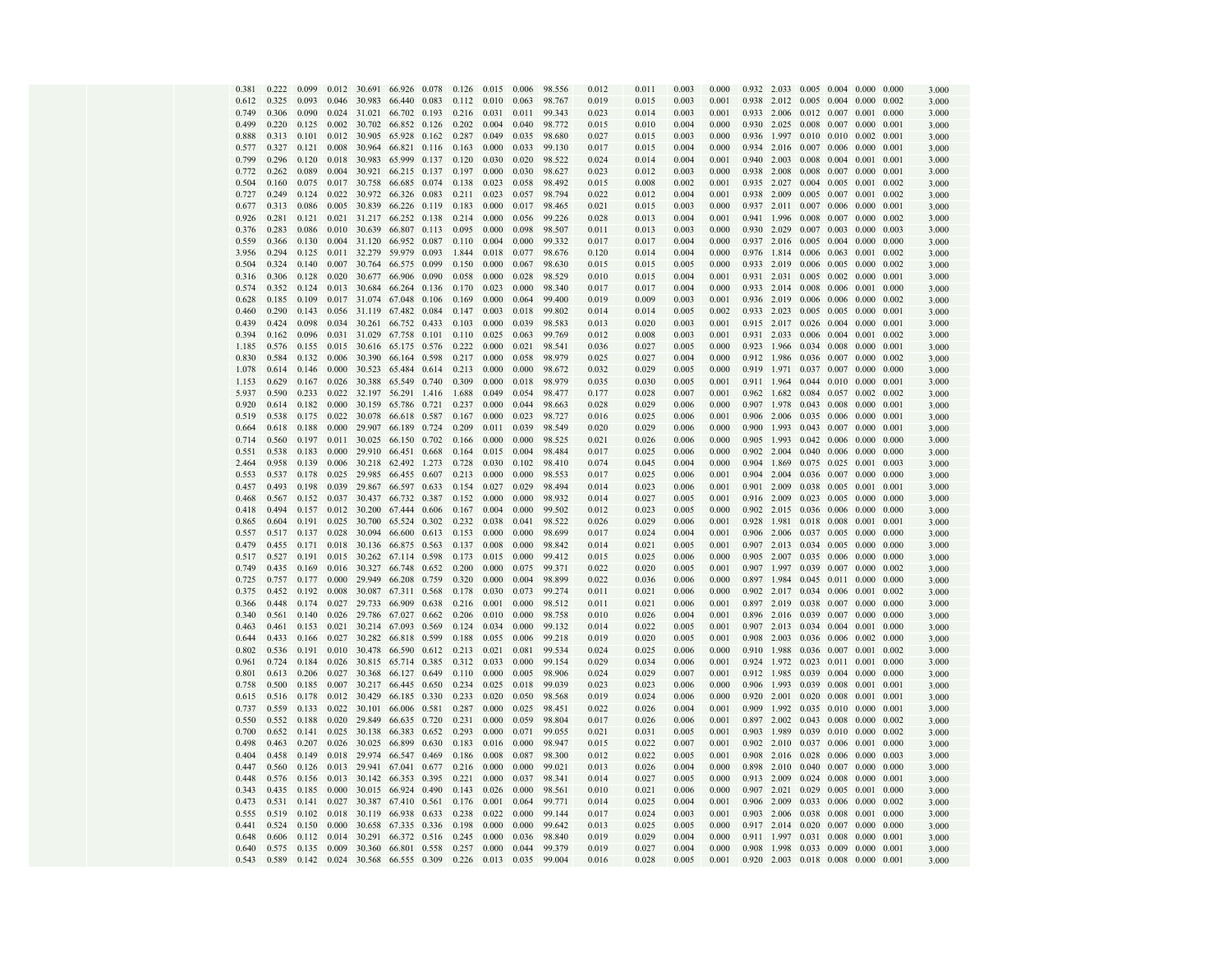|                            |         | 0.721  | 0.580 | 0.117 | 0.025 | 30.291              | 65.941                          | 0.467 | 0.259       | 0.000 | 0.025 | 98.426        | 0.022 | 0.027 | 0.004 | 0.001 | 0.916       | 1.993       |                                       |                         | $0.028$ 0.009 0.000     | 0.001 | 3.000 |
|----------------------------|---------|--------|-------|-------|-------|---------------------|---------------------------------|-------|-------------|-------|-------|---------------|-------|-------|-------|-------|-------------|-------------|---------------------------------------|-------------------------|-------------------------|-------|-------|
|                            |         | 0.989  | 0.504 | 0.159 | 0.022 | 30.781              | 65.769                          | 0.443 | 0.162       | 0.007 | 0.020 | 98.856        | 0.030 | 0.024 | 0.005 | 0.001 | 0.927       | 1.981       | $0.026$ 0.005 0.000                   |                         |                         | 0.001 | 3.000 |
|                            |         |        |       |       |       |                     |                                 |       |             |       |       |               |       |       |       |       |             |             |                                       |                         |                         |       |       |
|                            |         | 0.493  | 0.451 | 0.189 | 0.019 | 30.566              | 67.129                          | 0.367 | 0.192       | 0.029 | 0.000 | 99.435        | 0.015 | 0.021 | 0.006 | 0.001 | 0.916       |             | 2.012 0.022 0.006 0.001               |                         |                         | 0.000 | 3.000 |
|                            |         | 0.517  | 0.398 | 0.163 | 0.024 | 30.376              | 67.128                          | 0.470 | 0.207       | 0.030 | 0.012 | 99.325        | 0.015 | 0.019 | 0.005 | 0.001 |             |             | 0.911 2.013 0.028 0.007 0.001         |                         |                         | 0.000 | 3.000 |
|                            |         | 0.500  | 0.485 | 0.165 | 0.025 | 30.298              | 66.728                          | 0.475 | 0.128       | 0.000 | 0.034 | 98.838        | 0.015 | 0.023 | 0.005 | 0.001 | 0.913       | 2.010       | 0.028                                 |                         | $0.004$ 0.000           | 0.001 | 3.000 |
|                            |         | 0.194  | 0.357 | 0.148 | 0.025 | 30.339              | 67.080                          | 0.196 | 0.102       | 0.028 | 0.006 | 98.475        | 0.006 | 0.017 | 0.005 | 0.001 |             |             | 0.920 2.035 0.012 0.003 0.001         |                         |                         | 0.000 | 3.000 |
|                            |         | 0.198  | 0.316 | 0.205 | 0.020 |                     | 30.042 67.672 0.516             |       | 0.071       | 0.030 | 0.008 | 99.078        | 0.006 | 0.015 | 0.007 | 0.001 | 0.903       |             | 2.034 0.031 0.002 0.001               |                         |                         | 0.000 | 3.000 |
|                            |         |        |       |       |       |                     |                                 |       |             |       |       |               |       |       |       |       |             |             |                                       |                         |                         |       |       |
|                            |         | 0.451  | 0.602 | 0.192 | 0.019 | 30.053              | 66.877                          | 0.615 | 0.181       | 0.023 | 0.014 | 99.027        | 0.014 | 0.028 | 0.006 | 0.001 | 0.902       | 2.006       | 0.037 0.006 0.001                     |                         |                         | 0.000 | 3.000 |
|                            |         | 0.320  | 0.413 | 0.181 | 0.006 | 30.369              | 67.396                          | 0.367 | 0.166       | 0.049 | 0.000 | 99.267        | 0.010 | 0.019 | 0.006 | 0.000 | 0.912       | 2.024       | $0.022$ 0.006 0.002                   |                         |                         | 0.000 | 3.000 |
|                            |         | 0.544  | 0.561 | 0.177 | 0.010 | 30.139              | 67.204                          | 0.701 | 0.223       | 0.000 | 0.069 | 99.628        | 0.016 | 0.026 | 0.006 | 0.000 | 0.898       | 2.003       | 0.041                                 | 0.007 0.000             |                         | 0.002 | 3.000 |
|                            |         | 0.800  | 0.566 | 0.146 | 0.030 | 30.294              | 66.476                          | 0.687 | 0.238       | 0.000 | 0.062 | 99.299        | 0.024 | 0.027 | 0.005 | 0.001 | 0.906       | 1.988       | 0.041 0.008 0.000                     |                         |                         | 0.002 | 3.000 |
|                            |         | 1.139  | 0.629 | 0.189 | 0.027 | 30.507              | 65.617                          | 0.704 | 0.262       | 0.031 | 0.006 | 99.111        | 0.034 | 0.029 | 0.006 | 0.001 | 0.913       | 1.964       | $0.042 \quad 0.009 \quad 0.001$       |                         |                         | 0.000 | 3.000 |
|                            |         |        |       |       |       |                     |                                 |       |             |       |       |               |       |       |       |       |             |             |                                       |                         |                         |       |       |
|                            |         | 0.933  | 0.583 | 0.165 | 0.004 | 30.389              | 65.765                          | 0.663 | 0.107       | 0.028 | 0.055 | 98.692        | 0.028 | 0.027 | 0.005 | 0.000 | 0.914       | 1.979       | $0.040 \quad 0.004 \quad 0.001$       |                         |                         | 0.002 | 3.000 |
|                            |         | 1.171  | 0.599 | 0.191 | 0.014 | 30.516              | 65.561                          | 0.658 | 0.338       | 0.000 | 0.000 | 99.048        | 0.035 | 0.028 | 0.006 | 0.000 | 0.915       | 1.965       |                                       | 0.039 0.011             | 0.000                   | 0.000 | 3.000 |
|                            |         | 0.312  | 0.493 | 0.181 | 0.054 | 30.465              | 66.850                          | 0.228 | 0.135       | 0.025 | 0.008 | 98.751        | 0.009 | 0.023 | 0.006 | 0.002 | 0.921 2.020 |             | 0.014 0.005 0.001                     |                         |                         | 0.000 | 3.000 |
|                            |         | 0.505  | 0.581 | 0.089 | 0.007 | 30.169              | 66.483                          | 0.482 | 0.200       | 0.000 | 0.000 | 98.516        | 0.015 | 0.027 | 0.003 | 0.000 | 0.911       | 2.008       | $0.029$ $0.007$ $0.000$               |                         |                         | 0.000 | 3.000 |
|                            |         | 0.450  | 0.575 | 0.157 | 0.030 | 30.052              | 66.680                          | 0.543 | 0.205       | 0.020 | 0.046 | 98.758        | 0.014 | 0.027 | 0.005 | 0.001 | 0.905       | 2.007       | 0.032 0.007 0.001                     |                         |                         | 0.001 | 3.000 |
|                            |         |        |       |       |       |                     |                                 |       |             |       |       |               |       |       |       |       |             |             |                                       |                         |                         |       |       |
|                            |         | 0.505  | 0.496 | 0.160 | 0.015 | 29.985              | 66.541                          | 0.550 | 0.233       | 0.011 | 0.000 | 98.496        | 0.015 | 0.023 | 0.005 | 0.000 | 0.905       | 2.009       |                                       | $0.033$ $0.008$ $0.000$ |                         | 0.000 | 3.000 |
|                            |         | 0.448  | 0.526 | 0.191 |       | 0.015 30.390        | 67.097                          | 0.451 | 0.175       | 0.030 | 0.059 | 99.382        | 0.013 | 0.025 | 0.006 | 0.000 |             |             | 0.910 2.010 0.027 0.006 0.001         |                         |                         | 0.002 | 3.000 |
|                            |         | 0.672  | 0.541 | 0.165 | 0.016 | 29.920              | 66.069                          | 0.663 | 0.218       | 0.025 | 0.000 | 98.289        | 0.020 | 0.026 | 0.005 | 0.001 | 0.904       | 1.996       | 0.040 0.007 0.001                     |                         |                         | 0.000 | 3.000 |
|                            |         | 0.785  | 0.575 | 0.193 | 0.028 | 30.501              | 66.067                          | 0.414 | 0.311       | 0.000 | 0.076 | 98.950        | 0.024 | 0.027 | 0.006 | 0.001 | 0.917 1.987 |             | 0.025 0.011 0.000                     |                         |                         | 0.002 | 3.000 |
|                            |         |        |       |       |       |                     |                                 |       |             |       |       |               |       |       |       |       |             |             |                                       |                         |                         |       |       |
| Middle breccia             | average | 0.770  | 0.469 | 0.148 | 0.019 |                     | 30.515 66.254 0.432             |       | 0.244       | 0.013 | 0.030 |               | 0.023 | 0.022 | 0.005 | 0.001 | 0.919       | 1.995       |                                       |                         | 0.026 0.008 0.000       | 0.001 |       |
| Pegmatoid fragments CHU-1K |         | 6.107  | 0.280 | 0.203 |       | 0.031 32.711 55.768 |                                 | 0.112 | 3.333       | 0.000 | 0.167 | 98.712        | 0.184 | 0.013 | 0.007 | 0.001 | 0.987       | 1.683       |                                       |                         | $0.007$ 0.113 0.000     | 0.005 | 3.000 |
|                            |         | 0.773  | 0.527 | 0.259 |       | 0.019 31.245        | 66.546                          | 0.184 | 0.135       | 0.000 | 0.019 | 99.707        | 0.023 | 0.025 | 0.008 | 0.001 | 0.935       | 1.992       |                                       |                         | $0.011$ $0.005$ 0.000   | 0.001 | 3.000 |
| in the lower part of       |         |        |       |       |       |                     |                                 |       |             |       |       |               |       |       |       |       |             |             |                                       |                         |                         |       |       |
| the breccia                |         | 0.241  | 0.568 | 0.125 |       |                     | 0.016 29.648 67.145 0.720       |       | 0.118       | 0.002 | 0.192 | 98.775        | 0.007 | 0.027 | 0.004 | 0.001 | 0.891       | 2.018       | 0.043 0.004 0.000                     |                         |                         | 0.006 | 3.000 |
|                            |         | 0.837  | 0.502 | 0.198 |       | 0.017 31.110        | 66.768                          | 0.334 | 0.199       | 0.026 | 0.080 | 100.071       | 0.025 | 0.023 | 0.006 | 0.001 | 0.927       | 1.989       | 0.020 0.007 0.001                     |                         |                         | 0.002 | 3.000 |
|                            |         | 0.609  | 0.347 | 0.218 | 0.025 | 30.981              | 67.723                          | 0.375 | 0.169       | 0.040 | 0.035 | 100.522       | 0.018 | 0.016 | 0.007 | 0.001 | 0.919       | 2.009       |                                       | $0.022$ 0.006 0.001     |                         | 0.001 | 3.000 |
|                            |         | 0.691  | 0.503 | 0.193 | 0.024 | 30.961              | 67.267                          | 0.416 | 0.167       | 0.000 | 0.000 | 100.222       | 0.021 | 0.023 | 0.006 | 0.001 |             |             | 0.920 1.999 0.024 0.006 0.000         |                         |                         | 0.000 | 3.000 |
|                            |         | 0.429  | 0.516 | 0.182 | 0.013 | 30.746              | 67.269                          | 0.278 | 0.163       | 0.000 | 0.013 | 99.609        | 0.013 | 0.024 | 0.006 | 0.000 |             |             | 0.920 2.014 0.016 0.005 0.000         |                         |                         | 0.000 | 3.000 |
|                            |         |        | 0.607 |       | 0.019 |                     |                                 |       |             |       |       |               |       |       |       | 0.001 |             |             |                                       |                         |                         |       |       |
|                            |         | 0.325  |       | 0.203 |       | 30.648              | 67.444                          | 0.308 | 0.167       | 0.000 | 0.115 | 99.836        | 0.010 | 0.028 | 0.006 |       |             |             | 0.915 2.013 0.018 0.006 0.000         |                         |                         | 0.003 | 3.000 |
|                            |         | 10.355 | 0.429 | 0.262 | 0.013 | 34.922              | 48.449                          | 2.373 | 1.559       | 0.000 | 0.047 | 98.409        | 0.307 | 0.020 | 0.008 | 0.000 | 1.035       | 1.436       | 0.139 0.052 0.000                     |                         |                         | 0.001 | 3.000 |
|                            |         | 0.995  | 0.659 | 0.229 | 0.031 | 30.856              | 66.414                          | 0.541 | 0.326       | 0.041 | 0.079 | 100.171       | 0.029 | 0.031 | 0.007 | 0.001 | 0.915       | 1.970       |                                       | 0.032 0.011 0.001       |                         | 0.002 | 3.000 |
|                            |         | 0.647  | 0.541 | 0.197 | 0.030 | 30.386              | 66.527                          | 0.555 | 0.112       | 0.028 | 0.008 | 99.031        | 0.019 | 0.025 | 0.006 | 0.001 | 0.912       | 1.998       | 0.033 0.004 0.001                     |                         |                         | 0.000 | 3.000 |
|                            |         | 0.617  | 0.413 | 0.240 |       | 0.013 30.845        | 66.806 0.238                    |       | 0.192       | 0.028 | 0.000 | 99.392        | 0.019 | 0.019 | 0.008 | 0.000 |             | 0.926 2.006 | 0.014 0.006 0.001                     |                         |                         | 0.000 | 3.000 |
|                            |         | 0.468  | 0.386 | 0.239 |       | 0.025 30.691        | 66.901                          | 0.272 | 0.048       | 0.000 | 0.049 | 99.079        | 0.014 | 0.018 | 0.008 | 0.001 | 0.925 2.015 |             | $0.016$ 0.002 0.000                   |                         |                         | 0.001 |       |
|                            |         |        |       |       |       |                     |                                 |       |             |       |       |               |       |       |       |       |             |             |                                       |                         |                         |       | 3.000 |
|                            |         | 0.413  | 0.225 | 0.239 | 0.035 |                     | 30.651 67.311                   | 0.254 | 0.096       | 0.000 | 0.000 | 99.224        | 0.012 | 0.011 | 0.008 | 0.001 | 0.923 2.027 |             |                                       |                         | $0.015$ 0.003 0.000     | 0.000 | 3.000 |
|                            |         | 1.068  | 0.673 | 0.226 | 0.006 | 30.403              | 65.568                          | 0.714 | 0.219       | 0.000 | 0.035 | 98.912        | 0.032 | 0.032 | 0.007 | 0.000 |             |             | 0.912 1.966 0.042 0.007 0.000         |                         |                         | 0.001 | 3.000 |
|                            |         | 0.993  | 0.695 | 0.179 | 0.023 | 30.381              | 65.334                          | 0.605 | 0.219       | 0.007 | 0.030 | 98.466        | 0.030 | 0.033 | 0.006 | 0.001 | 0.916       | 1.970       | 0.036 0.007 0.000                     |                         |                         | 0.001 | 3.000 |
|                            |         | 0.872  | 0.518 | 0.218 | 0.002 | 30.992              | 66.786                          | 0.430 | 0.221       | 0.038 | 0.000 | 100.077       | 0.026 | 0.024 | 0.007 | 0.000 | 0.922       | 1.987       | 0.025 0.007 0.001                     |                         |                         | 0.000 | 3.000 |
|                            |         | 0.780  | 0.638 | 0.198 | 0.000 | 30.461              | 65.794                          | 0.472 | 0.151       | 0.000 | 0.005 | 98.499        | 0.024 | 0.030 | 0.006 | 0.000 | 0.920       | 1.987       |                                       | 0.028 0.005             | 0.000                   | 0.000 |       |
|                            |         |        |       |       |       |                     |                                 |       |             |       |       |               |       |       |       |       |             |             |                                       |                         |                         |       | 3.000 |
|                            |         | 0.719  | 0.632 | 0.223 | 0.032 | 30.727              | 66.181                          | 0.367 | 0.146       | 0.016 | 0.045 | 99.088        | 0.022 | 0.030 | 0.007 | 0.001 | 0.923       | 1.989       |                                       | 0.022 0.005 0.001       |                         | 0.001 | 3.000 |
|                            |         | 1.250  | 0.605 | 0.163 | 0.022 | 30.751              | 64.953                          | 0.341 | 0.542       | 0.001 | 0.054 | 98.682        | 0.038 | 0.029 | 0.005 | 0.001 | 0.928       | 1.960       |                                       |                         | $0.020$ $0.018$ $0.000$ | 0.002 | 3.000 |
|                            |         | 1.245  | 0.600 | 0.243 |       | 0.042 31.033 65.263 |                                 | 0.391 | 0.310       | 0.030 | 0.039 | 99.196        | 0.037 | 0.028 | 0.008 | 0.001 | 0.931       |             | 1.958 0.023 0.010 0.001               |                         |                         | 0.001 | 3.000 |
|                            |         | 0.919  | 0.638 | 0.213 | 0.023 | 30.907              | 66.021                          | 0.225 | 0.501       | 0.000 | 0.126 | 99.573        | 0.027 | 0.030 | 0.007 | 0.001 | 0.925       | 1.976       |                                       |                         | $0.013$ 0.017 0.000     | 0.004 | 3.000 |
|                            |         | 1.380  | 0.637 | 0.201 | 0.005 | 30.619              | 64.932 0.679                    |       | 0.315       | 0.004 | 0.082 | 98.854        | 0.041 | 0.030 | 0.006 | 0.000 | 0.919       | 1.949       |                                       |                         | $0.040$ $0.011$ $0.000$ | 0.002 | 3.000 |
|                            |         |        |       |       |       |                     |                                 |       |             |       |       |               |       |       |       |       |             |             |                                       |                         |                         |       |       |
|                            |         | 5.330  | 0.538 | 0.186 | 0.022 |                     | 32.384 57.416 0.534             |       | 2.440       | 0.002 | 0.061 | 98.913        | 0.160 | 0.025 | 0.006 | 0.001 | 0.971       |             | 1.722 0.032 0.082 0.000               |                         |                         | 0.002 | 3.000 |
|                            |         | 0.751  | 0.548 | 0.223 | 0.000 | 30.998              | 66.891                          | 0.407 | 0.108       | 0.000 | 0.063 | 99.989        | 0.022 | 0.026 | 0.007 | 0.000 | 0.923       | 1.992       | $0.024$ 0.004 0.000                   |                         |                         | 0.002 | 3.000 |
|                            |         | 0.495  | 0.530 | 0.186 | 0.016 | 30.869              | 67.118                          | 0.284 | 0.092       | 0.020 | 0.093 | 99.703        | 0.015 | 0.025 | 0.006 | 0.001 | 0.923       | 2.007       | 0.017 0.003 0.001                     |                         |                         | 0.003 | 3.000 |
|                            |         | 1.000  | 0.537 | 0.235 | 0.032 | 31.061              | 66.701                          | 0.547 | 0.163       | 0.008 | 0.030 | 100.314       | 0.030 | 0.025 | 0.007 | 0.001 | 0.921       | 1.977       |                                       | 0.032 0.005             | 0.000                   | 0.001 | 3.000 |
|                            |         | 0.587  | 0.548 | 0.245 |       | 0.042 30.557        | 66.623                          | 0.455 | 0.067       | 0.019 | 0.011 | 99.154        | 0.018 | 0.026 | 0.008 | 0.001 | 0.917       | 2.000       |                                       | $0.027$ 0.002 0.001     |                         | 0.000 | 3.000 |
|                            |         | 0.947  | 0.575 | 0.244 |       | 0.026 31.025        | 66.205                          | 0.428 | 0.117       | 0.000 | 0.075 | 99.642        | 0.028 | 0.027 | 0.008 | 0.001 | 0.927       | 1.978       | $0.025$ 0.004 0.000                   |                         |                         | 0.002 | 3.000 |
|                            |         | 1.105  | 0.670 | 0.238 |       | 0.008 30.360        | 65.634 0.779                    |       | 0.239       | 0.027 | 0.051 | 99.111        | 0.033 | 0.031 | 0.008 | 0.000 | 0.908       | 1.963       | 0.046 0.008 0.001                     |                         |                         | 0.001 |       |
|                            |         |        |       |       |       |                     |                                 |       |             |       |       |               |       |       |       |       |             |             |                                       |                         |                         |       | 3.000 |
|                            |         | 1.463  | 0.575 | 0.233 | 0.031 | 31.211              | 64.577                          | 0.283 | 0.385       | 0.002 | 0.092 | 98.852        | 0.044 | 0.027 | 0.007 | 0.001 | 0.941       | 1.947       |                                       |                         | $0.017$ 0.013 0.000     | 0.003 | 3.000 |
|                            |         | 0.827  | 0.640 | 0.238 |       | 0.033 30.514 65.711 |                                 | 0.370 | 0.340       | 0.000 | 0.047 | 98.720        | 0.025 | 0.030 | 0.008 | 0.001 | 0.920       |             | 1.981 0.022 0.012 0.000               |                         |                         | 0.001 | 3.000 |
|                            |         | 0.990  | 0.694 | 0.219 |       | 0.025 30.881 65.894 |                                 | 0.482 | 0.185       | 0.021 | 0.074 | 99.465        | 0.030 | 0.032 | 0.007 | 0.001 | 0.923       |             | 1.970 0.029 0.006 0.001               |                         |                         | 0.002 | 3.000 |
|                            |         | 1.341  | 0.610 | 0.258 | 0.019 |                     | 30.816 65.245                   | 0.644 | 0.236       | 0.000 | 0.046 | 99.215        | 0.040 | 0.029 | 0.008 | 0.001 | 0.922       |             | 1.953 0.038 0.008 0.000               |                         |                         | 0.001 | 3.000 |
|                            |         | 0.918  | 0.605 | 0.207 | 0.030 | 31.020              | 66.702                          | 0.552 | 0.096       | 0.007 | 0.055 | 100.192       | 0.027 | 0.028 | 0.007 | 0.001 | 0.920       | 1.979       | 0.032 0.003 0.000                     |                         |                         | 0.002 | 3.000 |
|                            |         |        | 0.566 | 0.256 | 0.023 |                     |                                 |       |             |       | 0.083 | 99.930        |       |       |       | 0.001 | 0.935       |             |                                       | $0.017$ $0.014$ $0.001$ |                         | 0.002 |       |
|                            |         | 1.331  |       |       |       | 31.367              | 65.553                          | 0.280 | 0.424       | 0.047 |       |               | 0.040 | 0.026 | 0.008 |       |             | 1.955       |                                       |                         |                         |       | 3.000 |
|                            |         | 0.565  | 0.249 | 0.117 | 0.007 | 30.851              | 66.594                          | 0.068 | 0.181       | 0.001 | 0.000 | 98.633        | 0.017 | 0.012 | 0.004 | 0.000 | 0.936       | 2.021       | 0.004 0.006 0.000                     |                         |                         | 0.000 | 3.000 |
| Lower breccia              | average | 1.362  | 0.541 | 0.214 | 0.021 | 30.989              | 65,298 0.467                    |       | 0.391       | 0.011 | 0.054 |               | 0.041 | 0.025 | 0.007 | 0.001 | 0.928       |             | 1.956 0.028 0.013 0.000               |                         |                         | 0.002 |       |
|                            |         |        |       |       |       |                     |                                 |       |             |       |       |               |       |       |       |       |             |             |                                       |                         |                         |       |       |
| Massive body               | CHI-3A  | 0.114  | 0.000 | 0.395 | 0.144 | 31.628              | 69.368                          | 0.156 | 0.113       | 0.031 | 0.000 | 101.949       | 0.004 | 0.000 | 0.012 | 0.007 | 0.928       |             | 2.036 0.009                           | $0.004$ $0.001$         |                         | 0.000 | 3.000 |
|                            |         | 0.275  | 0.019 | 0.684 | 0.218 | 31.664              | 68.492                          | 0.221 | 0.149       | 0.047 | 0.022 | 101.791       | 0.011 | 0.001 | 0.020 | 0.010 | 0.929       | 2.009       | 0.013                                 | 0.005                   | 0.001                   | 0.001 | 3.000 |
|                            |         | 0.104  | 0.000 | 0.676 |       | 0.211 31.722        | 68.578                          | 0.216 | 0.118       | 0.000 | 0.016 | 101.641       | 0.004 | 0.000 | 0.020 | 0.010 | 0.933       |             | 2.017 0.013 0.004 0.000               |                         |                         | 0.000 | 3.000 |
|                            |         | 0.123  | 0.000 |       |       | 0.842 0.229 32.039  | 68.417 0.152                    |       | 0.150       | 0.000 | 0.011 | 101.963       | 0.005 | 0.000 | 0.025 | 0.011 |             |             | 0.940 2.006 0.009 0.005 0.000         |                         |                         | 0.000 | 3.000 |
|                            |         | 0.373  | 0.082 |       |       |                     | 1.163 0.329 31.814 67.307 0.281 |       | 0.297 0.000 |       |       | 0.020 101.666 | 0.015 | 0.003 | 0.034 | 0.015 |             |             | 0.933 1.973 0.016 0.010 0.000 0.001   |                         |                         |       | 3.000 |
|                            |         |        |       |       |       |                     |                                 |       |             |       |       |               |       |       |       |       |             |             |                                       |                         |                         |       |       |
|                            |         | 0.150  | 0.000 | 0.771 |       |                     | 0.306 32.101 68.444 0.166 0.004 |       |             | 0.007 |       | 0.013 101.962 | 0.006 | 0.000 | 0.023 | 0.014 |             |             | $0.941$ 2.006 0.010 0.000 0.000 0.000 |                         |                         |       | 3.000 |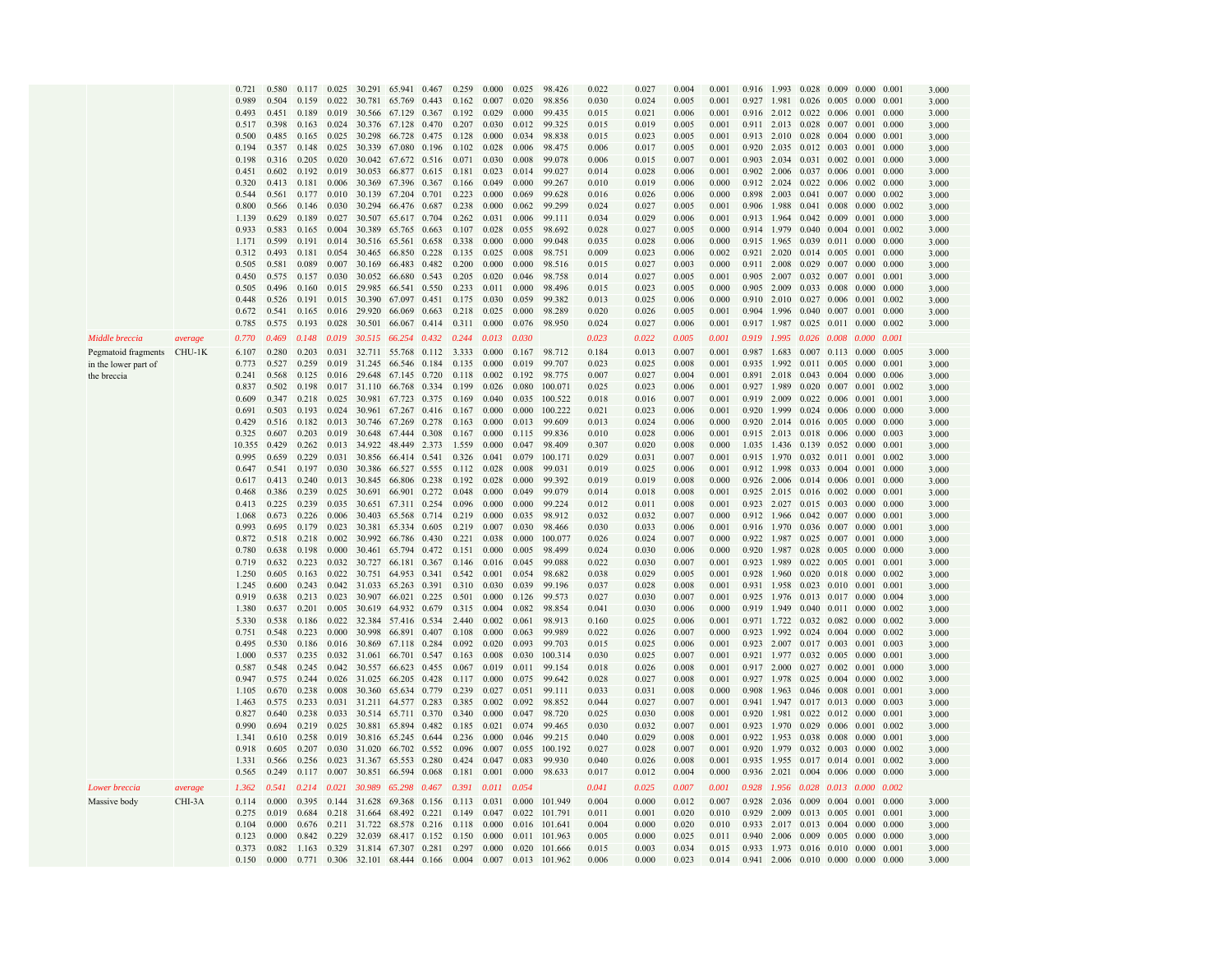|         | 0.239          | 0.000          |       |       | 0.336 0.155 31.715 69.282 0.102                                                            |  | 0.007           | 0.000 | 0.044 | 101.880            | 0.009          | 0.000          | 0.010          | 0.007          |                                                 | 0.931 2.035 0.006 0.000 0.000 0.001 |  |  | 3.000          |
|---------|----------------|----------------|-------|-------|--------------------------------------------------------------------------------------------|--|-----------------|-------|-------|--------------------|----------------|----------------|----------------|----------------|-------------------------------------------------|-------------------------------------|--|--|----------------|
|         | 0.343          | 0.000          |       |       | 0.540 0.339 31.806 68.624 0.082                                                            |  | 0.133           | 0.037 | 0.005 | 101.909            | 0.013          | 0.000          | 0.016          | 0.016          | 0.933 2.012 0.005 0.004 0.001 0.000             |                                     |  |  | 3.000          |
|         | 0.148          | 0.015          |       |       | 0.324 0.235 31.551 68.971 0.091 0.075                                                      |  |                 | 0.000 | 0.021 | 101.431            | 0.006          | 0.001          | 0.010          | 0.011          |                                                 | 0.931 2.034 0.005 0.002 0.000 0.001 |  |  | 3.000          |
|         | 1.402          | 0.310          | 1.082 |       | 0.560 31.511 66.541 0.348                                                                  |  | 0.145           | 0.000 | 0.000 | 101.899            | 0.054          | 0.013          | 0.031          | 0.026          | 0.916 1.935 0.020 0.005 0.000 0.000             |                                     |  |  | 3.000          |
| CHI-3C  | 0.292          | 0.000          |       |       | 0.642 0.177 31.513 67.486 0.058                                                            |  | 0.028           | 0.002 | 0.001 | 100.199            | 0.012          | 0.000          | 0.019          | 0.008          | 0.941 2.015 0.003 0.001 0.000 0.000             |                                     |  |  | 3.000          |
|         | 0.150          | 0.000          | 0.510 |       | 0.199 31.256 67.738 0.123                                                                  |  | 0.062           | 0.008 | 0.008 | 100.054            | 0.006          | 0.000          | 0.015          | 0.009          |                                                 | 0.934 2.025 0.007 0.002 0.000 0.000 |  |  | 3.000          |
|         | 0.977          | 0.260          | 0.694 |       | 0.450 30.626 65.731 0.251                                                                  |  | 0.063           | 0.000 | 0.000 | 99.052             | 0.039          | 0.011          | 0.021          | 0.021          |                                                 | 0.919 1.972 0.015 0.002 0.000 0.000 |  |  | 3.000          |
|         | 0.311          | 0.002          |       |       | 0.800 0.330 31.583 67.467 0.192 0.100 0.027                                                |  |                 |       | 0.000 | 100.812            | 0.012          | 0.000          | 0.024          | 0.015          |                                                 | 0.935 1.998 0.011 0.003 0.001 0.000 |  |  | 3.000          |
|         | 0.229          | 0.005          | 0.504 |       | $0.338$ 31.121 67.769 0.201                                                                |  | 0.160           | 0.044 | 0.014 | 100.385            | 0.009          | 0.000          | 0.015          | 0.016          | 0.926 2.015 0.012 0.005 0.001 0.000             |                                     |  |  | 3.000          |
|         | 2.531          | 0.000          | 0.229 |       | 0.961 28.913 65.812 0.888                                                                  |  | 0.201           | 0.000 | 0.000 | 99.535             | 0.099          | 0.000          | 0.007          | 0.044          |                                                 | 0.852 1.939 0.052 0.007 0.000 0.000 |  |  | 3.000          |
|         | 0.719          | 0.115          |       |       | 0.296 0.255 30.599 67.802 0.271 0.135                                                      |  |                 | 0.020 | 0.004 | 100.216            | 0.028          | 0.005          | 0.009          | 0.012          | 0.910 2.015 0.016 0.005 0.001 0.000             |                                     |  |  | 3.000          |
|         | 0.835          | 0.171          |       |       | $0.650$ $0.334$ $30.771$ $66.231$ $0.212$ $0.055$ $0.000$                                  |  |                 |       | 0.003 | 99.262             | 0.033          | 0.007          | 0.019          | 0.016          | 0.923 1.987 0.013 0.002 0.000 0.000             |                                     |  |  | 3.000          |
|         | 0.625          | 0.141          | 0.848 |       | 0.299 31.380 67.375 0.250                                                                  |  | 0.219           | 0.000 | 0.000 | 101.137            | 0.024          | 0.006          | 0.025          | 0.014          | 0.924                                           | 1.985 0.015 0.007 0.000 0.000       |  |  | 3.000          |
|         | 0.113          | 0.041          | 0.622 |       | $0.319$ 31.436 67.765 0.135 0.152 0.016                                                    |  |                 |       | 0.000 | 100.599            | 0.004          | 0.002          | 0.018          | 0.015          | 0.934 2.013 0.008 0.005 0.001 0.000             |                                     |  |  | 3.000          |
|         | 0.132          | 0.028          | 0.628 |       | 0.272 31.284 67.496 0.189                                                                  |  | 0.066 0.025     |       |       | 0.000 100.120      | 0.005          | 0.001          | 0.019          | 0.013          | 0.934 2.014 0.011 0.002 0.001 0.000             |                                     |  |  | 3.000          |
|         | 0.140          | 0.002          | 0.745 |       | 0.311 31.344 67.809 0.313                                                                  |  | 0.167           | 0.000 | 0.009 | 100.840            | 0.006          | 0.000          | 0.022          | 0.014          | 0.927 2.006 0.018 0.006 0.000 0.000             |                                     |  |  | 3.000          |
|         | 0.137          | 0.010          | 0.403 |       | 0.151 31.255 68.273 0.115 0.092 0.045                                                      |  |                 |       |       | 0.012 100.493      | 0.005<br>0.037 | 0.000<br>0.011 | 0.012<br>0.026 | 0.007<br>0.014 | 0.915 1.970 0.023 0.004 0.000 0.000             | 0.931 2.033 0.007 0.003 0.001 0.000 |  |  | 3.000          |
|         | 0.953<br>0.106 | 0.252<br>0.000 | 0.883 |       | 0.293 31.013 66.790 0.390 0.135 0.000<br>0.373 0.157 31.259 68.740 0.177 0.136 0.012 0.007 |  |                 |       | 0.003 | 100.712<br>100.967 | 0.004          | 0.000          | 0.011          | 0.007          |                                                 | 0.926 2.036 0.010 0.005 0.000 0.000 |  |  | 3.000<br>3.000 |
|         | 0.744          | 0.147          | 0.806 |       | 0.336 31.368 67.856 0.337                                                                  |  | $0.244$ $0.010$ |       |       | 0.000 101.848      | 0.029          | 0.006          | 0.024          | 0.015          |                                                 | 0.916 1.982 0.020 0.008 0.000 0.000 |  |  | 3.000          |
| CHI-2C  | 0.105          | 0.220          | 0.974 |       | 0.375 31.188 66.946 0.417 0.202 0.011                                                      |  |                 |       | 0.000 | 101.380            | 0.004          | 0.009          | 0.029          | 0.017          |                                                 | 0.924 1.984 0.024 0.007 0.000 0.000 |  |  | 3.000          |
|         | 0.595          | 0.099          | 0.723 |       | 0.294 31.411 68.072 0.316 0.158 0.001                                                      |  |                 |       |       | 0.000 101.669      | 0.023          | 0.004          | 0.021          | 0.013          |                                                 | 0.920 1.994 0.018 0.005 0.000 0.000 |  |  | 3.000          |
|         | 0.357          | 0.020          | 0.723 |       | 0.205 31.689 68.263 0.183 0.147 0.000                                                      |  |                 |       |       | 0.016 101.603      | 0.014          | 0.001          | 0.021          | 0.009          | 0.932 2.007 0.011 0.005 0.000 0.000             |                                     |  |  | 3.000          |
|         | 0.099          | 0.000          | 0.846 |       | 0.320 31.632 68.080 0.277 0.257 0.000                                                      |  |                 |       |       | 0.022 101.533      | 0.004          | 0.000          | 0.025          | 0.015          |                                                 | 0.930 2.001 0.016 0.009 0.000 0.001 |  |  | 3.000          |
|         | 0.278          | 0.001          | 0.427 |       | 0.301 31.499 68.458 0.157                                                                  |  | 0.004           | 0.000 |       | 0.006 101.131      | 0.011          | 0.000          | 0.013          | 0.014          | 0.931 2.022 0.009 0.000 0.000 0.000             |                                     |  |  | 3.000          |
|         | 0.178          | 0.000          |       |       | 0.671 0.331 31.750 68.364 0.166 0.148 0.018                                                |  |                 |       |       | 0.000 101.626      | 0.007          | 0.000          | 0.020          | 0.015          |                                                 | 0.933 2.010 0.010 0.005 0.001 0.000 |  |  | 3.000          |
|         | 0.134          | 0.000          | 0.680 | 0.293 | 31.352 67.648 0.207                                                                        |  | $0.146$ 0.094   |       |       | 0.008 100.562      | 0.005          | 0.000          | 0.020          | 0.014          |                                                 | 0.931 2.009 0.012 0.005 0.003 0.000 |  |  | 3.000          |
|         | 0.423          | 0.029          | 0.567 | 0.234 | 31.233 68.125 0.251                                                                        |  | $0.163$ 0.030   |       |       | 0.025 101.080      | 0.017          | 0.001          | 0.017          | 0.011          | 0.922 2.011 0.015 0.005 0.001 0.001             |                                     |  |  | 3.000          |
| average | 0.425          | 0.058          |       |       | $0.649$ $0.302$ $31.354$ $67.827$ $0.232$                                                  |  | 0.130           | 0.014 | 0.009 |                    | 0.017          | 0.002          | 0.019          | 0.014          | $0.926$ $2.003$ $0.014$ $0.004$ $0.000$ $0.000$ |                                     |  |  |                |
|         |                |                |       |       |                                                                                            |  |                 |       |       |                    |                |                |                |                |                                                 |                                     |  |  |                |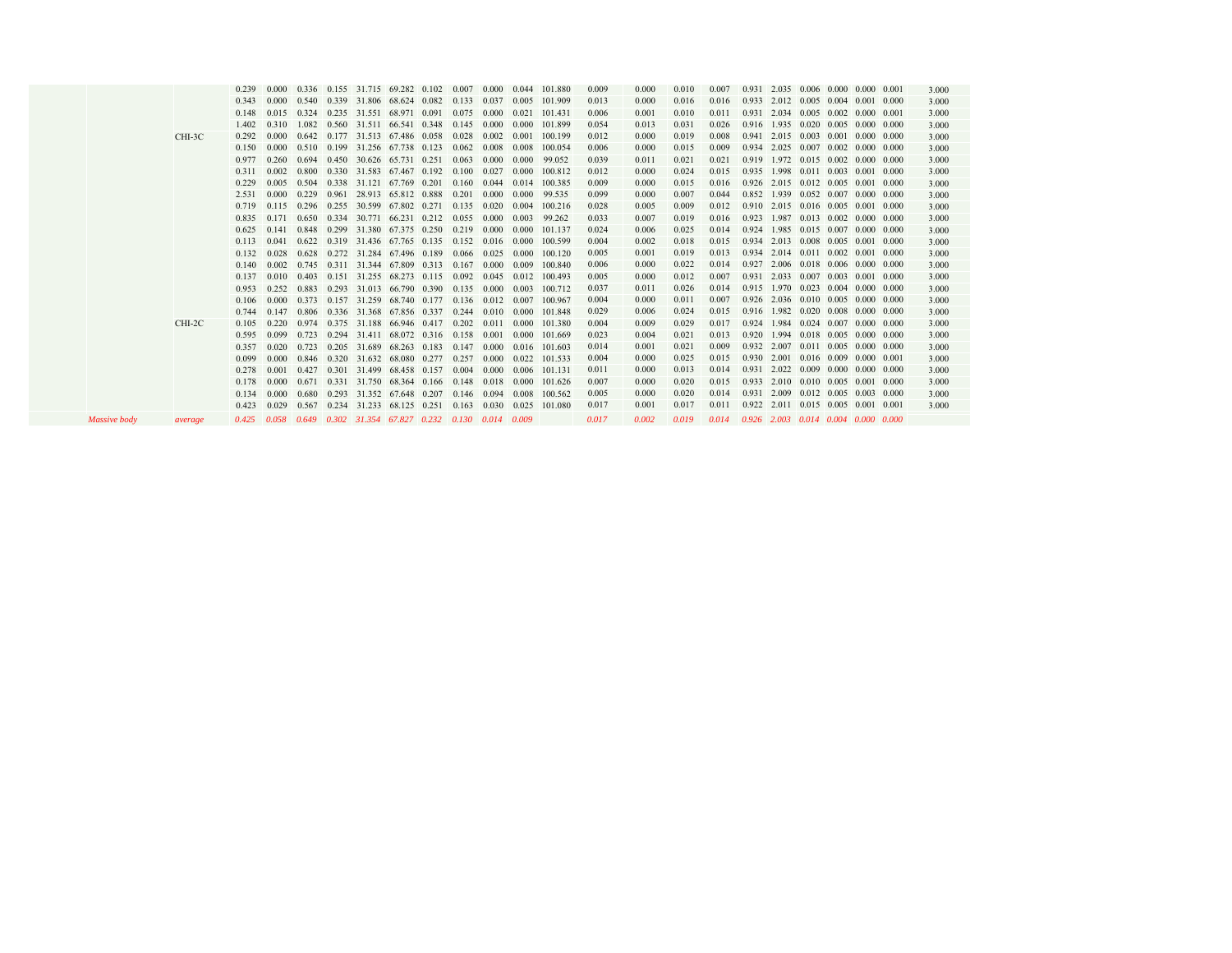**Appendix 2**. Results of the LA-ICP-MS-based apatite fission track dating in individual grains of selected samples from the Peña Colorada and Arrayanes deposits.

| <b>Sample</b>    | No of grain | $238$ U (ppm) |       | 1SE LA (ppm) total error for <sup>238</sup> U | Area $(\mu m^2)$ |    | Ns error Ns  | <b>ps</b> | error ps                                | AFT age (Ma) | $1SE$ (Ma)     |
|------------------|-------------|---------------|-------|-----------------------------------------------|------------------|----|--------------|-----------|-----------------------------------------|--------------|----------------|
| M1               | $M1-1$      | 5.875         | 0.078 | 0.29                                          | 12000            | 19 |              | 158333    | 8333                                    | 52.5         | 4.3            |
| <b>Arrayanes</b> | $M1-2$      | 6.84          | 0.16  | 0.41                                          | 12000            | 22 | 1            | 183333    | 8333                                    | 52.2         | 4.4            |
|                  | $M1-3$      | 5.83          | 0.1   | 0.31                                          | 12000            | 19 |              | 158333    | 8333                                    | 52.9         | 4.4            |
|                  | $M1-4$      | 3.224         | 0.061 | 0.18                                          | 12000            | 10 | 1            | 83333     | 8333                                    | 50.3         | 6.0            |
|                  | $M1-5$      | 3.407         | 0.08  | 0.20                                          | 12000            | 11 | 1            | 91667     | 8333                                    | 52.4         | 6.0            |
|                  | $M1-6$      | 3.213         | 0.084 | 0.20                                          | 12000            | 10 |              | 83333     | 8333                                    | 50.5         | 6.2            |
|                  | $M1-7$      | 3.25          | 0.081 | 0.20                                          | 12000            | 11 | $\mathbf{1}$ | 91667     | 8333                                    | 54.9         | 6.4            |
|                  | $M1-8$      | 4.553         | 0.084 | 0.25                                          | 8000             | 10 |              | 125000    | 12500                                   | 53.5         | 6.4            |
|                  | $M1-9$      | 4.043         | 0.086 | 0.23                                          | 8000             | 9  | $\mathbf{1}$ | 112500    | 12500                                   | 54.2         | 7.1            |
|                  | $M1-10$     | 4.287         | 0.08  | 0.24                                          | 8000             | 9  |              | 112500    | 12500                                   | 51.1         | 6.6            |
|                  |             |               |       |                                               |                  |    |              |           | pooled age                              | 53           | $\overline{2}$ |
|                  |             |               |       |                                               |                  |    |              |           | dispersion 0%<br>Px2 100%               |              |                |
| M <sub>2</sub>   | $M2-1$      | 19.05         | 0.32  | 1.01                                          | 2400             | 14 | $\mathbf{1}$ | 583333    | 41667                                   | 59.6         | 5.7            |
| Peña Colorada    | $M2-2$      | 11.58         | 0.22  | 0.64                                          | 4800             | 17 | $\mathbf{1}$ | 354167    | 20833                                   | 59.5         | 5.3            |
|                  | $M2-3$      | 14.62         | 0.21  | 0.74                                          | 4800             | 20 | 1            | 416667    | 20833                                   | 55.5         | 4.5            |
|                  | $M2-4$      | 2.937         | 0.064 | 0.17                                          | 10000            | 9  |              | 90000     | 10000                                   | 59.6         | 7.8            |
|                  | $M2-5$      | 6.58          | 0.28  | 0.52                                          | 10000            | 18 | 2            | 180000    | 20000                                   | 53.3         | 7.5            |
|                  | $M2-6$      | 9.31          | 0.14  | 0.48                                          | 3200             | 9  |              | 281250    | 31250                                   | 58.8         | 7.5            |
|                  | $M2-7$      | 10.64         | 0.15  | 0.54                                          | 10000            | 35 | 2            | 350000    | 20000                                   | 64.0         | 5.4            |
|                  | $M2-8$      | 5.2           | 0.13  | 0.32                                          | 4600             | 8  | 1            | 173913    | 21739                                   | 65.1         | 9.4            |
|                  | $M2-9$      | 3.576         | 0.061 | 0.19                                          | 4800             | 5  |              | 104167    | 20833                                   | 56.7         | 11.9           |
|                  |             |               |       |                                               |                  |    |              |           | pooled age<br>dispersion 0%<br>Px2 100% | 59           | $\mathbf{2}$   |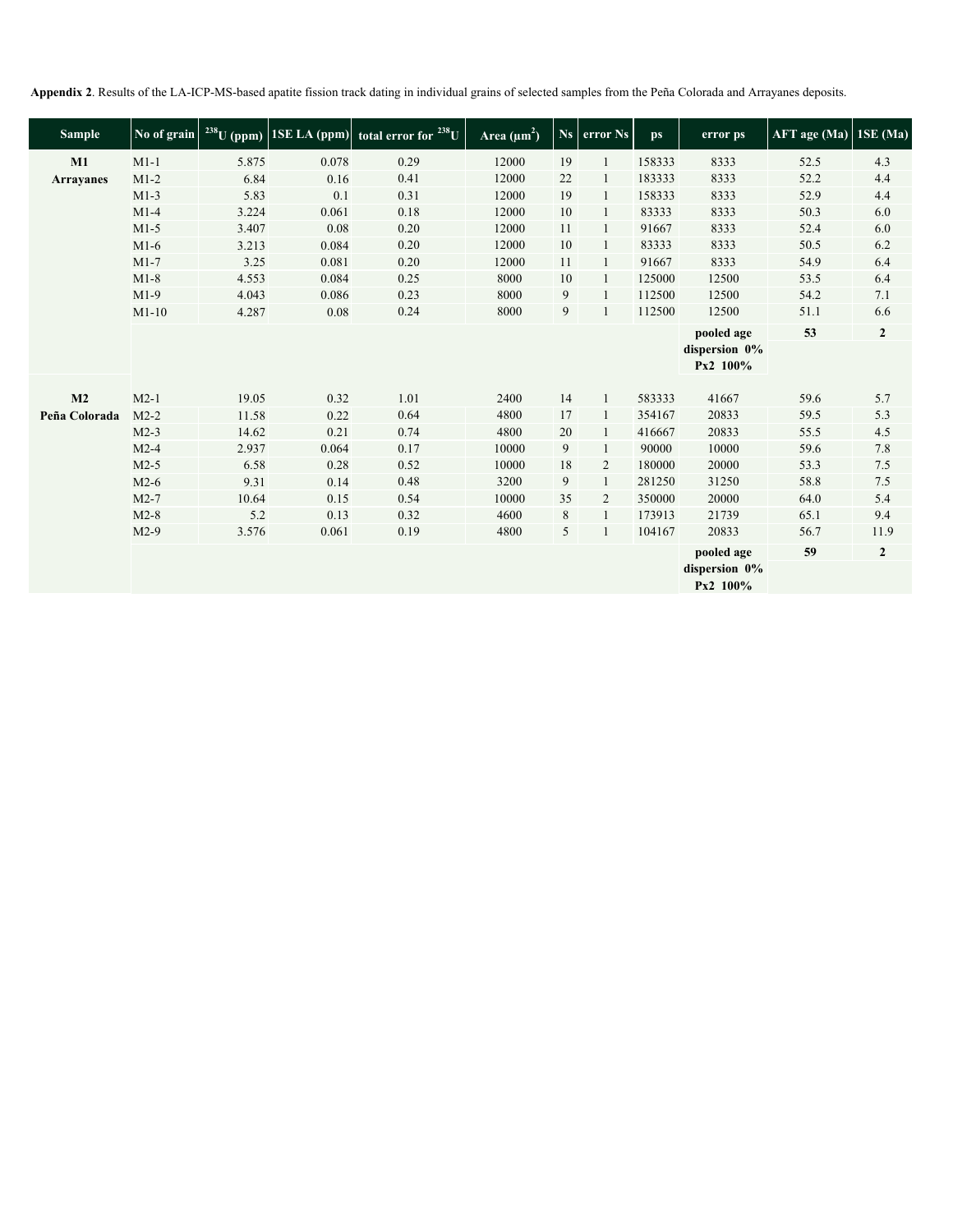**Appendix 3**. Individual chemical analyses of fluorapatite in magnetite + fluorapatite ± diopside associations from the Peña Colorada and Arrayanes deposits by means of LA-ICP-MS. Values are in ppm.

|                           | Mn    | <b>Sr</b> |        | La     | Ce   | Pr    | Nd     | Sm    | Eu    | Gd    | Tb    | Dy    | Ho    | Er    | Yb    | Lu   | Th    |       | $\Sigma$ LREE | $\Sigma$ HREE $\Sigma$ REE |      | $Ce/Ce*$ | Eu/Eu* |
|---------------------------|-------|-----------|--------|--------|------|-------|--------|-------|-------|-------|-------|-------|-------|-------|-------|------|-------|-------|---------------|----------------------------|------|----------|--------|
| sample M1 (Arrayanes)     |       |           |        |        |      |       |        |       |       |       |       |       |       |       |       |      |       |       |               |                            |      |          |        |
| $M1-1$                    | 526.2 | 413       | 948.8  | 898    | 2328 | 306.4 | 1367   | 289   | 12.15 | 268.9 | 33.85 | 194.3 | 35.56 | 85.2  | 52.45 | 6.67 | 15.49 | 5.875 | 5201          | 677                        | 5877 | 4.4381   | 0.0436 |
| $M1-2$                    | 525.3 | 404.2     | 1018.2 | 959    | 2533 | 330.2 | 1444   | 306.4 | 12.18 | 286   | 36.39 | 206.2 | 36.97 | 92.4  | 56.76 | 7.2  | 20.41 | 6.84  | 5585          | 722                        | 6307 | 4.5013   | 0.0411 |
| $M1-3$                    | 538   | 411.5     | 938    | 903    | 2383 | 310.6 | 1343   | 288.6 | 12.08 | 265.3 | 33.71 | 192   | 34.7  | 85.3  | 51.91 | 6.62 | 15.85 | 5.83  | 5240          | 670                        | 5910 | 4.4997   | 0.0437 |
| $M1-4$                    | 539.1 | 406.8     | 1079   | 1031   | 2648 | 347.9 | 1540   | 330.2 | 13.15 | 304.6 | 39.12 | 220.4 | 39.98 | 96.6  | 58    | 7.08 | 22.19 | 7.03  | 5910          | 766                        | 6676 | 4.4214   | 0.0415 |
| $M1-5$                    | 522.4 | 405.4     | 1097   | 1054.5 | 2720 | 355.7 | 1587   | 335   | 13.95 | 307.2 | 39.67 | 223.8 | 40.61 | 98.2  | 58.85 | 7.35 | 23.82 | 7.49  | 6066          | 776                        | 6842 | 4.4412   | 0.0435 |
| $M1-6$                    | 471.6 | 424.3     | 898.2  | 819.4  | 2054 | 275.9 | 1239   | 268.1 | 12.01 | 249.9 | 32.3  | 181.4 | 33.19 | 80.7  | 49.4  | 6.08 | 7.94  | 3.224 | 4668          | 633                        | 5301 | 4.3199   | 0.0464 |
| $M1-7$                    | 491.9 | 425.5     | 887.8  | 812.9  | 2101 | 272.6 | 1220   | 262.6 | 11.95 | 250.4 | 31.73 | 180.6 | 32.28 | 80.2  | 49.91 | 6.07 | 7.81  | 3.407 | 4681          | 631                        | 5312 | 4.4632   | 0.0466 |
| $M1-8$                    | 470.7 | 438.9     | 891.3  | 822.1  | 2096 | 275.6 | 1238   | 266.8 | 11.69 | 248.4 | 32.12 | 180.9 | 32.94 | 81.1  | 48.83 | 6.25 | 7.42  | 3.213 | 4710          | 631                        | 5341 | 4.4034   | 0.0454 |
| $M1-9$                    | 458.4 | 440.6     | 916    | 836.3  | 2105 | 282.4 | 1257   | 269.5 | 12.27 | 254   | 33.08 | 186.8 | 34.14 | 82.7  | 50.71 | 6.29 | 7.73  | 3.25  | 4762          | 648                        | 5410 | 4.3315   | 0.0469 |
| $M1-10$                   | 574.9 | 441.8     | 913.7  | 857.8  | 2171 | 288.5 | 1305   | 276.2 | 12.49 | 259.7 | 33.65 | 187.6 | 33.77 | 82    | 48.25 | 6.14 | 10.54 | 4.604 | 4911          | 651                        | 5562 | 4.3641   | 0.0466 |
| $M1-11$                   | 589.5 | 435.2     | 889.7  | 851.9  | 2196 | 287.7 | 1267   | 266.8 | 12.05 | 252.7 | 32.39 | 181.8 | 32.79 | 79.7  | 47.19 | 5.92 | 10.22 | 4.481 | 4881          | 632                        | 5514 | 4.4358   | 0.0464 |
| $M1-12$                   | 578.9 | 427.3     | 834.3  | 788.4  | 1981 | 263.1 | 1181.4 | 250.3 | 11.16 | 238.3 | 30.72 | 170.5 | 30.94 | 74.8  | 44.58 | 5.43 | 7.62  | 3.686 | 4475          | 595                        | 5071 | 4.3496   | 0.0457 |
| $M1-13$                   | 584.9 | 425.7     | 838.2  | 797.6  | 2021 | 263.8 | 1183   | 248   | 10.77 | 237.6 | 30.9  | 170.5 | 31.03 | 75    | 44.28 | 5.42 | 7.95  | 3.845 | 4524          | 595                        | 5119 | 4.4059   | 0.0444 |
| $M1-14$                   | 528.2 | 445.5     | 956.6  | 858.8  | 2126 | 282.6 | 1268   | 273.3 | 13.98 | 261.2 | 34.18 | 193.4 | 34.85 | 85.8  | 54.4  | 6.92 | 12.14 | 4.553 | 4823          | 671                        | 5493 | 4.3155   | 0.0523 |
| $M1-15$                   | 524.3 | 460.7     | 976.1  | 872.5  | 2139 | 286.4 | 1295   | 278.8 | 15.17 | 268.6 | 35.21 | 198.3 | 36.09 | 87.7  | 55.61 | 7.05 | 11.72 | 4.571 | 4887          | 689                        | 5575 | 4.2790   | 0.0554 |
| $M1-16$                   | 521.3 | 385.9     | 963    | 919.7  | 2352 | 309.4 | 1363   | 284.5 | 10.7  | 270.5 | 34.36 | 196.1 | 34.49 | 83.5  | 49.2  | 6.17 | 10.42 | 4.043 | 5239          | 674                        | 5914 | 4.4091   | 0.0386 |
| $M1-17$                   | 524.6 | 390.5     | 972.5  | 932.8  | 2362 | 309.3 | 1389   | 288.2 | 10.57 | 275.4 | 35.12 | 195.6 | 35.29 | 84.5  | 50.07 | 6.29 | 10.85 | 4.287 | 5292          | 682                        | 5974 | 4.3974   | 0.0375 |
|                           |       |           |        |        |      |       |        |       |       |       |       |       |       |       |       |      |       |       |               |                            |      |          |        |
| sample M2 (Peña Colorada) |       |           |        |        |      |       |        |       |       |       |       |       |       |       |       |      |       |       |               |                            |      |          |        |
| $M2-1$                    | 122.2 | 423.8     | 693.9  | 867.8  | 1719 | 198.3 | 833.8  | 161.7 | 12.36 | 158.5 | 20.22 | 121   | 23.37 | 62.25 | 39.89 | 4.37 | 56.29 | 9.04  | 3793          | 430                        | 4223 | 4.1439   | 0.0772 |
| $M2-2$                    | 129.4 | 414.1     | 833.8  | 842.8  | 1786 | 209.7 | 882.9  | 176.6 | 14.76 | 175.3 | 23.2  | 139.7 | 27.58 | 73.91 | 50.18 | 5.64 | 55.92 | 7.77  | 3913          | 496                        | 4408 | 4.2483   | 0.0839 |
| $M2-3$                    | 118.8 | 433.3     | 971.9  | 1189   | 2316 | 265.8 | 1108.4 | 221.6 | 15.19 | 216.2 | 27.87 | 168.9 | 32.95 | 84.6  | 53.89 | 5.88 | 63.46 | 11.96 | 5116          | 590                        | 5706 | 4.1197   | 0.0694 |
| $M2-4$                    | 123.7 | 432.4     | 954.7  | 1154   | 2288 | 260.7 | 1095.4 | 218.7 | 14.43 | 213.5 | 27.2  | 163.9 | 31.75 | 83.4  | 52.7  | 5.66 | 57.27 | 11.58 | 5031          | 578                        | 5609 | 4.1714   | 0.0668 |
| $M2-5$                    | 125.4 | 447       | 978.6  | 1112.9 | 2159 | 250.7 | 1058   | 220.2 | 13.55 | 218.3 | 28.31 | 169   | 33.12 | 88    | 54.82 | 5.79 | 53.45 | 9.97  | 4814          | 597                        | 5412 | 4.0874   | 0.0618 |
| $M2-6$                    | 124.2 | 443.      | 941    | 1106   | 2132 | 249.7 | 1063.3 | 216.8 | 14.08 | 212.3 | 26.84 | 162.2 | 31.73 | 81.8  | 52.68 | 5.59 | 58.11 | 10.16 | 4782          | 573                        | 5355 | 4.0570   | 0.0656 |
|                           |       |           |        |        |      |       |        |       |       |       |       |       |       |       |       |      |       |       |               |                            |      |          |        |

|         |       |       |       | 1100   | 2132  | <b>249.7</b> | 1003.3 | 210.8 | 14.08 | 212.5 | 20.84 | 102.2 | 31.73 | 81.8  | 24.08 | - 2.29 | 28.11 | 10.16 | 4/82 | 2/3 | <b>3333</b> | 4.0370 |        |
|---------|-------|-------|-------|--------|-------|--------------|--------|-------|-------|-------|-------|-------|-------|-------|-------|--------|-------|-------|------|-----|-------------|--------|--------|
| $M2-7$  | 128.9 | 413.4 | 683.2 | 696.1  | 1456  | 169.9        | 725.8  | 149.5 | 11.7  | 149.7 | 18.84 | 113.3 | 22.49 | 60.04 | 40.02 | 4.49   | 44.1  | 6.48  | 3209 | 409 | 3618        | 4.2338 | 0.0782 |
| $M2-8$  | 147.3 | 374.4 | 455.2 | 464.9  | 939.8 | 107.91       | 449    | 89.3  | 7.18  | 94.7  | 12.21 | 72.6  | 14.77 | 39.63 | 30.45 | 3.748  | 29.95 | 2.937 | 2058 | 268 | 2326        | 4.1959 | 0.0781 |
| $M2-9$  | 133.4 | 418.8 | -681  | 717    | 1462  | 171          | 725    | 148.9 | 11.82 | 147.7 | 18.33 | 112.2 | 22.32 | 60.4  | 39.6  | 4.51   | 46.4  | 6.58  | 3236 | 405 | 3641        | 4.1753 | 0.0797 |
| $M2-10$ | 118.1 | 440   | 904.8 | 1006.6 | 1980  | 229.9        | 979.9  | 203.6 | 13.03 | 203.1 | 25.72 | 152.2 | 29.84 | 77.6  | 48.3  | 5.24   | 52.25 | 9.31  | 4413 | 542 | 4955        | 4.1159 | 0.0641 |
| $M2-11$ | 119.5 | 610   | 905   | 1059   | 2108  | 244.2        | 1033   | 206.5 | 15.06 | 202.5 | 25.84 | 151.5 | 29.87 | 78.8  | 50.91 | 5.7    | 63.3  | 10.64 | 4666 | 545 | 5211        | 4.1452 | 0.0736 |
| $M2-12$ | 315   | 357.3 | -650  | 697    | 1383  | 163.7        | 709    | 143.9 | 8.74  | 145.5 | 18.48 | 109.1 | 21.18 | 56.3  | 35.4  | 4.12   | 47.4  | 5.43  | 3105 | 390 | 3495        | 4.0943 | 0.0604 |
| $M2-13$ | 142.4 | 421.4 | 728.5 | 682.4  | 1406  | 167.9        | 722.1  | 150.1 | 11.65 | 155.5 | 20.09 | 117.9 | 24.05 | 65.67 | 45.28 | 5.25   | 47.09 | 5.2   | 3140 | 434 | 3574        | 4.1538 | 0.0763 |
|         | 149.2 | 397.6 | 541   | 534.6  | 1090  | 126.3        | 540.1  | 111.4 | 9.12  | 113   | 14.7  | 86.1  | 17.72 | 47.93 | 34.1  | 4.28   | 35.52 | 3.576 | 2412 | 318 | 2729        | 4.1948 | 0.0813 |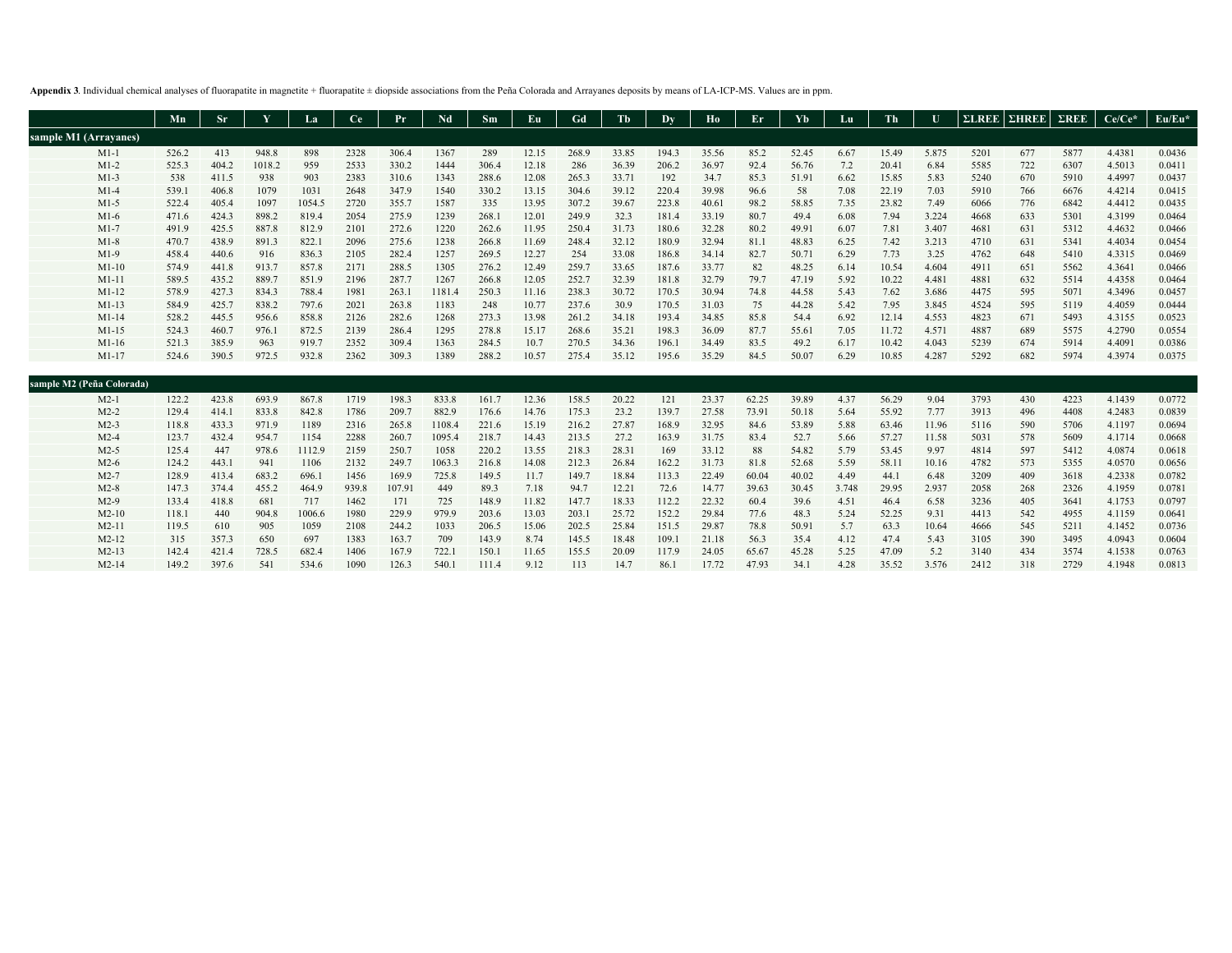|  |  | Appendix 4. $^{40}Ar/^{39}Ar$ step-heating data for mineralized samples from Peña Colorada, Mexico |  |  |  |
|--|--|----------------------------------------------------------------------------------------------------|--|--|--|
|--|--|----------------------------------------------------------------------------------------------------|--|--|--|

| <b>Step</b>               | Temp.           | $% ^{39}Ar$     | Radiogenic                | $^{39}Ar_k$                                          | $^{40}\mathrm{Ar}^*$ | Apparent     | Apparent        | Apparent         | Error                    |
|---------------------------|-----------------|-----------------|---------------------------|------------------------------------------------------|----------------------|--------------|-----------------|------------------|--------------------------|
|                           | $\rm ^{\circ}C$ | of total        | Yield $(\% )$             | $(Moles x 10^{-12})$                                 | $39Ar_k$             | K/Ca         | K/C1            | Age (Ma)         | (Ma)                     |
| PN-2001-12                |                 | andesite matrix |                           | $J = 0.001999 \pm 0.25\%$                            | $wt = 244.1 mg$      |              | #69KD33         |                  |                          |
| A                         | 750             | 4.9             | 84.5                      | 0.177339                                             | 11.181               | 1.2          | 119             | $39.88 \pm 0.04$ |                          |
| $\bf{B}$                  | 850             | 12.9            | 97.2                      | 0.462109                                             | 14.871               | 3.3          | 735             | 52.85            | $\pm$ 0.04               |
| $\mathbf C$               | 950             | 4.8             | 97.6                      | 0.172894                                             | 16.794               | 2.8          | 678             | 59.57            | $\pm 0.06$               |
| D                         | 1050            | 4.8             | 97.2                      | 0.170889                                             | 18.812               | 4.1          | 429             | 66.60            | $\pm$ 0.04               |
| E                         | 1150            | 18.3            | 97.7                      | 0.657995                                             | 16.819               | 2.8          | 382             | 59.65            | $\pm$ 0.02               |
| $\boldsymbol{\mathrm{F}}$ | 1250            | 29.9            | 95.7                      | 1.071740                                             | 16.012               | 1.1          | 123             | $56.84 \pm 0.04$ |                          |
| G                         | 1450            | 24.4            | 86.4                      | 0.873247                                             | 16.914               | 0.8          | 41              | 59.99 $\pm$ 0.02 |                          |
| <b>Total Gas</b>          |                 | 100.0           | 93.6                      | 3.586213                                             | 16.165               | 1.9          | 271             | 57.37            |                          |
|                           |                 |                 |                           | 72.6% of gas on plateau in 1150° through 1450° steps |                      |              | Average $Age =$ | $59.39 \pm 0.21$ |                          |
|                           |                 |                 |                           |                                                      |                      |              |                 |                  |                          |
| PN-2001-24                |                 | K-feldspar      |                           | $J = 0.001988 \pm 0.25\%$                            | $wt = 4.1 mg$        | #57KD33      |                 |                  |                          |
| A                         | 800             | 9.4             | 71.0                      | 0.00643                                              | 10.863               | 35.3         | 21.0            | 38.64            | $\pm$ 0.21               |
| $\, {\bf B}$              | 850             | 11.7            | 82.6                      | 0.00802                                              | 11.982               | 22.0         | 40.7            | 42.57            | $\pm 0.17$               |
| $\mathbf C$               | 900             | 9.3             | 83.8                      | 0.00639                                              | 12.666               | 15.6         | 56.2            | 44.97            | $\pm 0.20$               |
| D                         | 950             | 6.3             | 85.9                      | 0.00431                                              | 13.095               | 12.8         | 62.1            | 46.47            | $\pm$ 0.23               |
| E                         | 1000            | 5.0             | 85.0                      | 0.00343                                              | 13.894               | 13.3         | 51.5            | 49.27            | $\pm$ 0.32               |
| ${\bf F}$                 | 1050            | 3.9             | 81.4                      | 0.00270                                              | 15.346               | 17.0         | 46.3            | $54.34 \pm 0.35$ |                          |
|                           | 1100            | 3.5             | 73.4                      | 0.00240                                              | 16.292               | 14.0         | 48.3            | $57.64 \pm 0.47$ |                          |
| G<br>H                    | 1150            | 3.7             | 77.8                      | 0.00257                                              | 15.933               | 15.0         | 34.4            | $56.39 \pm 0.44$ |                          |
|                           | 1200            | 4.0             | 83.3                      | 0.00276                                              | 16.051               | 20.6         | 45.0            | $56.80 \pm 0.34$ |                          |
| $\mathbf I$<br>$\bf J$    | 1250            | 5.3             | 83.8                      | 0.00365                                              | 15.368               | 19.9         | 42.6            | $54.42 \pm 0.31$ |                          |
|                           | 1275            | 4.4             | 83.7                      | 0.00300                                              | 15.238               | 19.2         | 36.0            | 53.97            | $\pm$ 0.32               |
| K                         |                 | 5.2             | 82.0                      | 0.00354                                              | 15.251               |              |                 | 54.01            | $\pm 0.32$               |
| L                         | 1300            |                 |                           |                                                      |                      | 27.8<br>13.7 | 30.8            |                  |                          |
| M                         | 1325<br>1350    | 6.0<br>5.1      | 61.6<br>71.9              | 0.00413                                              | 15.309               | 9.6          | 20.7<br>16.5    | 54.21<br>58.27   | $\pm 0.38$               |
| ${\bf N}$                 | 1375            | 7.3             | 71.4                      | 0.00352                                              | 16.472<br>16.795     | 6.0          | 11.4            | 59.39            | $\pm$ 0.35<br>$\pm$ 0.30 |
| $\mathbf O$<br>P          | 1400            | 9.8             | 71.7                      | 0.00503<br>0.00675                                   | 17.957               | 3.2          | 9.1             | 63.43            | $\pm 0.27$               |
| <b>Total Gas</b>          |                 |                 |                           | 0.06862                                              |                      |              |                 | 51.61            |                          |
|                           |                 |                 |                           |                                                      |                      |              |                 |                  |                          |
| $PL-02-54$                |                 | K-feldspar      | $J = 0.001977 \pm 0.25\%$ |                                                      | $wt = 5.5 mg$        | #51KD33      |                 |                  |                          |
| A                         | 750             | 4.0             | 47.3                      | 0.01361                                              | 9.692                | 21.4         | 16.6            | $34.32 \pm 0.24$ |                          |
| $\, {\bf B}$              | 800             | 5.5             | 65.2                      | 0.01866                                              | 11.151               | 26.9         | 31.2            | $39.43 \pm 0.16$ |                          |
| ${\bf C}$                 | 850             | 5.5             | 73.1                      | 0.01867                                              | 12.537               | 25.7         | 51.3            | $44.28 \pm 0.14$ |                          |
| D                         | 900             | 4.1             | 74.6                      | 0.01394                                              | 13.633               | 19.9         | 52.7            | $48.09 \pm 0.16$ |                          |
| ${\bf E}$                 | 950             | 3.1             | 68.5                      | 0.01057                                              | 13.949               | 9.3          | 49.0            | $49.19 \pm 0.20$ |                          |
| $\boldsymbol{\mathrm{F}}$ | 1000            | 2.3             | 73.2                      | 0.00776                                              | 14.454               | 9.0          | 47.2            | $50.95 \pm 0.20$ |                          |
| G                         | 1050            | 2.1             | 66.4                      | 0.00724                                              | 14.753               | 13.5         | 39.0            | $51.99 \pm 0.23$ |                          |
| H                         | 1100            | 2.2             | 62.9                      | 0.00751                                              | 14.917               | 13.0         | 33.2            | $52.56 \pm 0.27$ |                          |
| $\bf{I}$                  | 1150            | 2.9             | 58.5                      | 0.00985                                              | 15.224               | 16.9         | 40.5            | $53.62 \pm 0.26$ |                          |
| J                         | 1200            | 3.3             | 60.1                      | 0.01126                                              | 15.472               | 24.0         | 37.4            | $54.48 \pm 0.26$ |                          |
| K                         | 1250            | 4.1             | 58.9                      | 0.01413                                              | 15.206               | 24.9         | 33.8            | 53.56 $\pm$ 0.25 |                          |
| L                         | 1300            | 5.5             | 52.8                      | 0.01890                                              | 15.141               | 21.3         | 24.2            | 53.34 $\pm$ 0.29 |                          |
| M                         | 1350            | 7.2             | 50.7                      | 0.02441                                              | 15.309               | 16.3         | 16.7            | $53.92 \pm 0.30$ |                          |
| ${\bf N}$                 | 1400            | 15.1            | 55.9                      | 0.05141                                              | 15.873               | 16.7         | 12.9            | $55.88 \pm 0.26$ |                          |
| $\mathbf O$               | 1450            | 20.8            | 54.0                      | 0.07103                                              | 16.115               | 20.3         | 14.9            | $56.71 \pm 0.29$ |                          |
| ${\bf p}$                 | 1500            | 6.1             | 47.3                      | 0.02070                                              | 16.520               | 12.8         | 14.9            | $58.12 \pm 0.37$ |                          |
| Q                         | 1650            | 6.3             | 45.9                      | 0.02141                                              | 16.573               | 17.3         | 14.2            | $58.30 \pm 0.39$ |                          |
| <b>Total Gas</b>          |                 |                 |                           | 0.34106                                              |                      |              |                 | 52.67            |                          |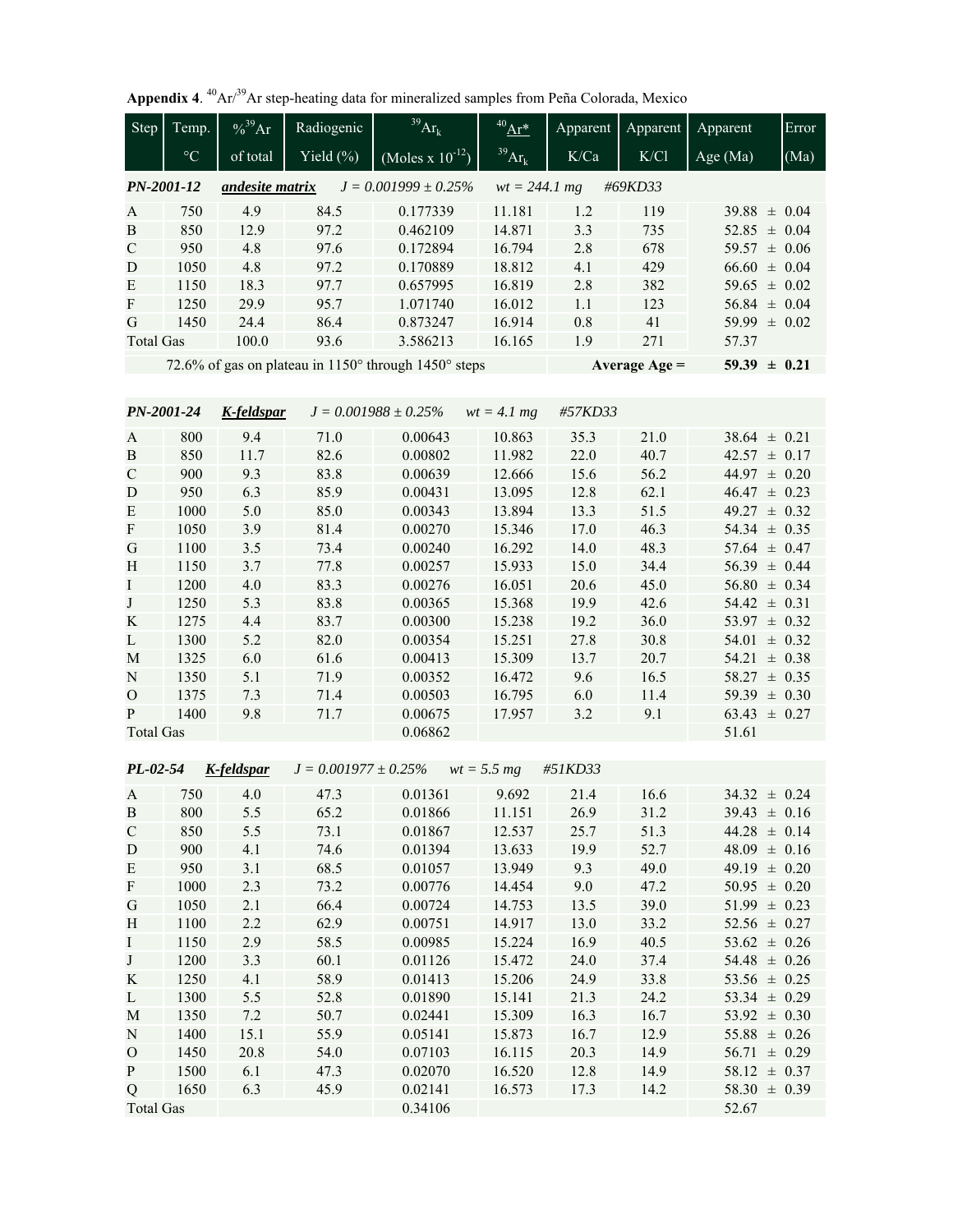| <i>PN-2001-2</i> |      | K-feldspar |      | $J = 0.001990 \pm 0.25\%$ | $wt = 5.2 mg$ | #58KD33 |      |                  |
|------------------|------|------------|------|---------------------------|---------------|---------|------|------------------|
| A                | 750  | 3.4        | 75.0 | 0.02950                   | 9.758         | 34.2    | 54.1 | $34.78 \pm 0.11$ |
| B                | 800  | 6.4        | 88.2 | 0.05525                   | 10.690        | 43.5    | 77.2 | $38.07 \pm 0.07$ |
| $\mathcal{C}$    | 850  | 8.4        | 93.4 | 0.07266                   | 12.099        | 43.8    | 89.6 | $43.02 \pm 0.07$ |
| D                | 900  | 7.2        | 94.2 | 0.06229                   | 12.881        | 37.8    | 97.9 | $45.77 \pm 0.07$ |
| E                | 950  | 5.3        | 93.6 | 0.04570                   | 13.434        | 32.3    | 80.9 | $47.71 \pm 0.08$ |
| F                | 1000 | 3.8        | 92.9 | 0.03258                   | 13.986        | 30.3    | 77.0 | $49.64 \pm 0.08$ |
| G                | 1050 | 3.0        | 90.4 | 0.02563                   | 14.219        | 35.8    | 74.7 | $50.46 \pm 0.10$ |
| H                | 1100 | 2.3        | 90.4 | 0.02016                   | 14.286        | 34.3    | 73.5 | $50.69 \pm 0.11$ |
| $\mathbf{I}$     | 1150 | 2.7        | 89.2 | 0.02336                   | 14.295        | 33.8    | 65.5 | $50.72 \pm 0.11$ |
| J                | 1200 | 4.0        | 88.3 | 0.03464                   | 14.172        | 34.0    | 62.8 | $50.29 \pm 0.10$ |
| K                | 1250 | 5.9        | 88.7 | 0.05073                   | 14.174        | 35.8    | 56.9 | $50.30 \pm 0.09$ |
| L                | 1300 | 10.0       | 86.5 | 0.08596                   | 14.157        | 35.6    | 48.2 | $50.24 \pm 0.09$ |
| M                | 1350 | 12.0       | 82.1 | 0.10314                   | 14.331        | 24.9    | 34.9 | $50.85 \pm 0.11$ |
| N                | 1400 | 15.0       | 80.9 | 0.12960                   | 15.239        | 14.4    | 21.2 | $54.02 \pm 0.12$ |
| $\Omega$         | 1450 | 10.5       | 80.4 | 0.09007                   | 17.480        | 8.3     | 18.0 | $61.83 \pm 0.14$ |
| <b>Total Gas</b> |      |            |      | 0.86127                   |               |         |      | 49.74            |

## *DI-2 K-feldspar J = 0.003921 ± 0.35% wt = 15.8 mg #106KD25*

| A             | 650  | 4.3   | 83.4 | 0.112965                                              | 5.816 | 11.75  | 372             | $40.68 \pm$      | 1.14 |
|---------------|------|-------|------|-------------------------------------------------------|-------|--------|-----------------|------------------|------|
| B             | 700  | 5.2   | 90.9 | 0.135875                                              | 6.391 | 46.30  | 935             | 44.65 $\pm$      | 0.29 |
| $\mathcal{C}$ | 750  | 4.3   | 92.9 | 0.113230                                              | 7.076 | 69.96  | 1167            | 49.37 $\pm$      | 0.24 |
| D             | 800  | 3.1   | 92.3 | 0.079896                                              | 7.529 | 67.19  | 880             | 52.49 $\pm$      | 0.43 |
| E             | 850  | 2.2   | 90.1 | 0.057845                                              | 7.528 | 55.61  | 693             | 52.48 $\pm$      | 0.37 |
| F             | 900  | 1.7   | 91.5 | 0.044064                                              | 7.794 | 72.88  | 718             | 54.31 $\pm$      | 0.44 |
| G             | 950  | 1.6   | 92.5 | 0.042100                                              | 7.812 | 78.07  | 563             | 54.43 $\pm$      | 0.71 |
| H             | 1000 | 1.8   | 92.2 | 0.047174                                              | 7.995 | 74.08  | 573             | 55.69 $\pm$      | 0.61 |
| I             | 1050 | 2.1   | 90.3 | 0.054034                                              | 7.917 | 44.35  | 468             | 55.15 $\pm$      | 0.32 |
| J             | 1100 | 2.4   | 86.2 | 0.063138                                              | 7.959 | 59.82  | 389             | 55.44 $\pm$      | 0.40 |
| K             | 1150 | 3.0   | 79.5 | 0.079440                                              | 7.896 | 53.35  | 312             | 55.00 $\pm$      | 0.31 |
| L             | 1200 | 3.6   | 76.3 | 0.094241                                              | 7.987 | 44.44  | 66              | 55.63 $\pm$      | 0.23 |
| M             | 1225 | 2.9   | 77.6 | 0.074374                                              | 8.057 | 49.40  | 86              | 56.11 $\pm$      | 0.26 |
| N             | 1250 | 3.3   | 76.5 | 0.084768                                              | 8.033 | 51.88  | 212             | 55.95 $\pm$      | 0.37 |
| $\mathbf{O}$  | 1275 | 5.6   | 73.5 | 0.145345                                              | 8.086 | 80.83  | 197             | 56.31 $\pm$      | 0.21 |
| P             | 1300 | 10.9  | 68.2 | 0.283453                                              | 8.095 | 126.83 | 180             | 56.37 $\pm$      | 0.11 |
| Q             | 1350 | 28.2  | 56.9 | 0.736184                                              | 8.067 | 91.10  | 153             | 56.18 $\pm$      | 0.11 |
| R             | 1400 | 11.7  | 49.7 | 0.304201                                              | 8.086 | 41.94  | 139             | 56.31 $\pm$      | 0.26 |
| S             | 1500 | 2.1   | 50.9 | 0.055278                                              | 8.438 | 31.08  | 130             | 58.72 $\pm$      | 0.53 |
| Total Gas     |      | 100.0 | 70.2 | 2.607605                                              | 7.800 | 71.34  | 323             | 54.35            |      |
|               |      |       |      | 62.45% of gas on plateau in 1225° through 1400° steps |       |        | Plateau $Age =$ | $56.26 \pm 0.24$ |      |

*CHIN-1 K-feldspar J = 0.003921 ± 0.35% wt = 26.0 mg #107KD25*

| $\mathsf{A}$  | 650  | 5.5   | 63.5 | 0.147041 | 4.903 | 4.15   | 110  | $34.4 \pm$ | 2.28 |
|---------------|------|-------|------|----------|-------|--------|------|------------|------|
| B             | 750  | 14.2  | 93.3 | 0.379084 | 7.278 | 84.52  | 1535 | $50.8 \pm$ | 0.24 |
| $\mathcal{C}$ | 850  | 8.2   | 92.5 | 0.219790 | 7.732 | 77.06  | 1145 | 53.9 $\pm$ | 0.23 |
| D             | 950  | 4.3   | 89.4 | 0.113849 | 7.959 | 100.75 | 708  | $55.4 \pm$ | 0.38 |
| E             | 1050 | 4.9   | 87.2 | 0.131438 | 7.983 | 107.32 | 567  | 55.6 $\pm$ | 0.30 |
| F             | 1100 | 4.6   | 85.0 | 0.121611 | 7.934 | 135.82 | 503  | $55.3 \pm$ | 0.31 |
| G             | 1150 | 6.7   | 79.4 | 0.178741 | 7.808 | 133.89 | 414  | 54.4 $\pm$ | 0.24 |
| H             | 1200 | 8.8   | 75.0 | 0.235552 | 7.800 | 95.11  | 97   | $54.3 \pm$ | 0.18 |
| I             | 1225 | 6.4   | 72.0 | 0.169758 | 7.931 | 71.76  | 185  | $55.2 \pm$ | 0.23 |
| J             | 1250 | 6.6   | 71.5 | 0.176434 | 8.044 | 68.10  | 177  | $56.0 \pm$ | 0.25 |
| K             | 1275 | 11.6  | 72.1 | 0.309556 | 8.110 | 96.04  | 176  | $56.5 \pm$ | 0.16 |
| L             | 1300 | 14.4  | 72.2 | 0.384497 | 8.193 | 169.38 | 206  | 57.0 $\pm$ | 0.15 |
| M             | 1325 | 3.9   | 69.8 | 0.103243 | 8.310 | 98.17  | 222  | $57.8 \pm$ | 0.37 |
| Total Gas     |      | 100.0 | 79.0 | 2.670594 | 7.720 | 100.05 | 518  | 53.8       |      |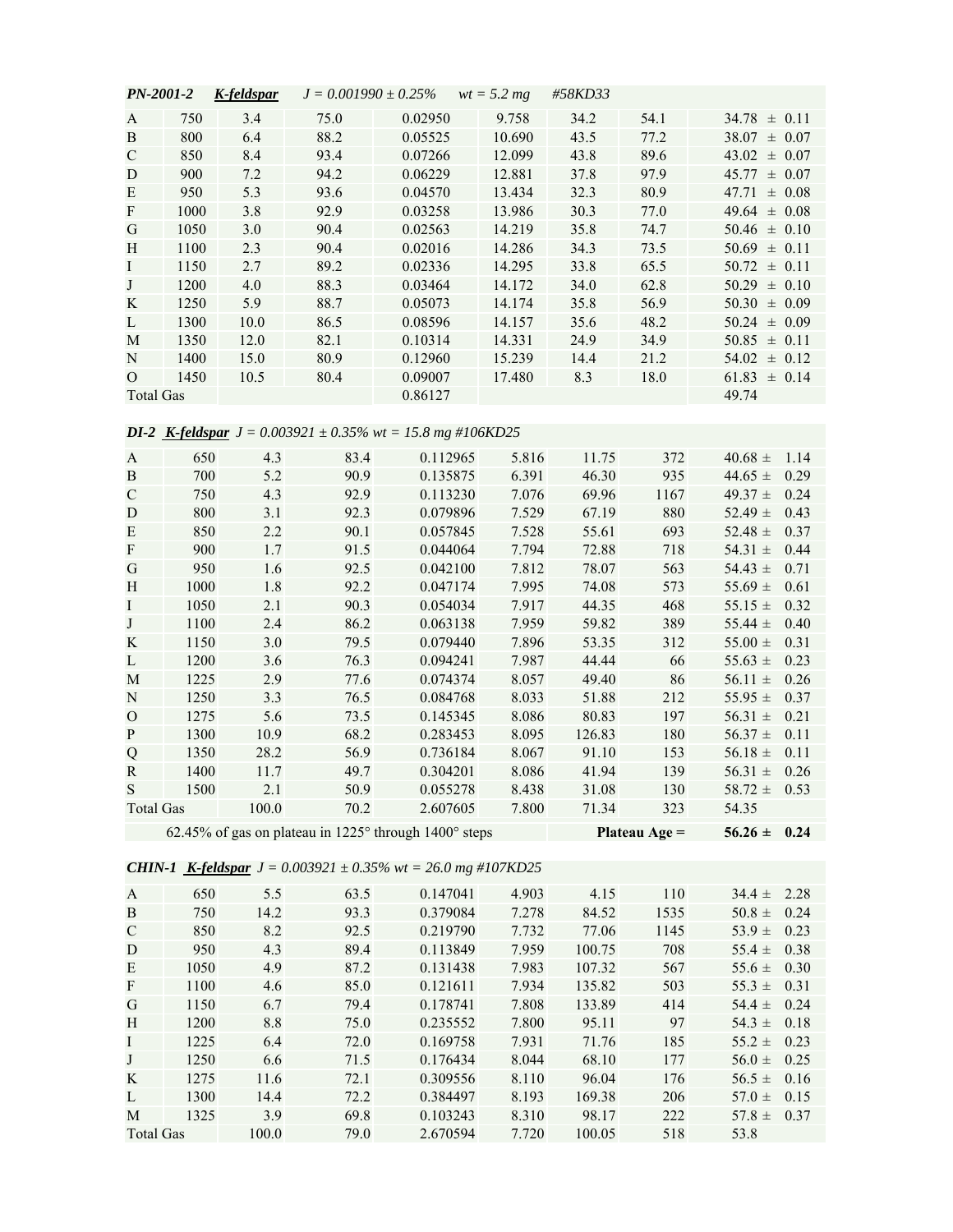*CHI-8 K-feldspar J = 0.003918 ± 0.35% wt = 29.7 mg #108KD25*

| $\mathsf{A}$ | 650  | 6.6   | 83.1 | 0.255397 | 6.624 | 18.89  | 265  | $46.2 \pm$<br>0.50 |
|--------------|------|-------|------|----------|-------|--------|------|--------------------|
| B            | 750  | 16.0  | 96.2 | 0.618286 | 7.379 | 125.01 | 3537 | 0.12<br>51.4 $\pm$ |
| C            | 850  | 9.0   | 96.0 | 0.347210 | 7.921 | 131.80 | 2039 | 55.1 $\pm$<br>0.07 |
| D            | 950  | 4.6   | 94.0 | 0.179185 | 8.073 | 157.31 | 1101 | $56.2 \pm$<br>0.13 |
| E            | 1050 | 4.9   | 92.8 | 0.189865 | 8.062 | 166.92 | 763  | 0.12<br>56.1 $\pm$ |
| F            | 1100 | 4.2   | 90.0 | 0.163635 | 7.983 | 148.03 | 537  | 0.14<br>55.6 $\pm$ |
| G            | 1200 | 10.3  | 81.0 | 0.396600 | 7.943 | 112.20 | 124  | $55.3 \pm$<br>0.07 |
| H            | 1225 | 6.0   | 77.7 | 0.231402 | 8.036 | 90.06  | 134  | 55.9 $\pm$<br>0.06 |
| I            | 1250 | 6.2   | 77.3 | 0.238231 | 8.045 | 83.47  | 201  | $56.0 \pm$<br>0.06 |
| J            | 1275 | 10.8  | 78.1 | 0.415248 | 8.063 | 116.85 | 205  | 0.11<br>$56.1 \pm$ |
| K            | 1300 | 14.4  | 77.9 | 0.555017 | 8.152 | 252.39 | 245  | 0.05<br>$56.7 \pm$ |
| L            | 1350 | 6.9   | 72.2 | 0.265180 | 8.226 | 193.24 | 231  | 0.09<br>$57.2 \pm$ |
| Total Gas    |      | 100.0 | 84.7 | 3.855256 | 7.851 | 139.31 | 987  | 54.7               |

## *CHI-2 K-feldspar J = 0.003921 ± 0.35% wt = 24.3 mg #109KD25*

| $\mathbf{A}$  | 650  | 5.9   | 83.2 | 0.201203 | 6.015 | 43.78  | 394  | $42.05 \pm$<br>0.85 |
|---------------|------|-------|------|----------|-------|--------|------|---------------------|
| B             | 750  | 14.4  | 97.5 | 0.490725 | 7.520 | 218.59 | 3773 | 52.42 $\pm$<br>0.08 |
| $\mathcal{C}$ | 850  | 9.4   | 97.6 | 0.319475 | 7.977 | 163.34 | 2771 | 0.06<br>$55.56 \pm$ |
| D             | 950  | 4.3   | 96.1 | 0.147227 | 8.088 | 175.73 | 1212 | $56.33 \pm$<br>0.11 |
| E             | 1050 | 4.5   | 94.5 | 0.152776 | 8.037 | 212.14 | 860  | 55.97 $\pm$<br>0.10 |
| F             | 1100 | 4.0   | 93.4 | 0.135091 | 8.013 | 138.67 | 699  | 55.81 $\pm$<br>0.10 |
| G             | 1200 | 10.1  | 87.8 | 0.344943 | 7.950 | 132.02 | 141  | $55.37 \pm$<br>0.05 |
| H             | 1225 | 6.0   | 85.5 | 0.204930 | 8.009 | 126.58 | 212  | 55.78 $\pm$<br>0.16 |
| $\bf{I}$      | 1250 | 6.0   | 83.9 | 0.202743 | 8.036 | 115.84 | 266  | $55.97 \pm$<br>0.12 |
| J             | 1275 | 9.1   | 82.9 | 0.310387 | 8.045 | 132.57 | 250  | $56.03 \pm$<br>0.12 |
| K             | 1300 | 15.3  | 85.1 | 0.520978 | 8.105 | 306.05 | 300  | 0.08<br>56.44 $\pm$ |
| $\mathbf{L}$  | 1350 | 11.0  | 83.6 | 0.376463 | 8.179 | 477.17 | 314  | 56.95 $\pm$<br>0.07 |
| Total Gas     |      | 100.0 | 89.0 | 3.406941 | 7.855 | 211.47 | 1091 | 54.72               |

## *PN-1 K-feldspar J = 0.003921 ± 0.35% wt = 30.3 mg #110KD25*

| $\mathbf{A}$     | 650  | 4.1   | 67.7 | 0.210950 | 6.138 | 12.48  | 128 | $42.90 \pm$ | 1.16 |
|------------------|------|-------|------|----------|-------|--------|-----|-------------|------|
| B                | 750  | 7.7   | 94.5 | 0.399211 | 7.828 | 144.12 | 638 | 54.54 $\pm$ | 0.09 |
| C                | 850  | 5.3   | 95.0 | 0.271500 | 8.632 | 190.93 | 802 | $60.05 \pm$ | 0.11 |
| D                | 950  | 3.5   | 95.7 | 0.180198 | 9.184 | 181.21 | 725 | $63.82 \pm$ | 0.10 |
| E                | 1050 | 3.4   | 93.6 | 0.173750 | 9.233 | 84.46  | 385 | 64.15 $\pm$ | 0.12 |
| F                | 1100 | 2.5   | 90.7 | 0.129573 | 8.962 | 107.32 | 366 | $62.31 \pm$ | 0.22 |
| G                | 1200 | 7.0   | 76.4 | 0.361528 | 8.791 | 101.38 | 76  | $61.13 \pm$ | 0.06 |
| H                | 1225 | 3.8   | 81.1 | 0.197623 | 9.007 | 104.20 | 93  | $62.61 \pm$ | 0.14 |
| I                | 1250 | 4.2   | 82.4 | 0.216407 | 9.159 | 104.62 | 186 | $63.65 \pm$ | 0.10 |
| J                | 1275 | 6.7   | 81.4 | 0.347174 | 9.368 | 124.43 | 166 | $65.08 \pm$ | 0.09 |
| K                | 1300 | 12.1  | 79.0 | 0.624539 | 9.469 | 141.51 | 153 | $65.76 \pm$ | 0.12 |
| L                | 1350 | 32.2  | 72.1 | 1.659649 | 9.353 | 132.52 | 164 | $64.97 \pm$ | 0.07 |
| M                | 1450 | 6.3   | 64.6 | 0.325508 | 9.263 | 15.11  | 166 | $64.36 \pm$ | 0.14 |
| N                | 1550 | 1.1   | 63.1 | 0.056497 | 9.289 | 22.25  | 147 | $64.54 \pm$ | 0.31 |
| <b>Total Gas</b> |      | 100.0 | 78.8 | 5.154107 | 8.993 | 118.51 | 256 | 62.52       |      |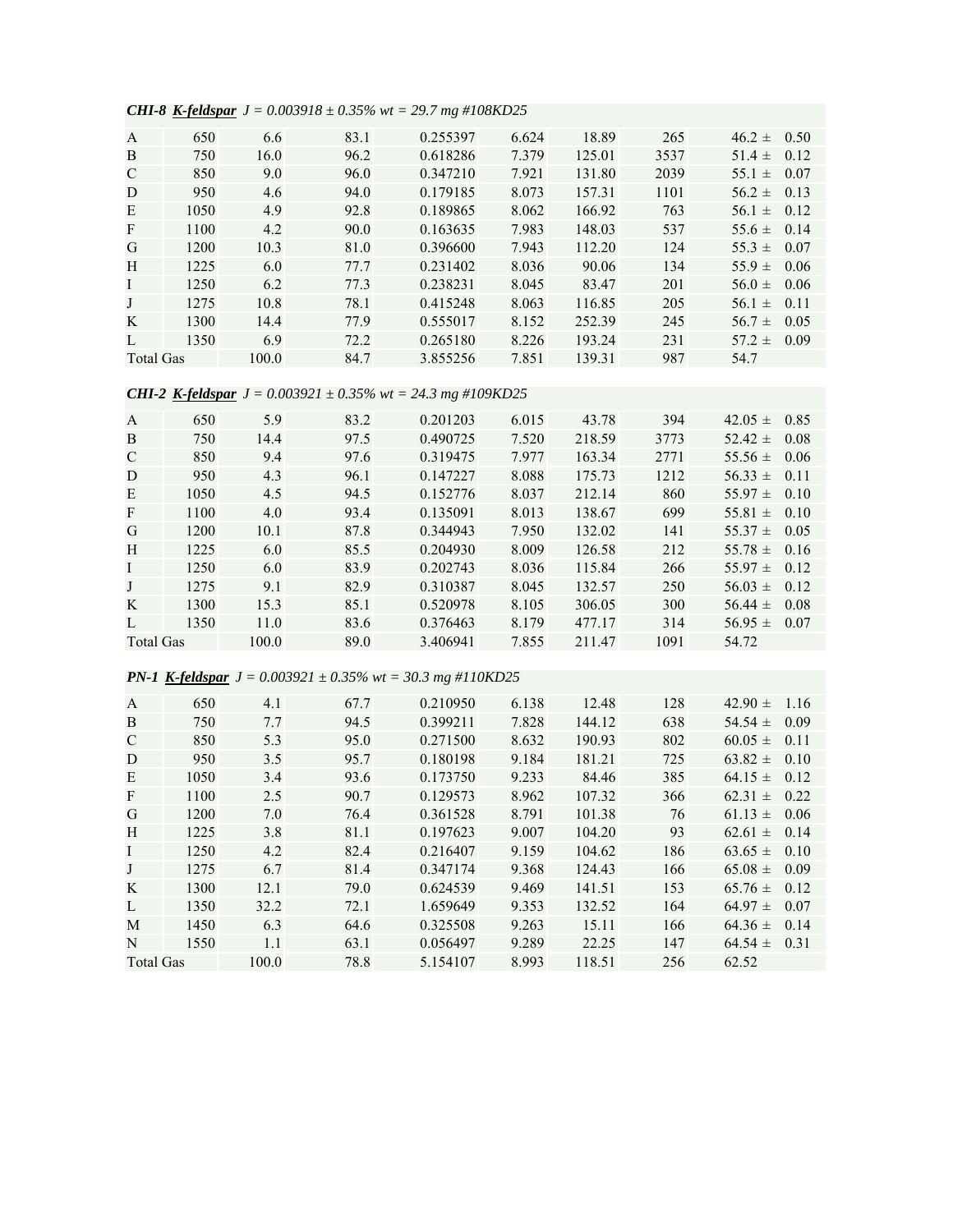|                  | ---- <i>--</i> -- |       |      |          |       |        |     |             |      |
|------------------|-------------------|-------|------|----------|-------|--------|-----|-------------|------|
| A                | 650               | 3.7   | 73.6 | 0.178923 | 6.976 | 33.66  | 145 | $48.66 \pm$ | 0.57 |
| B                | 750               | 7.4   | 94.4 | 0.356459 | 7.700 | 243.16 | 577 | 53.63 $\pm$ | 0.07 |
| C                | 850               | 5.2   | 94.6 | 0.253718 | 8.491 | 282.15 | 905 | 59.06 $\pm$ | 0.10 |
| D                | 950               | 3.5   | 94.9 | 0.168274 | 9.076 | 256.43 | 878 | $63.05 \pm$ | 0.14 |
| E                | 1050              | 3.6   | 92.6 | 0.176108 | 9.243 | 171.96 | 614 | $64.19 \pm$ | 0.12 |
| $\mathbf{F}$     | 1100              | 2.8   | 91.3 | 0.134039 | 9.065 | 167.86 | 543 | $62.98 \pm$ | 0.11 |
| G                | 1200              | 7.2   | 77.8 | 0.347080 | 8.766 | 156.15 | 124 | $60.94 \pm$ | 0.08 |
| H                | 1225              | 4.4   | 80.0 | 0.210665 | 8.830 | 150.73 | 161 | $61.37 \pm$ | 0.14 |
| $\bf{I}$         | 1250              | 4.2   | 81.6 | 0.201825 | 8.970 | 154.21 | 244 | $62.33 \pm$ | 0.14 |
| J                | 1275              | 6.5   | 80.0 | 0.312757 | 8.950 | 195.30 | 212 | $62.19 \pm$ | 0.07 |
| K                | 1300              | 13.7  | 77.4 | 0.664938 | 9.031 | 268.72 | 186 | $62.74 \pm$ | 0.04 |
| L                | 1350              | 31.5  | 72.4 | 1.523491 | 9.185 | 278.55 | 186 | 63.80 $\pm$ | 0.09 |
| M                | 1450              | 5.2   | 68.5 | 0.252430 | 9.440 | 51.85  | 199 | $65.54 \pm$ | 0.07 |
| N                | 1550              | 1.2   | 66.3 | 0.059371 | 9.467 | 72.78  | 178 | $65.72 \pm$ | 0.54 |
| <b>Total Gas</b> |                   | 100.0 | 79.3 | 4.840078 | 8.879 | 218.76 | 300 | 61.70       |      |
|                  |                   |       |      |          |       |        |     |             |      |

|  | <b>DI-1</b> <u>K-feldspar</u> $J = 0.003919 \pm 0.35\%$ wt = 28.9 mg #111KD25 |  |  |  |  |  |  |  |
|--|-------------------------------------------------------------------------------|--|--|--|--|--|--|--|
|--|-------------------------------------------------------------------------------|--|--|--|--|--|--|--|

Ages calculated assuming an initial  $^{40}Ar^{36}Ar = 295.5 \pm 0.$ 

All precision estimates are at the one sigma level of precision.

Ages of individual steps do not include error in the irradiation parameter J.

No error is calculated for the total gas age.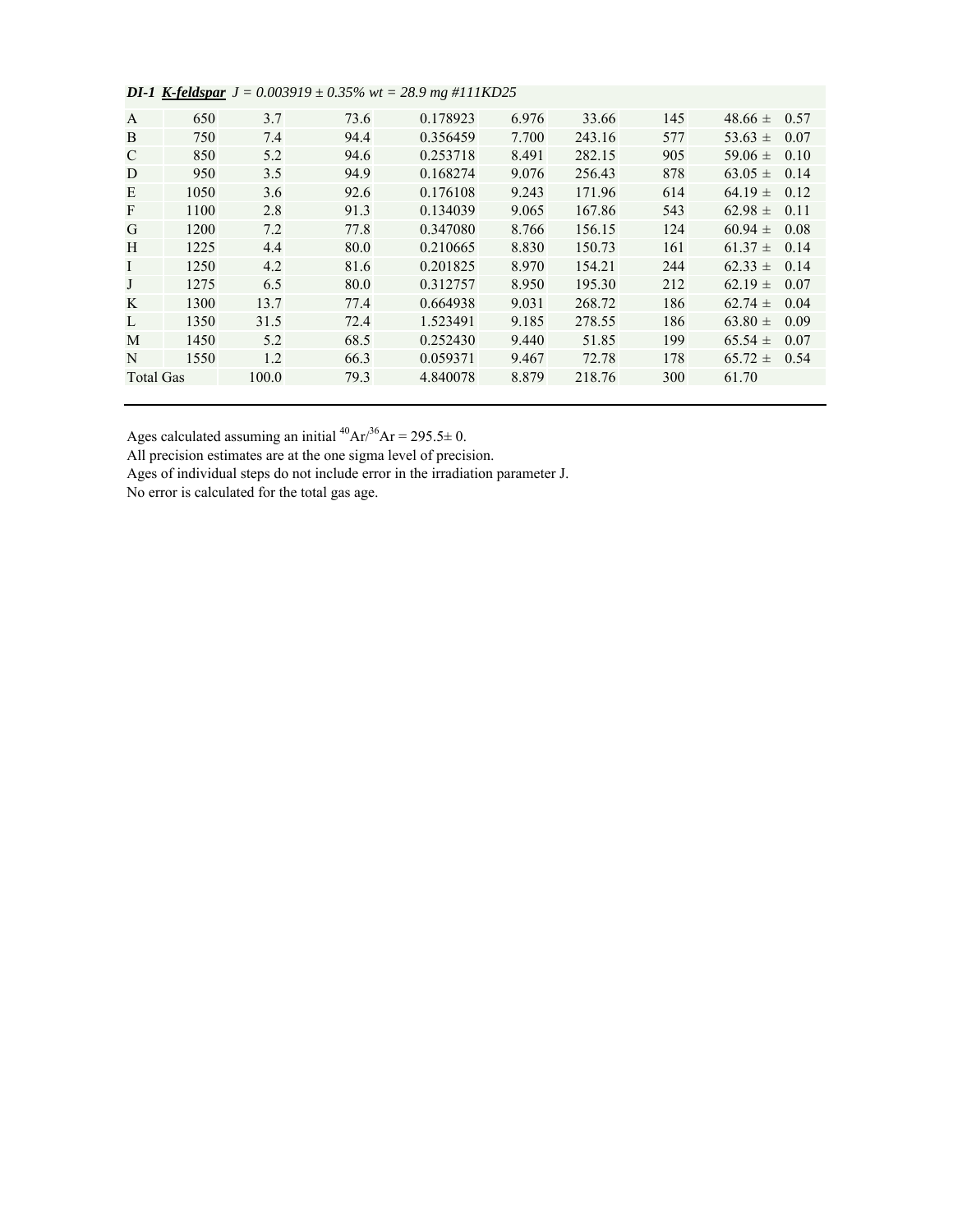

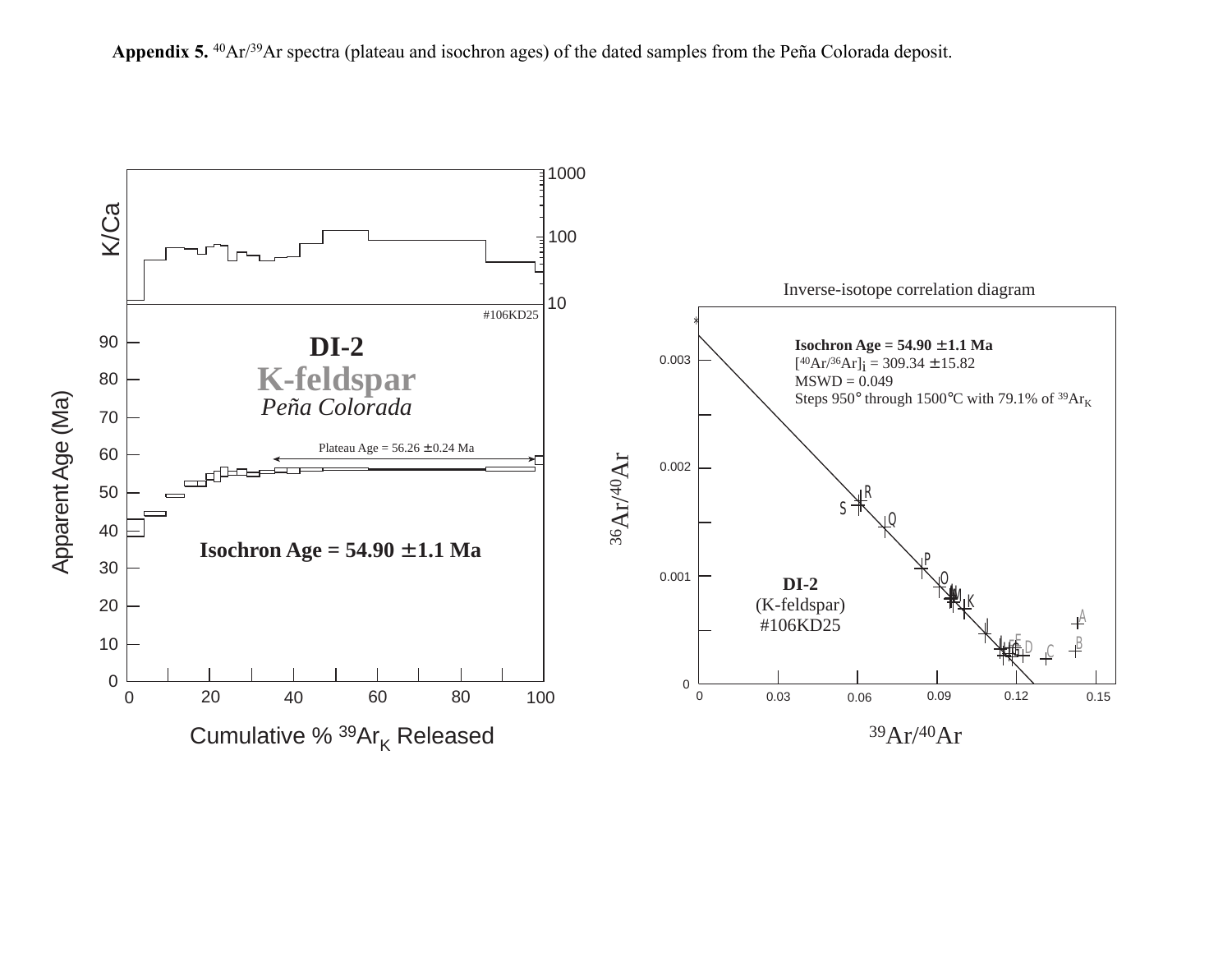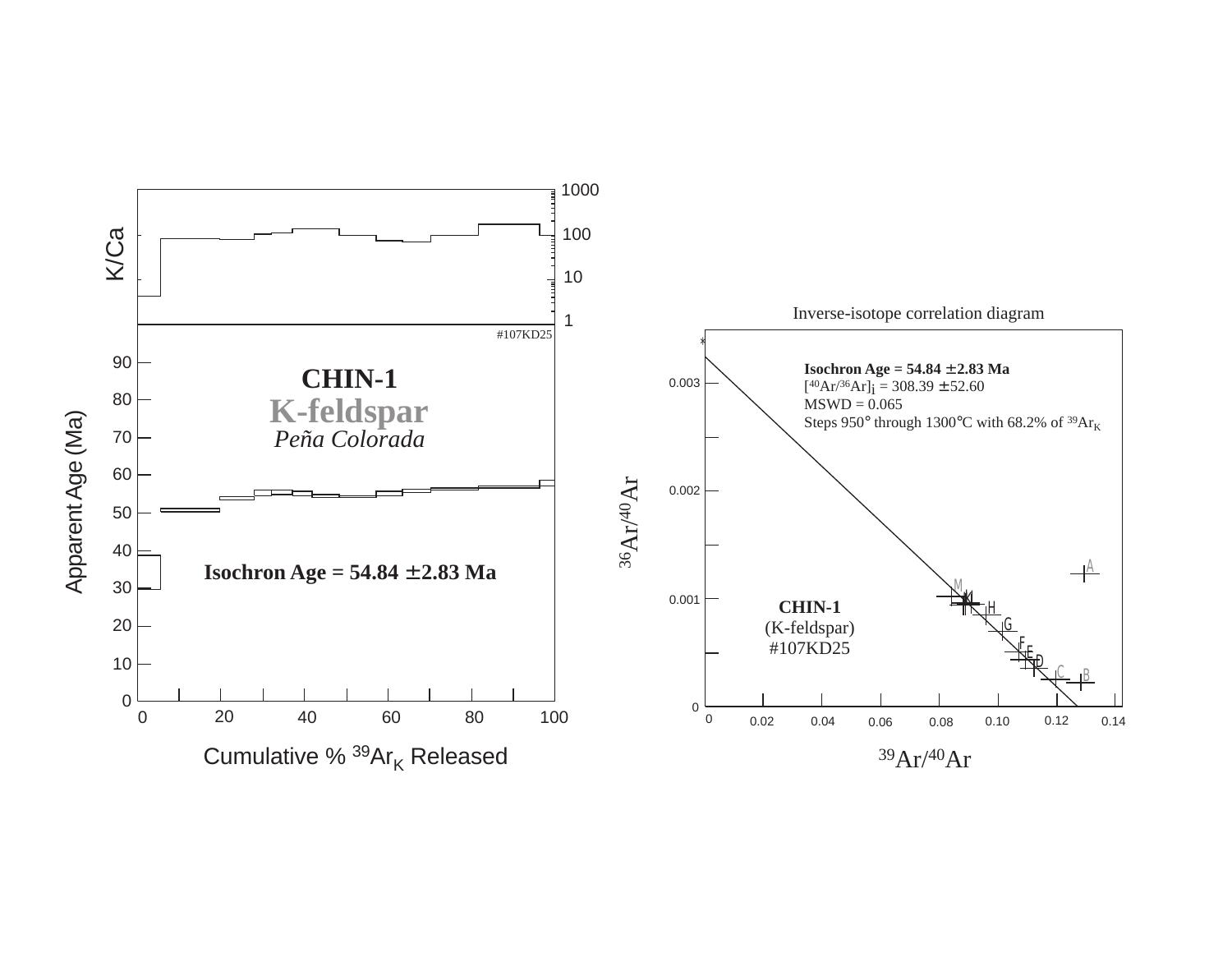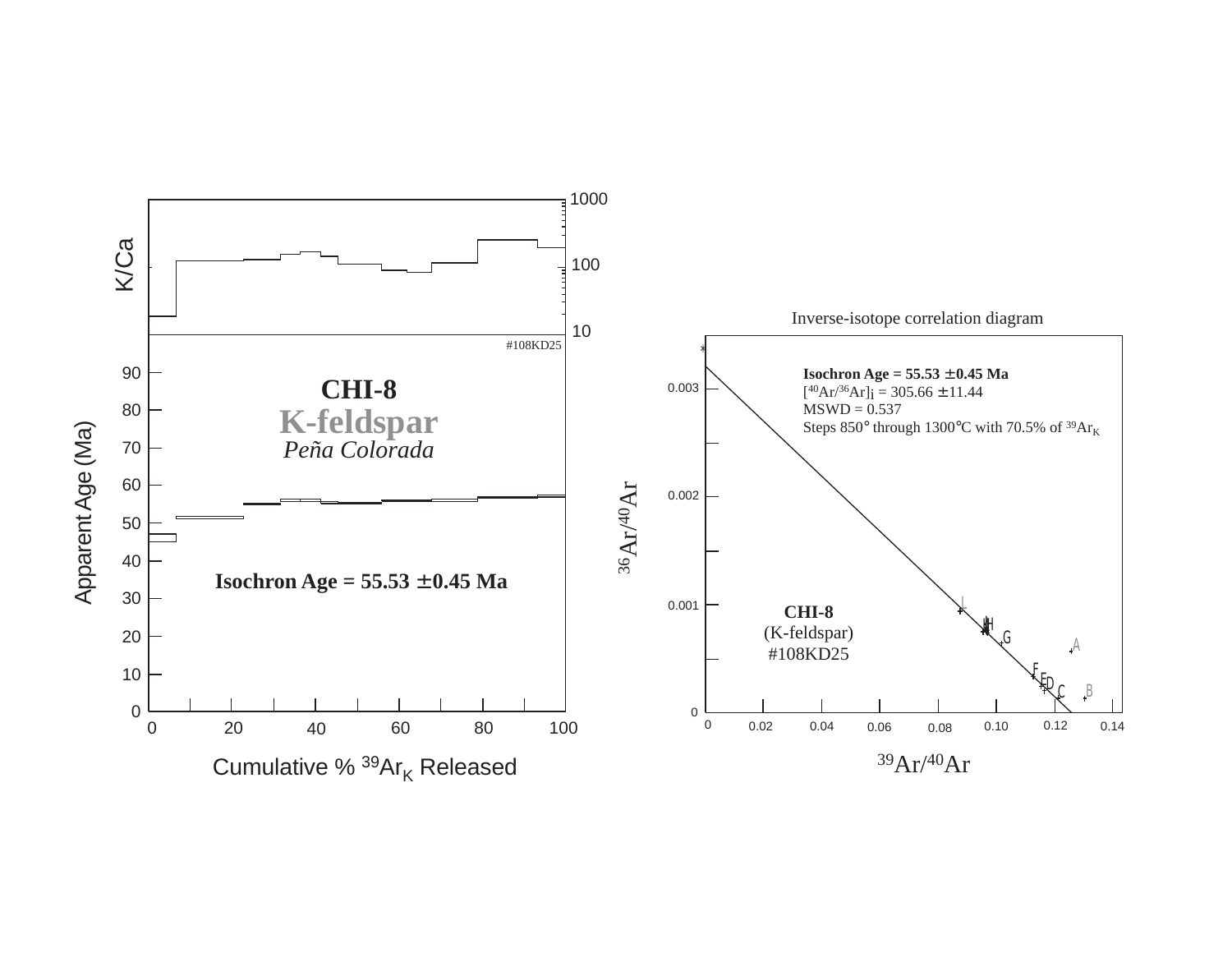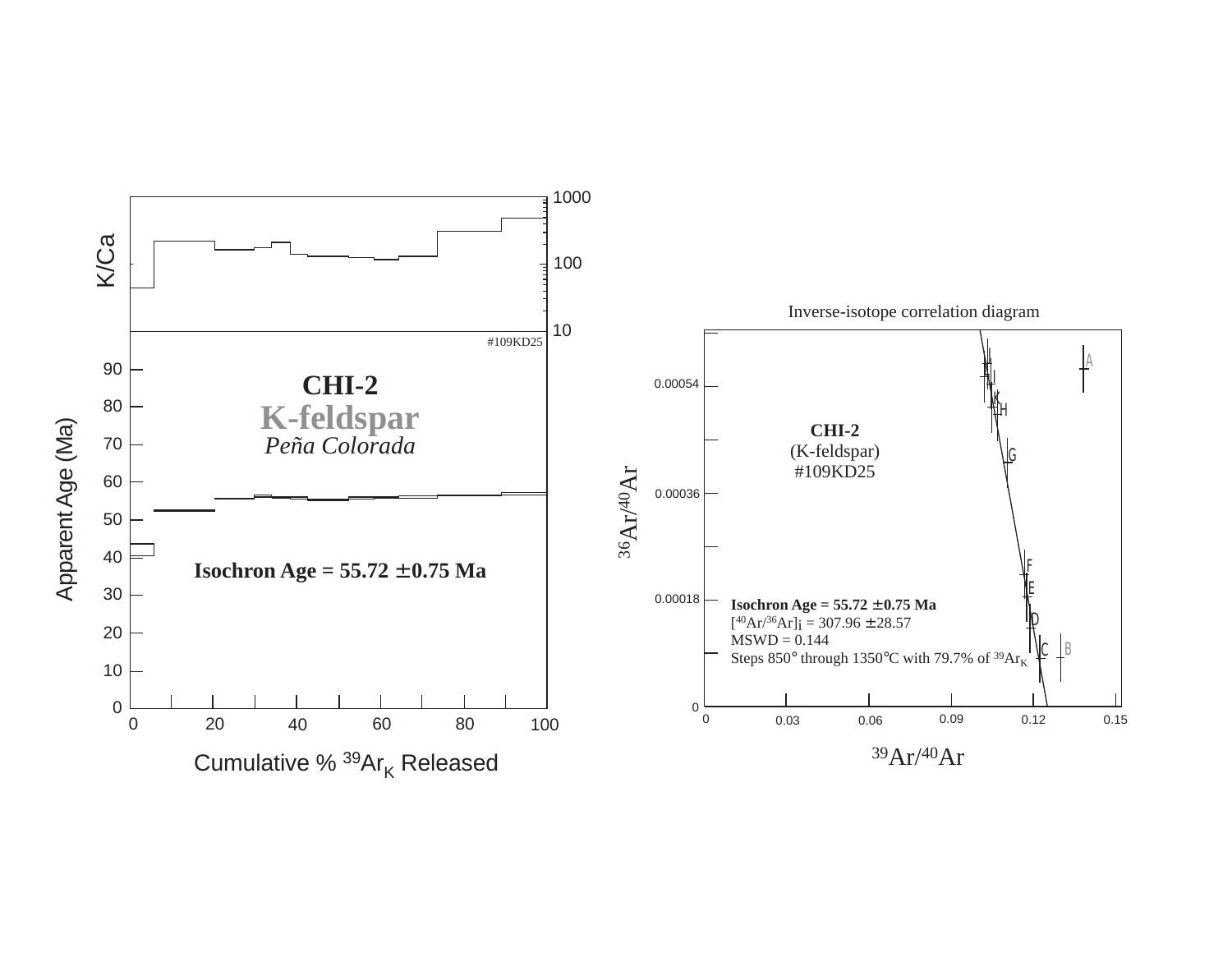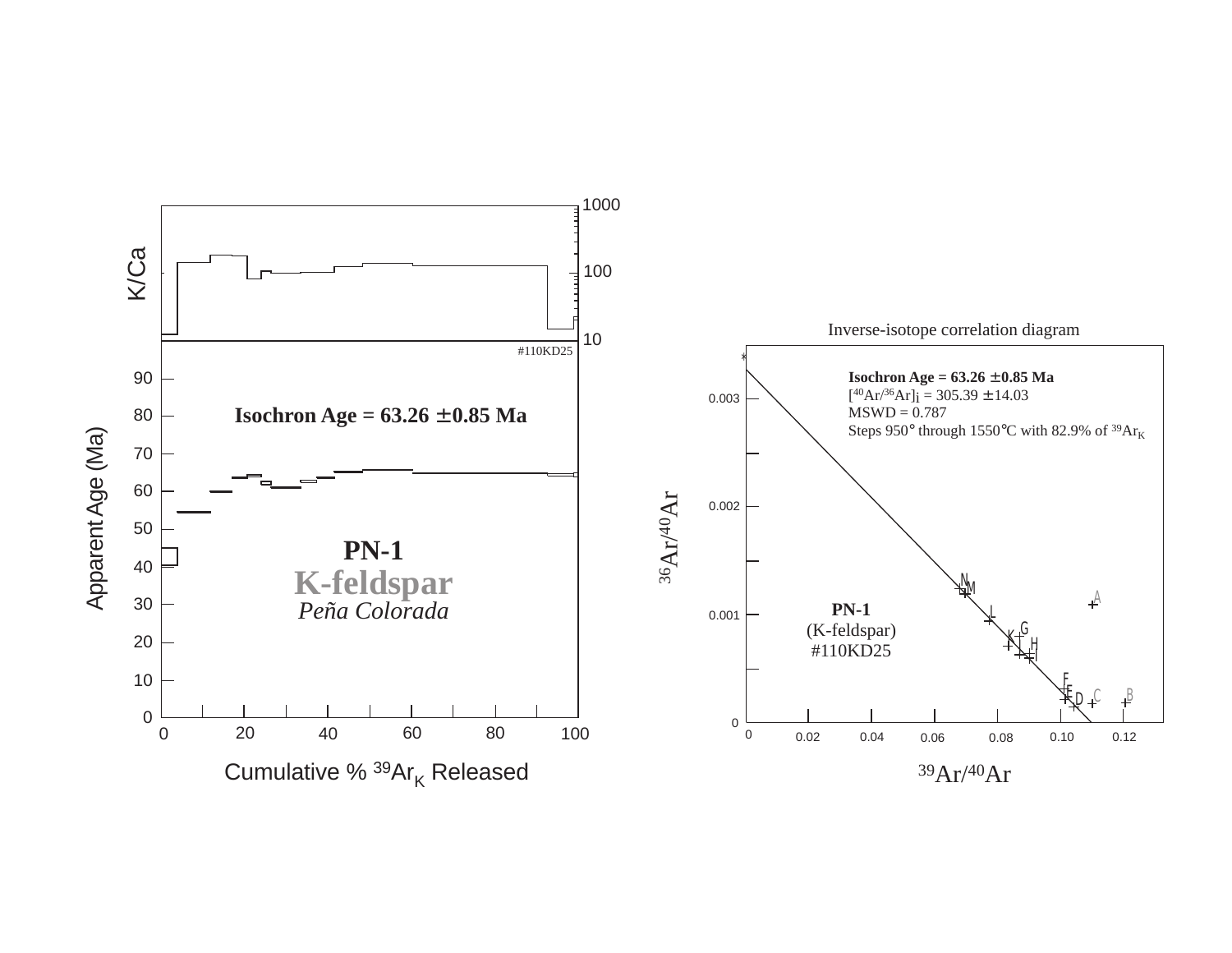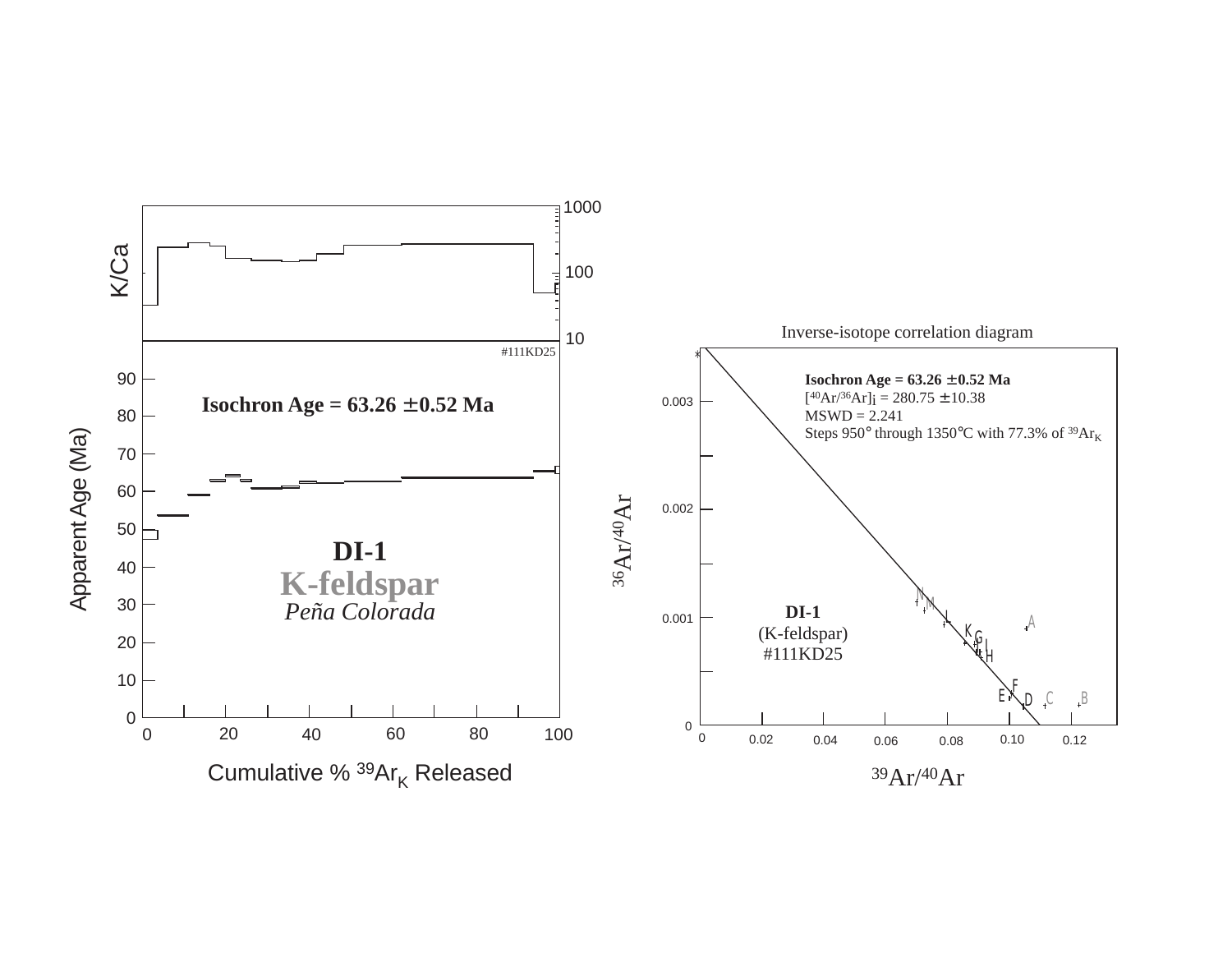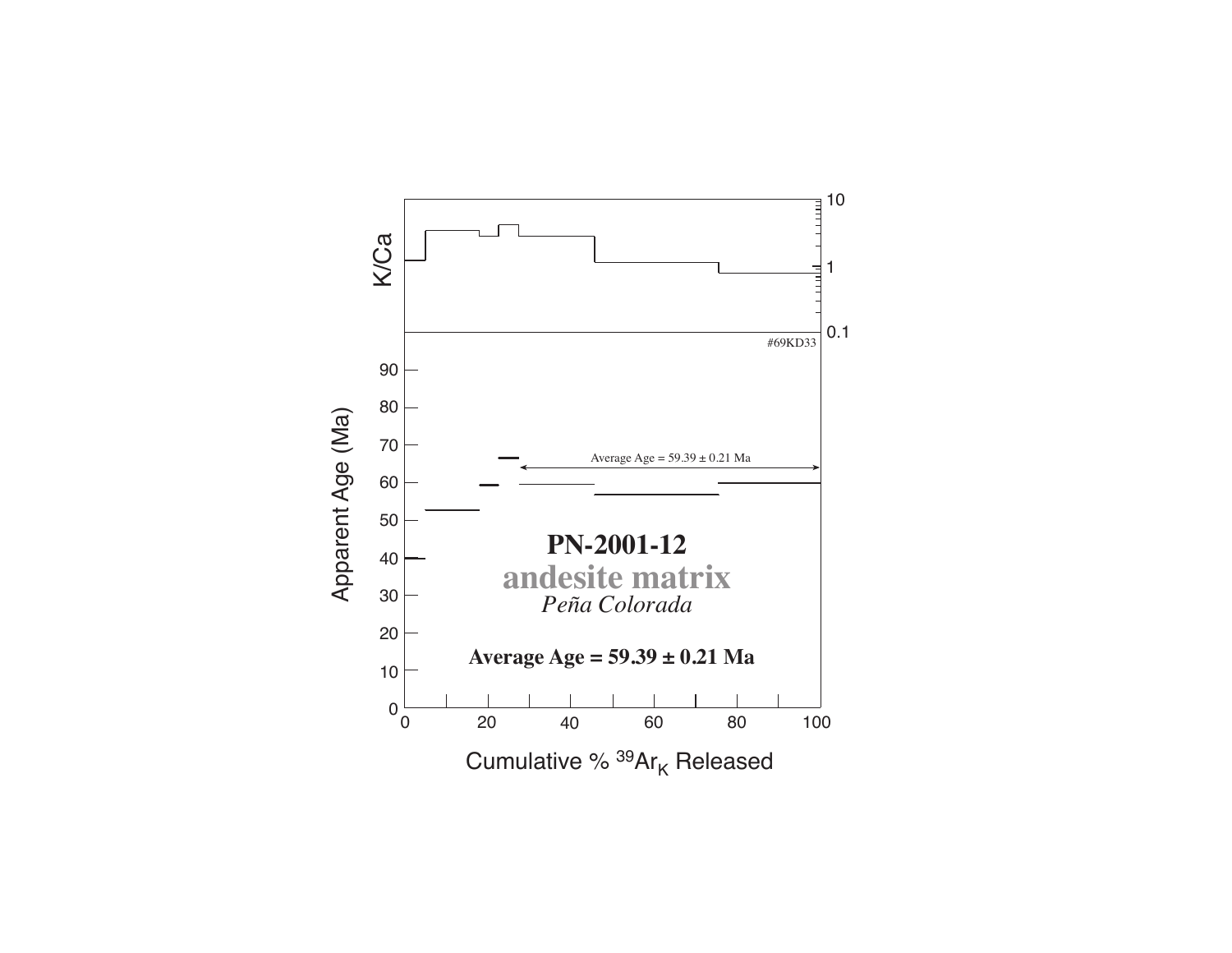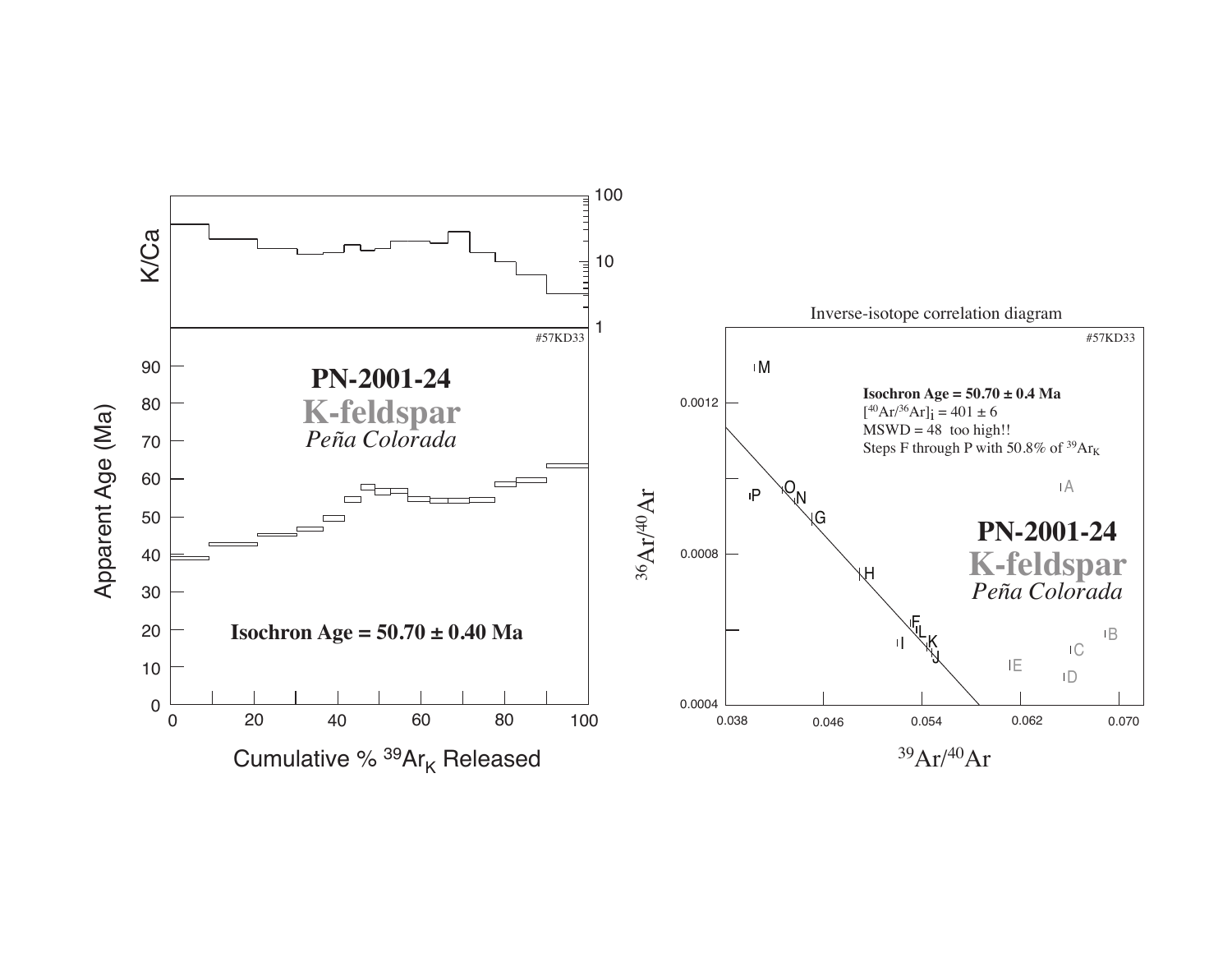